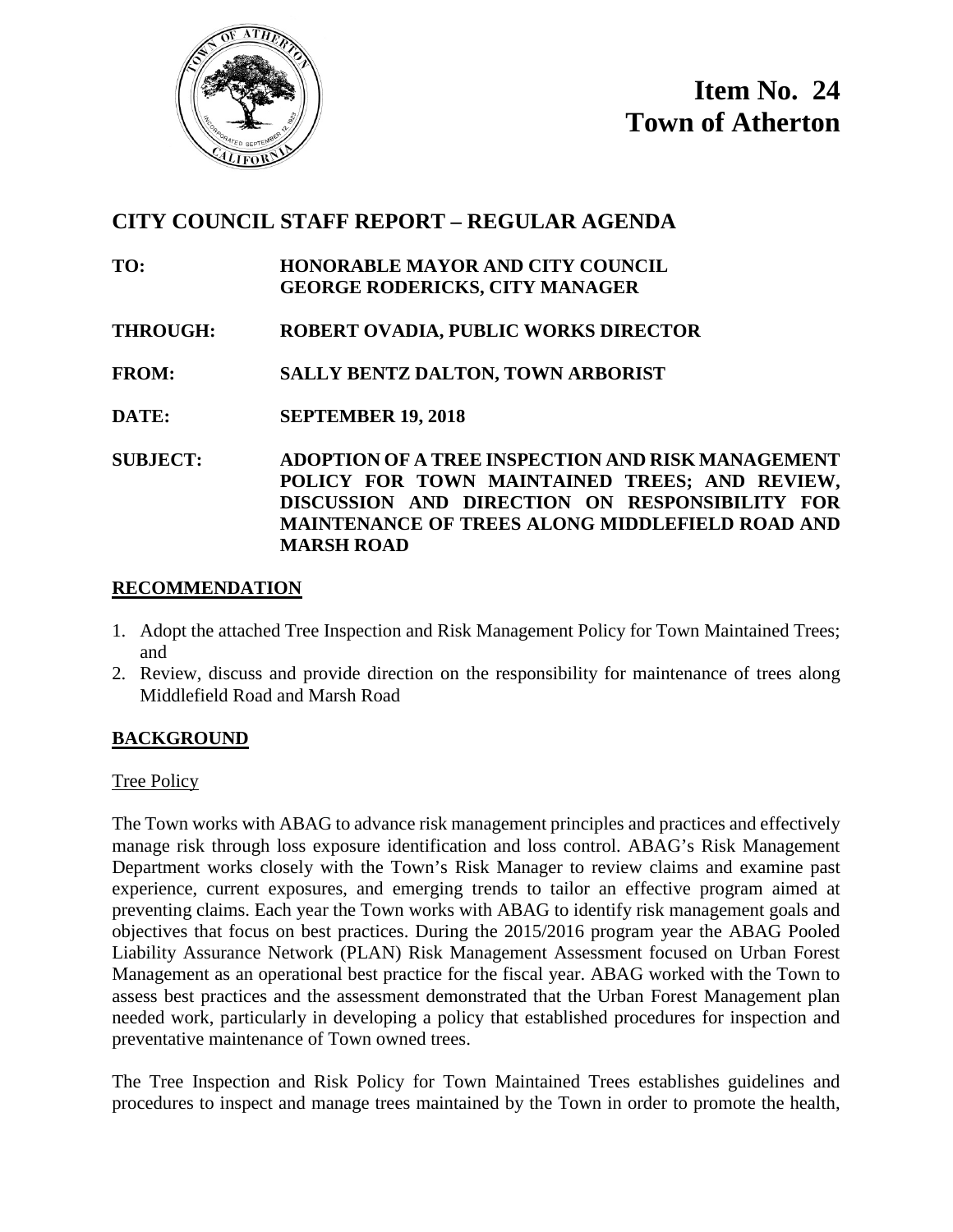Tree Inspection and Risk Management Policy September 19, 2018 Page 2 of 2

safety, welfare, and quality of life for all Town residents and visitors. Private trees are not subject to this policy and shall be under the care and responsibility of the private property owner. Trees maintained by the Town were inventoried by West Coast Arborists Inc. in May 2018. It was found that this policy will cover 1,254 trees, with 856 of those located in Holbrook-Palmer Park.

#### Middlefield Road and Marsh Road Trees

Atherton Municipal Code Chapter 12.06 places the responsibility for maintaining the lot frontage strip portion of the public right-of-way on adjoining property owners. This includes vegetation and tree maintenance as well as tree removals pursuant to Town permitting requirements.

The Town has historically maintained the trees along Middlefield Road, including watering (manual using water truck), pruning, removal of dead trees and replanting. Though the Town has not historically maintained the trees along the south side of Marsh Road, between the channel and the property line fences, a property owner requested that the Town take on the responsibility of maintaining these trees citing concerns regarding poison ivy and the steepness of the area adjacent to the channel.

## **ANALYSIS**

#### Tree Policy

The Town does not currently have a formal policy regarding the inspection and maintenance of Town owned trees. The proposed tree maintenance policy will allow the Town to pro-actively catch defects and maintenance needs at the time of inspection and direct required maintenance, schedule follow up inspections, future work needs or removal if required to preserve the health, safety, welfare, and quality of life Town residents and visitors. If it is determined by the Director and Town Arborist for a Town maintained tree to be removed, the policy will require that a replacement tree be planted.

This policy, which requires replacement of Town maintained trees will allow Atherton to keep up with the Tree City USA designation as the Town removed approximately 90 trees in the last few years. Town maintained trees have all been inventoried to provide for easier identification by staff to locate the trees, respond to complaints, log inspections and maintenance activities.

The draft policy has been attached to this report along with the Town Tree inventory.

#### Middlefield Road Trees

Historically, the Town of Atherton has watered, pruned and planted trees along the east side of Middlefield Road from Marsh Road to Oak Grove Avenue. There are currently 159 trees in the Right of Way along the east side of Middlefield Road. Should the Council decide to revert maintenance to the fronting property owners, it is unlikely that the trees along this route will be adequately watered and maintained to protect the health of the trees and the scenic nature of the route. Additionally, the Town cannot impose the maintenance responsibility along the Menlo-Atherton High School frontage to the school district. It is recommended that the Town continue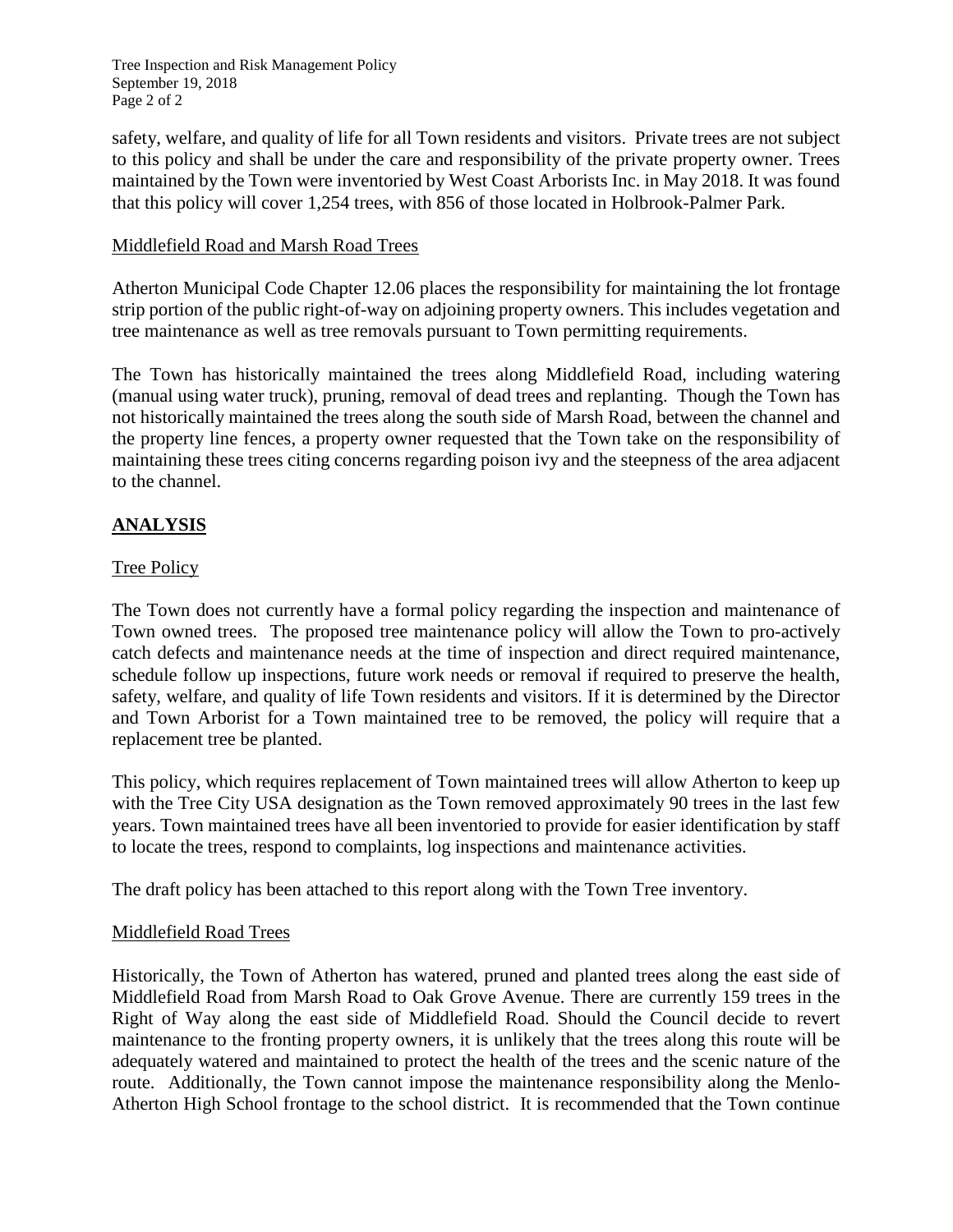Tree Inspection and Risk Management Policy September 19, 2018 Page 2 of 2

to maintain these trees. Should the Council decide to retain maintenance responsibility of these trees, the 159 trees will be added to the Town Tree Inventory.

#### Marsh Road Trees

Maintenance of the trees along the southside of Marsh Road, between the channel and the property lines, have been the responsibility of the adjacent property owners. Access to maintain this area from the right-of-way is limited due to the location of the adjacent channel. Though the Town changed the configuration of the channel, from battered sides to vertical sides, it did not steepen the slope of the area between the channel and the property line fences. In addition to the trees, there is a significant amount of ivy and other vegetation in the area. It is recommended that the property owners retain maintenance responsibility of the area. Should the Council decide to accept maintenance responsibility of these trees, staff would need to inventory the trees to include them in the Town Tree Inventory.

#### **POLICY FOCUS**

The Council should focus discussion on the policy issues related to the management of risk associated with Town maintained trees, and if additional trees should be accepted for maintenance by the Town. The proposed policy allows the Town to follow American National Standards Institute (ANSI) standards for Pruning and Tree Risk.

#### **FISCAL IMPACT**

The current budget includes funds for the maintenance of trees in the attached Town Tree Inventory as well as the trees on the east side of Middlefield Road. If the trees along the south side of Marsh Road were accepted for maintenance, additional funds would be needed to inventory and inspect the trees as well as to provide for pruning and maintenance are determined by the inspections.

## **PUBLIC NOTICE**

Public notification was achieved by posting the agenda, with this agenda item being listed, at least 72 hours prior to the meeting in print and electronically. Information about the project is also disseminated via the Town's electronic News Flash and Atherton Online. There are approximately 1,200 subscribers to the Town's electronic News Flash publications. Subscribers include residents as well as stakeholders – to include, but be not limited to, media outlets, school districts, Menlo Park Fire District, service provides (water, power, and sewer), and regional elected officials.

#### **COMMISSION/COMMITTEE FEEDBACK/REFERRAL**

This item has or X has not been before a Town Committee or Commission.

Audit/Finance Committee (meets every other month)

\_\_\_\_ Bicycle/Pedestrian Committee (meets as needed)

\_\_\_\_ Civic Center Advisory Committee (meets as needed)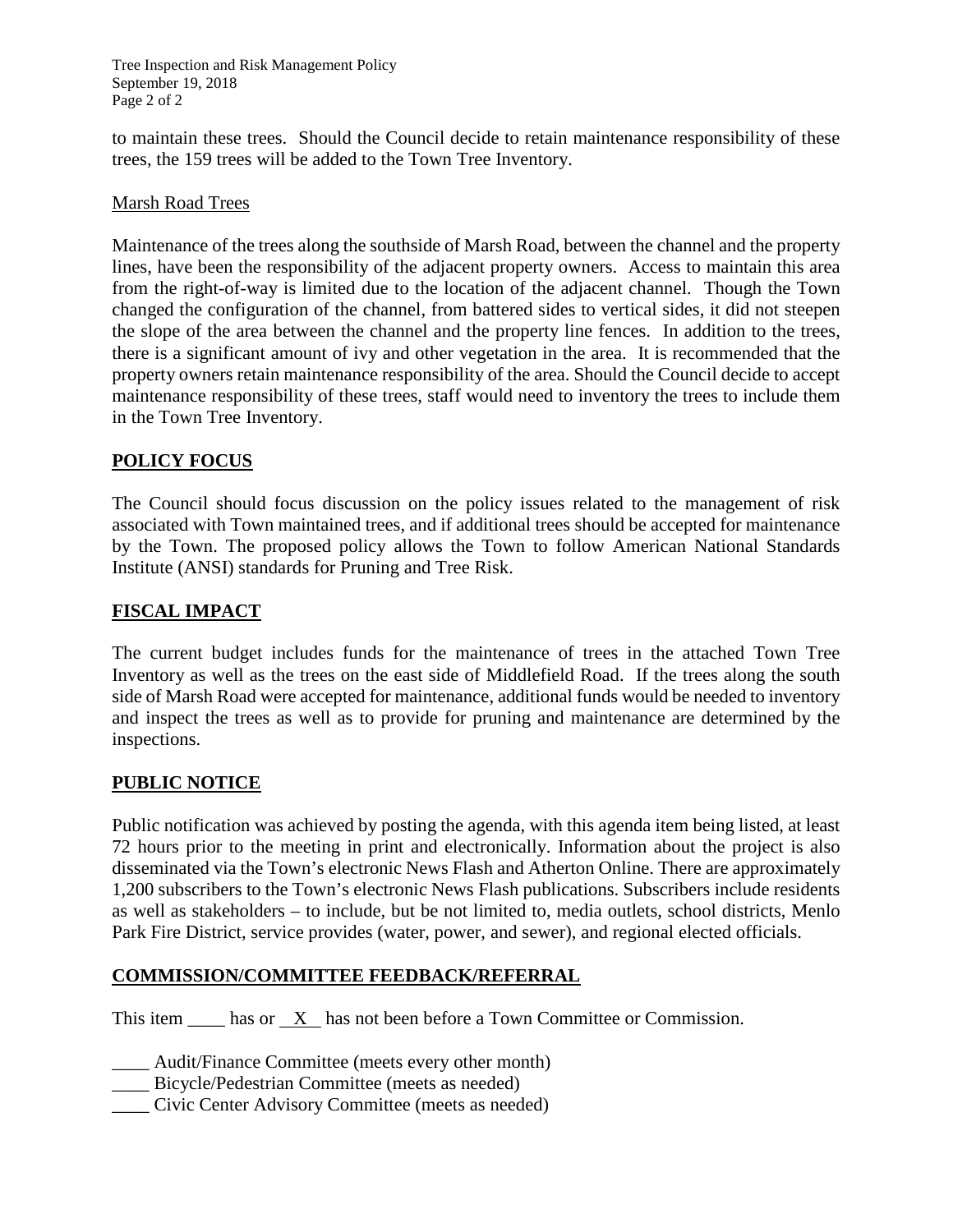Tree Inspection and Risk Management Policy September 19, 2018 Page 2 of 2

- \_\_\_\_ Environmental Programs Committee (meets every other month)
- \_\_\_\_ Park and Recreation Committee (meets each month)
- \_\_\_\_ Planning Commission (meets each month)
- \_\_\_\_ Rail Committee (meets every other month)
- \_\_\_\_ Transportation Committee (meets every other month)

#### **ATTACHMENTS**

Attachment 1 - Tree Inspection and Risk Management Policy

Attachment 2 - Town Tree Inventory

Attachment 3 – Middlefield Road (eastside) Tree Inventory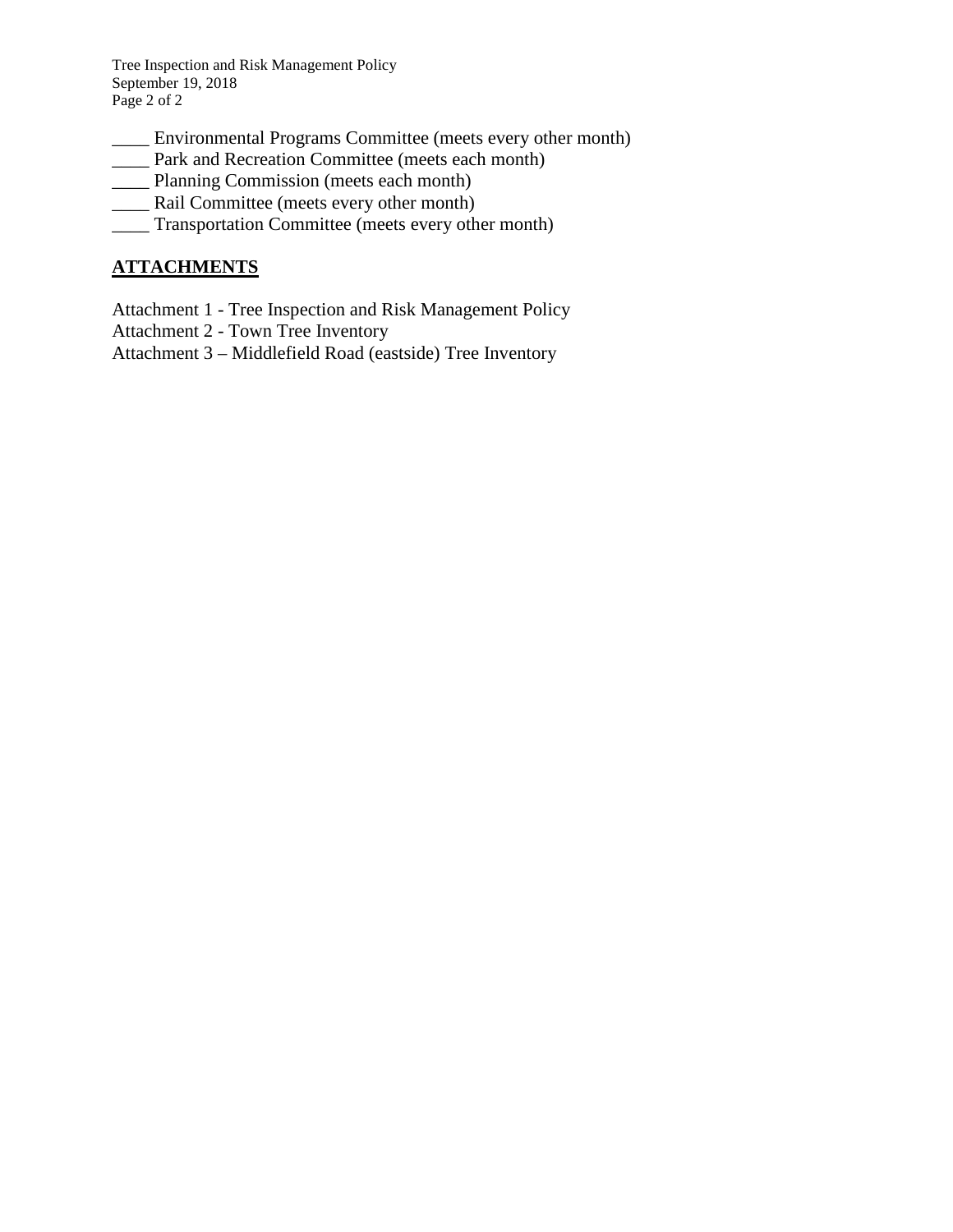

# **TREE INSPECTION AND RISK MANAGEMENT POLICY**

#### **I. PURPOSE**

This policy establishes guidelines and procedures to inspect and manage Town trees in order to promote the health, safety, welfare, and quality of life for all Town residents and visitors. Private trees are not subject to this policy and shall be under the care and responsibility of the private property owner.

## **II. AUTHORITY AND RESPONSIBILITY**

This policy was adopted by the City Council on This policy was adopted by the City Council on management of risk for Town trees. Inspection of Town trees shall be the responsibility of an Arborist certified by the International Society of Arboriculture under the direction of the Public Works Director. The Director is responsible for maintenance, removal, replacement, and planting of Town trees and may delegate that responsibility in writing.

#### **III. DEFINITIONS**

For the purposes of this policy the following definitions shall apply:

- A. Arborist: a person designated as such by the Director of Public Works who has demonstrated knowledge and competency by holding a current International Society of Arboriculture arborist certification.
- B. Director: the Director of Public Works or a person designated as such in writing by the Director of Public Works.
- C. Inspection. An inspection of a tree using either the Level 1, Level, 2, or Level 3 assessment methodology summarized in Appendix A.
- D. Private Trees: Any tree on private property or on a Town street or right of way other than those specified in the Town Tree Inventory.
- E. Risk Manager: The City Manager or person designated by the City Manager as Risk Manager.
- F. Target: People, objects (e.g. vehicles, structures, etc.) or locations that could be subject to damage by a tree.
- G. Town tree: Any tree that is identified in Appendix B Town Tree Inventory 2018. All other trees are Private trees.
- H. Unsafe Condition: Any circumstance in which there is an imminent risk of all or part of a tree falling or otherwise acting on a target in a manner that would pose an imminent risk of injury or damage to persons or property.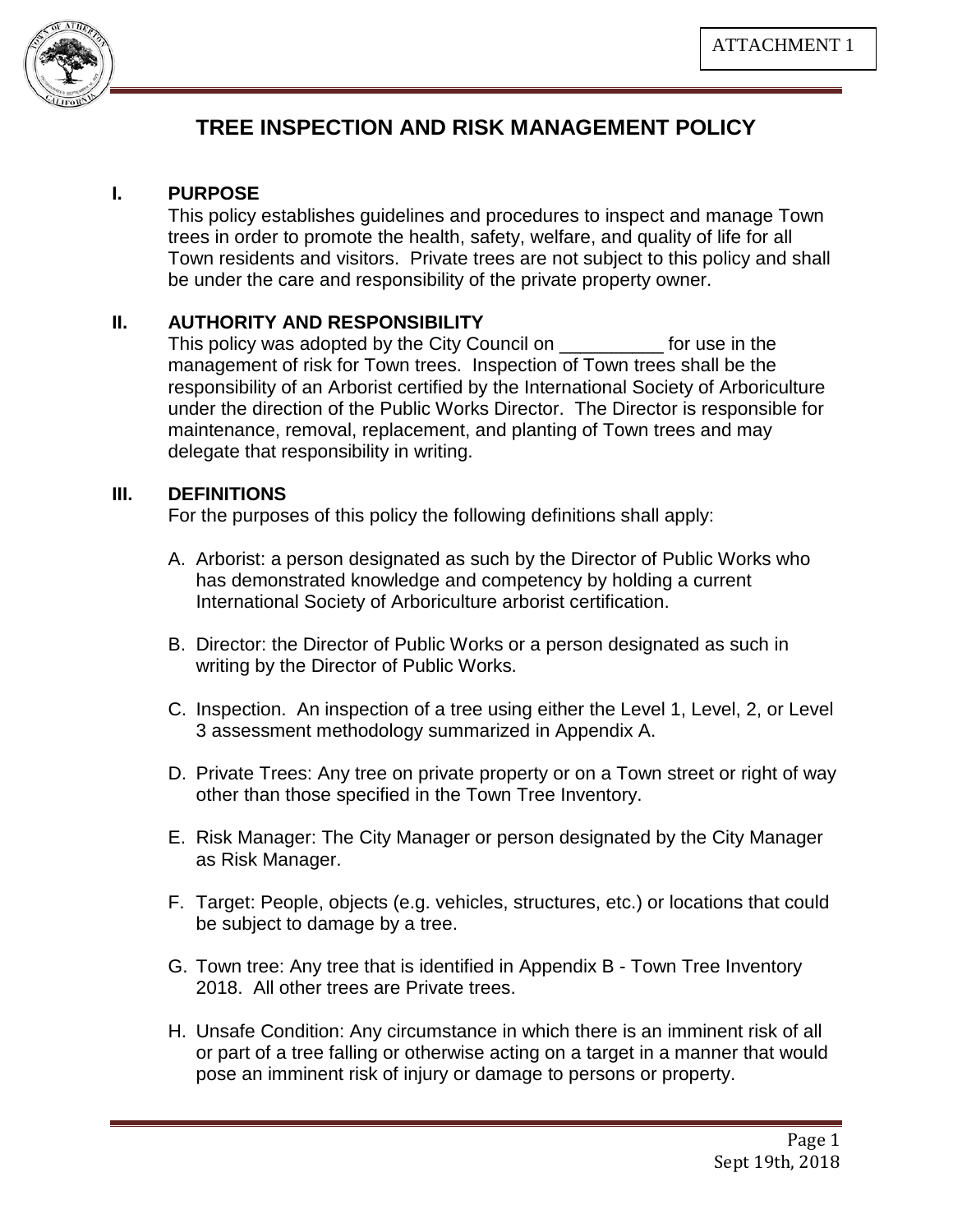

## **IV. TREE INVENTORY**

The Director shall develop and maintain a tree inventory listing the following information for each Town tree:

Species Diameter at 54" (diameter at breast height - dbh) Location Condition Recommended Maintenance Needs

The inventory shall be periodically updated by the Director.

# **V. TREE INPECTIONS**

All Town trees shall be inspected as set forth below.

A record of inspections shall be kept by the Arborist.

For each tree, the inspection report shall note defects and whether follow-up maintenance other than standard maintenance is required and, if so, the date by which that maintenance should be completed. Where the recommended maintenance is not feasible, the Director and the Arborist shall identify and carry out alternative measures to address the circumstances leading to the recommendation. Follow up work will be described in the inspection record with the completion date and confirmation that the work was completed.

Inspections of Town trees shall be Level 1 inspections either on foot or by vehicle in accordance with ANSI A300 (Part 9) – 2011 Tree Risk Assessment. If a Level 1 inspection identifies a need for additional inspection, a Level 2 inspection will occur.

Schedule of Inspections:

- A. The Director shall ensure that each Town tree is inspected at least once every 5 years.
- B. As Needed Inspections --The Arborist will inspect Town trees that are reported to be potentially at risk by members of the public or Town staff regardless of the size of the tree. If such inspection reveals signs of stress or damage, surrounding and nearby Town trees will also be inspected by the Arborist to assure acceptable condition. The Arborist may accelerate the frequency of scheduled inspections to address "at risk" or deteriorating conditions identified during any inspection.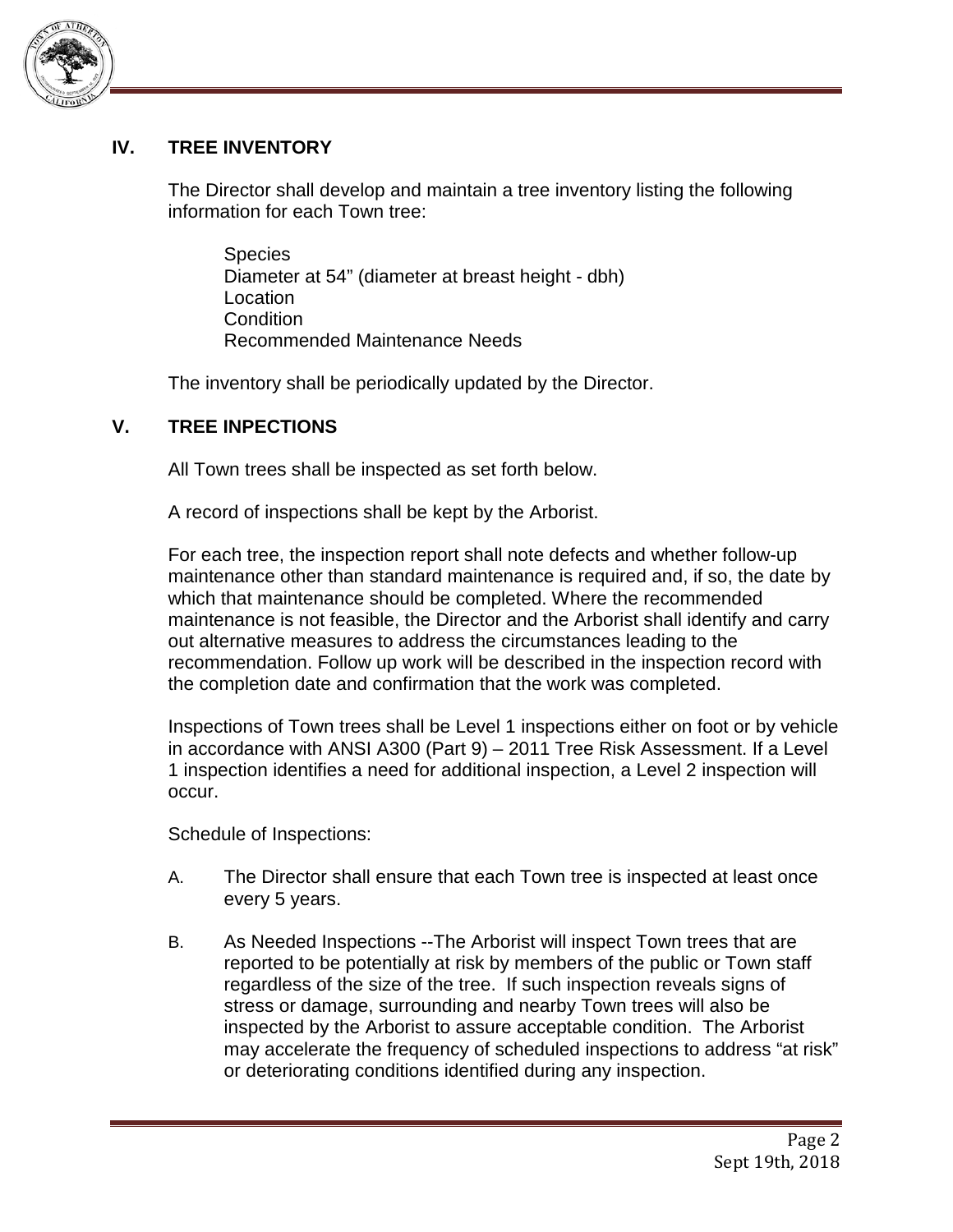

## **VI. TREE MAINTENANCE GUIDELINES**

All Town trees shall be maintained as set forth below. A record of maintenance shall be kept by the Director.

## A. Pruning

All work on Town-owned trees shall be in accordance with the most current edition of the following industry standards: ANSI A300 (Part 1) – 2001 Pruning, and ANSI Z133.1-2006. State and federal regulations prohibit the disturbance and destruction of many active bird nests. November through February is the optimal time to prune in order to avoid bird nests.

## B. Insect And Disease

If trees are infested with pests or infected with a disease and treatment is warranted, the problem shall be identified and targeted with a specific and timely treatment. If the pest or disease situation creates an unsafe condition, measures to mitigate risk will be taken. Those measures include pruning out diseased portions of the tree, or removal of the tree if warranted as determined by the Arborist in accordance with section VII of this policy.

## C. Fruit Control

If fruit production of a City tree becomes an unsafe condition the Director shall undertake appropriate fruit control measures.

## **VII. TREE REMOVAL**

At the direction of the Town Arborist and approval by the Director.

## **VIII. REPLACEMENT AND PLANTING OF TREES**

The Director shall replace City trees that are removed with the same or a similar species in the same general location unless soil, terrain, planned improvements or other conditions make another type or location for planting more appropriate.

In locations where new trees are needed the species of new trees shall be approved by the Arborist and shall meet International Society of Arboriculture guidelines. Selection criteria will include, but not be limited to, height and size at maturity with resulting impact on hardscapes, curbs, gutters, walkways, and utilities, predicted longevity, and maintenance requirements.

## **XIX. COMPLAINT RESPONSE**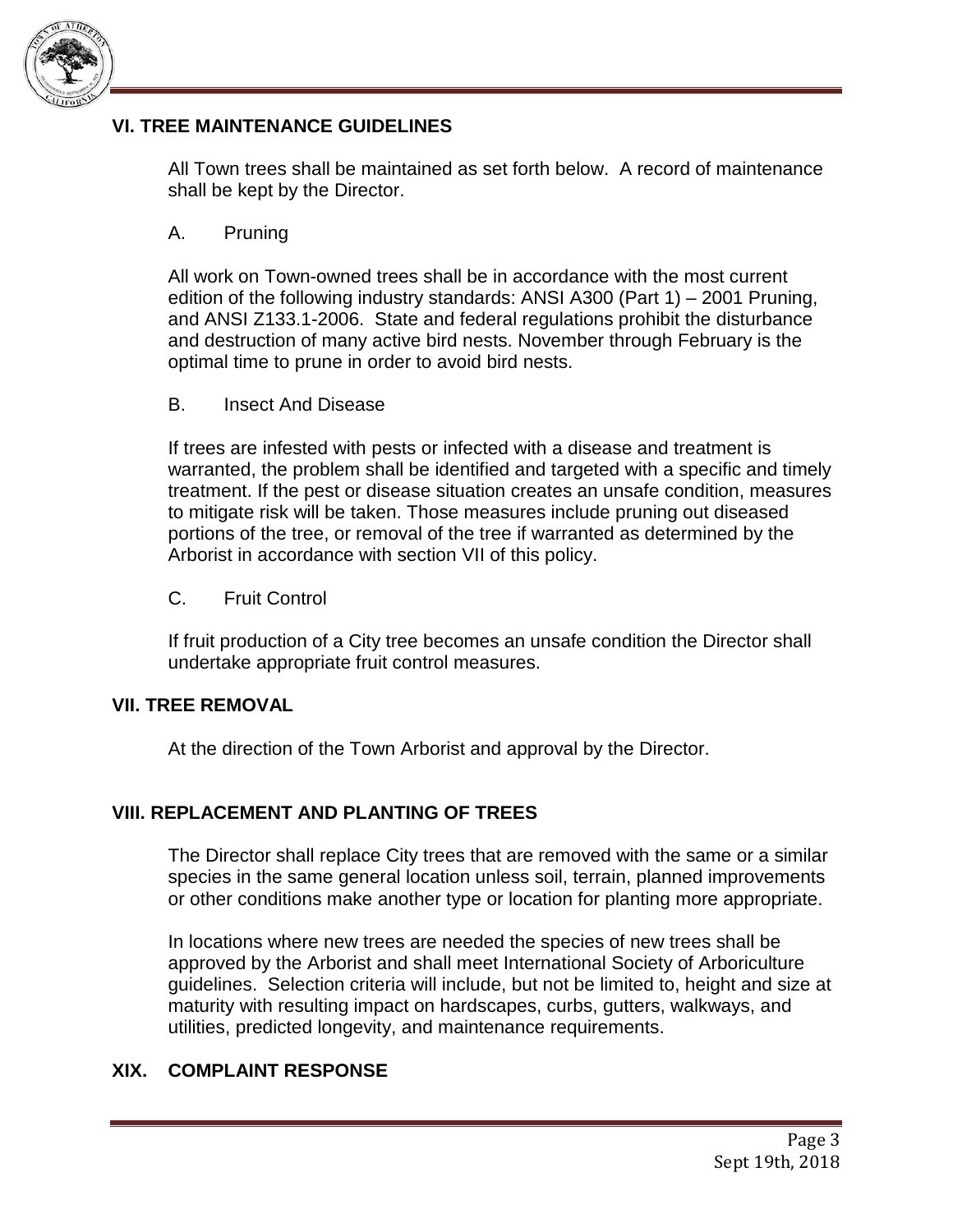

- A. Complaints regarding Town trees will be documented by the Town Arborist. Copies of the complaint will be provided to the Director (with a copy to the Risk Manager) who shall determine the appropriate response to the complaint.
- B. The Town will endeavor to respond to complaints about Town trees within five (5) business days of receipt of complaint, not including days that Town offices are closed. If a complaint concerns a tree that the complainer believes poses an immediate threat to public health and safety and Town offices are closed, the complaint shall be filed with the Police Department at the non-emergency line 650-688-6500.

## **XX. REFERENCES**

- American National Standard for Tree, Shrub, and other Woody Plant Maintenance – Standard Practices ANSI A300 (Part 1) – 2001 Pruning
- American National Standard for Tree Risk Assessment (a. Tree Structure Assessment) – ANSI A300 (Part 9) – 2011
- American National Standard for Arboricultural Operations Safety Requirements ANSI Z133.1-2006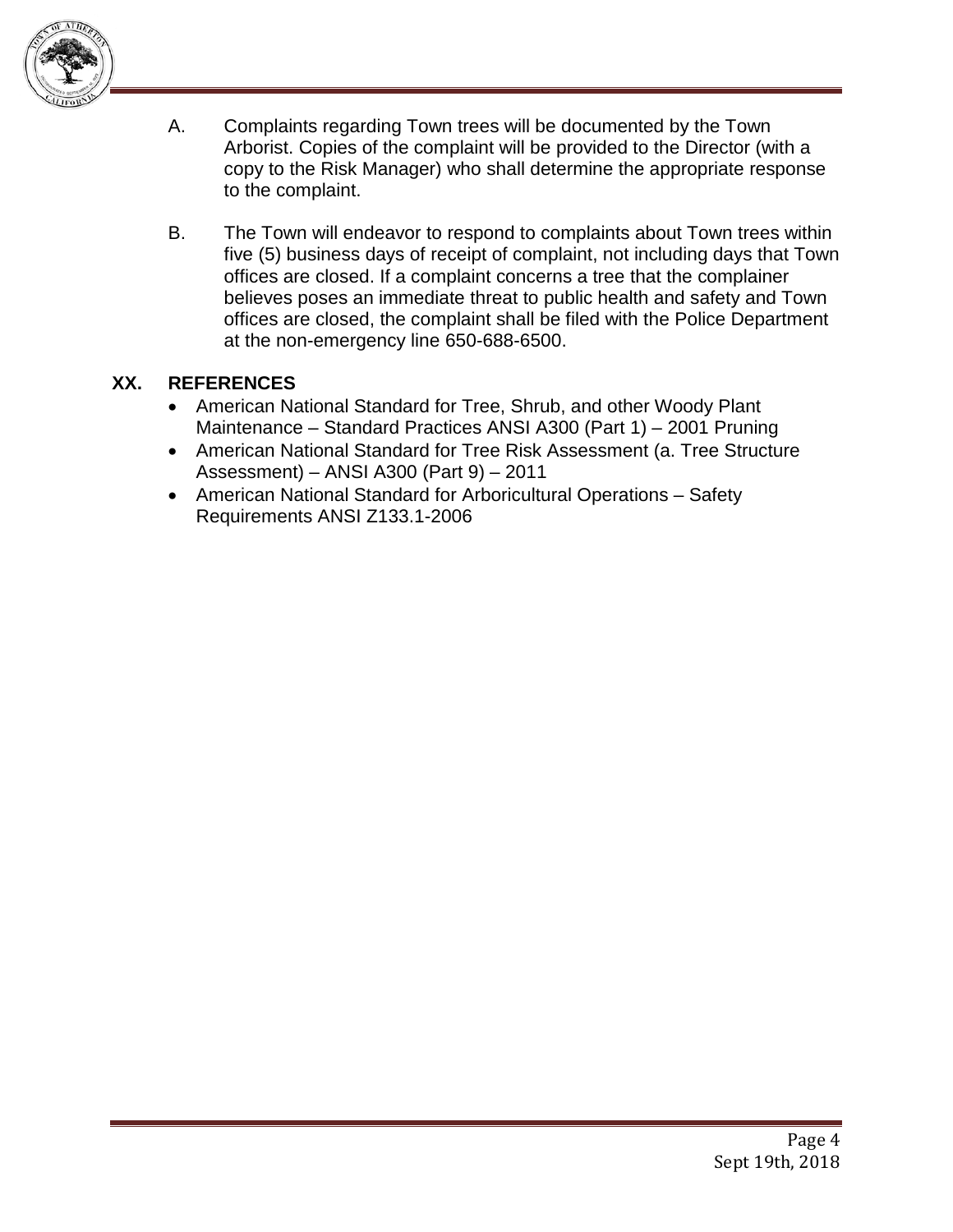

Appendix A – Description of Assessment Levels

Process of a Level 1: Limited Visual Assessment - Assessed only when there is a complaint

- Identify location or selection criteria of trees to be assessed
- Determine most efficient route and document the route taken
- Assess the tree(s) of concern from the defined perspective
- Identify trees needing a higher level of assessment and/or prompt action
- Document tree inspection and recommended actions

Process of a Level 2: Basic Assessment – Assessed every 5 years

- Locate and identify trees to be assessed
- Determine the targets and target zone for the tree or branches of concern
- Review site history, conditions, and species failure profile
- Assess general tree health
- Inspect tree visually use of mallet, probe or binoculars ok
- Determine mitigation options and estimate residual risk for each options
- Document findings including likelihood and consequences of failure

Process of a Level 3: Advanced Assessment – may include some or all of the following Assessed if tree needs removal

- Site evaluation
- Target analysis
- Aerial inspection
- Health evaluation
- Testing for decay using boring/resistance/sonic/electrical impedance tomography or other methods as specified
- Analysis of storm/wind load

499278.2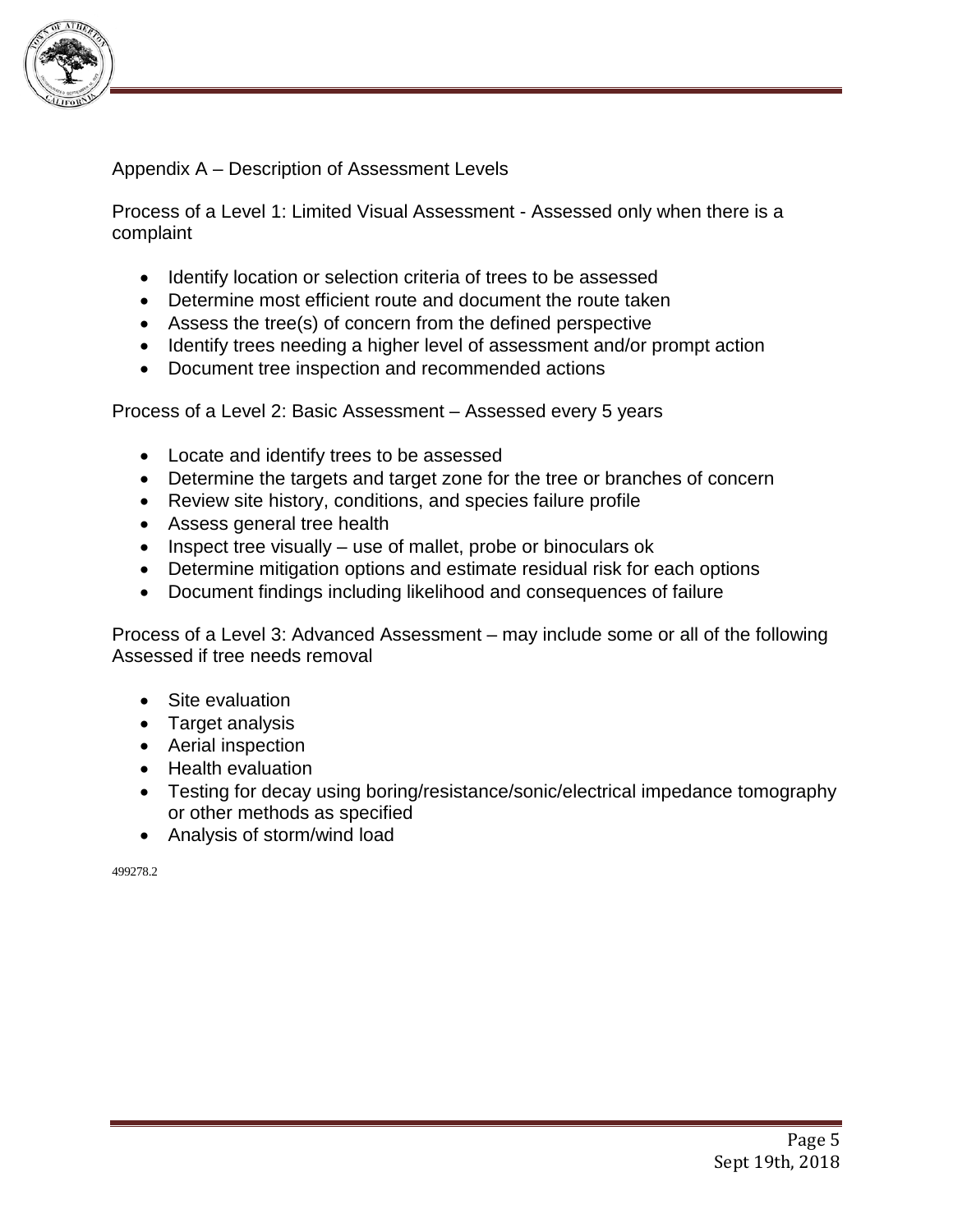|                      |                          | <b>Atherton Tree Inventory 2018</b>                        |                |                            |                | <b>Attachment 2</b>                              |                                                |                                                      |                      |                          |
|----------------------|--------------------------|------------------------------------------------------------|----------------|----------------------------|----------------|--------------------------------------------------|------------------------------------------------|------------------------------------------------------|----------------------|--------------------------|
| InventoryID          | Address<br>Fictitious    | Street                                                     | SideType Tree  |                            | OnAddress      | OnStreet                                         | CommonName                                     | BotanicalName                                        | DBH                  | Height                   |
| 12204787             | 73                       | ASHFIELD RD                                                | Front          |                            | 7              | 73 ASHFIELD RD                                   | <b>MONTEREY PINE</b>                           | Pinus radiata                                        | $31+$                | 45-60                    |
| 12204785             | 73                       | <b>ASHFIELD RD</b>                                         | Front          |                            | 5              | 73 ASHFIELD RD                                   | <b>COAST LIVE OAK</b>                          | Quercus agrifolia                                    | 13-18                | 30-45                    |
| 12204786<br>12204788 | 73<br>73                 | <b>ASHFIELD RD</b><br><b>ASHFIELD RD</b>                   | Front<br>Front |                            | 6<br>8         | 73 ASHFIELD RD<br>73 ASHFIELD RD                 | <b>COAST LIVE OAK</b><br><b>COAST LIVE OAK</b> | Quercus agrifolia<br>Quercus agrifolia               | 19-24<br>$07 - 12$   | $30 - 45$<br>$30 - 45$   |
| 12204781             | 73                       | ASHFIELD RD                                                | Front          |                            | $\mathbf{1}$   | 73 ASHFIELD RD                                   | COAST REDWOOD                                  | Sequoia sempervirens                                 | $31+$                | $60+$                    |
| 12204782             | 73                       | ASHFIELD RD                                                | Front          |                            | $\overline{2}$ | 73 ASHFIELD RD                                   | COAST REDWOOD                                  | Sequoia sempervirens                                 | 25-30                | $60+$                    |
| 12204783             | 73                       | <b>ASHFIELD RD</b>                                         | Front          |                            | 3              | 73 ASHFIELD RD                                   | COAST REDWOOD                                  | Sequoia sempervirens                                 | $31+$                | $60+$                    |
| 12204784             | 73                       | <b>ASHFIELD RD</b>                                         | Front          |                            | 4              | 73 ASHFIELD RD                                   | COAST REDWOOD                                  | Sequoia sempervirens                                 | 25-30                | 45-60                    |
| 12204795             | 300 X                    | <b>ATHERTON AV</b>                                         | Median         |                            | $\mathbf{1}$   | 300 ATHERTON AV                                  |                                                | FOREST PANSY REDBU Cercis canadensis 'Forest Pai 0-6 |                      | $01 - 15$                |
| 12204793             | 52                       | ATHERTON AV                                                | Front          |                            | $\overline{2}$ | 52 ATHERTON AV                                   | <b>COAST LIVE OAK</b>                          | Quercus agrifolia                                    | $07 - 12$            | 30-45                    |
| 12204794             | 52                       | ATHERTON AV                                                | Front          |                            | 3              | 52 ATHERTON AV                                   | <b>COAST LIVE OAK</b>                          | Quercus agrifolia                                    | 19-24                | $30 - 45$                |
| 12204792             | 52                       | ATHERTON AV                                                | Front          | $\mathbf{1}$               |                | 52 ATHERTON AV                                   | CALIFORNIA BAY                                 | Umbellularia californica                             | 19-24                | $30 - 45$                |
| 12203467             | 4 X<br>$2 \times$        | ATHERTON OAKS LN                                           | Median         | $\mathbf{1}$<br>28         |                | 4 ATHERTON OAKS LN                               | <b>COAST LIVE OAK</b><br>DEODAR CEDAR          | Quercus agrifolia<br>Cedrus deodara                  | $13 - 18$<br>$0 - 6$ | 15-30<br>$01 - 15$       |
| 12203353<br>12203337 | $2 \times$               | CALTRAIN PARKING LOT<br><b>CALTRAIN PARKING LOT</b>        | Lot<br>Lot     | 12                         |                | 2 CALTRAIN PARKING LOT<br>2 CALTRAIN PARKING LOT | <b>GLOSSY PRIVET</b>                           | Ligustrum lucidum                                    | $0 - 6$              | $01 - 15$                |
| 12203338             | $2 \times$               | CALTRAIN PARKING LOT                                       | Lot            | 13                         |                | 2 CALTRAIN PARKING LOT                           | <b>GLOSSY PRIVET</b>                           | Ligustrum lucidum                                    | $0 - 6$              | $01 - 15$                |
| 12203346             | $2 \times$               | CALTRAIN PARKING LOT                                       | Lot            | 21                         |                | 2 CALTRAIN PARKING LOT                           |                                                | AMERICAN SWEETGUI Liquidambar styraciflua            | $13 - 18$            | $30 - 45$                |
| 12203347             | 2 X                      | <b>CALTRAIN PARKING LOT</b>                                | Lot            | 22                         |                | 2 CALTRAIN PARKING LOT                           |                                                | AMERICAN SWEETGUI Liquidambar styraciflua            | 13-18                | $30 - 45$                |
| 12203340             | $2 \times$               | <b>CALTRAIN PARKING LOT</b>                                | Lot            | 15                         |                | 2 CALTRAIN PARKING LOT                           | ORNAMENTAL PEAR                                | Pyrus calleryana                                     | 13-18                | 30-45                    |
| 12203341             | $2 \times$               | <b>CALTRAIN PARKING LOT</b>                                | Lot            | 16                         |                | 2 CALTRAIN PARKING LOT                           | ORNAMENTAL PEAR                                | Pyrus calleryana                                     | 13-18                | $30 - 45$                |
| 12203342             | 2 X                      | <b>CALTRAIN PARKING LOT</b>                                | Lot            | 17                         |                | 2 CALTRAIN PARKING LOT                           | ORNAMENTAL PEAR                                | Pyrus calleryana                                     | 13-18                | $30 - 45$                |
| 12203343             | 2 X                      | <b>CALTRAIN PARKING LOT</b>                                | Lot            | 18                         |                | 2 CALTRAIN PARKING LOT                           | ORNAMENTAL PEAR                                | Pyrus calleryana                                     | 13-18                | $30 - 45$                |
| 12203344             | $2 \times$               | <b>CALTRAIN PARKING LOT</b>                                | Lot            | 19                         |                | 2 CALTRAIN PARKING LOT                           | ORNAMENTAL PEAR                                | Pyrus calleryana                                     | $07 - 12$            | 15-30                    |
| 12203345             | $2 \times$               | <b>CALTRAIN PARKING LOT</b>                                | Lot            | 20                         |                | 2 CALTRAIN PARKING LOT                           | ORNAMENTAL PEAR                                | Pyrus calleryana                                     | 13-18                | 15-30                    |
| 12203326             | $2 \times$<br>$2 \times$ | CALTRAIN PARKING LOT                                       | Lot            | $\mathbf{1}$<br>$\sqrt{4}$ |                | 2 CALTRAIN PARKING LOT                           | <b>COAST LIVE OAK</b><br><b>COAST LIVE OAK</b> | Quercus agrifolia                                    | 19-24<br>$0 - 6$     | 15-30<br>15-30           |
| 12203329<br>12203335 | $2 \times$               | CALTRAIN PARKING LOT<br><b>CALTRAIN PARKING LOT</b>        | Lot<br>Lot     | 10                         |                | 2 CALTRAIN PARKING LOT<br>2 CALTRAIN PARKING LOT | <b>COAST LIVE OAK</b>                          | Quercus agrifolia<br>Quercus agrifolia               | $0 - 6$              | $01 - 15$                |
| 12203336             | $2 \times$               | <b>CALTRAIN PARKING LOT</b>                                | Lot            | 11                         |                | 2 CALTRAIN PARKING LOT                           | <b>COAST LIVE OAK</b>                          | Quercus agrifolia                                    | 13-18                | 30-45                    |
| 12203339             | 2 X                      | <b>CALTRAIN PARKING LOT</b>                                | Lot            | 14                         |                | 2 CALTRAIN PARKING LOT                           | <b>COAST LIVE OAK</b>                          | Quercus agrifolia                                    | 19-24                | 15-30                    |
| 12203327             | 2 X                      | <b>CALTRAIN PARKING LOT</b>                                | Lot            |                            | $\overline{2}$ | 2 CALTRAIN PARKING LOT                           | <b>VALLEY OAK</b>                              | Quercus lobata                                       | $31+$                | $30 - 45$                |
| 12203328             | $2 \times$               | <b>CALTRAIN PARKING LOT</b>                                | Lot            |                            | 3              | 2 CALTRAIN PARKING LOT                           | <b>VALLEY OAK</b>                              | Quercus lobata                                       | $31+$                | $30 - 45$                |
| 12203334             | $2 \times$               | CALTRAIN PARKING LOT                                       | Lot            | 9                          |                | 2 CALTRAIN PARKING LOT                           | <b>VALLEY OAK</b>                              | Quercus lobata                                       | $31+$                | $30 - 45$                |
| 12203348             | $2 \times$               | <b>CALTRAIN PARKING LOT</b>                                | Lot            | 23                         |                | 2 CALTRAIN PARKING LOT                           | <b>VALLEY OAK</b>                              | Quercus lobata                                       | $31+$                | $30 - 45$                |
| 12203349             | $2 \times$               | CALTRAIN PARKING LOT                                       | Lot            | 24                         |                | 2 CALTRAIN PARKING LOT                           | <b>VALLEY OAK</b>                              | Quercus Iobata                                       | $13 - 18$            | 15-30                    |
| 12203351             | 2 X                      | <b>CALTRAIN PARKING LOT</b>                                | Lot            | 26                         |                | 2 CALTRAIN PARKING LOT                           | <b>VALLEY OAK</b>                              | Quercus Iobata                                       | 25-30                | $30 - 45$                |
| 12203352             | $2 \times$               | <b>CALTRAIN PARKING LOT</b>                                | Lot            | 27                         |                | 2 CALTRAIN PARKING LOT                           | <b>VALLEY OAK</b>                              | Quercus lobata                                       | 25-30                | $30 - 45$                |
| 12203354             | $2 \times$               | CALTRAIN PARKING LOT                                       | Lot            | 29                         |                | 2 CALTRAIN PARKING LOT                           | <b>VALLEY OAK</b>                              | Quercus lobata                                       | $0 - 6$              | $01 - 15$                |
| 12203355             | 2 X                      | <b>CALTRAIN PARKING LOT</b>                                | Lot            | 30<br>31                   |                | 2 CALTRAIN PARKING LOT                           | <b>VALLEY OAK</b>                              | Quercus lobata                                       | $31+$                | $30 - 45$                |
| 12203356<br>12203331 | 2 X<br>$2 \times$        | <b>CALTRAIN PARKING LOT</b><br><b>CALTRAIN PARKING LOT</b> | Lot<br>Lot     |                            | 6              | 2 CALTRAIN PARKING LOT<br>2 CALTRAIN PARKING LOT | <b>VALLEY OAK</b><br>COAST REDWOOD             | Quercus lobata<br>Sequoia sempervirens               | $31+$<br>19-24       | $30 - 45$<br>45-60       |
| 12203333             | $2 \times$               | CALTRAIN PARKING LOT                                       | Lot            |                            | 8              | 2 CALTRAIN PARKING LOT                           | <b>STUMP</b>                                   | Stump                                                | $31+$                | $\overline{\phantom{a}}$ |
| 12203330             | $2 \times$               | CALTRAIN PARKING LOT                                       | Lot            |                            | 5              | 2 CALTRAIN PARKING LOT                           | CALIFORNIA BAY                                 | Umbellularia californica                             | $07 - 12$            | 15-30                    |
| 12203332             | 2 X                      | CALTRAIN PARKING LOT                                       | Lot            |                            | $\overline{7}$ | 2 CALTRAIN PARKING LOT                           | CALIFORNIA BAY                                 | Umbellularia californica                             | $0 - 6$              | 15-30                    |
| 12203460             | 1800 X                   | CAMINO DE LOS ROBLES                                       | Median         |                            | $\mathbf{1}$   | 1800 CAMINO DE LOS ROBLES                        | <b>COAST LIVE OAK</b>                          | Quercus agrifolia                                    | $0 - 6$              | $01 - 15$                |
| 12203458             | 225 X                    | CAMINO POR LOS ARBOLES                                     | Median         |                            | $\mathbf 1$    | 225 CAMINO POR LOS ARBOLES                       | <b>CAMPHOR TREE</b>                            | Cinnamomum camphora                                  | $31+$                | 15-30                    |
| 12204737             | 2 X                      | CITY HALL/LIBRARY                                          | Front          |                            | 9              | 2 CITY HALL/LIBRARY                              | JAPANESE MAPLE                                 | Acer palmatum                                        | $0 - 6$              | $01 - 15$                |
| 12204738             | 2 X                      | CITY HALL/LIBRARY                                          | Front          | 10                         |                | 2 CITY HALL/LIBRARY                              | JAPANESE MAPLE                                 | Acer palmatum                                        | $0 - 6$              | $01 - 15$                |
| 12204741             | $2 \times$               | CITY HALL/LIBRARY                                          | Front          | 13                         |                | 2 CITY HALL/LIBRARY                              | DEODAR CEDAR                                   | Cedrus deodara                                       | $31+$                | 45-60                    |
| 12204746             | $2 \times$               | CITY HALL/LIBRARY                                          | Front          | 18                         |                | 2 CITY HALL/LIBRARY                              | DEODAR CEDAR                                   | Cedrus deodara                                       | $31+$                | $30 - 45$                |
| 12204747<br>12204755 | $2 \times$<br>$2 \times$ | CITY HALL/LIBRARY<br>CITY HALL/LIBRARY                     | Front<br>Front | 19<br>27                   |                | 2 CITY HALL/LIBRARY<br>2 CITY HALL/LIBRARY       | DEODAR CEDAR<br>DEODAR CEDAR                   | Cedrus deodara<br>Cedrus deodara                     | $31+$<br>$31+$       | $30 - 45$<br>$30 - 45$   |
| 12204742             | 2 X                      | CITY HALL/LIBRARY                                          | Front          | 14                         |                | 2 CITY HALL/LIBRARY                              | CEDAR                                          | Cedrus spp.                                          | 13-18                | $30 - 45$                |
| 12204744             | 2 X                      | CITY HALL/LIBRARY                                          | Front          | 16                         |                | 2 CITY HALL/LIBRARY                              | FIG                                            | Ficus spp.                                           | 13-18                | 15-30                    |
| 12204729             | 2 X                      | CITY HALL/LIBRARY                                          | Front          | $\mathbf 1$                |                | 2 CITY HALL/LIBRARY                              | HOLLY                                          | Ilex spp.                                            | $0-6$                | $01 - 15$                |
| 12204731             | 2 X                      | CITY HALL/LIBRARY                                          | Front          | 3                          |                | 2 CITY HALL/LIBRARY                              | HOLLY                                          | Ilex spp.                                            | $07 - 12$            | $01 - 15$                |
| 12204733             | 2 X                      | CITY HALL/LIBRARY                                          | Front          |                            | 5              | 2 CITY HALL/LIBRARY                              | MAGNOLIA SPECIES                               | Magnolia spp.                                        | $0 - 6$              | $01 - 15$                |
| 12204734             | $2 \times$               | CITY HALL/LIBRARY                                          | Front          |                            | 6              | 2 CITY HALL/LIBRARY                              | MAGNOLIA SPECIES                               | Magnolia spp.                                        | $0 - 6$              | $01 - 15$                |
| 12204735             | $2 \times$               | CITY HALL/LIBRARY                                          | Front          |                            | $\overline{7}$ | 2 CITY HALL/LIBRARY                              | MAGNOLIA SPECIES                               | Magnolia spp.                                        | $0 - 6$              | $01 - 15$                |
| 12204730             | $2 \times$               | CITY HALL/LIBRARY                                          | Front          |                            | 2              | 2 CITY HALL/LIBRARY                              | <b>COAST LIVE OAK</b>                          | Quercus agrifolia                                    | $07 - 12$            | $01 - 15$                |
| 12204732             | $2 \times$               | CITY HALL/LIBRARY                                          | Front          |                            | 4              | 2 CITY HALL/LIBRARY                              | <b>COAST LIVE OAK</b>                          | Quercus agrifolia                                    | 19-24                | 30-45                    |
| 12204736             | 2 X                      | CITY HALL/LIBRARY                                          | Front          |                            | 8              | 2 CITY HALL/LIBRARY                              | <b>COAST LIVE OAK</b>                          | Quercus agrifolia                                    | 19-24                | $30 - 45$                |
| 12204739<br>12204740 | 2 X<br>2 X               | CITY HALL/LIBRARY<br>CITY HALL/LIBRARY                     | Front<br>Front | $11\,$<br>12               |                | 2 CITY HALL/LIBRARY<br>2 CITY HALL/LIBRARY       | <b>COAST LIVE OAK</b><br><b>COAST LIVE OAK</b> | Quercus agrifolia<br>Quercus agrifolia               | 19-24<br>$31+$       | 30-45<br>30-45           |
| 12204745             | 2 X                      | CITY HALL/LIBRARY                                          | Front          | $17\,$                     |                | 2 CITY HALL/LIBRARY                              | <b>COAST LIVE OAK</b>                          | Quercus agrifolia                                    | $31+$                | 30-45                    |
| 12204748             | 2 X                      | CITY HALL/LIBRARY                                          | Front          | 20                         |                | 2 CITY HALL/LIBRARY                              | <b>COAST LIVE OAK</b>                          | Quercus agrifolia                                    | 13-18                | 15-30                    |
| 12204749             | 2 X                      | CITY HALL/LIBRARY                                          | Front          | 21                         |                | 2 CITY HALL/LIBRARY                              | <b>COAST LIVE OAK</b>                          | Quercus agrifolia                                    | $0 - 6$              | $01 - 15$                |
| 12204750             | $2 \times$               | CITY HALL/LIBRARY                                          | Front          | 22                         |                | 2 CITY HALL/LIBRARY                              | <b>COAST LIVE OAK</b>                          | Quercus agrifolia                                    | 13-18                | 30-45                    |
| 12204751             | $2 \times$               | CITY HALL/LIBRARY                                          | Front          | 23                         |                | 2 CITY HALL/LIBRARY                              | <b>COAST LIVE OAK</b>                          | Quercus agrifolia                                    | $0 - 6$              | $01 - 15$                |
| 12204752             | $2 \times$               | CITY HALL/LIBRARY                                          | Front          | 24                         |                | 2 CITY HALL/LIBRARY                              | <b>COAST LIVE OAK</b>                          | Quercus agrifolia                                    | 0-6                  | $01 - 15$                |
| 12204753             | 2 X                      | CITY HALL/LIBRARY                                          | Front          | 25                         |                | 2 CITY HALL/LIBRARY                              | <b>COAST LIVE OAK</b>                          | Quercus agrifolia                                    | 13-18                | $01 - 15$                |
| 12204754             | 2 X                      | CITY HALL/LIBRARY                                          | Front          | 26                         |                | 2 CITY HALL/LIBRARY                              | <b>COAST LIVE OAK</b>                          | Quercus agrifolia                                    | 25-30                | 30-45                    |
| 12204743             | 2 X                      | CITY HALL/LIBRARY                                          | Front          | 15                         |                | 2 CITY HALL/LIBRARY                              | YUCCA SPECIES                                  | Yucca spp.                                           | 13-18                | 15-30                    |
| 12203361             | 2 X                      | <b>CORP YARD</b>                                           | Front          | $\overline{\phantom{a}}$   |                | 2 CITY YARD                                      | <b>BLACK ACACIA</b>                            | Acacia melanoxylon<br>Arbutus menzesii               | $0 - 6$              | $01 - 15$                |
| 12203396<br>12203357 | 2 X<br>2 X               | <b>CORP YARD</b><br><b>CORP YARD</b>                       | Front<br>Front | 40<br>$\mathbf{1}$         |                | 2 CITY YARD                                      | MARINA MADRONE<br>LEYLAND CYPRESS              | Cupressocyparis x leylandii                          | $0 - 6$<br>$07 - 12$ | $01 - 15$<br>30-45       |
| 12203370             | $2 \times$               | <b>CORP YARD</b>                                           | Front          | 14                         |                | 2 CITY YARD<br>2 CITY YARD                       | <b>TOYON</b>                                   | Heteromeles arbutifolia                              | $0 - 6$              | $01 - 15$                |
| 12203371             | $2 \times$               | <b>CORP YARD</b>                                           | Front          | 15                         |                | 2 CITY YARD                                      | <b>TOYON</b>                                   | Heteromeles arbutifolia                              | $0 - 6$              | $01 - 15$                |
| 12203385             | 2 X                      | <b>CORP YARD</b>                                           | Front          | 29                         |                | 2 CITY YARD                                      | OTHER TREE                                     | Other tree                                           | $0 - 6$              | $01 - 15$                |
| 12203386             | 2 X                      | <b>CORP YARD</b>                                           | Front          | 30                         |                | 2 CITY YARD                                      | <b>OTHER TREE</b>                              | Other tree                                           | 0-6                  | $01 - 15$                |
| 12203388             | 2 X                      | <b>CORP YARD</b>                                           | Front          | 32                         |                | 2 CITY YARD                                      | PITTOSPORUM                                    | Pittosporum spp.                                     | $07 - 12$            | $01 - 15$                |
| 12203372             | 2 X                      | <b>CORP YARD</b>                                           | Front          | 16                         |                | 2 CITY YARD                                      | <b>VICTORIAN BOX</b>                           | Pittosporum undulatum                                | $07 - 12$            | $01 - 15$                |
| 12203373             | 2 X                      | <b>CORP YARD</b>                                           | Front          | 17                         |                | 2 CITY YARD                                      | <b>VICTORIAN BOX</b>                           | Pittosporum undulatum                                | $0 - 6$              | $01 - 15$                |
| 12203374             | $2 \times$               | <b>CORP YARD</b>                                           | Front          | 18                         |                | 2 CITY YARD                                      | <b>VICTORIAN BOX</b>                           | Pittosporum undulatum                                | 13-18                | $01 - 15$                |
| 12203375             | 2 X                      | <b>CORP YARD</b>                                           | Front          | 19                         |                | 2 CITY YARD                                      | <b>VICTORIAN BOX</b>                           | Pittosporum undulatum                                | $0 - 6$              | 15-30                    |
| 12203376             | $2 \times$               | <b>CORP YARD</b>                                           | Front          | 20                         |                | 2 CITY YARD                                      | <b>VICTORIAN BOX</b>                           | Pittosporum undulatum                                | $0 - 6$              | 15-30                    |
| 12203405             | 2 X                      | <b>CORP YARD</b>                                           | Front          | 49                         |                | 2 CITY YARD                                      | <b>VICTORIAN BOX</b>                           | Pittosporum undulatum                                | $07 - 12$            | 30-45                    |
| 12203409<br>12203410 | 2 X<br>2 X               | <b>CORP YARD</b><br><b>CORP YARD</b>                       | Front<br>Front | 53<br>54                   |                | 2 CITY YARD<br>2 CITY YARD                       | <b>VICTORIAN BOX</b><br><b>VICTORIAN BOX</b>   | Pittosporum undulatum<br>Pittosporum undulatum       | 13-18<br>0-6         | 15-30<br>$01 - 15$       |
| 12203412             | 2 X                      | <b>CORP YARD</b>                                           | Front          | 56                         |                | 2 CITY YARD                                      | <b>VICTORIAN BOX</b>                           | Pittosporum undulatum                                | $07 - 12$            | 30-45                    |
|                      |                          |                                                            |                |                            |                |                                                  |                                                |                                                      |                      |                          |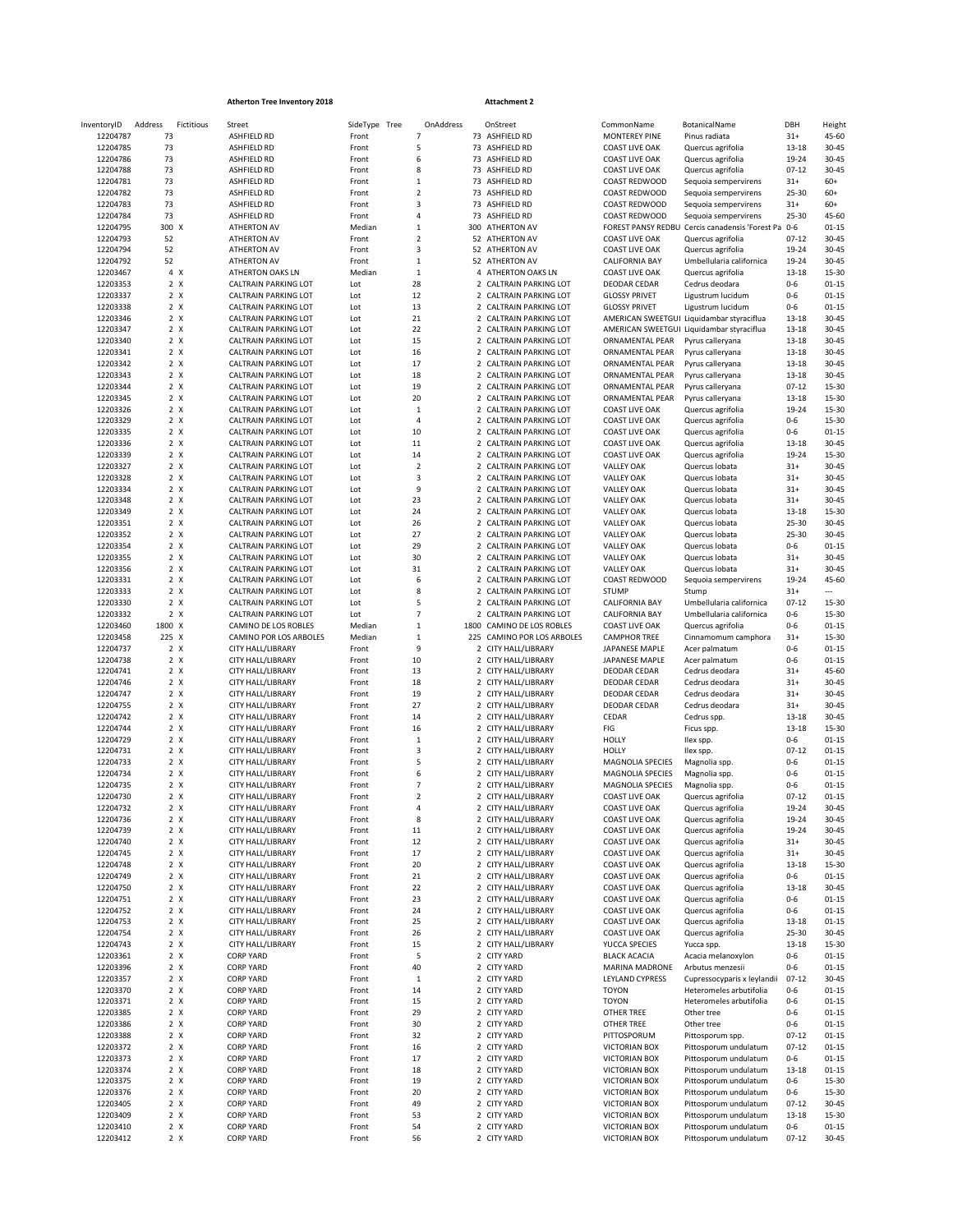| 12203413 | 2 X        | <b>CORP YARD</b> | Front  | 57             | 2 CITY YARD             | <b>VICTORIAN BOX</b>    | Pittosporum undulatum                              | $0 - 6$   | 15-30     |
|----------|------------|------------------|--------|----------------|-------------------------|-------------------------|----------------------------------------------------|-----------|-----------|
|          |            |                  |        |                |                         |                         |                                                    |           |           |
| 12203414 | 2 X        | <b>CORP YARD</b> | Front  | 58             | 2 CITY YARD             | <b>VICTORIAN BOX</b>    | Pittosporum undulatum                              | $0 - 6$   | 15-30     |
| 12203416 | 2 X        | <b>CORP YARD</b> | Front  | 60             | 2 CITY YARD             | <b>VICTORIAN BOX</b>    | Pittosporum undulatum                              | $07 - 12$ | 15-30     |
| 12203417 | 2 X        | <b>CORP YARD</b> | Front  | 61             | 2 CITY YARD             | <b>VICTORIAN BOX</b>    | Pittosporum undulatum                              | $07 - 12$ | 15-30     |
|          |            |                  |        |                |                         |                         |                                                    |           |           |
| 12203418 | 2 X        | <b>CORP YARD</b> | Front  | 62             | 2 CITY YARD             | <b>VICTORIAN BOX</b>    | Pittosporum undulatum                              | 13-18     | 15-30     |
| 12203419 | 2 X        | <b>CORP YARD</b> | Front  | 63             | 2 CITY YARD             | <b>VICTORIAN BOX</b>    | Pittosporum undulatum                              | $13 - 18$ | 15-30     |
| 12203420 | 2 X        | <b>CORP YARD</b> |        | 64             | 2 CITY YARD             | <b>VICTORIAN BOX</b>    | Pittosporum undulatum                              | $13 - 18$ | 15-30     |
|          |            |                  | Front  |                |                         |                         |                                                    |           |           |
| 12203379 | 2 X        | <b>CORP YARD</b> | Front  | 23             | 2 CITY YARD             | <b>FIRETHORN</b>        | Pyracantha spp.                                    | $0 - 6$   | $01 - 15$ |
| 12203358 | 2 X        | <b>CORP YARD</b> | Front  | $\mathbf 2$    | 2 CITY YARD             | <b>COAST LIVE OAK</b>   | Quercus agrifolia                                  | 13-18     | 30-45     |
| 12203359 |            |                  |        |                |                         |                         |                                                    |           |           |
|          | 2 X        | <b>CORP YARD</b> | Front  | 3              | 2 CITY YARD             | <b>COAST LIVE OAK</b>   | Quercus agrifolia                                  | 13-18     | 30-45     |
| 12203360 | 2 X        | <b>CORP YARD</b> | Front  | 4              | 2 CITY YARD             | <b>COAST LIVE OAK</b>   | Quercus agrifolia                                  | 13-18     | $30 - 45$ |
| 12203362 | 2 X        | <b>CORP YARD</b> | Front  | 6              | 2 CITY YARD             | <b>COAST LIVE OAK</b>   | Quercus agrifolia                                  | 19-24     | 30-45     |
|          |            |                  |        |                |                         |                         |                                                    |           |           |
| 12203363 | 2 X        | <b>CORP YARD</b> | Front  | $\overline{7}$ | 2 CITY YARD             | <b>COAST LIVE OAK</b>   | Quercus agrifolia                                  | 19-24     | 30-45     |
| 12203364 | 2 X        | <b>CORP YARD</b> | Front  | 8              | 2 CITY YARD             | <b>COAST LIVE OAK</b>   | Quercus agrifolia                                  | $0 - 6$   | $01 - 15$ |
| 12203365 | 2 X        | <b>CORP YARD</b> | Front  | 9              | 2 CITY YARD             | <b>COAST LIVE OAK</b>   | Quercus agrifolia                                  | $0-6$     | $01 - 15$ |
|          |            |                  |        |                |                         |                         |                                                    |           |           |
| 12203366 | 2 X        | <b>CORP YARD</b> | Front  | 10             | 2 CITY YARD             | <b>COAST LIVE OAK</b>   | Quercus agrifolia                                  | 13-18     | 30-45     |
| 12203367 | 2 X        | <b>CORP YARD</b> | Front  | 11             | 2 CITY YARD             | <b>COAST LIVE OAK</b>   | Quercus agrifolia                                  | 13-18     | $30 - 45$ |
| 12203368 | 2 X        | <b>CORP YARD</b> | Front  | 12             | 2 CITY YARD             | <b>COAST LIVE OAK</b>   | Quercus agrifolia                                  | $0 - 6$   | $01 - 15$ |
|          |            |                  |        |                |                         |                         |                                                    |           |           |
| 12203369 | 2 X        | <b>CORP YARD</b> | Front  | 13             | 2 CITY YARD             | <b>COAST LIVE OAK</b>   | Quercus agrifolia                                  | 13-18     | 30-45     |
| 12203377 | 2 X        | <b>CORP YARD</b> | Front  | 21             | 2 CITY YARD             | <b>COAST LIVE OAK</b>   | Quercus agrifolia                                  | 13-18     | 30-45     |
| 12203378 | 2 X        | <b>CORP YARD</b> | Front  | 22             | 2 CITY YARD             | <b>COAST LIVE OAK</b>   | Quercus agrifolia                                  | $25 - 30$ | 30-45     |
|          |            |                  |        |                |                         |                         |                                                    |           |           |
| 12203380 | 2 X        | <b>CORP YARD</b> | Front  | 24             | 2 CITY YARD             | <b>COAST LIVE OAK</b>   | Quercus agrifolia                                  | $0 - 6$   | 15-30     |
| 12203381 | 2 X        | <b>CORP YARD</b> | Front  | 25             | 2 CITY YARD             | <b>COAST LIVE OAK</b>   | Quercus agrifolia                                  | $07 - 12$ | 15-30     |
| 12203382 | 2 X        | <b>CORP YARD</b> | Front  | 26             | 2 CITY YARD             | <b>COAST LIVE OAK</b>   | Quercus agrifolia                                  | 19-24     | $30 - 45$ |
|          |            |                  |        |                |                         |                         |                                                    |           |           |
| 12203383 | 2 X        | <b>CORP YARD</b> | Front  | 27             | 2 CITY YARD             | <b>COAST LIVE OAK</b>   | Quercus agrifolia                                  | $07 - 12$ | 30-45     |
| 12203387 | 2 X        | <b>CORP YARD</b> | Front  | 31             | 2 CITY YARD             | <b>COAST LIVE OAK</b>   | Quercus agrifolia                                  | $07 - 12$ | 15-30     |
|          |            |                  |        |                |                         |                         |                                                    |           |           |
| 12203389 | 2 X        | <b>CORP YARD</b> | Front  | 33             | 2 CITY YARD             | <b>COAST LIVE OAK</b>   | Quercus agrifolia                                  | 13-18     | $30 - 45$ |
| 12203390 | 2 X        | <b>CORP YARD</b> | Front  | 34             | 2 CITY YARD             | <b>COAST LIVE OAK</b>   | Quercus agrifolia                                  | $0 - 6$   | $01 - 15$ |
| 12203391 | 2 X        | <b>CORP YARD</b> | Front  | 35             | 2 CITY YARD             | <b>COAST LIVE OAK</b>   | Quercus agrifolia                                  | $07 - 12$ | 15-30     |
|          |            |                  |        |                |                         |                         |                                                    |           |           |
| 12203392 | $2 \times$ | <b>CORP YARD</b> | Front  | 36             | 2 CITY YARD             | <b>COAST LIVE OAK</b>   | Quercus agrifolia                                  | $07 - 12$ | $01 - 15$ |
| 12203393 | 2 X        | <b>CORP YARD</b> | Front  | 37             | 2 CITY YARD             | <b>COAST LIVE OAK</b>   | Quercus agrifolia                                  | 19-24     | $30 - 45$ |
| 12203394 | $2 \times$ | <b>CORP YARD</b> | Front  | 38             | 2 CITY YARD             | <b>COAST LIVE OAK</b>   | Quercus agrifolia                                  | 19-24     | 30-45     |
|          |            |                  |        |                |                         |                         |                                                    |           |           |
| 12203395 | 2 X        | <b>CORP YARD</b> | Front  | 39             | 2 CITY YARD             | COAST LIVE OAK          | Quercus agrifolia                                  | 19-24     | 30-45     |
| 12203397 | 2 X        | <b>CORP YARD</b> | Front  | 41             | 2 CITY YARD             | <b>COAST LIVE OAK</b>   | Quercus agrifolia                                  | $07 - 12$ | 15-30     |
|          |            |                  |        |                |                         |                         |                                                    |           |           |
| 12203400 | 2 X        | <b>CORP YARD</b> | Front  | 44             | 2 CITY YARD             | <b>COAST LIVE OAK</b>   | Quercus agrifolia                                  | $0 - 6$   | $01 - 15$ |
| 12203401 | 2 X        | <b>CORP YARD</b> | Front  | 45             | 2 CITY YARD             | <b>COAST LIVE OAK</b>   | Quercus agrifolia                                  | $07 - 12$ | 30-45     |
| 12203402 | 2 X        | <b>CORP YARD</b> | Front  | 46             | 2 CITY YARD             | <b>COAST LIVE OAK</b>   | Quercus agrifolia                                  | 19-24     | 30-45     |
|          |            |                  |        |                |                         |                         |                                                    |           |           |
| 12203403 | 2 X        | <b>CORP YARD</b> | Front  | 47             | 2 CITY YARD             | <b>COAST LIVE OAK</b>   | Quercus agrifolia                                  | $07 - 12$ | 15-30     |
| 12203404 | 2 X        | <b>CORP YARD</b> | Front  | 48             | 2 CITY YARD             | <b>COAST LIVE OAK</b>   | Quercus agrifolia                                  | 13-18     | 15-30     |
| 12203406 | 2 X        | <b>CORP YARD</b> | Front  | 50             | 2 CITY YARD             | <b>COAST LIVE OAK</b>   | Quercus agrifolia                                  | 13-18     | $30 - 45$ |
|          |            |                  |        |                |                         |                         |                                                    |           |           |
| 12203407 | 2 X        | <b>CORP YARD</b> | Front  | 51             | 2 CITY YARD             | <b>COAST LIVE OAK</b>   | Quercus agrifolia                                  | 25-30     | 30-45     |
| 12203411 | 2 X        | <b>CORP YARD</b> | Front  | 55             | 2 CITY YARD             | COAST LIVE OAK          | Quercus agrifolia                                  | 25-30     | 30-45     |
| 12203415 | 2 X        | <b>CORP YARD</b> | Front  | 59             | 2 CITY YARD             | <b>COAST LIVE OAK</b>   | Quercus agrifolia                                  | $07 - 12$ | 15-30     |
|          |            |                  |        |                |                         |                         |                                                    |           |           |
| 12203421 | 2 X        | <b>CORP YARD</b> | Front  | 65             | 2 CITY YARD             | <b>COAST LIVE OAK</b>   | Quercus agrifolia                                  | $0 - 6$   | $01 - 15$ |
| 12203422 | 2 X        | <b>CORP YARD</b> | Front  | 66             | 2 CITY YARD             | <b>COAST LIVE OAK</b>   | Quercus agrifolia                                  | 13-18     | 15-30     |
|          |            |                  |        |                |                         |                         |                                                    | $31+$     |           |
|          |            |                  |        |                |                         |                         |                                                    |           |           |
| 12203399 | 2 X        | <b>CORP YARD</b> | Front  | 43             | 2 CITY YARD             | <b>VALLEY OAK</b>       | Quercus Iobata                                     |           | 30-45     |
| 12203384 | 2 X        | <b>CORP YARD</b> | Front  | 28             | 2 CITY YARD             |                         | INDIAN HAWTHORNE Rhaphiolepis 'Majestic Beau 07-12 |           | $01 - 15$ |
|          |            |                  |        |                |                         | <b>INDIAN HAWTHORNE</b> |                                                    |           | 15-30     |
| 12203398 | 2 X        | <b>CORP YARD</b> | Front  | 42             | 2 CITY YARD             |                         | Rhaphiolepis 'Majestic Beau 07-12                  |           |           |
| 12203408 | 2 X        | <b>CORP YARD</b> | Front  | 52             | 2 CITY YARD             |                         | INDIAN HAWTHORNE Rhaphiolepis 'Majestic Beau 07-12 |           | 15-30     |
| 12203454 | 15 X       | COWELL LN        | Median | $\mathbf{1}$   | 15 COWELL LN            | <b>COAST LIVE OAK</b>   | Quercus agrifolia                                  | 13-18     | 15-30     |
|          |            |                  |        |                |                         |                         |                                                    |           |           |
| 12203455 | 15 X       | <b>COWELL LN</b> | Median | $\overline{2}$ | 15 COWELL LN            | COAST LIVE OAK          | Quercus agrifolia                                  | 13-18     | 15-30     |
| 12203456 | 15 X       | <b>COWELL LN</b> | Median | 3              | 15 COWELL LN            | <b>COAST LIVE OAK</b>   | Quercus agrifolia                                  | 13-18     | $30 - 45$ |
| 12203457 | 15 X       | <b>COWELL LN</b> | Median | 4              | <b>COWELL LN</b><br>15  | <b>COAST LIVE OAK</b>   | Quercus agrifolia                                  | 25-30     | 15-30     |
|          |            |                  |        |                |                         |                         |                                                    |           |           |
| 12204789 | 79 X       | DEODORA DR       | Median | $\,1\,$        | 79<br><b>DEODORA DR</b> | <b>VALLEY OAK</b>       | Quercus Iobata                                     | $0 - 6$   | $01 - 15$ |
| 12203579 | 3200 X     | EL CAMINO REAL   | Median | 32             | 3200 EL CAMINO REAL     | <b>CAMPHOR TREE</b>     | Cinnamomum camphora                                | 13-18     | 15-30     |
| 12204718 | 1800 X     | EL CAMINO REAL   | Median | 1              | 1800 EL CAMINO REAL     | OLEANDER                | Nerium oleander                                    | $07 - 12$ | 15-30     |
|          |            |                  |        |                |                         |                         |                                                    |           |           |
| 12204723 | 1800 X     | EL CAMINO REAL   | Median | 6              | 1800 EL CAMINO REAL     | OLEANDER                | Nerium oleander                                    | $0 - 6$   | $01 - 15$ |
| 12204724 | 1850 X     | EL CAMINO REAL   | Median | 1              | EL CAMINO REAL<br>1850  | OLEANDER                | Nerium oleander                                    | $0-6$     | $01 - 15$ |
|          |            | EL CAMINO REAL   |        | 4              | 1850 EL CAMINO REAL     |                         | Nerium oleander                                    |           |           |
| 12204727 | 1850 X     |                  | Median |                |                         | OLEANDER                |                                                    | $07 - 12$ | $01 - 15$ |
| 12203612 | 3500 X     | EL CAMINO REAL   | Median | 5              | 3500 EL CAMINO REAL     | OLEANDER                | Nerium oleander                                    | $07 - 12$ | $01 - 15$ |
| 12203613 | 3500 X     | EL CAMINO REAL   | Median | 6              | 3500 EL CAMINO REAL     | OLEANDER                | Nerium oleander                                    | $07 - 12$ | $01 - 15$ |
|          |            |                  |        |                |                         |                         |                                                    |           |           |
| 12203625 | 3500 X     | EL CAMINO REAL   | Median | 18             | 3500 EL CAMINO REAL     | OLEANDER                | Nerium oleander                                    | $07 - 12$ | $01 - 15$ |
| 12203626 | 3500 X     | EL CAMINO REAL   | Median | 19             | 3500 EL CAMINO REAL     | OLEANDER                | Nerium oleander                                    | $07 - 12$ | $01 - 15$ |
| 12203632 | 3500 X     | EL CAMINO REAL   | Median | 25             | 3500 EL CAMINO REAL     | OLEANDER                | Nerium oleander                                    | 0-6       | $01 - 15$ |
| 12203635 | 3600 X     | EL CAMINO REAL   | Median | 1              | 3600 EL CAMINO REAL     | OLEANDER                | Nerium oleander                                    | $07 - 12$ | $01 - 15$ |
|          |            |                  |        |                |                         |                         |                                                    |           |           |
| 12203639 | 3600 X     | EL CAMINO REAL   | Median | 5              | 3600 EL CAMINO REAL     | OLEANDER                | Nerium oleander                                    | $0 - 6$   | $01 - 15$ |
| 12204707 | 1700 X     | EL CAMINO REAL   | Median | $\mathbf{1}$   | 1700<br>EL CAMINO REAL  | <b>FRASERS PHOTINIA</b> | Photinia X fraseri                                 | $0 - 6$   | $01 - 15$ |
| 12204708 | 1700 X     | EL CAMINO REAL   | Median | $\overline{2}$ | 1700 EL CAMINO REAL     | <b>FRASERS PHOTINIA</b> | Photinia X fraseri                                 | 0-6       | $01 - 15$ |
|          |            |                  |        |                |                         |                         |                                                    |           |           |
| 12204716 | 1700 X     | EL CAMINO REAL   | Median | 10             | 1700<br>EL CAMINO REAL  | <b>FRASERS PHOTINIA</b> | Photinia X fraseri                                 | $07 - 12$ | $01 - 15$ |
| 12204721 | 1800 X     | EL CAMINO REAL   | Median | 4              | EL CAMINO REAL<br>1800  | <b>FRASERS PHOTINIA</b> | Photinia X fraseri                                 | $0 - 6$   | $01 - 15$ |
|          |            |                  |        |                |                         |                         |                                                    |           |           |
| 12204726 | 1850 X     | EL CAMINO REAL   | Median | 3              | 1850 EL CAMINO REAL     | <b>FRASERS PHOTINIA</b> | Photinia X fraseri                                 | $07 - 12$ | $01 - 15$ |
| 10006494 | 3300 X     | EL CAMINO REAL   | Median | $\mathbf{1}$   | 3300 EL CAMINO REAL     | <b>FRASERS PHOTINIA</b> | Photinia X fraseri                                 | $07 - 12$ | $01 - 15$ |
| 10006495 | 3300 X     | EL CAMINO REAL   | Median | 2              | 3300 EL CAMINO REAL     | <b>FRASERS PHOTINIA</b> | Photinia X fraseri                                 | $0 - 6$   | $01 - 15$ |
|          |            |                  |        |                |                         |                         |                                                    |           |           |
| 10006498 | 3300 X     | EL CAMINO REAL   | Median | 6              | 3300 EL CAMINO REAL     | <b>FRASERS PHOTINIA</b> | Photinia X fraseri                                 | $07 - 12$ | $01 - 15$ |
| 10006499 | 3300 X     | EL CAMINO REAL   | Median | 7              | EL CAMINO REAL<br>3300  | <b>FRASERS PHOTINIA</b> | Photinia X fraseri                                 | $0 - 6$   | $01 - 15$ |
| 12203606 | 3450 X     | EL CAMINO REAL   | Median | 3              | 3450<br>EL CAMINO REAL  | <b>FRASERS PHOTINIA</b> | Photinia X fraseri                                 | $0 - 6$   | $01 - 15$ |
|          |            |                  |        |                |                         |                         |                                                    |           |           |
| 12203607 | 3450 X     | EL CAMINO REAL   | Median | 4              | 3450 EL CAMINO REAL     | <b>FRASERS PHOTINIA</b> | Photinia X fraseri                                 | $0 - 6$   | $01 - 15$ |
| 12203609 | 3500 X     | EL CAMINO REAL   | Median | 2              | 3500 EL CAMINO REAL     | <b>FRASERS PHOTINIA</b> | Photinia X fraseri                                 | $0 - 6$   | $01 - 15$ |
|          |            |                  |        |                |                         |                         |                                                    |           |           |
| 12203610 | 3500 X     | EL CAMINO REAL   | Median | 3              | 3500 EL CAMINO REAL     | <b>FRASERS PHOTINIA</b> | Photinia X fraseri                                 | $07 - 12$ | $01 - 15$ |
| 12203627 | 3500 X     | EL CAMINO REAL   | Median | 20             | 3500 EL CAMINO REAL     | <b>FRASERS PHOTINIA</b> | Photinia X fraseri                                 | $07 - 12$ | $01 - 15$ |
| 12203628 | 3500 X     | EL CAMINO REAL   | Median | 21             | 3500 EL CAMINO REAL     | <b>FRASERS PHOTINIA</b> | Photinia X fraseri                                 | $07 - 12$ | $01 - 15$ |
|          |            |                  |        |                |                         |                         |                                                    |           |           |
| 12203629 | 3500 X     | EL CAMINO REAL   | Median | 22             | 3500 EL CAMINO REAL     | <b>FRASERS PHOTINIA</b> | Photinia X fraseri                                 | $07 - 12$ | $01 - 15$ |
| 12203636 | 3600 X     | EL CAMINO REAL   | Median | $\overline{2}$ | 3600<br>EL CAMINO REAL  | <b>FRASERS PHOTINIA</b> | Photinia X fraseri                                 | 0-6       | $01 - 15$ |
| 12204719 | 1800 X     | EL CAMINO REAL   | Median | 2              | 1800 EL CAMINO REAL     | LONDON PLANE            | Platanus X hispanica                               | 13-18     | 30-45     |
|          |            |                  |        |                |                         |                         |                                                    |           |           |
| 12204720 | 1800 X     | EL CAMINO REAL   | Median | 3              | 1800<br>EL CAMINO REAL  | LONDON PLANE            | Platanus X hispanica                               | $07 - 12$ | 30-45     |
| 12204713 | 1700 X     | EL CAMINO REAL   | Median | 7              | 1700 EL CAMINO REAL     | FLOWERING PLUM          | Prunus blireiana                                   | $07 - 12$ | $01 - 15$ |
|          |            |                  |        |                |                         |                         |                                                    |           |           |
| 12204714 | 1700 X     | EL CAMINO REAL   | Median | 8              | 1700 EL CAMINO REAL     | <b>FLOWERING PLUM</b>   | Prunus blireiana                                   | $07 - 12$ | $01 - 15$ |
| 12203614 | 3500 X     | EL CAMINO REAL   | Median | $\overline{7}$ | 3500 EL CAMINO REAL     | <b>FLOWERING PLUM</b>   | Prunus blireiana                                   | $0 - 6$   | $01 - 15$ |
| 12203615 | 3500 X     | EL CAMINO REAL   | Median | 8              | 3500 EL CAMINO REAL     | FLOWERING PLUM          | Prunus blireiana                                   | $07 - 12$ | $01 - 15$ |
|          |            |                  |        |                |                         |                         |                                                    |           |           |
| 12203616 | 3500 X     | EL CAMINO REAL   | Median | 9              | 3500<br>EL CAMINO REAL  | <b>FLOWERING PLUM</b>   | Prunus blireiana                                   | $07 - 12$ | $01 - 15$ |
| 12203622 | 3500 X     | EL CAMINO REAL   | Median | 15             | 3500 EL CAMINO REAL     | <b>FLOWERING PLUM</b>   | Prunus blireiana                                   | $0 - 6$   | $01 - 15$ |
| 12203623 | 3500 X     | EL CAMINO REAL   | Median | 16             | 3500 EL CAMINO REAL     | <b>FLOWERING PLUM</b>   | Prunus blireiana                                   | $0 - 6$   | $01 - 15$ |
| 12203631 | 3500 X     | EL CAMINO REAL   | Median | 24             | 3500 EL CAMINO REAL     | PURPLE-LEAF PLUM        | Prunus cerasifera                                  | $07 - 12$ | $01 - 15$ |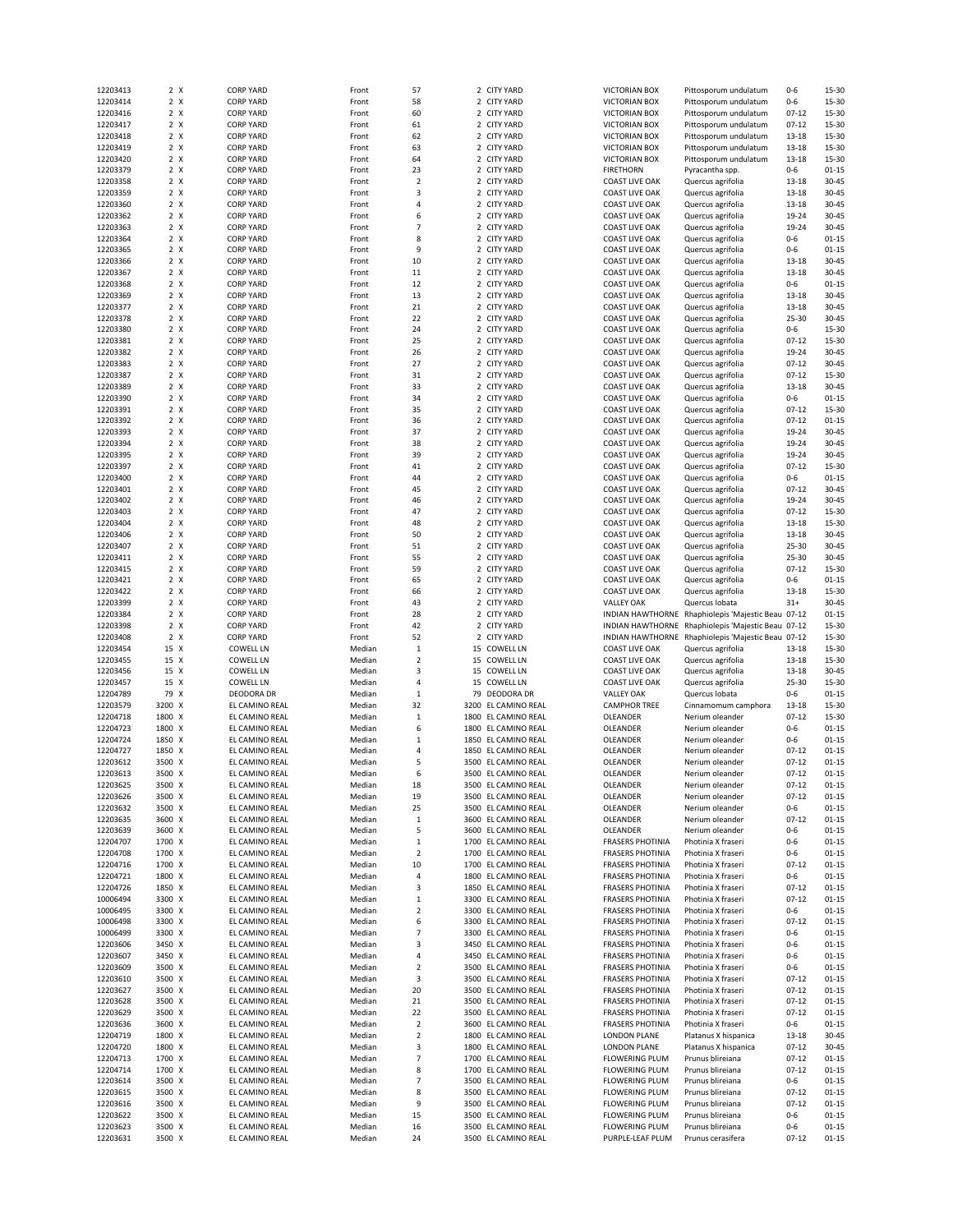| 12203536<br>12204722 | 3000 X                   | EL CAMINO REAL                               | Median       | 2              | 3000 | EL CAMINO REAL               | PEACH                                                  | Prunus persica                  | $0 - 6$        | $01 - 15$      |
|----------------------|--------------------------|----------------------------------------------|--------------|----------------|------|------------------------------|--------------------------------------------------------|---------------------------------|----------------|----------------|
|                      |                          |                                              |              |                |      |                              |                                                        |                                 |                |                |
|                      | 1800 X                   | EL CAMINO REAL                               | Median       | 5              |      | 1800 EL CAMINO REAL          | <b>COAST LIVE OAK</b>                                  | Quercus agrifolia               | $0 - 6$        | $01 - 15$      |
| 12203554             | 3200 X                   | EL CAMINO REAL                               | Median       | $\overline{7}$ |      | 3200 EL CAMINO REAL          | <b>COAST LIVE OAK</b>                                  | Quercus agrifolia               | 13-18          | 15-30          |
| 12203557             | 3200 X                   | EL CAMINO REAL                               | Median       | 10             | 3200 | EL CAMINO REAL               | <b>COAST LIVE OAK</b>                                  | Quercus agrifolia               | 13-18          | 15-30          |
|                      |                          |                                              |              |                |      |                              |                                                        |                                 |                |                |
| 12203565             | 3200 X                   | EL CAMINO REAL                               | Median       | 18             | 3200 | EL CAMINO REAL               | <b>COAST LIVE OAK</b>                                  | Quercus agrifolia               | 13-18          | 15-30          |
| 12203567             | 3200 X                   | EL CAMINO REAL                               | Median       | 20             | 3200 | EL CAMINO REAL               | <b>COAST LIVE OAK</b>                                  | Quercus agrifolia               | 25-30          | 15-30          |
| 12203572             | 3200 X                   | EL CAMINO REAL                               |              | 25             | 3200 | EL CAMINO REAL               | <b>COAST LIVE OAK</b>                                  | Quercus agrifolia               | 25-30          | $01 - 15$      |
|                      |                          |                                              | Median       |                |      |                              |                                                        |                                 |                |                |
| 12203576             | 3200 X                   | EL CAMINO REAL                               | Median       | 29             | 3200 | EL CAMINO REAL               | <b>COAST LIVE OAK</b>                                  | Quercus agrifolia               | 19-24          | $30 - 45$      |
| 12203577             | 3200 X                   | EL CAMINO REAL                               | Median       | 30             |      | 3200 EL CAMINO REAL          | <b>COAST LIVE OAK</b>                                  | Quercus agrifolia               | $31+$          | 30-45          |
| 12203584             |                          |                                              |              |                | 3400 | EL CAMINO REAL               |                                                        |                                 |                | $30 - 45$      |
|                      | 3400 X                   | EL CAMINO REAL                               | Median       | $\mathbf 2$    |      |                              | <b>COAST LIVE OAK</b>                                  | Quercus agrifolia               | 19-24          |                |
| 12203590             | 3400 X                   | EL CAMINO REAL                               | Median       | 8              | 3400 | EL CAMINO REAL               | <b>COAST LIVE OAK</b>                                  | Quercus agrifolia               | 19-24          | 30-45          |
| 12203593             | 3400 X                   | EL CAMINO REAL                               | Median       | 11             | 3400 | EL CAMINO REAL               | <b>COAST LIVE OAK</b>                                  | Quercus agrifolia               | 25-30          | 15-30          |
|                      |                          |                                              |              |                |      |                              |                                                        |                                 |                |                |
| 12204715             | 1700 X                   | EL CAMINO REAL                               | Median       | 9              | 1700 | EL CAMINO REAL               | <b>VALLEY OAK</b>                                      | Quercus lobata                  | $0 - 6$        | $01 - 15$      |
| 12204725             | 1850 X                   | EL CAMINO REAL                               | Median       | $\overline{2}$ | 1850 | EL CAMINO REAL               | <b>STUMP</b>                                           | Stump                           | $0 - 6$        |                |
| 12203617             | 3500 X                   | EL CAMINO REAL                               | Median       | 10             | 3500 | EL CAMINO REAL               | <b>STUMP</b>                                           | Stump                           | 07-12          |                |
|                      |                          |                                              |              |                |      |                              |                                                        |                                 |                |                |
| 12203618             | 3500 X                   | EL CAMINO REAL                               | Median       | 11             | 3500 | EL CAMINO REAL               | <b>STUMP</b>                                           | Stump                           | $07 - 12$      |                |
| 12203619             | 3500 X                   | EL CAMINO REAL                               | Median       | 12             | 3500 | EL CAMINO REAL               | <b>STUMP</b>                                           | Stump                           | $07 - 12$      |                |
| 12203624             | 3500 X                   | EL CAMINO REAL                               | Median       | 17             | 3500 | EL CAMINO REAL               | <b>STUMP</b>                                           | Stump                           | $07 - 12$      |                |
|                      |                          |                                              |              |                |      |                              |                                                        |                                 |                |                |
| 12203633             | 3500 X                   | EL CAMINO REAL                               | Median       | 26             | 3500 | EL CAMINO REAL               | <b>STUMP</b>                                           | Stump                           | $0 - 6$        |                |
| 12203637             | 3600 X                   | EL CAMINO REAL                               | Median       | 3              | 3600 | EL CAMINO REAL               | <b>STUMP</b>                                           | Stump                           | $0 - 6$        |                |
| 12204709             | 1700 X                   | EL CAMINO REAL                               | Median       | 3              | 1700 | EL CAMINO REAL               | <b>WATER GUM</b>                                       | Tristaniopsis laurina           | $07 - 12$      | $01 - 15$      |
|                      |                          |                                              |              |                |      |                              |                                                        |                                 |                |                |
| 12204710             | 1700 X                   | EL CAMINO REAL                               | Median       | 4              | 1700 | EL CAMINO REAL               | <b>WATER GUM</b>                                       | Tristaniopsis laurina           | $07 - 12$      | $01 - 15$      |
| 12204711             | 1700 X                   | EL CAMINO REAL                               | Median       | 5              | 1700 | EL CAMINO REAL               | <b>WATER GUM</b>                                       | Tristaniopsis laurina           | $07 - 12$      | $01 - 15$      |
|                      |                          |                                              |              |                |      |                              |                                                        |                                 |                |                |
| 12204712             | 1700 X                   | EL CAMINO REAL                               | Median       | 6              | 1700 | EL CAMINO REAL               | <b>WATER GUM</b>                                       | Tristaniopsis laurina           | $07 - 12$      | $01 - 15$      |
| 12203620             | 3500 X                   | EL CAMINO REAL                               | Median       | 13             |      | 3500 EL CAMINO REAL          | <b>WATER GUM</b>                                       | Tristaniopsis laurina           | $07 - 12$      | $01 - 15$      |
| 12203621             | 3500 X                   | EL CAMINO REAL                               | Median       | 14             | 3500 | EL CAMINO REAL               | <b>WATER GUM</b>                                       | Tristaniopsis laurina           | $07 - 12$      | $01 - 15$      |
|                      |                          |                                              |              |                |      |                              |                                                        |                                 |                |                |
| 12203537             | 3000 X                   | EL CAMINO REAL                               | Median       | 3              |      | 3000 EL CAMINO REAL          | XYLOSMA                                                | Xylosma congestum               | $07 - 12$      | 15-30          |
| 12203538             | 3000 X                   | EL CAMINO REAL                               | Median       | 4              | 3000 | EL CAMINO REAL               | XYLOSMA                                                | Xylosma congestum               | 13-18          | 15-30          |
| 12203539             | 3000 X                   | EL CAMINO REAL                               | Median       | 5              | 3000 | EL CAMINO REAL               | XYLOSMA                                                | Xylosma congestum               | $07 - 12$      | 15-30          |
|                      |                          |                                              |              |                |      |                              |                                                        |                                 |                |                |
| 12203540             | 3000 X                   | EL CAMINO REAL                               | Median       | 6              | 3000 | EL CAMINO REAL               | XYLOSMA                                                | Xylosma congestum               | 13-18          | 15-30          |
| 12203541             | 3000 X                   | EL CAMINO REAL                               | Median       | $\overline{7}$ | 3000 | EL CAMINO REAL               | XYLOSMA                                                | Xylosma congestum               | 13-18          | 15-30          |
|                      |                          |                                              |              | 8              |      |                              |                                                        |                                 |                |                |
| 12203542             | 3000 X                   | EL CAMINO REAL                               | Median       |                | 3000 | EL CAMINO REAL               | XYLOSMA                                                | Xylosma congestum               | $07 - 12$      | 15-30          |
| 12203543             | 3000 X                   | EL CAMINO REAL                               | Median       | 9              | 3000 | EL CAMINO REAL               | XYLOSMA                                                | Xylosma congestum               | $07 - 12$      | 15-30          |
| 12203544             | 3000 X                   | EL CAMINO REAL                               | Median       | 10             |      | 3000 EL CAMINO REAL          | XYLOSMA                                                | Xylosma congestum               | 13-18          | 15-30          |
|                      |                          |                                              |              |                |      |                              |                                                        |                                 |                |                |
| 12203545             | 3000 X                   | EL CAMINO REAL                               | Median       | 11             | 3000 | EL CAMINO REAL               | XYLOSMA                                                | Xylosma congestum               | 13-18          | 15-30          |
| 12203546             | 3000 X                   | EL CAMINO REAL                               | Median       | 12             | 3000 | EL CAMINO REAL               | XYLOSMA                                                | Xylosma congestum               | 13-18          | 15-30          |
| 12203547             | 3000 X                   | EL CAMINO REAL                               | Median       | 13             | 3000 | EL CAMINO REAL               | XYLOSMA                                                | Xylosma congestum               | $0 - 6$        | 15-30          |
|                      |                          |                                              |              |                |      |                              |                                                        |                                 |                |                |
| 12203550             | 3200 X                   | EL CAMINO REAL                               | Median       | 3              | 3200 | EL CAMINO REAL               | XYLOSMA                                                | Xylosma congestum               | 13-18          | $15 - 30$      |
| 12203551             | 3200 X                   | EL CAMINO REAL                               | Median       | 4              | 3200 | EL CAMINO REAL               | XYLOSMA                                                | Xylosma congestum               | $07 - 12$      | $01 - 15$      |
|                      |                          |                                              |              | 5              |      |                              |                                                        |                                 |                |                |
| 12203552             | 3200 X                   | EL CAMINO REAL                               | Median       |                | 3200 | EL CAMINO REAL               | XYLOSMA                                                | Xylosma congestum               | $07 - 12$      | 15-30          |
| 12203553             | 3200 X                   | EL CAMINO REAL                               | Median       | 6              | 3200 | EL CAMINO REAL               | XYLOSMA                                                | Xylosma congestum               | $13 - 18$      | 15-30          |
| 12203555             | 3200 X                   | EL CAMINO REAL                               | Median       | 8              | 3200 | EL CAMINO REAL               | XYLOSMA                                                | Xylosma congestum               | $07 - 12$      | 15-30          |
|                      |                          |                                              |              |                |      |                              |                                                        |                                 |                |                |
| 12203556             | 3200 X                   | EL CAMINO REAL                               | Median       | 9              |      | 3200 EL CAMINO REAL          | XYLOSMA                                                | Xylosma congestum               | 13-18          | 15-30          |
| 12203558             | 3200 X                   | EL CAMINO REAL                               | Median       | 11             | 3200 | EL CAMINO REAL               | XYLOSMA                                                | Xylosma congestum               | 13-18          | 15-30          |
| 12203559             | 3200 X                   | EL CAMINO REAL                               | Median       | 12             | 3200 | EL CAMINO REAL               | XYLOSMA                                                | Xylosma congestum               | 13-18          | 15-30          |
|                      |                          |                                              |              |                |      |                              |                                                        |                                 |                |                |
|                      |                          |                                              |              |                |      |                              |                                                        |                                 |                |                |
| 12203560             | 3200 X                   | EL CAMINO REAL                               | Median       | 13             | 3200 | EL CAMINO REAL               | XYLOSMA                                                | Xylosma congestum               | 13-18          | 15-30          |
|                      |                          |                                              |              |                |      |                              |                                                        |                                 |                |                |
| 12203561             | 3200 X                   | EL CAMINO REAL                               | Median       | 14             | 3200 | EL CAMINO REAL               | XYLOSMA                                                | Xylosma congestum               | $07 - 12$      | 15-30          |
| 12203562             | 3200 X                   | EL CAMINO REAL                               | Median       | 15             | 3200 | EL CAMINO REAL               | XYLOSMA                                                | Xylosma congestum               | 19-24          | 15-30          |
| 12203563             | 3200 X                   | EL CAMINO REAL                               | Median       | 16             | 3200 | EL CAMINO REAL               | XYLOSMA                                                |                                 | 19-24          | $15 - 30$      |
|                      |                          |                                              |              |                |      |                              |                                                        | Xylosma congestum               |                |                |
| 12203564             | 3200 X                   | EL CAMINO REAL                               | Median       | 17             | 3200 | EL CAMINO REAL               | XYLOSMA                                                | Xylosma congestum               | $07 - 12$      | 15-30          |
| 12203566             | 3200 X                   | EL CAMINO REAL                               | Median       | 19             | 3200 | EL CAMINO REAL               | XYLOSMA                                                | Xylosma congestum               | 13-18          | 15-30          |
|                      |                          |                                              |              |                | 3200 |                              |                                                        |                                 |                |                |
| 12203568             | 3200 X                   | EL CAMINO REAL                               | Median       | 21             |      | EL CAMINO REAL               | XYLOSMA                                                | Xylosma congestum               | $07 - 12$      | 15-30          |
| 12203569             | 3200 X                   | EL CAMINO REAL                               | Median       | 22             | 3200 | EL CAMINO REAL               | XYLOSMA                                                | Xylosma congestum               | $07 - 12$      | 15-30          |
| 12203570             | 3200 X                   | EL CAMINO REAL                               | Median       | 23             | 3200 | EL CAMINO REAL               | XYLOSMA                                                | Xylosma congestum               | $07 - 12$      | 15-30          |
|                      |                          |                                              |              |                |      |                              |                                                        |                                 |                |                |
| 12203571             | 3200 X                   | EL CAMINO REAL                               | Median       | 24             | 3200 | EL CAMINO REAL               | XYLOSMA                                                | Xylosma congestum               | $07 - 12$      | $01 - 15$      |
| 12203573             | 3200 X                   | EL CAMINO REAL                               | Median       | 26             | 3200 | EL CAMINO REAL               | XYLOSMA                                                | Xylosma congestum               | $07 - 12$      | $01 - 15$      |
| 12203574             | 3200 X                   | EL CAMINO REAL                               | Median       | 27             |      | 3200 EL CAMINO REAL          | XYLOSMA                                                | Xylosma congestum               | $07 - 12$      | $01 - 15$      |
|                      |                          |                                              |              |                |      |                              |                                                        |                                 |                |                |
| 12203575             | 3200 X                   | EL CAMINO REAL                               | Median       | 28             | 3200 | EL CAMINO REAL               | XYLOSMA                                                | Xylosma congestum               | $07 - 12$      | $01 - 15$      |
| 12203578             | 3200 X                   | EL CAMINO REAL                               | Median       | 31             | 3200 | EL CAMINO REAL               | XYLOSMA                                                | Xylosma congestum               | 13-18          | 15-30          |
|                      |                          |                                              |              | 3              |      |                              |                                                        |                                 |                |                |
| 12203585             | 3400 X                   | EL CAMINO REAL                               | Median       |                | 3400 | EL CAMINO REAL               | XYLOSMA                                                | Xylosma congestum               | $07 - 12$      | 15-30          |
| 12203586             | 3400 X                   | EL CAMINO REAL                               | Median       | 4              |      | 3400 EL CAMINO REAL          | XYLOSMA                                                | Xylosma congestum               | $07 - 12$      | 15-30          |
| 12203587             | 3400 >                   | EL CAMINO REAL                               | Mediar       |                |      | 3400 EL CAMINO REAL          | <b>XYLOSMA</b>                                         | Xylosma congestum               | $07 - 12$      | 15-30          |
|                      |                          |                                              |              |                |      |                              |                                                        |                                 |                |                |
| 12203589             | 3400 X                   | EL CAMINO REAL                               | Median       | $\overline{7}$ |      | 3400 EL CAMINO REAL          | XYLOSMA                                                | Xylosma congestum               | $07 - 12$      | $01 - 15$      |
| 12203591             | 3400 X                   | EL CAMINO REAL                               | Median       | 9              |      | 3400 EL CAMINO REAL          | XYLOSMA                                                | Xylosma congestum               | $07 - 12$      | $01 - 15$      |
| 12203592             | 3400 X                   | EL CAMINO REAL                               | Median       | 10             |      | 3400 EL CAMINO REAL          | XYLOSMA                                                | Xylosma congestum               | $07 - 12$      | 01-15          |
|                      | 3400 X                   |                                              |              |                |      | 3400 EL CAMINO REAL          |                                                        |                                 |                |                |
| 12203596             |                          | EL CAMINO REAL                               | Median       | 14             |      |                              | XYLOSMA                                                | Xylosma congestum               | $07 - 12$      | $01 - 15$      |
| 12203597             | 3400 X                   | EL CAMINO REAL                               | Median       | 15             | 3400 | EL CAMINO REAL               | XYLOSMA                                                | Xylosma congestum               | $07 - 12$      | $01 - 15$      |
| 12203598             | 3400 X                   | EL CAMINO REAL                               | Median       | 16             | 3400 | EL CAMINO REAL               | XYLOSMA                                                | Xylosma congestum               | 0-6            | $01 - 15$      |
|                      |                          |                                              |              |                | 3400 |                              |                                                        |                                 |                |                |
| 12203599             | 3400 X                   | EL CAMINO REAL                               | Median       | 17             |      | EL CAMINO REAL               | XYLOSMA                                                | Xylosma congestum               | $07 - 12$      | 01-15          |
| 12203600             | 3400 X                   | EL CAMINO REAL                               | Median       | 18             | 3400 | EL CAMINO REAL               | XYLOSMA                                                | Xylosma congestum               | $07 - 12$      | 01-15          |
| 12203461             | 120 X                    | <b>ELENA AV</b>                              | Median       | 1              | 120  | <b>ELENA AV</b>              | <b>COAST LIVE OAK</b>                                  | Quercus agrifolia               | 13-18          | 15-30          |
|                      |                          |                                              |              |                |      |                              |                                                        |                                 |                |                |
| 12203462             | 120 X                    | <b>ELENA AV</b>                              | Median       | $\mathbf 2$    | 120  | <b>ELENA AV</b>              | <b>COAST LIVE OAK</b>                                  | Quercus agrifolia               | 19-24          | 15-30          |
| 12203463             | 120 X                    | ELENA AV                                     | Median       | 3              |      | 120 ELENA AV                 | <b>COAST LIVE OAK</b>                                  | Quercus agrifolia               | $0 - 6$        | 15-30          |
| 12203464             | 120 X                    | ELENA AV                                     | Median       | 4              |      | 120 ELENA AV                 | <b>COAST LIVE OAK</b>                                  |                                 | 13-18          | 15-30          |
|                      |                          |                                              |              |                |      |                              |                                                        | Quercus agrifolia               |                |                |
| 12203465             | 130 X                    | ELENA AV                                     | Median       | 1              | 130  | <b>ELENA AV</b>              | <b>VALLEY OAK</b>                                      | Quercus lobata                  | $07 - 12$      | 15-30          |
| 12203466             | 130 X                    | <b>ELENA AV</b>                              | Median       | 2              | 130  | <b>ELENA AV</b>              | <b>VALLEY OAK</b>                                      | Quercus lobata                  | $07 - 12$      | 15-30          |
| 12204477             | $2 \times$               | <b>GILMORE HOUSE</b>                         | Park         | 15             |      | 2 GATE HOUSE                 | <b>DEODAR CEDAR</b>                                    | Cedrus deodara                  | $31+$          | 45-60          |
|                      |                          |                                              |              |                |      |                              |                                                        |                                 |                |                |
| 12204502             | $2 \times$               | <b>GILMORE HOUSE</b>                         | Park         | 40             |      | 2 GATE HOUSE                 | DEODAR CEDAR                                           | Cedrus deodara                  | $31+$          | 45-60          |
| 12204481             | 2 X                      | <b>GILMORE HOUSE</b>                         | Park         | 19             |      | 2 GATE HOUSE                 | LEMON                                                  | Citrus limon                    | $0 - 6$        | 01-15          |
|                      |                          |                                              |              |                |      |                              |                                                        |                                 |                |                |
| 12204464             | 2 X                      | <b>GILMORE HOUSE</b>                         | Park         | $\mathbf 2$    |      | 2 GATE HOUSE                 | <b>MONTEREY CYPRESS</b>                                | Hesperocyparis macrocarpa 07-12 |                | 15-30          |
| 12204465             | 2 X                      | <b>GILMORE HOUSE</b>                         | Park         | 3              |      | 2 GATE HOUSE                 | <b>MONTEREY CYPRESS</b>                                | Hesperocyparis macrocarpa 07-12 |                | 15-30          |
| 12204470             | $2 \times$               | <b>GILMORE HOUSE</b>                         | Park         | 8              |      | 2 GATE HOUSE                 | MONTEREY CYPRESS                                       | Hesperocyparis macrocarpa 0-6   |                | $01 - 15$      |
|                      |                          |                                              |              |                |      |                              |                                                        |                                 |                |                |
| 12204467             | $2 \times$               | <b>GILMORE HOUSE</b>                         | Park         | 5              |      | 2 GATE HOUSE                 | <b>GLOSSY PRIVET</b>                                   | Ligustrum lucidum               | $0 - 6$        | $01 - 15$      |
| 12204468             | $2 \times$               | <b>GILMORE HOUSE</b>                         | Park         | 6              |      | 2 GATE HOUSE                 | <b>GLOSSY PRIVET</b>                                   | Ligustrum lucidum               | $0 - 6$        | $01 - 15$      |
| 12204469             | $2 \times$               | <b>GILMORE HOUSE</b>                         | Park         | $\overline{7}$ | 2    | <b>GATE HOUSE</b>            | <b>GLOSSY PRIVET</b>                                   | Ligustrum lucidum               | $0 - 6$        | $01 - 15$      |
|                      |                          |                                              |              |                |      |                              |                                                        |                                 |                |                |
| 12204471             | $2 \times$               | <b>GILMORE HOUSE</b>                         | Park         | 9              |      | 2 GATE HOUSE                 | <b>GLOSSY PRIVET</b>                                   | Ligustrum lucidum               | $0 - 6$        | 15-30          |
| 12204501             | 2 X                      | <b>GILMORE HOUSE</b>                         | Park         | 39             |      | 2 GATE HOUSE                 | <b>GLOSSY PRIVET</b>                                   | Ligustrum lucidum               | $0 - 6$        | 15-30          |
|                      |                          |                                              |              |                |      |                              |                                                        |                                 |                |                |
| 12204505             | 2 X                      | <b>GILMORE HOUSE</b>                         | Park         | 43             |      | 2 GATE HOUSE                 | <b>GLOSSY PRIVET</b>                                   | Ligustrum lucidum               | $07 - 12$      | 15-30          |
| 12204483             | 2 X                      | <b>GILMORE HOUSE</b>                         | Park         | 21             |      | 2 GATE HOUSE                 | MAGNOLIA SPECIES                                       | Magnolia spp.                   | $0 - 6$        | 15-30          |
| 12204499             | $2 \times$               | <b>GILMORE HOUSE</b>                         | Park         | 37             |      | 2 GATE HOUSE                 | OLIVE                                                  | Olea europaea                   | $07 - 12$      | $01 - 15$      |
|                      |                          |                                              |              |                |      |                              |                                                        |                                 |                |                |
| 12204486             | $2 \times$               | <b>GILMORE HOUSE</b>                         | Park         | 24             |      | 2 GATE HOUSE                 | OTHER TREE                                             | Other tree                      | $07 - 12$      | $01 - 15$      |
| 12204488<br>12204489 | $2 \times$<br>$2 \times$ | <b>GILMORE HOUSE</b><br><b>GILMORE HOUSE</b> | Park<br>Park | 26<br>27       |      | 2 GATE HOUSE<br>2 GATE HOUSE | <b>ITALIAN STONE PINE</b><br><b>ITALIAN STONE PINE</b> | Pinus pinea<br>Pinus pinea      | 13-18<br>25-30 | 30-45<br>30-45 |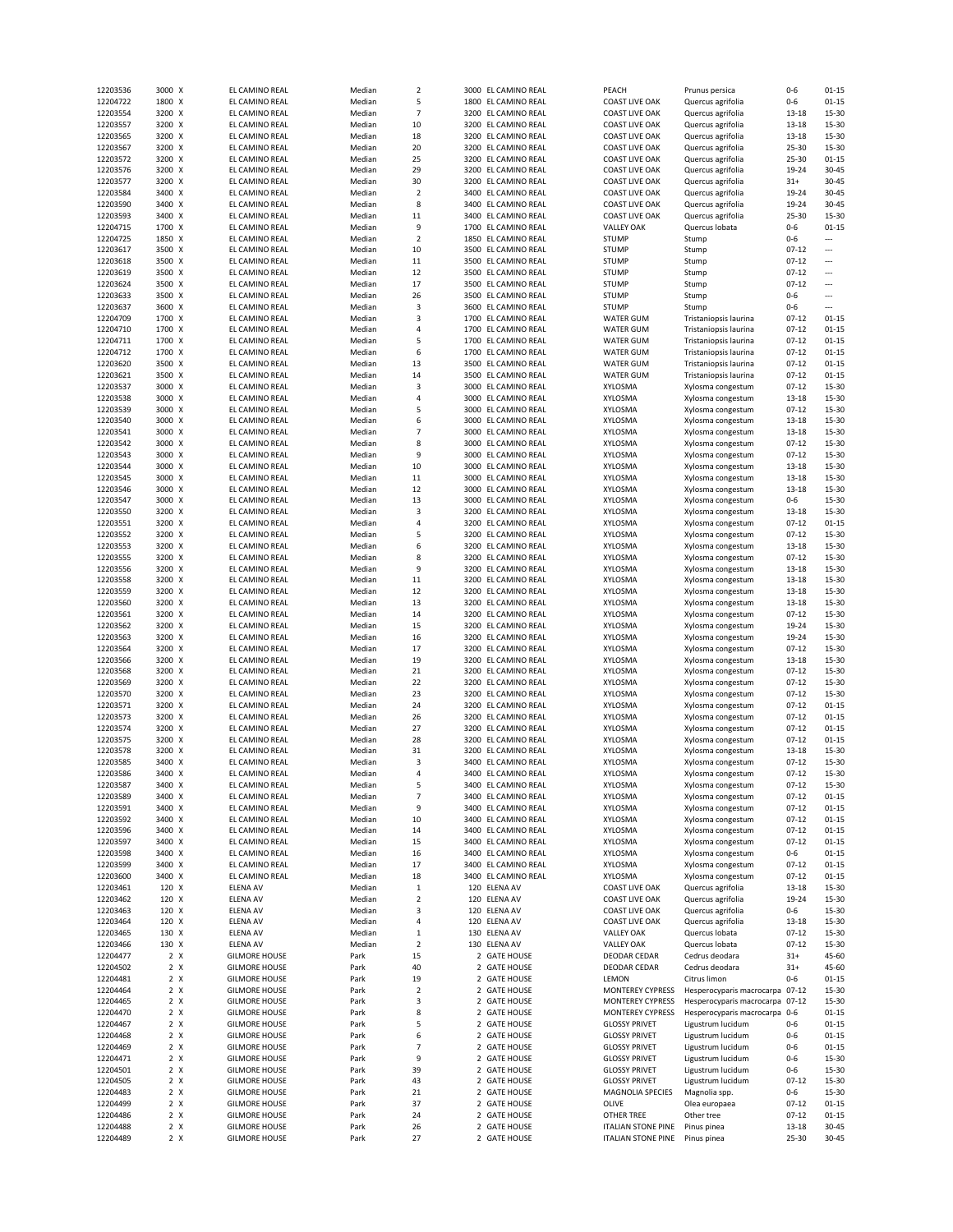| 12204473             | 2 X               | <b>GILMORE HOUSE</b>                         | Park         | 11             | 2 GATE HOUSE                                     | <b>MONTEREY PINE</b>                | Pinus radiata                                     | 25-30              | 30-45                  |
|----------------------|-------------------|----------------------------------------------|--------------|----------------|--------------------------------------------------|-------------------------------------|---------------------------------------------------|--------------------|------------------------|
| 12204474             | 2 X               | <b>GILMORE HOUSE</b>                         | Park         | 12             | 2 GATE HOUSE                                     | JAPANESE FLOWERINC Prunus serrulata |                                                   | $07 - 12$          | $01 - 15$              |
| 12204466             | 2 X               | <b>GILMORE HOUSE</b>                         | Park         | 4              | 2 GATE HOUSE                                     | <b>COAST LIVE OAK</b>               | Quercus agrifolia                                 | $31+$              | $30 - 45$              |
| 12204475             | 2 X               | <b>GILMORE HOUSE</b>                         | Park         | 13             | 2 GATE HOUSE                                     | <b>COAST LIVE OAK</b>               | Quercus agrifolia                                 | $31+$              | $30 - 45$              |
| 12204476             | 2 X               | <b>GILMORE HOUSE</b>                         | Park         | 14             | 2 GATE HOUSE                                     | <b>COAST LIVE OAK</b>               | Quercus agrifolia                                 | 19-24              | $30 - 45$              |
| 12204478             | 2 X               | <b>GILMORE HOUSE</b>                         | Park         | 16             | 2 GATE HOUSE                                     | <b>COAST LIVE OAK</b>               | Quercus agrifolia                                 | $13 - 18$          | 15-30                  |
| 12204479             | 2 X               | <b>GILMORE HOUSE</b>                         | Park         | 17             | 2 GATE HOUSE                                     | <b>COAST LIVE OAK</b>               | Quercus agrifolia                                 | $0 - 6$            | $01 - 15$              |
|                      | 2 X               |                                              |              | 20             | $\overline{2}$                                   |                                     |                                                   | $07 - 12$          | 15-30                  |
| 12204482             |                   | <b>GILMORE HOUSE</b>                         | Park         |                | <b>GATE HOUSE</b>                                | <b>COAST LIVE OAK</b>               | Quercus agrifolia                                 |                    |                        |
| 12204485             | 2 X               | <b>GILMORE HOUSE</b>                         | Park         | 23             | 2 GATE HOUSE                                     | <b>COAST LIVE OAK</b>               | Quercus agrifolia                                 | $31+$              | $30 - 45$              |
| 12204487             | 2 X               | <b>GILMORE HOUSE</b>                         | Park         | 25             | 2 GATE HOUSE                                     | <b>COAST LIVE OAK</b>               | Quercus agrifolia                                 | $31+$              | $30 - 45$              |
| 12204492             | 2 X               | <b>GILMORE HOUSE</b>                         | Park         | 30             | 2 GATE HOUSE                                     | <b>COAST LIVE OAK</b>               | Quercus agrifolia                                 | 13-18              | 15-30                  |
| 12204497             | 2 X               | <b>GILMORE HOUSE</b>                         | Park         | 35             | 2 GATE HOUSE                                     | <b>COAST LIVE OAK</b>               | Quercus agrifolia                                 | $07 - 12$          | $01 - 15$              |
| 12204498             | 2 X               | <b>GILMORE HOUSE</b>                         | Park         | 36             | 2 GATE HOUSE                                     | <b>COAST LIVE OAK</b>               | Quercus agrifolia                                 | $07 - 12$          | 15-30                  |
| 12204503             | 2 X               | <b>GILMORE HOUSE</b>                         | Park         | 41             | 2 GATE HOUSE                                     | <b>COAST LIVE OAK</b>               | Quercus agrifolia                                 | $07 - 12$          | 15-30                  |
| 12204495             | 2 X               | <b>GILMORE HOUSE</b>                         | Park         | 33             | 2 GATE HOUSE                                     | <b>VALLEY OAK</b>                   | Quercus Iobata                                    | $0 - 6$            | $01 - 15$              |
| 12204500             | 2 X               | <b>GILMORE HOUSE</b>                         | Park         | 38             | 2 GATE HOUSE                                     | <b>VALLEY OAK</b>                   | Quercus Iobata                                    | $0 - 6$            | $01 - 15$              |
| 12204480             | 2 X               | <b>GILMORE HOUSE</b>                         | Park         | 18             | 2 GATE HOUSE                                     | SHUMARD RED OAK                     | Quercus shumardii                                 | 19-24              | $30 - 45$              |
| 12204493             | 2 X               | <b>GILMORE HOUSE</b>                         | Park         | 31             | 2 GATE HOUSE                                     | <b>STUMP</b>                        | Stump                                             | 13-18              | $01 - 15$              |
|                      |                   |                                              |              |                |                                                  |                                     |                                                   |                    |                        |
| 12204494             | 2 X               | <b>GILMORE HOUSE</b>                         | Park         | 32             | 2 GATE HOUSE                                     | <b>STUMP</b>                        | Stump                                             | $07 - 12$          | $01 - 15$              |
| 12204496             | 2 X               | <b>GILMORE HOUSE</b>                         | Park         | 34             | 2 GATE HOUSE                                     | <b>ENGLISH YEW</b>                  | Taxus baccata                                     | 13-18              | $01 - 15$              |
| 12204472             | 2 X               | <b>GILMORE HOUSE</b>                         | Park         | 10             | 2 GATE HOUSE                                     | AMERICAN ELM                        | Ulmus americana                                   | $07 - 12$          | 15-30                  |
| 12204504             | 2 X               | <b>GILMORE HOUSE</b>                         | Park         | 42             | 2 GATE HOUSE                                     | AMERICAN ELM                        | Ulmus americana                                   | $07 - 12$          | 15-30                  |
| 12203932             | 2 X               | HOLBROOK PALMER PARK                         | Park         | 293            | 2 HOLBROOK PALMER PARK                           | <b>GREEN WATTLE</b>                 | Acacia decurrens                                  | $07 - 12$          | $01 - 15$              |
| 12203933             | 2 X               | <b>HOLBROOK PALMER PARK</b>                  | Park         | 294            | 2 HOLBROOK PALMER PARK                           | <b>GREEN WATTLE</b>                 | Acacia decurrens                                  | $31+$              | 15-30                  |
| 12203935             | 2 X               | HOLBROOK PALMER PARK                         | Park         | 296            | 2 HOLBROOK PALMER PARK                           | <b>GREEN WATTLE</b>                 | Acacia decurrens                                  | $0 - 6$            | $01 - 15$              |
| 12203936             | 2 X               | <b>HOLBROOK PALMER PARK</b>                  | Park         | 297            | $\overline{2}$<br><b>HOLBROOK PALMER PARK</b>    | <b>GREEN WATTLE</b>                 | Acacia decurrens                                  | $07 - 12$          | $01 - 15$              |
| 12204204             | 2 X               | <b>HOLBROOK PALMER PARK</b>                  | Park         | 565            | 2 HOLBROOK PALMER PARK                           | <b>BLACK ACACIA</b>                 | Acacia melanoxylon                                | $07 - 12$          | $01 - 15$              |
| 12204206             | 2 X               | <b>HOLBROOK PALMER PARK</b>                  | Park         | 567            | 2 HOLBROOK PALMER PARK                           | <b>BLACK ACACIA</b>                 | Acacia melanoxylon                                | 19-24              | 30-45                  |
|                      | 2 X               |                                              |              |                | 2 HOLBROOK PALMER PARK                           | <b>BLACK ACACIA</b>                 |                                                   |                    | 15-30                  |
| 12204353             |                   | HOLBROOK PALMER PARK                         | Park         | 714            |                                                  |                                     | Acacia melanoxylon                                | $0 - 6$            |                        |
| 12204354             | 2 X               | HOLBROOK PALMER PARK                         | Park         | 715            | 2 HOLBROOK PALMER PARK                           | <b>BLACK ACACIA</b>                 | Acacia melanoxylon                                | $0 - 6$            | 15-30                  |
| 12204363             | 2 X               | <b>HOLBROOK PALMER PARK</b>                  | Park         | 724            | 2 HOLBROOK PALMER PARK                           | <b>BLACK ACACIA</b>                 | Acacia melanoxylon                                | $0 - 6$            | 15-30                  |
| 12204412             | 2 X               | <b>HOLBROOK PALMER PARK</b>                  | Park         | 773            | 2 HOLBROOK PALMER PARK                           | <b>BLACK ACACIA</b>                 | Acacia melanoxylon                                | $0 - 6$            | $01 - 15$              |
| 12203835             | 2 X               | HOLBROOK PALMER PARK                         | Park         | 196            | 2 HOLBROOK PALMER PARK                           | <b>TRIDENT MAPLE</b>                | Acer buergeranum                                  | $0 - 6$            | $01 - 15$              |
| 12203841             | 2 X               | <b>HOLBROOK PALMER PARK</b>                  | Park         | 202            | 2 HOLBROOK PALMER PARK                           | <b>TRIDENT MAPLE</b>                | Acer buergeranum                                  | $0 - 6$            | 15-30                  |
| 12204068             | 2 X               | <b>HOLBROOK PALMER PARK</b>                  | Park         | 429            | 2 HOLBROOK PALMER PARK                           | <b>TRIDENT MAPLE</b>                | Acer buergeranum                                  | $0 - 6$            | $01 - 15$              |
| 12204060             | 2 X               | <b>HOLBROOK PALMER PARK</b>                  | Park         | 421            | 2 HOLBROOK PALMER PARK                           | <b>BIGLEAF MAPLE</b>                | Acer macrophyllum                                 | $07 - 12$          | 15-30                  |
| 12203770             | 2 X               | <b>HOLBROOK PALMER PARK</b>                  | Park         | 131            | 2 HOLBROOK PALMER PARK                           | JAPANESE MAPLE                      | Acer palmatum                                     | $13 - 18$          | 15-30                  |
| 12203771             | 2 X               | HOLBROOK PALMER PARK                         | Park         | 132            | 2 HOLBROOK PALMER PARK                           | JAPANESE MAPLE                      | Acer palmatum                                     | $0 - 6$            | $01 - 15$              |
|                      | 2 X               | <b>HOLBROOK PALMER PARK</b>                  |              | 140            | 2 HOLBROOK PALMER PARK                           | JAPANESE MAPLE                      |                                                   | $0 - 6$            | $01 - 15$              |
| 12203779             |                   |                                              | Park         |                |                                                  |                                     | Acer palmatum                                     |                    |                        |
| 12203784             | 2 X               | <b>HOLBROOK PALMER PARK</b>                  | Park         | 145            | 2 HOLBROOK PALMER PARK                           | JAPANESE MAPLE                      | Acer palmatum                                     | $13 - 18$          | 15-30                  |
| 12203785             | 2 X               | HOLBROOK PALMER PARK                         | Park         | 146            | 2 HOLBROOK PALMER PARK                           | JAPANESE MAPLE                      | Acer palmatum                                     | $0 - 6$            | $01 - 15$              |
| 12203786             | 2 X               | <b>HOLBROOK PALMER PARK</b>                  | Park         | 147            | 2 HOLBROOK PALMER PARK                           | JAPANESE MAPLE                      | Acer palmatum                                     | $0 - 6$            | $01 - 15$              |
| 12203787             | 2 X               | <b>HOLBROOK PALMER PARK</b>                  | Park         | 148            | 2 HOLBROOK PALMER PARK                           | JAPANESE MAPLE                      | Acer palmatum                                     | $0 - 6$            | $01 - 15$              |
| 12203789             | 2 X               | <b>HOLBROOK PALMER PARK</b>                  | Park         | 150            | 2 HOLBROOK PALMER PARK                           | JAPANESE MAPLE                      | Acer palmatum                                     | $0 - 6$            | $01 - 15$              |
| 12203800             | 2 X               | <b>HOLBROOK PALMER PARK</b>                  | Park         | 161            | 2 HOLBROOK PALMER PARK                           | JAPANESE MAPLE                      | Acer palmatum                                     | $0 - 6$            | $01 - 15$              |
| 12204446             | 2 X               | <b>HOLBROOK PALMER PARK</b>                  | Park         | 807            | 2 HOLBROOK PALMER PARK                           | JAPANESE MAPLE                      | Acer palmatum                                     | $07 - 12$          | $01 - 15$              |
| 12203836             | 2 X               | HOLBROOK PALMER PARK                         | Park         | 197            | 2 HOLBROOK PALMER PARK                           | NORWAY MAPLE                        | Acer platanoides                                  | $0 - 6$            | $01 - 15$              |
| 12203960             | 2 X               | <b>HOLBROOK PALMER PARK</b>                  | Park         | 321            | 2 HOLBROOK PALMER PARK                           | NORWAY MAPLE                        | Acer platanoides                                  | $07 - 12$          | 15-30                  |
| 12203971             | 2 X               |                                              |              | 332            | 2 HOLBROOK PALMER PARK                           |                                     |                                                   | $07 - 12$          | 15-30                  |
|                      |                   | <b>HOLBROOK PALMER PARK</b>                  | Park         |                |                                                  | NORWAY MAPLE                        | Acer platanoides                                  |                    |                        |
| 12203973             | 2 X               | <b>HOLBROOK PALMER PARK</b>                  | Park         | 334            | 2 HOLBROOK PALMER PARK                           | NORWAY MAPLE                        | Acer platanoides                                  | $0 - 6$            | $01 - 15$              |
| 12203978             | 2 X               | <b>HOLBROOK PALMER PARK</b>                  | Park         | 339            | 2 HOLBROOK PALMER PARK                           | NORWAY MAPLE                        | Acer platanoides                                  | $0 - 6$            | $01 - 15$              |
| 12203980             | 2 X               | <b>HOLBROOK PALMER PARK</b>                  | Park         | 341            | 2 HOLBROOK PALMER PARK                           | NORWAY MAPLE                        | Acer platanoides                                  | $07 - 12$          | 15-30                  |
| 12203982             | 2 X               | HOLBROOK PALMER PARK                         | Park         | 343            | 2 HOLBROOK PALMER PARK                           | NORWAY MAPLE                        | Acer platanoides                                  | $0 - 6$            | $01 - 15$              |
| 12204241             | 2 X               | HOLBROOK PALMER PARK                         | Park         | 602            | 2 HOLBROOK PALMER PARK                           | NORWAY MAPLE                        | Acer platanoides                                  | $07 - 12$          | 15-30                  |
| 12203772             | 2 X               | HOLBROOK PALMER PARK                         | Park         | 133            | 2 HOLBROOK PALMER PARK                           | <b>RED MAPLE</b>                    | Acer rubrum                                       | $31+$              | $01 - 15$              |
| 12203822             | 2 X               | HOLBROOK PALMER PARK                         | Park         | 183            | 2 HOLBROOK PALMER PARK                           | <b>RED MAPLE</b>                    | Acer rubrum                                       | $07 - 12$          | 15-30                  |
| 12203823             | 2 X               | <b>HOLBROOK PALMER PARK</b>                  | Park         | 184            | 2 HOLBROOK PALMER PARK                           | <b>RED MAPLE</b>                    | Acer rubrum                                       | 13-18              | 15-30                  |
| 12203830             | 2 X               | <b>HOLBROOK PALMER PARK</b>                  | Park         | 191            | <b>HOLBROOK PALMER PARK</b><br>$\overline{2}$    | <b>RED MAPLE</b>                    | Acer rubrum                                       | $13 - 18$          | 15-30                  |
| 12204008             | 2 X               | HOLBROOK PALMER PARK                         | Park         | 369            | 2 HOLBROOK PALMER PARK                           | <b>RED MAPLE</b>                    | Acer rubrum                                       | $07 - 12$          | $01 - 15$              |
|                      |                   |                                              |              |                |                                                  |                                     |                                                   |                    |                        |
| 12204009             | 2 X               | HOLBROOK PALMER PARK                         | Park         | 370            | 2<br>HOLBROOK PALMER PARK                        | <b>RED MAPLE</b>                    | Acer rubrum                                       | $07 - 12$          | $01 - 15$              |
| 12204014             | $2 \times$        | HOLBROOK PALMER PARK                         | Park         | 375            | 2 HOLBROOK PALMER PARK                           | <b>RED MAPLE</b>                    | Acer rubrum                                       | $07 - 12$          | 15-30                  |
| 12204429             | $2 \times$        | HOLBROOK PALMER PARK                         | Park         | 790            | HOLBROOK PALMER PARK                             | RED MAPLE                           | Acer rubrum                                       | $07 - 12$          | 15-30                  |
| 12203831             | $2 \times$        | HOLBROOK PALMER PARK                         | Park         | 192            | 2 HOLBROOK PALMER PARK                           |                                     | MAPLE OCTOBER GLO Acer rubrum 'October Glory' 0-6 |                    | $01 - 15$              |
| 12203828             | 2 X               | HOLBROOK PALMER PARK                         | Park         | 189            | 2 HOLBROOK PALMER PARK                           |                                     | RUBY RED HORSECHES Aesculus carnea 'Briotii'      | $07 - 12$          | 15-30                  |
| 12204432             | 2 X               | HOLBROOK PALMER PARK                         | Park         | 793            | 2 HOLBROOK PALMER PARK                           |                                     | RUBY RED HORSECHES Aesculus carnea 'Briotii'      | $07 - 12$          | $01 - 15$              |
| 12203659             | 2 X               | HOLBROOK PALMER PARK                         | Park         | 20             | 2 HOLBROOK PALMER PARK                           | HORSECHESTNUT                       | Aesculus spp.                                     | $07 - 12$          | $01 - 15$              |
| 12204116             | 2 X               | HOLBROOK PALMER PARK                         | Park         | 477            | 2 HOLBROOK PALMER PARK                           | AFRICAN FERN PINE                   | Afrocarpus falcatus                               | $07 - 12$          | $01 - 15$              |
| 12204115             | 2 X               | HOLBROOK PALMER PARK                         | Park         | 476            | 2 HOLBROOK PALMER PARK                           | TREE OF HEAVEN                      | Ailanthus altissima                               | $07 - 12$          | 15-30                  |
| 12204325             | 2 X               | HOLBROOK PALMER PARK                         | Park         | 686            | 2 HOLBROOK PALMER PARK                           | WHITE ALDER                         | Alnus rhombifolia                                 | $31+$              | 45-60                  |
| 12204431             | 2 X               | HOLBROOK PALMER PARK                         | Park         | 792            | 2 HOLBROOK PALMER PARK                           | <b>MONKEY PUZZLE</b>                | Araucaria araucana                                | $31+$              | 45-60                  |
| 12204433             | 2 X               | HOLBROOK PALMER PARK                         | Park         | 794            | 2 HOLBROOK PALMER PARK                           | <b>MONKEY PUZZLE</b>                | Araucaria araucana                                | $31+$              | 45-60                  |
|                      |                   |                                              |              |                |                                                  |                                     |                                                   |                    |                        |
| 12204438             | 2 X               | HOLBROOK PALMER PARK                         | Park         | 799            | 2 HOLBROOK PALMER PARK                           | MONKEY PUZZLE                       | Araucaria araucana                                | $31+$              | $60+$                  |
| 12204453             | 2 X               | HOLBROOK PALMER PARK                         | Park         | 814            | 2 HOLBROOK PALMER PARK                           | STRAWBERRY TREE                     | Arbutus unedo                                     | 13-18              | $01 - 15$              |
| 12203742             | 2 X               | HOLBROOK PALMER PARK                         | Park         | 103            | 2 HOLBROOK PALMER PARK                           | EUROPEAN WHITE BIR Betula pendula   |                                                   | $0 - 6$            | 45-60                  |
| 12204026             | 2 X               | HOLBROOK PALMER PARK                         | Park         | 387            | 2 HOLBROOK PALMER PARK                           | <b>INCENSE CEDAR</b>                | Calocedrus decurrens                              | 13-18              | 30-45                  |
| 12204213             | 2 X               | HOLBROOK PALMER PARK                         | Park         | 574            | 2 HOLBROOK PALMER PARK                           | <b>CEDAR BLUE ATLAS</b>             | Cedrus atlantica 'Glauca'                         | 13-18              | 30-45                  |
| 12204259             | 2 X               | HOLBROOK PALMER PARK                         | Park         | 620            | 2 HOLBROOK PALMER PARK                           | <b>CEDAR BLUE ATLAS</b>             | Cedrus atlantica 'Glauca'                         | 25-30              | 30-45                  |
| 12204302             | 2 X               | HOLBROOK PALMER PARK                         | Park         | 663            | 2 HOLBROOK PALMER PARK                           | <b>CEDAR BLUE ATLAS</b>             | Cedrus atlantica 'Glauca'                         | 19-24              | 45-60                  |
| 12204303             | 2 X               | HOLBROOK PALMER PARK                         | Park         | 664            | 2 HOLBROOK PALMER PARK                           | <b>CEDAR BLUE ATLAS</b>             | Cedrus atlantica 'Glauca'                         | 19-24              | 45-60                  |
| 12204335             | 2 X               | HOLBROOK PALMER PARK                         | Park         | 696            | 2 HOLBROOK PALMER PARK                           | CEDAR BLUE ATLAS                    | Cedrus atlantica 'Glauca'                         | 25-30              | 30-45                  |
| 12203642             | 2 X               | HOLBROOK PALMER PARK                         |              | 3              | 2 HOLBROOK PALMER PARK                           | DEODAR CEDAR                        |                                                   |                    | 30-45                  |
|                      |                   |                                              | Park         |                |                                                  |                                     | Cedrus deodara                                    | $31+$              |                        |
| 12203643             | 2 X               | HOLBROOK PALMER PARK                         | Park         | 4              | 2 HOLBROOK PALMER PARK                           | DEODAR CEDAR                        | Cedrus deodara                                    | 25-30              | 30-45                  |
| 12203644             | 2 X               | HOLBROOK PALMER PARK                         | Park         | 5              | 2 HOLBROOK PALMER PARK                           | DEODAR CEDAR                        | Cedrus deodara                                    | 25-30              | 30-45                  |
| 12203645             | 2 X               | HOLBROOK PALMER PARK                         | Park         | 6              | 2 HOLBROOK PALMER PARK                           | DEODAR CEDAR                        | Cedrus deodara                                    | $31+$              | 45-60                  |
| 12203646             |                   | HOLBROOK PALMER PARK                         | Park         | $\overline{7}$ | 2 HOLBROOK PALMER PARK                           | DEODAR CEDAR                        | Cedrus deodara                                    | $31+$              | 45-60                  |
|                      | 2 X               |                                              | Park         | 8              | 2 HOLBROOK PALMER PARK                           | DEODAR CEDAR                        | Cedrus deodara                                    | $31+$              | 45-60                  |
| 12203647             | 2 X               | HOLBROOK PALMER PARK                         |              |                |                                                  |                                     |                                                   |                    |                        |
| 12203648             | 2 X               | HOLBROOK PALMER PARK                         | Park         | 9              | 2 HOLBROOK PALMER PARK                           | DEODAR CEDAR                        | Cedrus deodara                                    | 25-30              | 45-60                  |
| 12203649             | 2 X               | HOLBROOK PALMER PARK                         | Park         | 10             | 2 HOLBROOK PALMER PARK                           | DEODAR CEDAR                        | Cedrus deodara                                    | $31+$              | 45-60                  |
|                      |                   | HOLBROOK PALMER PARK                         |              |                | 2 HOLBROOK PALMER PARK                           | DEODAR CEDAR                        | Cedrus deodara                                    | $31+$              | 45-60                  |
| 12203650<br>12203651 | 2 X               | HOLBROOK PALMER PARK                         | Park         | 11<br>12       | 2 HOLBROOK PALMER PARK                           | DEODAR CEDAR                        | Cedrus deodara                                    | $0 - 6$            | $01 - 15$              |
|                      | 2 X               |                                              | Park         |                |                                                  |                                     |                                                   |                    |                        |
| 12203652             | 2 X               | HOLBROOK PALMER PARK                         | Park         | 13             | 2 HOLBROOK PALMER PARK                           | DEODAR CEDAR                        | Cedrus deodara                                    | $0 - 6$            | $01 - 15$              |
| 12203653<br>12203654 | 2 X<br>$2 \times$ | HOLBROOK PALMER PARK<br>HOLBROOK PALMER PARK | Park<br>Park | 14<br>15       | 2 HOLBROOK PALMER PARK<br>2 HOLBROOK PALMER PARK | DEODAR CEDAR<br>DEODAR CEDAR        | Cedrus deodara<br>Cedrus deodara                  | $0 - 6$<br>$0 - 6$ | $01 - 15$<br>$01 - 15$ |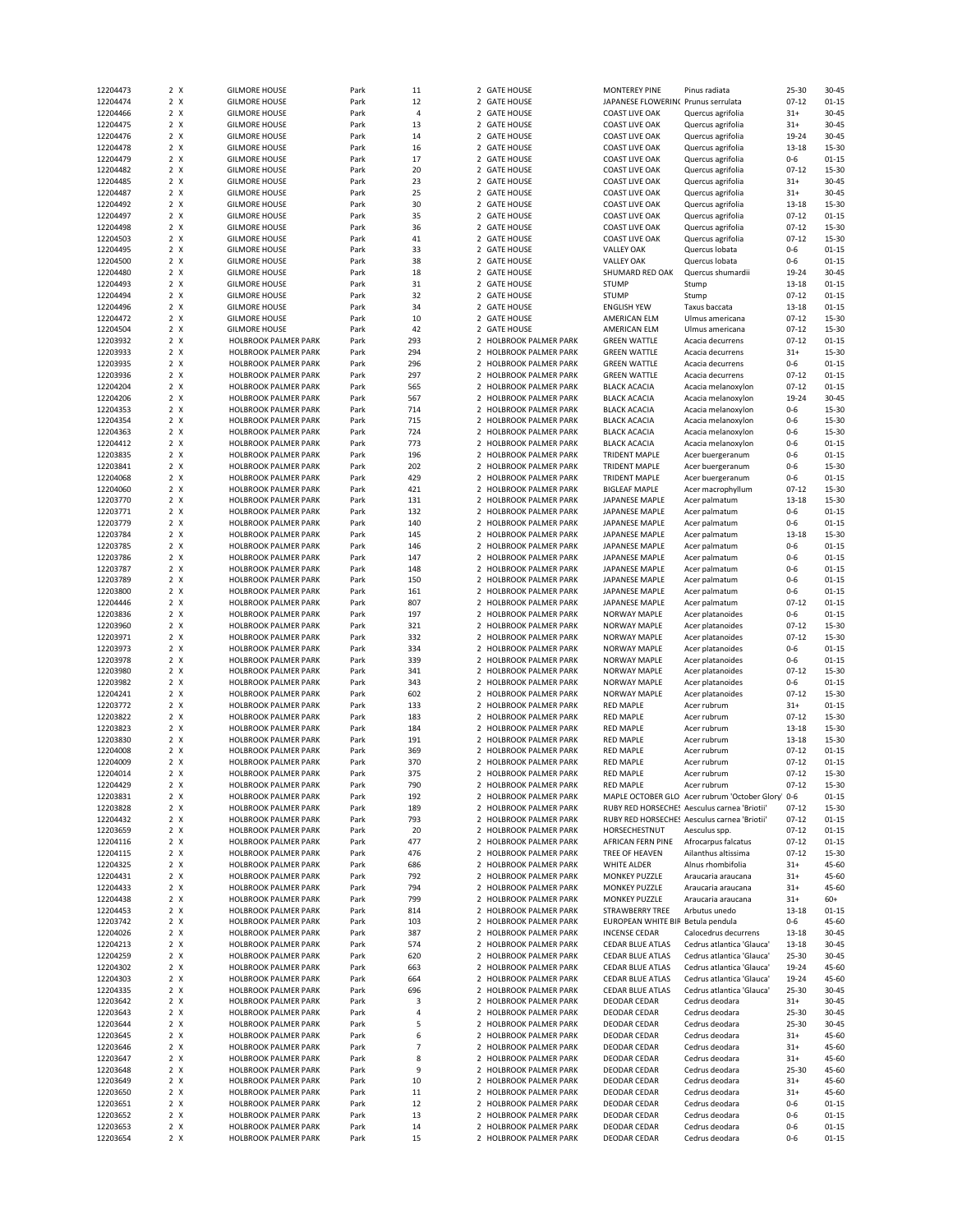|                      | 2 X        | <b>HOLBROOK PALMER PARK</b>                  | Park         | 21         |               | 2 HOLBROOK PALMER PARK                           | DEODAR CEDAR                                                                   | Cedrus deodara                                        | $0 - 6$              | $01 - 15$          |
|----------------------|------------|----------------------------------------------|--------------|------------|---------------|--------------------------------------------------|--------------------------------------------------------------------------------|-------------------------------------------------------|----------------------|--------------------|
| 12203663             | 2 X        | <b>HOLBROOK PALMER PARK</b>                  | Park         | 24         |               | 2 HOLBROOK PALMER PARK                           | DEODAR CEDAR                                                                   | Cedrus deodara                                        | $31+$                | $60+$              |
| 12203665             | 2 X        | HOLBROOK PALMER PARK                         | Park         | 26         |               | 2 HOLBROOK PALMER PARK                           | DEODAR CEDAR                                                                   | Cedrus deodara                                        | $07 - 12$            | $01 - 15$          |
| 12203667             | 2 X        | <b>HOLBROOK PALMER PARK</b>                  | Park         | 28         |               | 2 HOLBROOK PALMER PARK                           | <b>DEODAR CEDAR</b>                                                            | Cedrus deodara                                        | $0 - 6$              | $01 - 15$          |
|                      |            |                                              |              |            |               |                                                  |                                                                                |                                                       |                      |                    |
| 12203668             | 2 X        | <b>HOLBROOK PALMER PARK</b>                  | Park         | 29         |               | 2 HOLBROOK PALMER PARK                           | DEODAR CEDAR                                                                   | Cedrus deodara                                        | $0 - 6$              | $01 - 15$          |
| 12203669             | 2 X        | HOLBROOK PALMER PARK                         | Park         | 30         |               | 2 HOLBROOK PALMER PARK                           | DEODAR CEDAR                                                                   | Cedrus deodara                                        | $13 - 18$            | $30 - 45$          |
| 12203670             | 2 X        | HOLBROOK PALMER PARK                         | Park         | 31         |               | 2 HOLBROOK PALMER PARK                           | <b>DEODAR CEDAR</b>                                                            | Cedrus deodara                                        | $13 - 18$            | 30-45              |
| 12203671             | 2 X        | HOLBROOK PALMER PARK                         | Park         | 32         | 2             | HOLBROOK PALMER PARK                             | <b>DEODAR CEDAR</b>                                                            | Cedrus deodara                                        | $07 - 12$            | 30-45              |
| 12203672             | 2 X        | <b>HOLBROOK PALMER PARK</b>                  | Park         | 33         |               | 2 HOLBROOK PALMER PARK                           | <b>DEODAR CEDAR</b>                                                            | Cedrus deodara                                        | 13-18                | 30-45              |
| 12203673             | 2 X        | HOLBROOK PALMER PARK                         | Park         | 34         |               | 2 HOLBROOK PALMER PARK                           | DEODAR CEDAR                                                                   | Cedrus deodara                                        | 13-18                | 30-45              |
|                      |            |                                              |              |            |               |                                                  |                                                                                |                                                       |                      |                    |
| 12203695             | 2 X        | HOLBROOK PALMER PARK                         | Park         | 56         |               | 2 HOLBROOK PALMER PARK                           | DEODAR CEDAR                                                                   | Cedrus deodara                                        | $31+$                | 30-45              |
| 12203696             | 2 X        | HOLBROOK PALMER PARK                         | Park         | 57         |               | 2 HOLBROOK PALMER PARK                           | DEODAR CEDAR                                                                   | Cedrus deodara                                        | 19-24                | 30-45              |
| 12203698             | 2 X        | HOLBROOK PALMER PARK                         | Park         | 59         |               | 2 HOLBROOK PALMER PARK                           | <b>DEODAR CEDAR</b>                                                            | Cedrus deodara                                        | $13 - 18$            | 30-45              |
| 12203699             | 2 X        | <b>HOLBROOK PALMER PARK</b>                  | Park         | 60         |               | 2 HOLBROOK PALMER PARK                           | <b>DEODAR CEDAR</b>                                                            | Cedrus deodara                                        | $31+$                | 45-60              |
| 12203700             | 2 X        | <b>HOLBROOK PALMER PARK</b>                  | Park         | 61         |               | 2 HOLBROOK PALMER PARK                           | <b>DEODAR CEDAR</b>                                                            | Cedrus deodara                                        | $31+$                | 45-60              |
| 12203701             | 2 X        |                                              |              |            |               |                                                  |                                                                                |                                                       | $31+$                | 45-60              |
|                      |            | HOLBROOK PALMER PARK                         | Park         | 62         |               | 2 HOLBROOK PALMER PARK                           | DEODAR CEDAR                                                                   | Cedrus deodara                                        |                      |                    |
| 12203702             | 2 X        | HOLBROOK PALMER PARK                         | Park         | 63         | 2             | <b>HOLBROOK PALMER PARK</b>                      | <b>DEODAR CEDAR</b>                                                            | Cedrus deodara                                        | $31+$                | 45-60              |
| 12203704             | 2 X        | HOLBROOK PALMER PARK                         | Park         | 65         |               | 2 HOLBROOK PALMER PARK                           | DEODAR CEDAR                                                                   | Cedrus deodara                                        | $0 - 6$              | $01 - 15$          |
| 12203732             | 2 X        | HOLBROOK PALMER PARK                         | Park         | 93         |               | 2 HOLBROOK PALMER PARK                           | DEODAR CEDAR                                                                   | Cedrus deodara                                        | $25 - 30$            | 30-45              |
| 12203734             | 2 X        | HOLBROOK PALMER PARK                         | Park         | 95         |               | 2 HOLBROOK PALMER PARK                           | DEODAR CEDAR                                                                   | Cedrus deodara                                        | 19-24                | 30-45              |
| 12203877             | 2 X        | HOLBROOK PALMER PARK                         | Park         | 238        |               | 2 HOLBROOK PALMER PARK                           | <b>DEODAR CEDAR</b>                                                            | Cedrus deodara                                        | 19-24                | 30-45              |
|                      | 2 X        |                                              |              | 335        |               | 2 HOLBROOK PALMER PARK                           |                                                                                |                                                       | 19-24                | 30-45              |
| 12203974             |            | HOLBROOK PALMER PARK                         | Park         |            |               |                                                  | <b>DEODAR CEDAR</b>                                                            | Cedrus deodara                                        |                      |                    |
| 12203975             | 2 X        | <b>HOLBROOK PALMER PARK</b>                  | Park         | 336        |               | 2 HOLBROOK PALMER PARK                           | <b>DEODAR CEDAR</b>                                                            | Cedrus deodara                                        | $07 - 12$            | 15-30              |
| 12203976             | 2 X        | HOLBROOK PALMER PARK                         | Park         | 337        |               | 2 HOLBROOK PALMER PARK                           | DEODAR CEDAR                                                                   | Cedrus deodara                                        | $13 - 18$            | 15-30              |
| 12203977             | 2 X        | HOLBROOK PALMER PARK                         | Park         | 338        |               | 2 HOLBROOK PALMER PARK                           | DEODAR CEDAR                                                                   | Cedrus deodara                                        | 13-18                | 30-45              |
| 12203984             | 2 X        | HOLBROOK PALMER PARK                         | Park         | 345        | $\mathcal{P}$ | <b>HOLBROOK PALMER PARK</b>                      | <b>DEODAR CEDAR</b>                                                            | Cedrus deodara                                        | 25-30                | 30-45              |
| 12203985             | 2 X        | HOLBROOK PALMER PARK                         | Park         | 346        |               | 2 HOLBROOK PALMER PARK                           | DEODAR CEDAR                                                                   | Cedrus deodara                                        | 25-30                | 30-45              |
|                      |            |                                              |              |            |               |                                                  |                                                                                |                                                       |                      |                    |
| 12203986             | 2 X        | HOLBROOK PALMER PARK                         | Park         | 347        |               | 2 HOLBROOK PALMER PARK                           | DEODAR CEDAR                                                                   | Cedrus deodara                                        | 19-24                | 30-45              |
| 12204021             | 2 X        | HOLBROOK PALMER PARK                         | Park         | 382        |               | 2 HOLBROOK PALMER PARK                           | DEODAR CEDAR                                                                   | Cedrus deodara                                        | $25 - 30$            | 30-45              |
| 12204045             | 2 X        | HOLBROOK PALMER PARK                         | Park         | 406        |               | 2 HOLBROOK PALMER PARK                           | DEODAR CEDAR                                                                   | Cedrus deodara                                        | $13 - 18$            | 45-60              |
| 12204108             | 2 X        | HOLBROOK PALMER PARK                         | Park         | 469        |               | 2 HOLBROOK PALMER PARK                           | <b>DEODAR CEDAR</b>                                                            | Cedrus deodara                                        | $31+$                | 30-45              |
| 12204069             | 2 X        | <b>HOLBROOK PALMER PARK</b>                  | Park         | 430        |               | 2 HOLBROOK PALMER PARK                           | NORTHERN HACKBERF Celtis occidentalis                                          |                                                       | $13 - 18$            | 30-45              |
|                      | 2 X        |                                              |              |            |               |                                                  |                                                                                |                                                       |                      |                    |
| 12204076             |            | HOLBROOK PALMER PARK                         | Park         | 437        |               | 2 HOLBROOK PALMER PARK                           | NORTHERN HACKBERF Celtis occidentalis                                          |                                                       | 13-18                | 15-30              |
| 12204081             | 2 X        | HOLBROOK PALMER PARK                         | Park         | 442        |               | 2 HOLBROOK PALMER PARK                           | NORTHERN HACKBERF Celtis occidentalis                                          |                                                       | $07 - 12$            | 15-30              |
| 12204027             | 2 X        | HOLBROOK PALMER PARK                         | Park         | 388        |               | 2 HOLBROOK PALMER PARK                           | CHINESE HACKBERRY Celtis sinensis                                              |                                                       | 13-18                | 30-45              |
| 12204050             | 2 X        | HOLBROOK PALMER PARK                         | Park         | 411        |               | 2 HOLBROOK PALMER PARK                           | CHINESE HACKBERRY Celtis sinensis                                              |                                                       | $13 - 18$            | 15-30              |
| 12204452             | 2 X        | HOLBROOK PALMER PARK                         | Park         | 813        |               | 2 HOLBROOK PALMER PARK                           | <b>EASTERN REDBUD</b>                                                          | Cercis canadensis                                     | $0 - 6$              | $01 - 15$          |
| 12204321             | 2 X        | HOLBROOK PALMER PARK                         | Park         | 682        |               | 2 HOLBROOK PALMER PARK                           |                                                                                | FOREST PANSY REDBU Cercis canadensis 'Forest Pai 0-6  |                      | $01 - 15$          |
|                      |            |                                              |              |            |               |                                                  |                                                                                | FOREST PANSY REDBU Cercis canadensis 'Forest Pai 0-6  |                      |                    |
| 12204322             | 2 X        | HOLBROOK PALMER PARK                         | Park         | 683        |               | 2 HOLBROOK PALMER PARK                           |                                                                                |                                                       |                      | $01 - 15$          |
| 12204323             | 2 X        | HOLBROOK PALMER PARK                         | Park         | 684        |               | 2 HOLBROOK PALMER PARK                           |                                                                                | FOREST PANSY REDBU Cercis canadensis 'Forest Pai 0-6  |                      | $01 - 15$          |
| 12204072             | 2 X        | <b>HOLBROOK PALMER PARK</b>                  | Park         | 433        |               | 2 HOLBROOK PALMER PARK                           | <b>FALSE CYPRESS</b>                                                           | Chamaecyparis spp.                                    | 25-30                | 45-60              |
| 12204462             | 2 X        | HOLBROOK PALMER PARK                         | Park         | 823        |               | 2 HOLBROOK PALMER PARK                           | CHINESE FRINGE TREE Chionanthus retusus                                        |                                                       | $07 - 12$            | $01 - 15$          |
| 12204266             | 2 X        | HOLBROOK PALMER PARK                         | Park         | 627        |               | 2 HOLBROOK PALMER PARK                           | <b>CAMPHOR TREE</b>                                                            | Cinnamomum camphora                                   | 13-18                | 15-30              |
| 12204267             | 2 X        |                                              |              | 628        |               |                                                  |                                                                                |                                                       | $07 - 12$            | 15-30              |
|                      |            | HOLBROOK PALMER PARK                         | Park         |            |               | 2 HOLBROOK PALMER PARK                           | <b>CAMPHOR TREE</b>                                                            | Cinnamomum camphora                                   |                      |                    |
| 12204281             | 2 X        | HOLBROOK PALMER PARK                         | Park         | 642        |               | 2 HOLBROOK PALMER PARK                           | <b>CAMPHOR TREE</b>                                                            | Cinnamomum camphora                                   | $07 - 12$            | $01 - 15$          |
| 12204351             | 2 X        | HOLBROOK PALMER PARK                         | Park         | 712        |               | 2 HOLBROOK PALMER PARK                           | <b>CAMPHOR TREE</b>                                                            | Cinnamomum camphora                                   | 13-18                | $01 - 15$          |
|                      |            |                                              |              |            |               |                                                  |                                                                                |                                                       |                      |                    |
|                      | 2 X        |                                              |              | 713        |               | 2 HOLBROOK PALMER PARK                           |                                                                                |                                                       |                      | $01 - 15$          |
| 12204352             |            | HOLBROOK PALMER PARK                         | Park         |            |               |                                                  | <b>CAMPHOR TREE</b>                                                            | Cinnamomum camphora                                   | $07 - 12$            |                    |
| 12204360             | 2 X        | HOLBROOK PALMER PARK                         | Park         | 721        |               | 2 HOLBROOK PALMER PARK                           | <b>CAMPHOR TREE</b>                                                            | Cinnamomum camphora                                   | $07 - 12$            | 30-45              |
| 12204362             | 2 X        | <b>HOLBROOK PALMER PARK</b>                  | Park         | 723        | $\mathcal{P}$ | <b>HOLBROOK PALMER PARK</b>                      | <b>CAMPHOR TREE</b>                                                            | Cinnamomum camphora                                   | $07 - 12$            | 15-30              |
| 12204449             | 2 X        | HOLBROOK PALMER PARK                         | Park         | 810        |               | 2 HOLBROOK PALMER PARK                           | KOUSA DOGWOOD                                                                  | Cornus kousa                                          | 13-18                | 15-30              |
| 12203729             | 2 X        | HOLBROOK PALMER PARK                         | Park         | 90         |               | 2 HOLBROOK PALMER PARK                           | COCKSPUR HAWTHOR Crataegus crus-galli                                          |                                                       | $07 - 12$            | 15-30              |
| 12203751             | 2 X        | HOLBROOK PALMER PARK                         | Park         | 112        |               | 2 HOLBROOK PALMER PARK                           | COCKSPUR HAWTHOR Crataegus crus-galli                                          |                                                       | $0 - 6$              | $01 - 15$          |
|                      |            |                                              |              |            |               |                                                  |                                                                                |                                                       |                      |                    |
| 12203752             | 2 X        | HOLBROOK PALMER PARK                         | Park         | 113        |               | 2 HOLBROOK PALMER PARK                           | COCKSPUR HAWTHOR Crataegus crus-galli                                          |                                                       | $0 - 6$              | $01 - 15$          |
| 12203753             | 2 X        | HOLBROOK PALMER PARK                         | Park         | 114        |               | 2 HOLBROOK PALMER PARK                           | COCKSPUR HAWTHOR Crataegus crus-galli                                          |                                                       | $0 - 6$              | $01 - 15$          |
| 12203754             | 2 X        | HOLBROOK PALMER PARK                         | Park         | 115        |               | 2 HOLBROOK PALMER PARK                           | COCKSPUR HAWTHOR Crataegus crus-galli                                          |                                                       | $0 - 6$              | $01 - 15$          |
| 12203755             | 2 X        | <b>HOLBROOK PALMER PARK</b>                  | Park         | 116        |               | 2 HOLBROOK PALMER PARK                           | COCKSPUR HAWTHOR Crataegus crus-galli                                          |                                                       | $0 - 6$              | $01 - 15$          |
| 12203756             | 2 X        | HOLBROOK PALMER PARK                         | Park         | 117        |               | 2 HOLBROOK PALMER PARK                           | COCKSPUR HAWTHOR Crataegus crus-galli                                          |                                                       | $0 - 6$              | $01 - 15$          |
|                      |            |                                              |              |            | $\mathcal{P}$ |                                                  |                                                                                |                                                       |                      |                    |
| 12203757             | 2 X        | <b>HOLBROOK PALMER PARK</b>                  | Park         | 118        |               | <b>HOLBROOK PALMER PARK</b>                      | COCKSPUR HAWTHOR Crataegus crus-galli                                          |                                                       | $0 - 6$              | $01 - 15$          |
| 12203758             | 2 X        | HOLBROOK PALMER PARK                         | Park         | 119        |               | 2 HOLBROOK PALMER PARK                           | COCKSPUR HAWTHOR Crataegus crus-galli                                          |                                                       | $0 - 6$              | $01 - 15$          |
| 12203759             | 2 X        | HOLBROOK PALMER PARK                         | Park         | 120        |               | 2 HOLBROOK PALMER PARK                           | COCKSPUR HAWTHOR Crataegus crus-galli                                          |                                                       | $0 - 6$              | $01 - 15$          |
| 12203760             | 2 X        | HOLBROOK PALMER PARK                         | Park         | 121        |               | 2 HOLBROOK PALMER PARK                           | COCKSPUR HAWTHOR Crataegus crus-galli                                          |                                                       | $0 - 6$              | $01 - 15$          |
| 12203761             | 2 x        | <b>HOLBROOK PALMER PARK</b>                  | Park         | 122        |               | <b>HOLBROOK PALMER PARK</b>                      | COCKSPUR HAWTHOR Crataegus crus-galli                                          |                                                       | $0 - 6$              | $01 - 15$          |
| 12203762             | 2 X        | HOLBROOK PALMER PARK                         | Park         | 123        |               | 2 HOLBROOK PALMER PARK                           | COCKSPUR HAWTHOR Crataegus crus-galli                                          |                                                       | $0 - 6$              | $01 - 15$          |
| 12203763             | 2 X        | HOLBROOK PALMER PARK                         | Park         | 124        |               | 2 HOLBROOK PALMER PARK                           |                                                                                |                                                       | $0 - 6$              | $01 - 15$          |
| 12203764             | 2 X        | HOLBROOK PALMER PARK                         | Park         | 125        |               | 2 HOLBROOK PALMER PARK                           | COCKSPUR HAWTHOR Crataegus crus-galli<br>COCKSPUR HAWTHOR Crataegus crus-galli |                                                       | $0 - 6$              | $01 - 15$          |
|                      |            |                                              |              |            |               |                                                  |                                                                                |                                                       |                      |                    |
| 12203765             | 2 X        | HOLBROOK PALMER PARK                         | Park         | 126        |               | 2 HOLBROOK PALMER PARK                           | COCKSPUR HAWTHOR Crataegus crus-galli                                          |                                                       | $0 - 6$              | $01 - 15$          |
| 12203766             | $2 \times$ | HOLBROOK PALMER PARK                         | Park         | 127        |               | <b>HOLBROOK PALMER PARK</b>                      | COCKSPUR HAWTHOR Crataegus crus-galli                                          |                                                       | $0 - 6$              | $01 - 15$          |
| 12203724             | $2 \times$ | HOLBROOK PALMER PARK                         | Park         | 85         |               | 2 HOLBROOK PALMER PARK                           | ENGLISH HAWTHORN Crataegus laevigata                                           |                                                       | $0 - 6$              | $01 - 15$          |
| 12203725             | 2 X        | HOLBROOK PALMER PARK                         | Park         | 86         |               | 2 HOLBROOK PALMER PARK                           | <b>ENGLISH HAWTHORN</b> Crataegus laevigata                                    |                                                       | $0 - 6$              | $01 - 15$          |
| 12203726             | 2 X        | HOLBROOK PALMER PARK                         | Park         | 87         |               | 2 HOLBROOK PALMER PARK                           | ENGLISH HAWTHORN Crataegus laevigata                                           |                                                       | $0 - 6$              | $01 - 15$          |
|                      |            |                                              |              |            |               |                                                  |                                                                                |                                                       |                      |                    |
| 12203727             | 2 X        | HOLBROOK PALMER PARK                         | Park         | 88         |               | 2 HOLBROOK PALMER PARK                           | ENGLISH HAWTHORN Crataegus laevigata                                           |                                                       | $0 - 6$              | $01 - 15$          |
| 12203878             | 2 X        | HOLBROOK PALMER PARK                         | Park         | 239        |               | 2 HOLBROOK PALMER PARK                           | ENGLISH HAWTHORN Crataegus laevigata                                           |                                                       | $07 - 12$            | $01 - 15$          |
| 12203954             | 2 X        | HOLBROOK PALMER PARK                         | Park         | 315        |               | 2 HOLBROOK PALMER PARK                           | <b>BLUE GUM</b>                                                                | Eucalyptus globulus                                   | $31+$                | 30-45              |
| 12204355             | 2 X        | HOLBROOK PALMER PARK                         | Park         | 716        |               | 2 HOLBROOK PALMER PARK                           | <b>BLUE GUM</b>                                                                | Eucalyptus globulus                                   | $07 - 12$            | $30 - 45$          |
| 12204410             | 2 X        | HOLBROOK PALMER PARK                         | Park         | 771        |               | 2 HOLBROOK PALMER PARK                           | <b>BLUE GUM</b>                                                                | Eucalyptus globulus                                   | $31+$                | $60+$              |
| 12204411             | $2 \times$ | HOLBROOK PALMER PARK                         | Park         | 772        | 2             | HOLBROOK PALMER PARK                             | <b>BLUE GUM</b>                                                                | Eucalyptus globulus                                   | $31+$                | $60+$              |
| 12204416             | $2 \times$ | HOLBROOK PALMER PARK                         | Park         | 777        |               | 2 HOLBROOK PALMER PARK                           | <b>BLUE GUM</b>                                                                | Eucalyptus globulus                                   | $0 - 6$              | $01 - 15$          |
|                      |            |                                              |              |            |               |                                                  |                                                                                |                                                       |                      |                    |
| 12204420             | $2 \times$ | HOLBROOK PALMER PARK                         | Park         | 781        |               | 2 HOLBROOK PALMER PARK                           | <b>BLUE GUM</b>                                                                | Eucalyptus globulus                                   | 25-30                | 45-60              |
| 12204421             | 2 X        | HOLBROOK PALMER PARK                         | Park         | 782        |               | 2 HOLBROOK PALMER PARK                           | <b>BLUE GUM</b>                                                                | Eucalyptus globulus                                   | $31+$                | $60+$              |
| 12204422             | 2 X        | HOLBROOK PALMER PARK                         | Park         | 783        |               | 2 HOLBROOK PALMER PARK                           | <b>BLUE GUM</b>                                                                | Eucalyptus globulus                                   | $31+$                | $60+$              |
| 12204440             | 2 X        | HOLBROOK PALMER PARK                         | Park         | 801        |               | 2 HOLBROOK PALMER PARK                           | <b>BLUE GUM</b>                                                                | Eucalyptus globulus                                   | $31+$                | $60+$              |
| 12203721             | 2 X        | HOLBROOK PALMER PARK                         | Park         | 82         |               | 2 HOLBROOK PALMER PARK                           |                                                                                | PURPLE EUROPEAN BE Fagus sylvatica 'Atropunicea 13-18 |                      | 15-30              |
|                      |            |                                              |              |            |               |                                                  |                                                                                |                                                       |                      |                    |
| 12204337             | 2 X        | HOLBROOK PALMER PARK                         | Park         | 698        |               | 2 HOLBROOK PALMER PARK                           | FIG                                                                            | Ficus spp.                                            | $0 - 6$              | 15-30              |
| 12204338             | 2 X        | HOLBROOK PALMER PARK                         | Park         | 699        |               | 2 HOLBROOK PALMER PARK                           | FIG                                                                            | Ficus spp.                                            | $0 - 6$              | 15-30              |
| 12204339             | 2 X        | HOLBROOK PALMER PARK                         | Park         | 700        |               | 2 HOLBROOK PALMER PARK                           | FIG                                                                            | Ficus spp.                                            | $0 - 6$              | 15-30              |
| 12203728             | 2 X        | HOLBROOK PALMER PARK                         | Park         | 89         |               | 2 HOLBROOK PALMER PARK                           | <b>GREEN ASH</b>                                                               | Fraxinus pennsylvanica                                | $31+$                | 30-45              |
| 12203692             | 2 X        | HOLBROOK PALMER PARK                         | Park         | 53         |               | 2 HOLBROOK PALMER PARK                           | ARIZONA ASH                                                                    | Fraxinus velutina                                     | 13-18                | 30-45              |
| 12203693             | 2 X        | HOLBROOK PALMER PARK                         | Park         | 54         |               | 2 HOLBROOK PALMER PARK                           | ARIZONA ASH                                                                    | Fraxinus velutina                                     | 19-24                | 30-45              |
|                      |            |                                              |              |            |               |                                                  |                                                                                |                                                       |                      |                    |
| 12203694             | 2 X        | HOLBROOK PALMER PARK                         | Park         | 55         |               | 2 HOLBROOK PALMER PARK                           | ARIZONA ASH                                                                    | Fraxinus velutina                                     | 25-30                | 30-45              |
| 12204107             | 2 X        | HOLBROOK PALMER PARK                         | Park         | 468        |               | 2 HOLBROOK PALMER PARK                           | ARIZONA ASH                                                                    | Fraxinus velutina                                     | $07 - 12$            | 15-30              |
| 12203816             | 2 X        | HOLBROOK PALMER PARK                         | Park         | 177        |               | 2 HOLBROOK PALMER PARK                           | MAIDENHAIR TREE                                                                | Ginkgo biloba                                         | $0 - 6$              | 15-30              |
| 12203821<br>12204277 | 2 X<br>2 X | HOLBROOK PALMER PARK<br>HOLBROOK PALMER PARK | Park<br>Park | 182<br>638 |               | 2 HOLBROOK PALMER PARK<br>2 HOLBROOK PALMER PARK | MAIDENHAIR TREE<br>MAIDENHAIR TREE                                             | Ginkgo biloba<br>Ginkgo biloba                        | $07 - 12$<br>$0 - 6$ | 15-30<br>$01 - 15$ |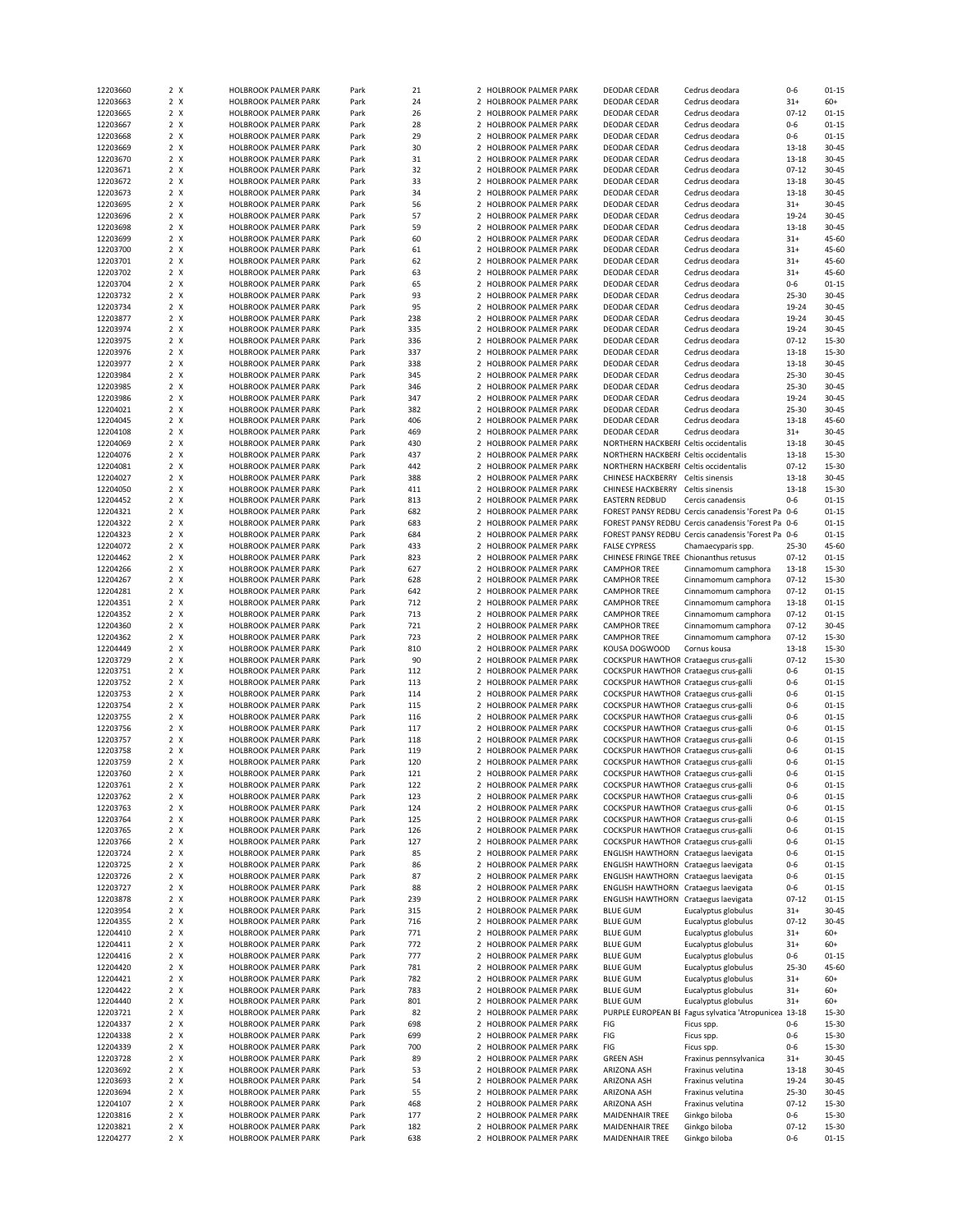| 12204278             | 2 X        | <b>HOLBROOK PALMER PARK</b>                  | Park         | 639        |                          | 2 HOLBROOK PALMER PARK                           | MAIDENHAIR TREE                                    | Ginkgo biloba                                        | $0 - 6$                | $01 - 15$          |
|----------------------|------------|----------------------------------------------|--------------|------------|--------------------------|--------------------------------------------------|----------------------------------------------------|------------------------------------------------------|------------------------|--------------------|
| 12204279             | 2 X        | <b>HOLBROOK PALMER PARK</b>                  | Park         | 640        |                          | 2 HOLBROOK PALMER PARK                           | <b>MAIDENHAIR TREE</b>                             | Ginkgo biloba                                        | $0 - 6$                | $01 - 15$          |
| 12204280             | 2 X        | <b>HOLBROOK PALMER PARK</b>                  | Park         | 641        | $\overline{2}$           | <b>HOLBROOK PALMER PARK</b>                      | <b>MAIDENHAIR TREE</b>                             | Ginkgo biloba                                        | $0-6$                  | $01 - 15$          |
|                      |            |                                              |              |            |                          |                                                  |                                                    |                                                      |                        |                    |
| 12204305             | 2 X        | <b>HOLBROOK PALMER PARK</b>                  | Park         | 666        |                          | 2 HOLBROOK PALMER PARK                           | AUTUMN GOLD GINK(                                  | Ginkgo biloba 'Autumn Gold 0-6                       |                        | $01 - 15$          |
| 12204423             | 2 X        | <b>HOLBROOK PALMER PARK</b>                  | Park         | 784        |                          | 2 HOLBROOK PALMER PARK                           | <b>HOLLY</b>                                       | Ilex spp.                                            | $0 - 6$                | $01 - 15$          |
| 12203897             | 2 X        | HOLBROOK PALMER PARK                         | Park         | 258        |                          | 2 HOLBROOK PALMER PARK                           | <b>BLACK WALNUT</b>                                | Juglans nigra                                        | $13 - 18$              | 15-30              |
| 12203898             | 2 X        | <b>HOLBROOK PALMER PARK</b>                  | Park         | 259        |                          | 2 HOLBROOK PALMER PARK                           | <b>BLACK WALNUT</b>                                | Juglans nigra                                        | $13 - 18$              | 15-30              |
| 12203911             | 2 X        | <b>HOLBROOK PALMER PARK</b>                  | Park         | 272        |                          | 2 HOLBROOK PALMER PARK                           | <b>BLACK WALNUT</b>                                | Juglans nigra                                        | $0-6$                  | $15 - 30$          |
|                      |            | <b>HOLBROOK PALMER PARK</b>                  |              |            |                          | 2 HOLBROOK PALMER PARK                           |                                                    |                                                      |                        |                    |
| 12204136             | 2 X        |                                              | Park         | 497        |                          |                                                  | <b>BLACK WALNUT</b>                                | Juglans nigra                                        | $07 - 12$              | $30 - 45$          |
| 12204141             | 2 X        | <b>HOLBROOK PALMER PARK</b>                  | Park         | 502        |                          | 2 HOLBROOK PALMER PARK                           | <b>BLACK WALNUT</b>                                | Juglans nigra                                        | $07 - 12$              | $30 - 45$          |
| 12204186             | 2 X        | <b>HOLBROOK PALMER PARK</b>                  | Park         | 547        |                          | 2 HOLBROOK PALMER PARK                           | <b>BLACK WALNUT</b>                                | Juglans nigra                                        | 25-30                  | $30 - 45$          |
| 12203972             | 2 X        | <b>HOLBROOK PALMER PARK</b>                  | Park         | 333        | $\overline{2}$           | HOLBROOK PALMER PARK                             | <b>CRAPE MYRTLE</b>                                | Lagerstroemia indica                                 | 0-6                    | $01 - 15$          |
| 12203788             | 2 X        | <b>HOLBROOK PALMER PARK</b>                  | Park         | 149        |                          | 2 HOLBROOK PALMER PARK                           | <b>GLOSSY PRIVET</b>                               | Ligustrum lucidum                                    | $13 - 18$              | 15-30              |
|                      |            |                                              |              |            |                          |                                                  |                                                    |                                                      |                        |                    |
| 12203818             | 2 X        | <b>HOLBROOK PALMER PARK</b>                  | Park         | 179        |                          | 2 HOLBROOK PALMER PARK                           | <b>GLOSSY PRIVET</b>                               | Ligustrum lucidum                                    | $0 - 6$                | $01 - 15$          |
| 12203996             | 2 X        | HOLBROOK PALMER PARK                         | Park         | 357        |                          | 2 HOLBROOK PALMER PARK                           | <b>GLOSSY PRIVET</b>                               | Ligustrum lucidum                                    | $0 - 6$                | $01 - 15$          |
| 12204146             | 2 X        | HOLBROOK PALMER PARK                         | Park         | 507        |                          | 2 HOLBROOK PALMER PARK                           | <b>GLOSSY PRIVET</b>                               | Ligustrum lucidum                                    | $0-6$                  | $01 - 15$          |
| 12204198             | 2 X        | <b>HOLBROOK PALMER PARK</b>                  | Park         | 559        |                          | 2 HOLBROOK PALMER PARK                           | <b>GLOSSY PRIVET</b>                               | Ligustrum lucidum                                    | $07 - 12$              | $30 - 45$          |
| 12204199             | 2 X        | <b>HOLBROOK PALMER PARK</b>                  | Park         | 560        |                          | 2 HOLBROOK PALMER PARK                           | <b>GLOSSY PRIVET</b>                               | Ligustrum lucidum                                    | $07 - 12$              | $30 - 45$          |
|                      |            |                                              |              |            |                          |                                                  |                                                    |                                                      |                        |                    |
| 12204238             | 2 X        | <b>HOLBROOK PALMER PARK</b>                  | Park         | 599        |                          | 2 HOLBROOK PALMER PARK                           | <b>GLOSSY PRIVET</b>                               | Ligustrum lucidum                                    | $07 - 12$              | 15-30              |
| 12204252             | 2 X        | <b>HOLBROOK PALMER PARK</b>                  | Park         | 613        |                          | 2 HOLBROOK PALMER PARK                           | <b>GLOSSY PRIVET</b>                               | Ligustrum lucidum                                    | $0 - 6$                | $01 - 15$          |
| 12204254             | 2 X        | <b>HOLBROOK PALMER PARK</b>                  | Park         | 615        |                          | 2 HOLBROOK PALMER PARK                           | <b>GLOSSY PRIVET</b>                               | Ligustrum lucidum                                    | $0 - 6$                | $01 - 15$          |
| 12204328             | 2 X        | <b>HOLBROOK PALMER PARK</b>                  | Park         | 689        |                          | 2 HOLBROOK PALMER PARK                           | <b>GLOSSY PRIVET</b>                               | Ligustrum lucidum                                    | $0 - 6$                | $01 - 15$          |
| 12204330             | 2 X        | <b>HOLBROOK PALMER PARK</b>                  | Park         | 691        |                          | 2 HOLBROOK PALMER PARK                           | <b>GLOSSY PRIVET</b>                               | Ligustrum lucidum                                    | $07 - 12$              | 15-30              |
|                      |            |                                              |              |            |                          |                                                  |                                                    |                                                      |                        |                    |
| 12204331             | 2 X        | HOLBROOK PALMER PARK                         | Park         | 692        |                          | 2 HOLBROOK PALMER PARK                           | <b>GLOSSY PRIVET</b>                               | Ligustrum lucidum                                    | $0 - 6$                | 15-30              |
| 12204332             | 2 X        | HOLBROOK PALMER PARK                         | Park         | 693        |                          | 2 HOLBROOK PALMER PARK                           | <b>GLOSSY PRIVET</b>                               | Ligustrum lucidum                                    | $0 - 6$                | 15-30              |
| 12204418             | 2 X        | <b>HOLBROOK PALMER PARK</b>                  | Park         | 779        |                          | 2 HOLBROOK PALMER PARK                           | <b>GLOSSY PRIVET</b>                               | Ligustrum lucidum                                    | $0 - 6$                | $01 - 15$          |
| 12204419             | 2 X        | <b>HOLBROOK PALMER PARK</b>                  | Park         | 780        |                          | 2 HOLBROOK PALMER PARK                           | <b>GLOSSY PRIVET</b>                               | Ligustrum lucidum                                    | $0 - 6$                | $01 - 15$          |
| 12203714             | 2 X        | <b>HOLBROOK PALMER PARK</b>                  | Park         | 75         | $\overline{\phantom{a}}$ | <b>HOLBROOK PALMER PARK</b>                      |                                                    | AMERICAN SWEETGUI Liquidambar styraciflua            | 19-24                  | $30 - 45$          |
|                      |            |                                              |              |            |                          |                                                  |                                                    |                                                      |                        |                    |
| 12203720             | 2 X        | <b>HOLBROOK PALMER PARK</b>                  | Park         | 81         |                          | 2 HOLBROOK PALMER PARK                           |                                                    | AMERICAN SWEETGUI Liquidambar styraciflua            | 25-30                  | 15-30              |
| 12203773             | 2 X        | <b>HOLBROOK PALMER PARK</b>                  | Park         | 134        |                          | 2 HOLBROOK PALMER PARK                           |                                                    | AMERICAN SWEETGUI Liquidambar styraciflua            | 19-24                  | 45-60              |
| 12203774             | 2 X        | <b>HOLBROOK PALMER PARK</b>                  | Park         | 135        |                          | 2 HOLBROOK PALMER PARK                           |                                                    | AMERICAN SWEETGUI Liquidambar styraciflua            | 19-24                  | 45-60              |
| 12203775             | 2 X        | <b>HOLBROOK PALMER PARK</b>                  | Park         | 136        |                          | 2 HOLBROOK PALMER PARK                           |                                                    | AMERICAN SWEETGUI Liquidambar styraciflua            | 25-30                  | 45-60              |
| 12203777             | 2 X        | HOLBROOK PALMER PARK                         | Park         | 138        |                          | 2 HOLBROOK PALMER PARK                           |                                                    | AMERICAN SWEETGUI Liquidambar styraciflua            | $07 - 12$              | $30 - 45$          |
|                      |            |                                              |              |            |                          |                                                  |                                                    |                                                      |                        |                    |
| 12204320             | 2 X        | <b>HOLBROOK PALMER PARK</b>                  | Park         | 681        |                          | 2 HOLBROOK PALMER PARK                           |                                                    | AMERICAN SWEETGUI Liquidambar styraciflua            | $07 - 12$              | 15-30              |
| 12203959             | 2 X        | <b>HOLBROOK PALMER PARK</b>                  | Park         | 320        |                          | 2 HOLBROOK PALMER PARK                           | <b>TULIP TREE</b>                                  | Liriodendron tulipifera                              | $07 - 12$              | 15-30              |
| 12204011             | 2 X        | <b>HOLBROOK PALMER PARK</b>                  | Park         | 372        |                          | 2 HOLBROOK PALMER PARK                           | <b>TULIP TREE</b>                                  | Liriodendron tulipifera                              | $13 - 18$              | $30 - 45$          |
| 12203749             | 2 X        | HOLBROOK PALMER PARK                         | Park         | 110        |                          | 2 HOLBROOK PALMER PARK                           | SOUTHERN MAGNOLI <sup>,</sup> Magnolia grandiflora |                                                      | $07 - 12$              | 15-30              |
|                      |            |                                              |              |            |                          |                                                  |                                                    |                                                      |                        |                    |
| 12203819             | 2 X        | <b>HOLBROOK PALMER PARK</b>                  | Park         | 180        |                          | 2 HOLBROOK PALMER PARK                           | SOUTHERN MAGNOLI, Magnolia grandiflora             |                                                      | $0-6$                  | 15-30              |
| 12204106             | 2 X        | <b>HOLBROOK PALMER PARK</b>                  | Park         | 467        |                          | 2 HOLBROOK PALMER PARK                           | SOUTHERN MAGNOLI, Magnolia grandiflora             |                                                      | $07 - 12$              | 15-30              |
| 12204448             | 2 X        | <b>HOLBROOK PALMER PARK</b>                  | Park         | 809        |                          | 2 HOLBROOK PALMER PARK                           | SOUTHERN MAGNOLI, Magnolia grandiflora             |                                                      | $07 - 12$              | $01 - 15$          |
| 12204450             | 2 X        | <b>HOLBROOK PALMER PARK</b>                  | Park         | 811        |                          | 2 HOLBROOK PALMER PARK                           | SOUTHERN MAGNOLI, Magnolia grandiflora             |                                                      | 19-24                  | $30 - 45$          |
| 12204455             | 2 X        | HOLBROOK PALMER PARK                         | Park         | 816        |                          | 2 HOLBROOK PALMER PARK                           | SOUTHERN MAGNOLI, Magnolia grandiflora             |                                                      | $0 - 6$                | 15-30              |
|                      |            |                                              |              |            |                          |                                                  |                                                    |                                                      |                        |                    |
| 12204434             | 2 X        | <b>HOLBROOK PALMER PARK</b>                  | Park         | 795        |                          | 2 HOLBROOK PALMER PARK                           |                                                    | BLANCHARD MAGNOL Magnolia grandiflora 'D. D. E 0-6   |                        | $01 - 15$          |
| 12204437             | 2 X        | <b>HOLBROOK PALMER PARK</b>                  | Park         | 798        |                          | 2 HOLBROOK PALMER PARK                           |                                                    | BLANCHARD MAGNOL Magnolia grandiflora 'D. D. E 0-6   |                        | $01 - 15$          |
|                      | 2 X        |                                              |              |            |                          |                                                  |                                                    | BLANCHARD MAGNOL Magnolia grandiflora 'D. D. E 0-6   |                        |                    |
| 12204443             |            | <b>HOLBROOK PALMER PARK</b>                  | Park         | 804        |                          | 2 HOLBROOK PALMER PARK                           |                                                    |                                                      |                        | $01 - 15$          |
|                      |            |                                              |              |            |                          |                                                  |                                                    |                                                      |                        |                    |
| 12204445             | 2 X        | HOLBROOK PALMER PARK                         | Park         | 806        |                          | 2 HOLBROOK PALMER PARK                           |                                                    | BLANCHARD MAGNOL Magnolia grandiflora 'D. D. E 07-12 |                        | $01 - 15$          |
| 12204454             | 2 X        | <b>HOLBROOK PALMER PARK</b>                  | Park         | 815        |                          | 2 HOLBROOK PALMER PARK                           |                                                    | BLANCHARD MAGNOL Magnolia grandiflora 'D. D. E 07-12 |                        | 15-30              |
| 12204456             | 2 X        | <b>HOLBROOK PALMER PARK</b>                  | Park         | 817        |                          | 2 HOLBROOK PALMER PARK                           |                                                    | BLANCHARD MAGNOL Magnolia grandiflora 'D. D. E 0-6   |                        | $01 - 15$          |
| 12204458             | 2 X        | <b>HOLBROOK PALMER PARK</b>                  | Park         | 819        |                          | 2 HOLBROOK PALMER PARK                           | SAUCER MAGNOLIA                                    | Magnolia soulangiana                                 | $0 - 6$                | $01 - 15$          |
| 12204439             | 2 X        | <b>HOLBROOK PALMER PARK</b>                  | Park         | 800        |                          | 2 HOLBROOK PALMER PARK                           | MAGNOLIA SPECIES                                   | Magnolia spp.                                        | $0 - 6$                | $01 - 15$          |
|                      |            |                                              |              |            |                          |                                                  |                                                    |                                                      |                        |                    |
| 12204444             | 2 X        | <b>HOLBROOK PALMER PARK</b>                  | Park         | 805        |                          | 2 HOLBROOK PALMER PARK                           | MAGNOLIA SPECIES                                   | Magnolia spp.                                        | $0 - 6$                | $01 - 15$          |
| 12204447             | 2 X        | <b>HOLBROOK PALMER PARK</b>                  | Park         | 808        |                          | 2 HOLBROOK PALMER PARK                           | MAGNOLIA SPECIES                                   | Magnolia spp.                                        | $0 - 6$                | $01 - 15$          |
| 12204451             | 2 X        | <b>HOLBROOK PALMER PARK</b>                  | Park         | 812        | $\mathcal{P}$            | HOLBROOK PALMER PARK                             | MAGNOLIA SPECIES                                   | Magnolia spp.                                        | $0 - 6$                | $01 - 15$          |
| 12204459             | 2 X        | <b>HOLBROOK PALMER PARK</b>                  | Park         | 820        |                          | 2 HOLBROOK PALMER PARK                           | MAGNOLIA SPECIES                                   | Magnolia spp.                                        | $0 - 6$                | $01 - 15$          |
| 12204460             | 2 X        | <b>HOLBROOK PALMER PARK</b>                  | Park         | 821        |                          | 2 HOLBROOK PALMER PARK                           | MAGNOLIA SPECIES                                   | Magnolia spp.                                        | $0 - 6$                | $01 - 15$          |
|                      |            |                                              |              |            |                          |                                                  |                                                    |                                                      |                        |                    |
| 12204461             | 2 X        | <b>HOLBROOK PALMER PARK</b>                  | Park         | 822        |                          | 2 HOLBROOK PALMER PARK                           | MAGNOLIA SPECIES                                   | Magnolia spp.                                        | $0 - 6$                | $01 - 15$          |
| 12203674             | 2 X        | <b>HOLBROOK PALMER PARK</b>                  | Park         | 35         |                          | 2 HOLBROOK PALMER PARK                           | CRABAPPLE                                          | Malus floribunda                                     | $0 - 6$                | $01 - 15$          |
| 12203675             | 2 X        | <b>HOLBROOK PALMER PARK</b>                  | Park         | 36         |                          | 2 HOLBROOK PALMER PARK                           | CRABAPPLE                                          | Malus floribunda                                     | $0 - 6$                | $01 - 15$          |
| 12203676             | 2 X        | HOLBROOK PALMER PARK                         | Park         | 37         |                          | 2 HOLBROOK PALMER PARK                           | CRABAPPLE                                          | Malus floribunda                                     | $0 - 6$                | $01 - 15$          |
| 12203730             | 2 X        | <b>HOLBROOK PALMER PARK</b>                  | Park         | 91         |                          | 2 HOLBROOK PALMER PARK                           | CRABAPPLE                                          | Malus floribunda                                     | $0 - 6$                | $01 - 15$          |
|                      |            |                                              |              |            |                          |                                                  |                                                    |                                                      |                        |                    |
| 12203738             | 2 X        | <b>HOLBROOK PALMER PARK</b>                  | Park         | 99         |                          | 2 HOLBROOK PALMER PARK                           | CRABAPPLE                                          | Malus floribunda                                     | $07 - 12$              | $01 - 15$          |
| 12203740             | 2 X        | <b>HOLBROOK PALMER PARK</b>                  | Park         | 101        | z                        | <b>HOLBROOK PALMER PARK</b>                      | <b>CRABAPPLE</b>                                   | Malus floribunda                                     | $07 - 12$              | $01 - 15$          |
| 12203744             | 2 X        | <b>HOLBROOK PALMER PARK</b>                  | Park         | 105        |                          | 2 HOLBROOK PALMER PARK                           | CRABAPPLE                                          | Malus floribunda                                     | $07 - 12$              | $01 - 15$          |
| 12203745             | 2 X        | HOLBROOK PALMER PARK                         | Park         | 106        |                          | 2 HOLBROOK PALMER PARK                           | CRABAPPLE                                          | Malus floribunda                                     | $07 - 12$              | 01-15              |
| 12203748             | 2 X        | HOLBROOK PALMER PARK                         | Park         | 109        |                          | 2 HOLBROOK PALMER PARK                           | CRABAPPLE                                          | Malus floribunda                                     | $07 - 12$              | 01-15              |
| 12203750             | 2 X        | HOLBROOK PALMER PARK                         | Park         | 111        |                          | 2 HOLBROOK PALMER PARK                           | CRABAPPLE                                          | Malus floribunda                                     | $0 - 6$                | $01 - 15$          |
|                      |            |                                              |              |            |                          |                                                  |                                                    |                                                      |                        |                    |
| 12203767             | 2 X        | HOLBROOK PALMER PARK                         | Park         | 128        |                          | 2 HOLBROOK PALMER PARK                           | CRABAPPLE                                          | Malus floribunda                                     | $0 - 6$                | $01 - 15$          |
| 12203769             | 2 X        | HOLBROOK PALMER PARK                         | Park         | 130        |                          | 2 HOLBROOK PALMER PARK                           | CRABAPPLE                                          | Malus floribunda                                     | $0 - 6$                | $01 - 15$          |
| 12203801             | 2 X        | HOLBROOK PALMER PARK                         | Park         | 162        |                          | 2 HOLBROOK PALMER PARK                           | CRABAPPLE                                          | Malus floribunda                                     | $0 - 6$                | 01-15              |
| 12203802             | 2 X        | HOLBROOK PALMER PARK                         | Park         | 163        |                          | 2 HOLBROOK PALMER PARK                           | CRABAPPLE                                          | Malus floribunda                                     | $0 - 6$                | $01 - 15$          |
|                      |            |                                              |              |            | 2                        |                                                  |                                                    |                                                      |                        |                    |
| 12203803             | 2 X        | HOLBROOK PALMER PARK                         | Park         | 164        |                          | HOLBROOK PALMER PARK                             | CRABAPPLE                                          | Malus floribunda                                     | $0 - 6$                | $01 - 15$          |
| 12203804             | 2 X        | HOLBROOK PALMER PARK                         | Park         | 165        |                          | 2 HOLBROOK PALMER PARK                           | CRABAPPLE                                          | Malus floribunda                                     | $0 - 6$                | 01-15              |
| 12203805             | 2 X        | HOLBROOK PALMER PARK                         | Park         | 166        |                          | 2 HOLBROOK PALMER PARK                           | CRABAPPLE                                          | Malus floribunda                                     | 0-6                    | 01-15              |
| 12204371             | 2 X        | HOLBROOK PALMER PARK                         | Park         | 732        |                          | 2 HOLBROOK PALMER PARK                           | CRABAPPLE                                          | Malus floribunda                                     | $07 - 12$              | 01-15              |
| 12204372             | 2 X        | HOLBROOK PALMER PARK                         | Park         | 733        |                          | 2 HOLBROOK PALMER PARK                           | CRABAPPLE                                          | Malus floribunda                                     | $07 - 12$              | $01 - 15$          |
|                      |            |                                              |              |            |                          |                                                  |                                                    | Malus floribunda                                     |                        |                    |
| 12204373             | 2 X        | HOLBROOK PALMER PARK                         | Park         | 734        |                          | 2 HOLBROOK PALMER PARK                           | CRABAPPLE                                          |                                                      | $07 - 12$              | $01 - 15$          |
| 12204375             | 2 X        | HOLBROOK PALMER PARK                         | Park         | 736        |                          | 2 HOLBROOK PALMER PARK                           | CRABAPPLE                                          | Malus floribunda                                     | $07 - 12$              | 01-15              |
| 12204376             | 2 X        | HOLBROOK PALMER PARK                         | Park         | 737        |                          | 2 HOLBROOK PALMER PARK                           | CRABAPPLE                                          | Malus floribunda                                     | $07 - 12$              | 01-15              |
| 12204377             | 2 X        | <b>HOLBROOK PALMER PARK</b>                  | Park         | 738        |                          | 2 HOLBROOK PALMER PARK                           | CRABAPPLE                                          | Malus floribunda                                     | $07 - 12$              | $01 - 15$          |
| 12204378             | 2 X        | HOLBROOK PALMER PARK                         | Park         | 739        | 2                        | <b>HOLBROOK PALMER PARK</b>                      | CRABAPPLE                                          | Malus floribunda                                     | $07 - 12$              | $01 - 15$          |
|                      |            |                                              |              |            |                          |                                                  |                                                    |                                                      |                        |                    |
| 12204297             | 2 X        | HOLBROOK PALMER PARK                         | Park         | 658        |                          | 2 HOLBROOK PALMER PARK                           | <b>MAYTEN TREE</b>                                 | Maytenus boaria                                      | 13-18                  | 15-30              |
| 12204298             | 2 X        | HOLBROOK PALMER PARK                         | Park         | 659        |                          | 2 HOLBROOK PALMER PARK                           | <b>MAYTEN TREE</b>                                 | Maytenus boaria                                      | 0-6                    | 01-15              |
| 12204299             | 2 X        | HOLBROOK PALMER PARK                         | Park         | 660        |                          | 2 HOLBROOK PALMER PARK                           | <b>MAYTEN TREE</b>                                 | Maytenus boaria                                      | 0-6                    | 01-15              |
| 12204113             | 2 X        | HOLBROOK PALMER PARK                         | Park         | 474        |                          | 2 HOLBROOK PALMER PARK                           | <b>CAJEPUT TREE</b>                                | Melaleuca quinquenervia                              | 13-18                  | 15-30              |
| 12204114             | 2 X        | HOLBROOK PALMER PARK                         | Park         | 475        |                          | 2 HOLBROOK PALMER PARK                           | <b>CAJEPUT TREE</b>                                | Melaleuca quinquenervia                              | 13-18                  | 15-30              |
|                      |            |                                              |              |            |                          |                                                  |                                                    |                                                      |                        |                    |
| 12204364             | 2 X        | HOLBROOK PALMER PARK                         | Park         | 725        |                          | 2 HOLBROOK PALMER PARK                           | WHITE MULBERRY                                     | Morus alba                                           | 13-18                  | 15-30              |
| 12204265             | 2 X        | HOLBROOK PALMER PARK                         | Park         | 626        |                          | 2 HOLBROOK PALMER PARK                           | <b>SOUR GUM</b>                                    | Nyssa sylvatica                                      | 0-6                    | 01-15              |
| 12203722             | 2 X        | HOLBROOK PALMER PARK                         | Park         | 83         |                          | 2 HOLBROOK PALMER PARK                           | OLIVE                                              | Olea europaea                                        | 19-24                  | 15-30              |
| 12204357             | 2 X        | HOLBROOK PALMER PARK                         | Park         | 718        |                          | 2 HOLBROOK PALMER PARK                           | OLIVE                                              | Olea europaea                                        | 0-6                    | $01 - 15$          |
| 12204441             | 2 X        | HOLBROOK PALMER PARK                         | Park         | 802        |                          | 2 HOLBROOK PALMER PARK                           | OLIVE                                              | Olea europaea                                        | $31+$                  | 15-30              |
|                      |            |                                              |              |            |                          |                                                  |                                                    |                                                      |                        |                    |
| 12204442             | 2 X        | HOLBROOK PALMER PARK                         | Park         | 803        |                          | 2 HOLBROOK PALMER PARK                           | OLIVE                                              | Olea europaea                                        | $31+$                  | 15-30              |
| 12204168<br>12204205 | 2 X<br>2 X | HOLBROOK PALMER PARK<br>HOLBROOK PALMER PARK | Park<br>Park | 529<br>566 |                          | 2 HOLBROOK PALMER PARK<br>2 HOLBROOK PALMER PARK | OTHER TREE<br><b>OTHER TREE</b>                    | Other tree<br>Other tree                             | $07 - 12$<br>$07 - 12$ | 15-30<br>$01 - 15$ |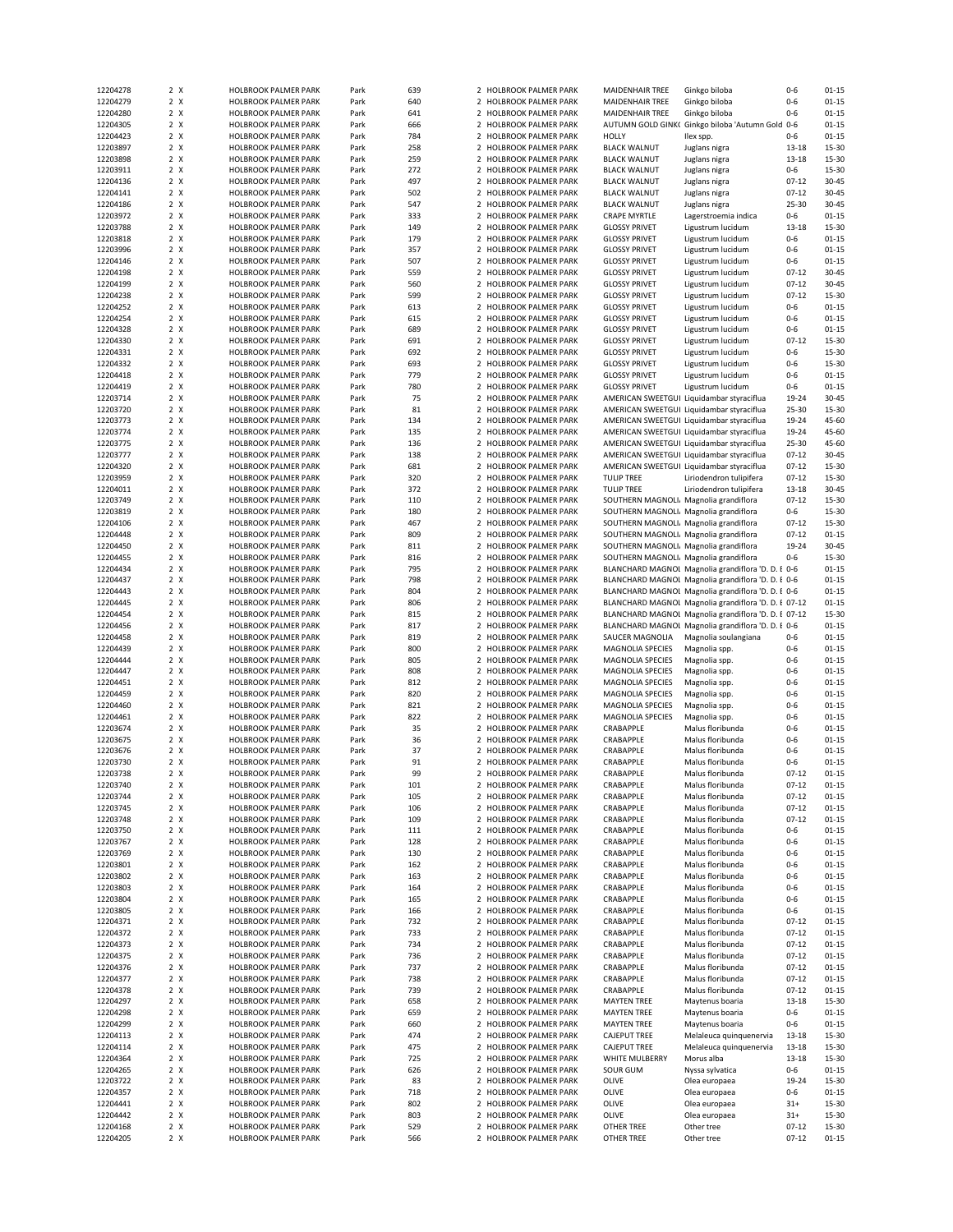| 12204209             | 2 X        | <b>HOLBROOK PALMER PARK</b>                  | Park         | 570        |                | 2 HOLBROOK PALMER PARK                           | OTHER TREE                              | Other tree                             | 0-6                    | 15-30          |
|----------------------|------------|----------------------------------------------|--------------|------------|----------------|--------------------------------------------------|-----------------------------------------|----------------------------------------|------------------------|----------------|
| 12204210             | 2 X        | <b>HOLBROOK PALMER PARK</b>                  | Park         | 571        |                | 2 HOLBROOK PALMER PARK                           | OTHER TREE                              | Other tree                             | $0 - 6$                | 15-30          |
| 12204216             | 2 X        | HOLBROOK PALMER PARK                         | Park         | 577        |                | $\overline{2}$<br><b>HOLBROOK PALMER PARK</b>    | OTHER TREE                              | Other tree                             | 13-18                  | 15-30          |
|                      |            |                                              |              |            |                |                                                  |                                         |                                        |                        |                |
| 12204356             | 2 X        | <b>HOLBROOK PALMER PARK</b>                  | Park         | 717        |                | 2 HOLBROOK PALMER PARK                           | OTHER TREE                              | Other tree                             | 0-6                    | $01 - 15$      |
| 12203658             | 2 X        | <b>HOLBROOK PALMER PARK</b>                  | Park         | 19         |                | 2 HOLBROOK PALMER PARK                           | CANARY ISLAND DATE Phoenix canariensis  |                                        | $07 - 12$              | $01 - 15$      |
| 12203662             | 2 X        | HOLBROOK PALMER PARK                         | Park         | 23         |                | 2 HOLBROOK PALMER PARK                           | CANARY ISLAND DATE Phoenix canariensis  |                                        | $07 - 12$              | $01 - 15$      |
| 12203733             | 2 X        | <b>HOLBROOK PALMER PARK</b>                  | Park         | 94         |                | 2 HOLBROOK PALMER PARK                           | CANARY ISLAND DATE Phoenix canariensis  |                                        | 19-24                  | $30 - 45$      |
| 12204405             | 2 X        | HOLBROOK PALMER PARK                         | Park         | 766        |                | 2 HOLBROOK PALMER PARK                           | CANARY ISLAND DATE Phoenix canariensis  |                                        | 13-18                  | $01 - 15$      |
|                      |            |                                              |              |            |                | 2 HOLBROOK PALMER PARK                           |                                         |                                        |                        |                |
| 12204340             | 2 X        | HOLBROOK PALMER PARK                         | Park         | 701        |                |                                                  | <b>FRASERS PHOTINIA</b>                 | Photinia X fraseri                     | $07 - 12$              | $01 - 15$      |
| 12204341             | 2 X        | HOLBROOK PALMER PARK                         | Park         | 702        |                | 2 HOLBROOK PALMER PARK                           | <b>FRASERS PHOTINIA</b>                 | Photinia X fraseri                     | $0 - 6$                | $01 - 15$      |
| 12204381             | 2 X        | <b>HOLBROOK PALMER PARK</b>                  | Park         | 742        |                | 2 HOLBROOK PALMER PARK                           | <b>FRASERS PHOTINIA</b>                 | Photinia X fraseri                     | $0 - 6$                | $01 - 15$      |
| 12204394             | 2 X        | <b>HOLBROOK PALMER PARK</b>                  | Park         | 755        | $\overline{2}$ | <b>HOLBROOK PALMER PARK</b>                      | <b>FRASERS PHOTINIA</b>                 | Photinia X fraseri                     | $0 - 6$                | $01 - 15$      |
| 12204395             | 2 X        | <b>HOLBROOK PALMER PARK</b>                  | Park         | 756        |                | 2 HOLBROOK PALMER PARK                           | <b>FRASERS PHOTINIA</b>                 | Photinia X fraseri                     | $0 - 6$                | $01 - 15$      |
|                      |            |                                              |              |            |                |                                                  |                                         |                                        |                        |                |
| 12204408             | 2 X        | <b>HOLBROOK PALMER PARK</b>                  | Park         | 769        |                | 2 HOLBROOK PALMER PARK                           | <b>FRASERS PHOTINIA</b>                 | Photinia X fraseri                     | $0-6$                  | $01 - 15$      |
| 12204409             | 2 X        | <b>HOLBROOK PALMER PARK</b>                  | Park         | 770        |                | 2 HOLBROOK PALMER PARK                           | <b>FRASERS PHOTINIA</b>                 | Photinia X fraseri                     | $07 - 12$              | $01 - 15$      |
| 12204413             | 2 X        | HOLBROOK PALMER PARK                         | Park         | 774        |                | 2 HOLBROOK PALMER PARK                           | <b>FRASERS PHOTINIA</b>                 | Photinia X fraseri                     | $0 - 6$                | $01 - 15$      |
| 12204414             | 2 X        | <b>HOLBROOK PALMER PARK</b>                  | Park         | 775        | $\overline{2}$ | <b>HOLBROOK PALMER PARK</b>                      | <b>FRASERS PHOTINIA</b>                 | Photinia X fraseri                     | $0 - 6$                | $01 - 15$      |
| 12204415             | 2 X        | <b>HOLBROOK PALMER PARK</b>                  | Park         | 776        |                | 2 HOLBROOK PALMER PARK                           | <b>FRASERS PHOTINIA</b>                 | Photinia X fraseri                     | $0 - 6$                | $01 - 15$      |
|                      |            |                                              |              |            |                |                                                  |                                         |                                        |                        |                |
| 12204417             | 2 X        | <b>HOLBROOK PALMER PARK</b>                  | Park         | 778        |                | 2 HOLBROOK PALMER PARK                           | <b>FRASERS PHOTINIA</b>                 | Photinia X fraseri                     | $0 - 6$                | $01 - 15$      |
| 12204435             | 2 X        | <b>HOLBROOK PALMER PARK</b>                  | Park         | 796        |                | 2 HOLBROOK PALMER PARK                           | <b>FRASERS PHOTINIA</b>                 | Photinia X fraseri                     | $0 - 6$                | $01 - 15$      |
| 12204240             | 2 X        | <b>HOLBROOK PALMER PARK</b>                  | Park         | 601        | $\overline{2}$ | <b>HOLBROOK PALMER PARK</b>                      | SPRUCE                                  | Picea spp.                             | $0 - 6$                | 15-30          |
| 12203776             | 2 X        | <b>HOLBROOK PALMER PARK</b>                  | Park         | 137        |                | 2 HOLBROOK PALMER PARK                           | <b>ITALIAN STONE PINE</b>               | Pinus pinea                            | $0 - 6$                | $01 - 15$      |
| 12203778             | 2 X        | <b>HOLBROOK PALMER PARK</b>                  | Park         | 139        |                | 2 HOLBROOK PALMER PARK                           | <b>ITALIAN STONE PINE</b>               | Pinus pinea                            | $0 - 6$                | $01 - 15$      |
|                      |            |                                              |              |            |                |                                                  |                                         |                                        |                        |                |
| 12204301             | 2 X        | <b>HOLBROOK PALMER PARK</b>                  | Park         | 662        |                | 2 HOLBROOK PALMER PARK                           | <b>MONTEREY PINE</b>                    | Pinus radiata                          | 13-18                  | 45-60          |
| 12204304             | 2 X        | HOLBROOK PALMER PARK                         | Park         | 665        |                | 2 HOLBROOK PALMER PARK                           | <b>MONTEREY PINE</b>                    | Pinus radiata                          | $07 - 12$              | 45-60          |
| 12204042             | 2 X        | <b>HOLBROOK PALMER PARK</b>                  | Park         | 403        |                | 2 HOLBROOK PALMER PARK                           | CHINESE PISTACHE                        | Pistacia chinensis                     | $07 - 12$              | $01 - 15$      |
| 12204079             | 2 X        | <b>HOLBROOK PALMER PARK</b>                  | Park         | 440        |                | 2 HOLBROOK PALMER PARK                           | CHINESE PISTACHE                        | Pistacia chinensis                     | $07 - 12$              | 15-30          |
| 12204025             | 2 X        | <b>HOLBROOK PALMER PARK</b>                  | Park         | 386        |                | 2 HOLBROOK PALMER PARK                           | <b>KARO</b>                             | Pittosporum crassifolium               | $07 - 12$              | 15-30          |
|                      |            |                                              |              |            |                |                                                  |                                         |                                        |                        |                |
| 12204051             | 2 X        | <b>HOLBROOK PALMER PARK</b>                  | Park         | 412        |                | 2 HOLBROOK PALMER PARK                           | <b>VICTORIAN BOX</b>                    | Pittosporum undulatum                  | $0-6$                  | $01 - 15$      |
| 12204053             | 2 X        | <b>HOLBROOK PALMER PARK</b>                  | Park         | 414        | $\overline{2}$ | <b>HOLBROOK PALMER PARK</b>                      | <b>VICTORIAN BOX</b>                    | Pittosporum undulatum                  | $07 - 12$              | 15-30          |
| 12204307             | 2 X        | HOLBROOK PALMER PARK                         | Park         | 668        |                | 2 HOLBROOK PALMER PARK                           | CALIFORNIA SYCAMOF Platanus racemosa    |                                        | $0 - 6$                | $01 - 15$      |
| 12204324             | 2 X        | <b>HOLBROOK PALMER PARK</b>                  | Park         | 685        |                | 2 HOLBROOK PALMER PARK                           | CALIFORNIA SYCAMOF Platanus racemosa    |                                        | $0 - 6$                | $01 - 15$      |
|                      |            |                                              |              |            |                |                                                  |                                         |                                        |                        |                |
| 12204334             | 2 X        | HOLBROOK PALMER PARK                         | Park         | 695        |                | 2 HOLBROOK PALMER PARK                           | CALIFORNIA SYCAMOF Platanus racemosa    |                                        | $13 - 18$              | $30 - 45$      |
| 12203715             | 2 X        | <b>HOLBROOK PALMER PARK</b>                  | Park         | 76         |                | 2 HOLBROOK PALMER PARK                           | <b>BLOODGOOD PLANE</b>                  | Platanus X hispanica 'Bloodg 0-6       |                        | $01 - 15$      |
| 12203716             | 2 X        | <b>HOLBROOK PALMER PARK</b>                  | Park         | 77         |                | <b>HOLBROOK PALMER PARK</b><br>$\overline{2}$    | BLOODGOOD PLANE                         | Platanus X hispanica 'Bloodg 0-6       |                        | $01 - 15$      |
| 12203717             | 2 X        | <b>HOLBROOK PALMER PARK</b>                  | Park         | 78         |                | 2 HOLBROOK PALMER PARK                           | BLOODGOOD PLANE                         | Platanus X hispanica 'Bloodg 0-6       |                        | $01 - 15$      |
| 12203718             | 2 X        | HOLBROOK PALMER PARK                         | Park         | 79         |                | $\overline{2}$<br>HOLBROOK PALMER PARK           | <b>BLOODGOOD PLANE</b>                  | Platanus X hispanica 'Bloodg 0-6       |                        | $01 - 15$      |
|                      |            |                                              |              |            |                |                                                  |                                         |                                        |                        |                |
| 12203719             | 2 X        | <b>HOLBROOK PALMER PARK</b>                  | Park         | 80         |                | 2 HOLBROOK PALMER PARK                           | BLOODGOOD PLANE                         | Platanus X hispanica 'Bloodg 0-6       |                        | $01 - 15$      |
| 12203879             | 2 X        | <b>HOLBROOK PALMER PARK</b>                  | Park         | 240        |                | 2 HOLBROOK PALMER PARK                           | FLOWERING PLUM                          | Prunus blireiana                       | $07 - 12$              | $01 - 15$      |
| 12203736             | 2 X        | <b>HOLBROOK PALMER PARK</b>                  | Park         | 97         |                | 2 HOLBROOK PALMER PARK                           | <b>FLOWERING CHERRY</b>                 | Prunus campanulata                     | 13-18                  | $01 - 15$      |
| 12204274             | 2 X        | <b>HOLBROOK PALMER PARK</b>                  | Park         | 635        |                | 2 HOLBROOK PALMER PARK                           | PURPLE-LEAF PLUM                        | Prunus cerasifera                      | $07 - 12$              | $01 - 15$      |
| 12204275             | 2 X        | HOLBROOK PALMER PARK                         | Park         | 636        |                | 2 HOLBROOK PALMER PARK                           | PURPLE-LEAF PLUM                        | Prunus cerasifera                      | $07 - 12$              | $01 - 15$      |
|                      |            |                                              |              |            |                |                                                  |                                         |                                        |                        |                |
| 12204276             | 2 X        | <b>HOLBROOK PALMER PARK</b>                  | Park         | 637        |                | 2 HOLBROOK PALMER PARK                           | PURPLE-LEAF PLUM                        | Prunus cerasifera                      | $07 - 12$              | $01 - 15$      |
| 12204388             | 2 X        | <b>HOLBROOK PALMER PARK</b>                  | Park         | 749        |                | $\mathcal{P}$<br><b>HOLBROOK PALMER PARK</b>     | PURPLE-LEAF PLUM                        | Prunus cerasifera                      | $07 - 12$              | 15-30          |
| 12203684             | 2 X        | <b>HOLBROOK PALMER PARK</b>                  | Park         | 45         |                | 2 HOLBROOK PALMER PARK                           | JAPANESE FLOWERINC Prunus serrulata     |                                        | $07 - 12$              | $01 - 15$      |
| 12203737             | 2 X        | HOLBROOK PALMER PARK                         | Park         | 98         |                | $\overline{2}$<br><b>HOLBROOK PALMER PARK</b>    | JAPANESE FLOWERINC Prunus serrulata     |                                        | $07 - 12$              | $01 - 15$      |
|                      | 2 X        |                                              |              | 100        |                | 2 HOLBROOK PALMER PARK                           |                                         |                                        | $07 - 12$              | $01 - 15$      |
| 12203739             |            | <b>HOLBROOK PALMER PARK</b>                  | Park         |            |                |                                                  | JAPANESE FLOWERINC Prunus serrulata     |                                        |                        |                |
| 12203743             | 2 X        | <b>HOLBROOK PALMER PARK</b>                  | Park         | 104        |                | 2 HOLBROOK PALMER PARK                           | JAPANESE FLOWERINC Prunus serrulata     |                                        | $07 - 12$              | $01 - 15$      |
| 12203746             | 2 X        | <b>HOLBROOK PALMER PARK</b>                  | Park         | 107        |                | 2 HOLBROOK PALMER PARK                           | JAPANESE FLOWERING Prunus serrulata     |                                        | 13-18                  | $01 - 15$      |
| 12203992             | 2 X        | HOLBROOK PALMER PARK                         | Park         | 353        |                | 2 HOLBROOK PALMER PARK                           | JAPANESE FLOWERINC Prunus serrulata     |                                        | $07 - 12$              | $01 - 15$      |
| 12204242             | 2 X        | HOLBROOK PALMER PARK                         | Park         | 603        |                | 2 HOLBROOK PALMER PARK                           | JAPANESE FLOWERINC Prunus serrulata     |                                        | $13 - 18$              | $01 - 15$      |
|                      | 2 X        |                                              |              | 604        |                | 2 HOLBROOK PALMER PARK                           | JAPANESE FLOWERINC Prunus serrulata     |                                        | $0 - 6$                | $01 - 15$      |
| 12204243             |            | <b>HOLBROOK PALMER PARK</b>                  | Park         |            |                |                                                  |                                         |                                        |                        |                |
| 12204244             | 2 X        | <b>HOLBROOK PALMER PARK</b>                  | Park         | 605        | $\mathcal{P}$  | <b>HOLBROOK PALMER PARK</b>                      | JAPANESE FLOWERINC Prunus serrulata     |                                        | $0-6$                  | $01 - 15$      |
| 12204348             | 2 X        | <b>HOLBROOK PALMER PARK</b>                  | Park         | 709        |                | 2 HOLBROOK PALMER PARK                           | JAPANESE FLOWERIN( Prunus serrulata     |                                        | 19-24                  | 15-30          |
| 12204370             | 2 X        | HOLBROOK PALMER PARK                         | Park         | 731        |                | 2 HOLBROOK PALMER PARK                           | JAPANESE FLOWERINC Prunus serrulata     |                                        | $07 - 12$              | $01 - 15$      |
| 12204219             | 2 X        | <b>HOLBROOK PALMER PARK</b>                  | Park         | 580        |                | 2 HOLBROOK PALMER PARK                           | <b>STONE FRUIT</b>                      | Prunus spp.                            | $07 - 12$              | $01 - 15$      |
|                      |            |                                              |              |            |                |                                                  |                                         |                                        |                        |                |
| 12204220             | 2 X        | <b>HOLBROOK PALMER PARK</b>                  | Park         | 581        |                | 2 HOLBROOK PALMER PARK                           | <b>STONE FRUIT</b>                      | Prunus spp.                            | $0-6$                  | $01 - 15$      |
| 12204260             | 2 X        | HOLBROOK PALMER PARK                         | Park         | 621        |                | 2 HOLBROOK PALMER PARK                           | <b>STONE FRUIT</b>                      | Prunus spp.                            | $07 - 12$              | 15-30          |
| 12204235             | 2 X        | <b>HOLBROOK PALMER PARK</b>                  | Park         | 596        |                | 2 HOLBROOK PALMER PARK                           | <b>FLOWERNG CHERRY</b>                  | Prunus subhirtella                     | $07 - 12$              | $01 - 15$      |
| 12204022             | 2 X        | HOLBROOK PALMER PARK                         | Park         | 383        |                | <b>HOLBROOK PALMER PARK</b><br>$\mathcal{P}$     | <b>DOUGLAS FIR</b>                      | Pseudotsuga menziesii                  | 19-24                  | $30 - 45$      |
| 12203735             | 2 X        | <b>HOLBROOK PALMER PARK</b>                  | Park         | 96         |                | 2 HOLBROOK PALMER PARK                           | POMEGRANATE                             | Punica granatum                        | $07 - 12$              | $01 - 15$      |
|                      |            |                                              |              |            |                |                                                  |                                         |                                        |                        |                |
| 12203768             | 2 X        | HOLBROOK PALMER PARK                         | Park         | 129        |                | <b>HOLBROOK PALMER PARK</b><br>z                 | <b>URNAMENTAL PEAR</b>                  | Pyrus calleryana                       | $0 - 6$                | $01 - 15$      |
| 12204095             | 2 X        | <b>HOLBROOK PALMER PARK</b>                  | Park         | 456        |                | 2 HOLBROOK PALMER PARK                           | <b>EVERGREEN PEAR</b>                   | Pyrus kawakamii                        | 0-6                    | 01-15          |
| 12204096             | 2 X        | HOLBROOK PALMER PARK                         | Park         | 457        |                | 2 HOLBROOK PALMER PARK                           | <b>EVERGREEN PEAR</b>                   | Pyrus kawakamii                        | $07 - 12$              | 01-15          |
| 12204097             | 2 X        | HOLBROOK PALMER PARK                         | Park         | 458        |                | 2 HOLBROOK PALMER PARK                           | <b>EVERGREEN PEAR</b>                   | Pyrus kawakamii                        | $07 - 12$              | 01-15          |
| 12204098             | 2 X        | HOLBROOK PALMER PARK                         | Park         | 459        |                | 2 HOLBROOK PALMER PARK                           | <b>EVERGREEN PEAR</b>                   | Pyrus kawakamii                        | $07 - 12$              | $01 - 15$      |
| 12204100             | 2 X        | HOLBROOK PALMER PARK                         | Park         | 461        |                | 2 HOLBROOK PALMER PARK                           | <b>EVERGREEN PEAR</b>                   | Pyrus kawakamii                        | $07 - 12$              | $01 - 15$      |
|                      |            |                                              |              |            |                |                                                  |                                         |                                        |                        |                |
| 12204101             | 2 X        | HOLBROOK PALMER PARK                         | Park         | 462        |                | 2 HOLBROOK PALMER PARK                           | <b>EVERGREEN PEAR</b>                   | Pyrus kawakamii                        | $07 - 12$              | 01-15          |
| 12204102             | 2 X        | HOLBROOK PALMER PARK                         | Park         | 463        |                | 2 HOLBROOK PALMER PARK                           | <b>EVERGREEN PEAR</b>                   | Pyrus kawakamii                        | $07 - 12$              | 01-15          |
| 12204103             | 2 X        | HOLBROOK PALMER PARK                         | Park         | 464        |                | 2 HOLBROOK PALMER PARK                           | <b>EVERGREEN PEAR</b>                   | Pyrus kawakamii                        | $07 - 12$              | $01 - 15$      |
| 12204104             | 2 X        | HOLBROOK PALMER PARK                         | Park         | 465        | 2              | <b>HOLBROOK PALMER PARK</b>                      | <b>EVERGREEN PEAR</b>                   | Pyrus kawakamii                        | $07 - 12$              | $01 - 15$      |
| 12204105             | 2 X        | HOLBROOK PALMER PARK                         | Park         | 466        |                | 2 HOLBROOK PALMER PARK                           | <b>EVERGREEN PEAR</b>                   | Pyrus kawakamii                        | $07 - 12$              | $01 - 15$      |
| 12203655             | 2 X        | HOLBROOK PALMER PARK                         |              |            |                | 2 HOLBROOK PALMER PARK                           |                                         |                                        | $07 - 12$              | 01-15          |
|                      |            |                                              | Park         | 16         |                |                                                  | COAST LIVE OAK                          | Quercus agrifolia                      |                        |                |
| 12203703             | 2 X        |                                              | Park         | 64         |                | 2 HOLBROOK PALMER PARK                           | COAST LIVE OAK                          | Quercus agrifolia                      | 0-6                    | 15-30          |
| 12203705             |            | HOLBROOK PALMER PARK                         |              |            |                | 2 HOLBROOK PALMER PARK                           |                                         | Quercus agrifolia                      | 0-6                    | 15-30          |
| 12203706             | 2 X        | HOLBROOK PALMER PARK                         | Park         | 66         |                |                                                  | <b>COAST LIVE OAK</b>                   |                                        |                        |                |
|                      | 2 X        | HOLBROOK PALMER PARK                         | Park         | 67         |                | 2 HOLBROOK PALMER PARK                           | <b>COAST LIVE OAK</b>                   | Quercus agrifolia                      | $07 - 12$              | $01 - 15$      |
|                      |            |                                              |              |            |                |                                                  |                                         |                                        |                        |                |
| 12203707             | 2 X        | HOLBROOK PALMER PARK                         | Park         | 68         |                | 2 HOLBROOK PALMER PARK                           | <b>COAST LIVE OAK</b>                   | Quercus agrifolia                      | $07 - 12$              | 15-30          |
| 12203708             | 2 X        | HOLBROOK PALMER PARK                         | Park         | 69         |                | 2 HOLBROOK PALMER PARK                           | COAST LIVE OAK                          | Quercus agrifolia                      | $07 - 12$              | 15-30          |
| 12203710             | 2 X        | HOLBROOK PALMER PARK                         | Park         | 71         |                | 2 HOLBROOK PALMER PARK                           | COAST LIVE OAK                          | Quercus agrifolia                      | 19-24                  | 30-45          |
| 12203711             | 2 X        | HOLBROOK PALMER PARK                         | Park         | 72         | 2              | <b>HOLBROOK PALMER PARK</b>                      | COAST LIVE OAK                          | Quercus agrifolia                      | $07 - 12$              | $01 - 15$      |
| 12203712             | 2 X        | HOLBROOK PALMER PARK                         | Park         | 73         |                | 2 HOLBROOK PALMER PARK                           | COAST LIVE OAK                          | Quercus agrifolia                      | $07 - 12$              | $01 - 15$      |
|                      |            |                                              |              |            |                |                                                  |                                         |                                        |                        |                |
| 12203790             | 2 X        | HOLBROOK PALMER PARK                         | Park         | 151        |                | 2 HOLBROOK PALMER PARK                           | COAST LIVE OAK                          | Quercus agrifolia                      | 0-6                    | $01 - 15$      |
| 12203791             | 2 X        | HOLBROOK PALMER PARK                         | Park         | 152        |                | 2 HOLBROOK PALMER PARK                           | COAST LIVE OAK                          | Quercus agrifolia                      | 25-30                  | 30-45          |
| 12203792             | 2 X        | HOLBROOK PALMER PARK                         | Park         | 153        |                | 2 HOLBROOK PALMER PARK                           | COAST LIVE OAK                          | Quercus agrifolia                      | 13-18                  | 30-45          |
| 12203793             | 2 X        | HOLBROOK PALMER PARK                         | Park         | 154        |                | 2 HOLBROOK PALMER PARK                           | <b>COAST LIVE OAK</b>                   | Quercus agrifolia                      | $31+$                  | 30-45          |
| 12203855             | 2 X        | HOLBROOK PALMER PARK                         | Park         | 216        |                | 2 HOLBROOK PALMER PARK                           | COAST LIVE OAK                          | Quercus agrifolia                      | $0 - 6$                | 15-30          |
|                      |            |                                              |              |            |                |                                                  |                                         |                                        |                        |                |
| 12203856             | 2 X        | HOLBROOK PALMER PARK                         | Park         | 217        |                | 2 HOLBROOK PALMER PARK                           | COAST LIVE OAK                          | Quercus agrifolia                      | 0-6                    | 15-30          |
| 12203862             | 2 X        | HOLBROOK PALMER PARK                         | Park         | 223        |                | 2 HOLBROOK PALMER PARK                           | COAST LIVE OAK                          | Quercus agrifolia                      | $07 - 12$              | $01 - 15$      |
| 12203888             | 2 X        | HOLBROOK PALMER PARK                         | Park         | 249        |                | $\overline{2}$<br>HOLBROOK PALMER PARK           | <b>COAST LIVE OAK</b>                   | Quercus agrifolia                      | 13-18                  | 30-45          |
| 12203889             | 2 X        | HOLBROOK PALMER PARK                         | Park         | 250        |                | 2 HOLBROOK PALMER PARK                           | COAST LIVE OAK                          | Quercus agrifolia                      | 19-24                  | 30-45          |
| 12203890             | 2 X        | HOLBROOK PALMER PARK                         | Park         | 251        |                | 2 HOLBROOK PALMER PARK                           | COAST LIVE OAK                          | Quercus agrifolia                      | 13-18                  | 30-45          |
|                      |            |                                              |              |            |                |                                                  |                                         |                                        |                        |                |
| 12203892<br>12203893 | 2 X<br>2 X | HOLBROOK PALMER PARK<br>HOLBROOK PALMER PARK | Park<br>Park | 253<br>254 |                | 2 HOLBROOK PALMER PARK<br>2 HOLBROOK PALMER PARK | COAST LIVE OAK<br><b>COAST LIVE OAK</b> | Quercus agrifolia<br>Quercus agrifolia | $07 - 12$<br>$07 - 12$ | 15-30<br>15-30 |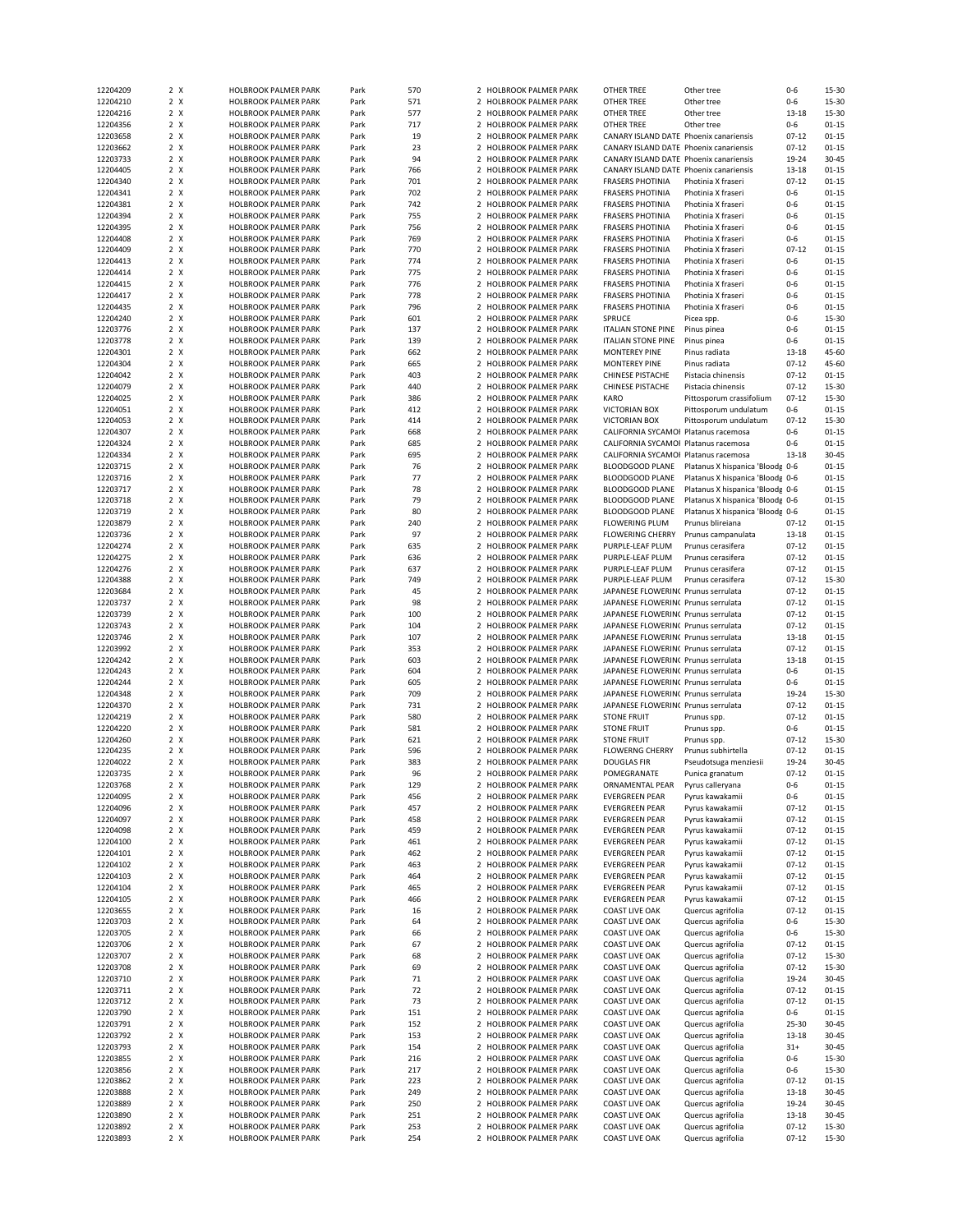| 12203896             | 2 X        | <b>HOLBROOK PALMER PARK</b>                  | Park         | 257        |                | 2 HOLBROOK PALMER PARK                           | <b>COAST LIVE OAK</b>                          | Quercus agrifolia                      | 13-18                | 15-30          |
|----------------------|------------|----------------------------------------------|--------------|------------|----------------|--------------------------------------------------|------------------------------------------------|----------------------------------------|----------------------|----------------|
| 12203899             | 2 X        | <b>HOLBROOK PALMER PARK</b>                  | Park         | 260        |                | 2 HOLBROOK PALMER PARK                           | <b>COAST LIVE OAK</b>                          | Quercus agrifolia                      | 19-24                | 15-30          |
| 12203905             | 2 X        | HOLBROOK PALMER PARK                         | Park         | 266        |                | 2 HOLBROOK PALMER PARK                           | <b>COAST LIVE OAK</b>                          | Quercus agrifolia                      | $07 - 12$            | 15-30          |
|                      |            |                                              |              |            |                |                                                  |                                                |                                        |                      |                |
| 12203906             | 2 X        | HOLBROOK PALMER PARK                         | Park         | 267        |                | 2 HOLBROOK PALMER PARK                           | <b>COAST LIVE OAK</b>                          | Quercus agrifolia                      | $07 - 12$            | 15-30          |
| 12203907             | 2 X        | <b>HOLBROOK PALMER PARK</b>                  | Park         | 268        |                | 2 HOLBROOK PALMER PARK                           | <b>COAST LIVE OAK</b>                          | Quercus agrifolia                      | $07 - 12$            | 15-30          |
| 12203909             | 2 X        | HOLBROOK PALMER PARK                         | Park         | 270        |                | 2 HOLBROOK PALMER PARK                           | <b>COAST LIVE OAK</b>                          | Quercus agrifolia                      | 19-24                | 15-30          |
| 12203910             | 2 X        | <b>HOLBROOK PALMER PARK</b>                  | Park         | 271        |                | 2 HOLBROOK PALMER PARK                           | <b>COAST LIVE OAK</b>                          | Quercus agrifolia                      | 13-18                | 15-30          |
| 12203912             | 2 X        | <b>HOLBROOK PALMER PARK</b>                  | Park         | 273        | $\overline{2}$ | <b>HOLBROOK PALMER PARK</b>                      | <b>COAST LIVE OAK</b>                          | Quercus agrifolia                      | 13-18                | 15-30          |
| 12203913             | 2 X        | <b>HOLBROOK PALMER PARK</b>                  | Park         | 274        |                | 2 HOLBROOK PALMER PARK                           | <b>COAST LIVE OAK</b>                          | Quercus agrifolia                      | $07 - 12$            | 15-30          |
|                      |            |                                              |              |            |                |                                                  |                                                |                                        |                      |                |
| 12203917             | 2 X        | HOLBROOK PALMER PARK                         | Park         | 278        |                | 2 HOLBROOK PALMER PARK                           | <b>COAST LIVE OAK</b>                          | Quercus agrifolia                      | $07 - 12$            | 30-45          |
| 12203918             | 2 X        | HOLBROOK PALMER PARK                         | Park         | 279        |                | 2 HOLBROOK PALMER PARK                           | <b>COAST LIVE OAK</b>                          | Quercus agrifolia                      | 13-18                | $30 - 45$      |
| 12203919             | 2 X        | HOLBROOK PALMER PARK                         | Park         | 280        |                | 2 HOLBROOK PALMER PARK                           | <b>COAST LIVE OAK</b>                          | Quercus agrifolia                      | 13-18                | $30 - 45$      |
| 12203920             | 2 X        | HOLBROOK PALMER PARK                         | Park         | 281        |                | 2 HOLBROOK PALMER PARK                           | <b>COAST LIVE OAK</b>                          | Quercus agrifolia                      | 19-24                | $30 - 45$      |
| 12203921             | 2 X        | <b>HOLBROOK PALMER PARK</b>                  | Park         | 282        |                | 2 HOLBROOK PALMER PARK                           | <b>COAST LIVE OAK</b>                          | Quercus agrifolia                      | 25-30                | $30 - 45$      |
|                      |            |                                              |              |            |                |                                                  |                                                |                                        |                      |                |
| 12203923             | 2 X        | HOLBROOK PALMER PARK                         | Park         | 284        | $\mathcal{P}$  | HOLBROOK PALMER PARK                             | <b>COAST LIVE OAK</b>                          | Quercus agrifolia                      | $0 - 6$              | $01 - 15$      |
| 12203924             | 2 X        | <b>HOLBROOK PALMER PARK</b>                  | Park         | 285        |                | 2 HOLBROOK PALMER PARK                           | <b>COAST LIVE OAK</b>                          | Quercus agrifolia                      | 13-18                | 30-45          |
| 12203930             | 2 X        | <b>HOLBROOK PALMER PARK</b>                  | Park         | 291        | 2              | <b>HOLBROOK PALMER PARK</b>                      | <b>COAST LIVE OAK</b>                          | Quercus agrifolia                      | 13-18                | 15-30          |
| 12203931             | 2 X        | <b>HOLBROOK PALMER PARK</b>                  | Park         | 292        |                | 2 HOLBROOK PALMER PARK                           | <b>COAST LIVE OAK</b>                          | Quercus agrifolia                      | $0 - 6$              | $01 - 15$      |
| 12203934             | 2 X        | <b>HOLBROOK PALMER PARK</b>                  | Park         | 295        |                | 2 HOLBROOK PALMER PARK                           | <b>COAST LIVE OAK</b>                          | Quercus agrifolia                      | $13 - 18$            | 15-30          |
| 12203941             | 2 X        | HOLBROOK PALMER PARK                         | Park         | 302        |                | 2 HOLBROOK PALMER PARK                           | COAST LIVE OAK                                 |                                        | 13-18                | 30-45          |
|                      |            |                                              |              |            |                |                                                  |                                                | Quercus agrifolia                      |                      |                |
| 12203942             | 2 X        | HOLBROOK PALMER PARK                         | Park         | 303        |                | 2 HOLBROOK PALMER PARK                           | <b>COAST LIVE OAK</b>                          | Quercus agrifolia                      | $0 - 6$              | 15-30          |
| 12203943             | 2 X        | <b>HOLBROOK PALMER PARK</b>                  | Park         | 304        |                | 2 HOLBROOK PALMER PARK                           | <b>COAST LIVE OAK</b>                          | Quercus agrifolia                      | 13-18                | $30 - 45$      |
| 12203944             | 2 X        | <b>HOLBROOK PALMER PARK</b>                  | Park         | 305        |                | 2 HOLBROOK PALMER PARK                           | <b>COAST LIVE OAK</b>                          | Quercus agrifolia                      | 25-30                | $30 - 45$      |
| 12203945             | 2 X        | <b>HOLBROOK PALMER PARK</b>                  | Park         | 306        |                | 2 HOLBROOK PALMER PARK                           | <b>COAST LIVE OAK</b>                          | Quercus agrifolia                      | $13 - 18$            | 15-30          |
| 12203946             | 2 X        | <b>HOLBROOK PALMER PARK</b>                  | Park         | 307        |                | 2 HOLBROOK PALMER PARK                           | <b>COAST LIVE OAK</b>                          | Quercus agrifolia                      | 13-18                | 15-30          |
|                      |            |                                              |              |            |                |                                                  |                                                |                                        |                      |                |
| 12203948             | 2 X        | <b>HOLBROOK PALMER PARK</b>                  | Park         | 309        | $\overline{2}$ | <b>HOLBROOK PALMER PARK</b>                      | <b>COAST LIVE OAK</b>                          | Quercus agrifolia                      | $07 - 12$            | 15-30          |
| 12203952             | 2 X        | <b>HOLBROOK PALMER PARK</b>                  | Park         | 313        |                | 2 HOLBROOK PALMER PARK                           | <b>COAST LIVE OAK</b>                          | Quercus agrifolia                      | 13-18                | 15-30          |
| 12203953             | 2 X        | <b>HOLBROOK PALMER PARK</b>                  | Park         | 314        |                | 2 HOLBROOK PALMER PARK                           | <b>COAST LIVE OAK</b>                          | Quercus agrifolia                      | $07 - 12$            | 15-30          |
| 12203957             | 2 X        | HOLBROOK PALMER PARK                         | Park         | 318        |                | 2 HOLBROOK PALMER PARK                           | <b>COAST LIVE OAK</b>                          | Quercus agrifolia                      | $07 - 12$            | $01 - 15$      |
| 12203958             | 2 X        | HOLBROOK PALMER PARK                         | Park         | 319        |                | 2 HOLBROOK PALMER PARK                           | <b>COAST LIVE OAK</b>                          | Quercus agrifolia                      | $07 - 12$            | $01 - 15$      |
|                      |            |                                              |              |            |                |                                                  |                                                |                                        |                      |                |
| 12203965             | 2 X        | <b>HOLBROOK PALMER PARK</b>                  | Park         | 326        | $\overline{2}$ | <b>HOLBROOK PALMER PARK</b>                      | <b>COAST LIVE OAK</b>                          | Quercus agrifolia                      | $0-6$                | $01 - 15$      |
| 12204001             | 2 X        | <b>HOLBROOK PALMER PARK</b>                  | Park         | 362        |                | 2 HOLBROOK PALMER PARK                           | <b>COAST LIVE OAK</b>                          | Quercus agrifolia                      | 25-30                | $30 - 45$      |
| 12204002             | 2 X        | HOLBROOK PALMER PARK                         | Park         | 363        | $\overline{2}$ | <b>HOLBROOK PALMER PARK</b>                      | <b>COAST LIVE OAK</b>                          | Quercus agrifolia                      | 25-30                | 30-45          |
| 12204046             | 2 X        | <b>HOLBROOK PALMER PARK</b>                  | Park         | 407        |                | 2 HOLBROOK PALMER PARK                           | <b>COAST LIVE OAK</b>                          | Quercus agrifolia                      | $07 - 12$            | $01 - 15$      |
| 12204047             | 2 X        | <b>HOLBROOK PALMER PARK</b>                  | Park         | 408        |                | 2 HOLBROOK PALMER PARK                           | <b>COAST LIVE OAK</b>                          | Quercus agrifolia                      | 19-24                | 30-45          |
| 12204048             | 2 X        | <b>HOLBROOK PALMER PARK</b>                  | Park         | 409        |                | 2 HOLBROOK PALMER PARK                           | <b>COAST LIVE OAK</b>                          | Quercus agrifolia                      | 13-18                | 30-45          |
|                      |            |                                              |              |            |                |                                                  |                                                |                                        |                      |                |
| 12204054             | 2 X        | HOLBROOK PALMER PARK                         | Park         | 415        |                | 2 HOLBROOK PALMER PARK                           | <b>COAST LIVE OAK</b>                          | Quercus agrifolia                      | $07 - 12$            | $01 - 15$      |
| 12204055             | 2 X        | HOLBROOK PALMER PARK                         | Park         | 416        |                | 2 HOLBROOK PALMER PARK                           | <b>COAST LIVE OAK</b>                          | Quercus agrifolia                      | 25-30                | $30 - 45$      |
| 12204078             | 2 X        | <b>HOLBROOK PALMER PARK</b>                  | Park         | 439        |                | 2 HOLBROOK PALMER PARK                           | <b>COAST LIVE OAK</b>                          | Quercus agrifolia                      | 19-24                | $30 - 45$      |
| 12204082             | 2 X        | <b>HOLBROOK PALMER PARK</b>                  | Park         | 443        |                | 2 HOLBROOK PALMER PARK                           | <b>COAST LIVE OAK</b>                          | Quercus agrifolia                      | 19-24                | $30 - 45$      |
| 12204083             | 2 X        | <b>HOLBROOK PALMER PARK</b>                  | Park         | 444        |                | 2 HOLBROOK PALMER PARK                           | <b>COAST LIVE OAK</b>                          | Quercus agrifolia                      | 19-24                | $30 - 45$      |
|                      |            |                                              |              |            |                |                                                  |                                                |                                        |                      |                |
| 12204084             | 2 X        | HOLBROOK PALMER PARK                         | Park         | 445        | $\overline{2}$ | HOLBROOK PALMER PARK                             | <b>COAST LIVE OAK</b>                          | Quercus agrifolia                      | 25-30                | 30-45          |
| 12204110             | 2 X        | HOLBROOK PALMER PARK                         | Park         | 471        |                | 2 HOLBROOK PALMER PARK                           | <b>COAST LIVE OAK</b>                          | Quercus agrifolia                      | 13-18                | 30-45          |
| 12204120             | 2 X        | <b>HOLBROOK PALMER PARK</b>                  | Park         | 481        |                | 2 HOLBROOK PALMER PARK                           | <b>COAST LIVE OAK</b>                          | Quercus agrifolia                      | 19-24                | $30 - 45$      |
| 12204131             | 2 X        |                                              |              | 492        |                |                                                  | <b>COAST LIVE OAK</b>                          | Quercus agrifolia                      | $07 - 12$            |                |
|                      |            | <b>HOLBROOK PALMER PARK</b>                  | Park         |            |                | 2 HOLBROOK PALMER PARK                           |                                                |                                        |                      | 15-30          |
|                      |            |                                              |              |            |                |                                                  |                                                |                                        |                      |                |
| 12204140             | 2 X        | HOLBROOK PALMER PARK                         | Park         | 501        |                | 2 HOLBROOK PALMER PARK                           | <b>COAST LIVE OAK</b>                          | Quercus agrifolia                      | $0 - 6$              | 15-30          |
| 12204145             | 2 X        | HOLBROOK PALMER PARK                         | Park         | 506        |                | 2 HOLBROOK PALMER PARK                           | COAST LIVE OAK                                 | Quercus agrifolia                      | 13-18                | $30 - 45$      |
| 12204157             | 2 X        | <b>HOLBROOK PALMER PARK</b>                  | Park         | 518        |                | 2 HOLBROOK PALMER PARK                           | <b>COAST LIVE OAK</b>                          | Quercus agrifolia                      | $0 - 6$              | $01 - 15$      |
| 12204158             | 2 X        | <b>HOLBROOK PALMER PARK</b>                  | Park         | 519        | $\mathcal{P}$  | <b>HOLBROOK PALMER PARK</b>                      | <b>COAST LIVE OAK</b>                          | Quercus agrifolia                      | $0 - 6$              | $01 - 15$      |
| 12204159             | 2 X        | <b>HOLBROOK PALMER PARK</b>                  | Park         | 520        |                | 2 HOLBROOK PALMER PARK                           | <b>COAST LIVE OAK</b>                          | Quercus agrifolia                      | $0 - 6$              | $01 - 15$      |
|                      |            |                                              |              |            |                | 2 HOLBROOK PALMER PARK                           | <b>COAST LIVE OAK</b>                          |                                        | $0 - 6$              | $01 - 15$      |
| 12204160             | 2 X        | <b>HOLBROOK PALMER PARK</b>                  | Park         | 521        |                |                                                  |                                                | Quercus agrifolia                      |                      |                |
| 12204170             | 2 X        | HOLBROOK PALMER PARK                         | Park         | 531        |                | 2 HOLBROOK PALMER PARK                           | <b>COAST LIVE OAK</b>                          | Quercus agrifolia                      | 13-18                | 30-45          |
| 12204178             | 2 X        | <b>HOLBROOK PALMER PARK</b>                  | Park         | 539        |                | 2 HOLBROOK PALMER PARK                           | <b>COAST LIVE OAK</b>                          | Quercus agrifolia                      | $07 - 12$            | 15-30          |
| 12204180             | 2 X        | HOLBROOK PALMER PARK                         | Park         | 541        |                | 2 HOLBROOK PALMER PARK                           | <b>COAST LIVE OAK</b>                          | Quercus agrifolia                      | 25-30                | $30 - 45$      |
| 12204181             | 2 X        | HOLBROOK PALMER PARK                         | Park         | 542        |                | 2 HOLBROOK PALMER PARK                           | <b>COAST LIVE OAK</b>                          | Quercus agrifolia                      | $0-6$                | $01 - 15$      |
| 12204185             | 2 X        | HOLBROOK PALMER PARK                         | Park         | 546        |                | 2 HOLBROOK PALMER PARK                           | <b>COAST LIVE OAK</b>                          | Quercus agrifolia                      | 19-24                | 15-30          |
|                      |            |                                              |              |            |                |                                                  |                                                |                                        |                      |                |
| 12204195             | 2 X        | <b>HOLBROOK PALMER PARK</b>                  | Park         | 556        |                | 2 HOLBROOK PALMER PARK                           | <b>COAST LIVE OAK</b>                          | Quercus agrifolia                      | 13-18                | $30 - 45$      |
| 12204200             | 2 X        | <b>HOLBROOK PALMER PARK</b>                  | Park         | 561        | $\mathcal{P}$  | <b>HOLBROOK PALMER PARK</b>                      | <b>COAST LIVE OAK</b>                          | Quercus agrifolia                      | 13-18                | 15-30          |
| 12204201             | 2 X        | <b>HOLBROOK PALMER PARK</b>                  | Park         | 562        |                | 2 HOLBROOK PALMER PARK                           | <b>COAST LIVE OAK</b>                          | Quercus agrifolia                      | $07 - 12$            | 15-30          |
| 12204207             | 2 X        | HOLBROOK PALMER PARK                         | Park         | 568        | $\overline{2}$ | <b>HOLBROOK PALMER PARK</b>                      | <b>COAST LIVE OAK</b>                          | Quercus agrifolia                      | $31+$                | 30-45          |
| 12204208             | 2 X        | HOLBROOK PALMER PARK                         | Park         | 569        |                | 2 HOLBROOK PALMER PARK                           | <b>COAST LIVE OAK</b>                          | Quercus agrifolia                      | 13-18                | 15-30          |
| 12204211             | $2 \times$ | HOLBROOK PALMER PARK                         | Park         | 572        |                | <b>HOLBROOK PALMER PARK</b>                      | <b>COAST LIVE OAK</b>                          | Quercus agrifolia                      | 25-30                | $01 - 15$      |
|                      |            |                                              |              |            |                |                                                  |                                                |                                        |                      |                |
| 12204212             | 2 X        | HOLBROOK PALMER PARK                         | Park         | 573        |                | 2 HOLBROOK PALMER PARK                           | <b>COAST LIVE OAK</b>                          | Quercus agrifolia                      | $31+$                | 01-15          |
| 12204214             | 2 X        | HOLBROOK PALMER PARK                         | Park         | 575        |                | 2 HOLBROOK PALMER PARK                           | <b>COAST LIVE OAK</b>                          | Quercus agrifolia                      | $31+$                | 30-45          |
| 12204215             | 2 X        | HOLBROOK PALMER PARK                         | Park         | 576        |                | 2 HOLBROOK PALMER PARK                           | <b>COAST LIVE OAK</b>                          | Quercus agrifolia                      | 25-30                | 30-45          |
| 12204217             | 2 X        | <b>HOLBROOK PALMER PARK</b>                  | Park         | 578        |                | 2 HOLBROOK PALMER PARK                           | COAST LIVE OAK                                 | Quercus agrifolia                      | 13-18                | 15-30          |
| 12204218             | 2 X        | HOLBROOK PALMER PARK                         | Park         | 579        |                | <b>HOLBROOK PALMER PARK</b>                      | <b>COAST LIVE OAK</b>                          | Quercus agrifolia                      | 19-24                | $01 - 15$      |
| 12204221             | 2 X        | HOLBROOK PALMER PARK                         | Park         | 582        |                | 2 HOLBROOK PALMER PARK                           | COAST LIVE OAK                                 | Quercus agrifolia                      | $07 - 12$            | 01-15          |
| 12204222             | 2 X        | HOLBROOK PALMER PARK                         | Park         | 583        |                | 2 HOLBROOK PALMER PARK                           | COAST LIVE OAK                                 | Quercus agrifolia                      | $07 - 12$            | 01-15          |
|                      |            |                                              |              |            |                |                                                  |                                                |                                        |                      |                |
| 12204223             | 2 X        | HOLBROOK PALMER PARK                         | Park         | 584        |                | 2 HOLBROOK PALMER PARK                           | COAST LIVE OAK                                 | Quercus agrifolia                      | $31+$                | 15-30          |
| 12204224             | 2 X        | HOLBROOK PALMER PARK                         | Park         | 585        |                | 2 HOLBROOK PALMER PARK                           | COAST LIVE OAK                                 | Quercus agrifolia                      | 0-6                  | 15-30          |
| 12204225             | 2 X        | HOLBROOK PALMER PARK                         | Park         | 586        |                | 2 HOLBROOK PALMER PARK                           | <b>COAST LIVE OAK</b>                          | Quercus agrifolia                      | $07 - 12$            | 15-30          |
| 12204226             | 2 X        | HOLBROOK PALMER PARK                         | Park         | 587        |                | 2 HOLBROOK PALMER PARK                           | <b>COAST LIVE OAK</b>                          | Quercus agrifolia                      | $07 - 12$            | 15-30          |
| 12204227             | 2 X        | HOLBROOK PALMER PARK                         | Park         | 588        |                | 2 HOLBROOK PALMER PARK                           | COAST LIVE OAK                                 | Quercus agrifolia                      | 13-18                | 30-45          |
|                      |            | HOLBROOK PALMER PARK                         |              |            |                | 2 HOLBROOK PALMER PARK                           |                                                |                                        |                      |                |
| 12204228             | 2 X        |                                              | Park         | 589        | 2              |                                                  | COAST LIVE OAK                                 | Quercus agrifolia                      | $07 - 12$            | 15-30          |
| 12204229             | 2 X        | HOLBROOK PALMER PARK                         | Park         | 590        |                | <b>HOLBROOK PALMER PARK</b>                      | <b>COAST LIVE OAK</b>                          | Quercus agrifolia                      | $07 - 12$            | 15-30          |
| 12204230             | 2 X        | HOLBROOK PALMER PARK                         | Park         | 591        |                | 2 HOLBROOK PALMER PARK                           | <b>COAST LIVE OAK</b>                          | Quercus agrifolia                      | 0-6                  | 15-30          |
| 12204231             | 2 X        | HOLBROOK PALMER PARK                         | Park         | 592        |                | 2 HOLBROOK PALMER PARK                           | COAST LIVE OAK                                 | Quercus agrifolia                      | $0 - 6$              | 15-30          |
| 12204232             | 2 X        | HOLBROOK PALMER PARK                         | Park         | 593        |                | 2 HOLBROOK PALMER PARK                           | COAST LIVE OAK                                 | Quercus agrifolia                      | $0 - 6$              | 15-30          |
| 12204233             | 2 X        | HOLBROOK PALMER PARK                         | Park         | 594        |                | 2 HOLBROOK PALMER PARK                           | COAST LIVE OAK                                 | Quercus agrifolia                      | $0 - 6$              | 15-30          |
| 12204234             | 2 X        | HOLBROOK PALMER PARK                         |              | 595        |                | 2 HOLBROOK PALMER PARK                           | <b>COAST LIVE OAK</b>                          |                                        | $07 - 12$            | 15-30          |
|                      |            |                                              | Park         |            |                |                                                  |                                                | Quercus agrifolia                      |                      |                |
| 12204236             | 2 X        | HOLBROOK PALMER PARK                         | Park         | 597        |                | 2 HOLBROOK PALMER PARK                           | COAST LIVE OAK                                 | Quercus agrifolia                      | 13-18                | 15-30          |
| 12204237             | 2 X        | HOLBROOK PALMER PARK                         | Park         | 598        |                | 2 HOLBROOK PALMER PARK                           | COAST LIVE OAK                                 | Quercus agrifolia                      | 13-18                | 15-30          |
| 12204239             | 2 X        | HOLBROOK PALMER PARK                         | Park         | 600        |                | 2 HOLBROOK PALMER PARK                           | COAST LIVE OAK                                 | Quercus agrifolia                      | 0-6                  | 15-30          |
| 12204251             | 2 X        | HOLBROOK PALMER PARK                         | Park         | 612        |                | <b>HOLBROOK PALMER PARK</b>                      | <b>COAST LIVE OAK</b>                          | Quercus agrifolia                      | $07 - 12$            | 15-30          |
| 12204253             | 2 X        | HOLBROOK PALMER PARK                         | Park         | 614        |                | 2 HOLBROOK PALMER PARK                           | COAST LIVE OAK                                 | Quercus agrifolia                      | 0-6                  | 01-15          |
| 12204255             | 2 X        | HOLBROOK PALMER PARK                         | Park         | 616        |                | 2 HOLBROOK PALMER PARK                           | COAST LIVE OAK                                 | Quercus agrifolia                      | $07 - 12$            | 15-30          |
|                      |            |                                              |              |            |                |                                                  |                                                |                                        |                      |                |
| 12204256             | 2 X        | HOLBROOK PALMER PARK                         | Park         | 617        |                | 2 HOLBROOK PALMER PARK                           | COAST LIVE OAK                                 | Quercus agrifolia                      | $0 - 6$              | 01-15          |
| 12204257             | 2 X        | HOLBROOK PALMER PARK                         | Park         | 618        |                | 2 HOLBROOK PALMER PARK                           | <b>COAST LIVE OAK</b>                          | Quercus agrifolia                      | 13-18                | 15-30          |
| 12204258             | 2 X        | HOLBROOK PALMER PARK                         | Park         | 619        |                | 2 HOLBROOK PALMER PARK                           | <b>COAST LIVE OAK</b>                          | Quercus agrifolia                      | 0-6                  | 15-30          |
| 12204261             | 2 X        | HOLBROOK PALMER PARK                         | Park         | 622        |                | 2 HOLBROOK PALMER PARK                           | COAST LIVE OAK                                 | Quercus agrifolia                      | 13-18                | 30-45          |
| 12204262<br>12204263 | 2 X<br>2 X | HOLBROOK PALMER PARK<br>HOLBROOK PALMER PARK | Park<br>Park | 623<br>624 |                | 2 HOLBROOK PALMER PARK<br>2 HOLBROOK PALMER PARK | <b>COAST LIVE OAK</b><br><b>COAST LIVE OAK</b> | Quercus agrifolia<br>Quercus agrifolia | $0 - 6$<br>$07 - 12$ | 01-15<br>15-30 |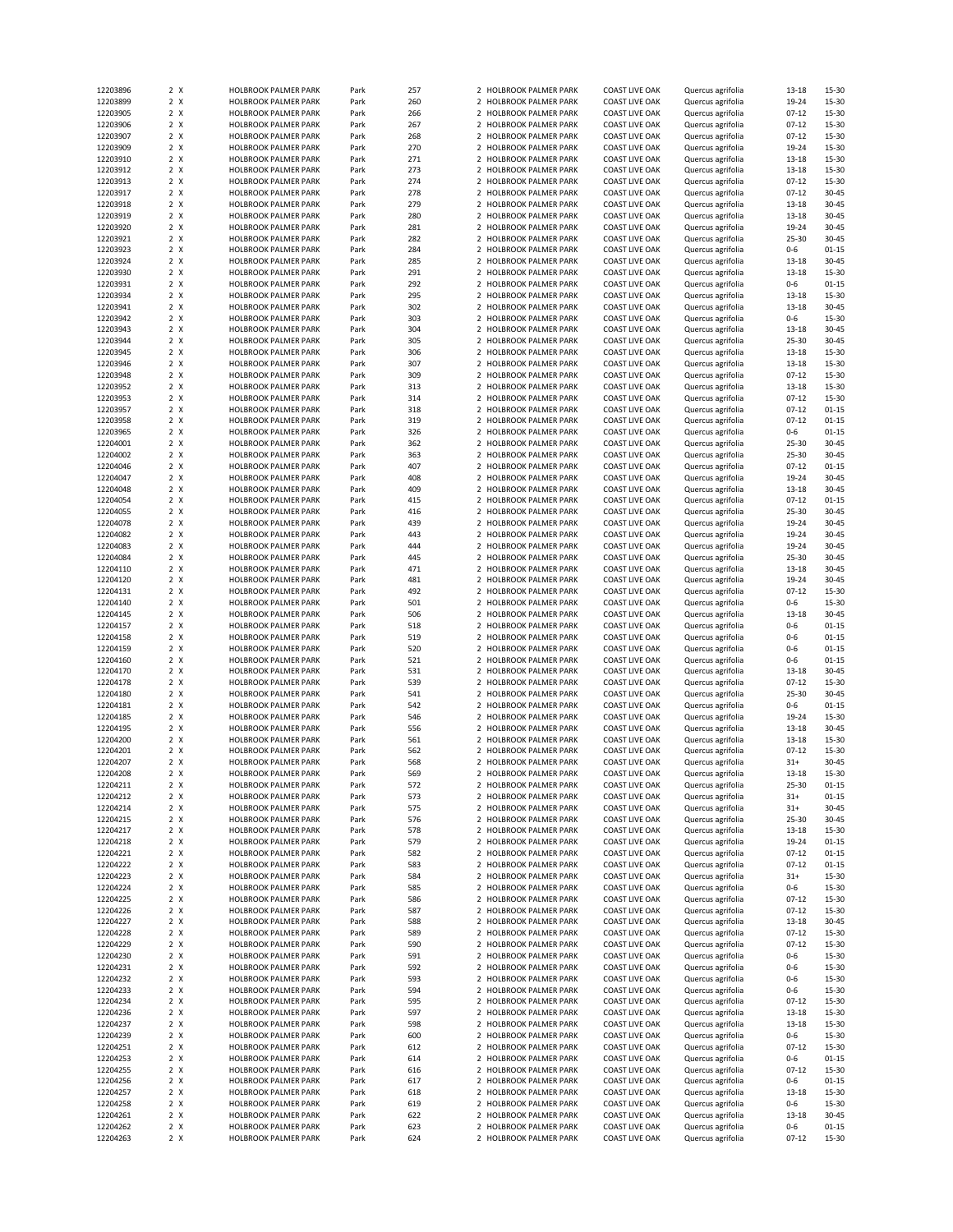| 12204264             | 2 X            | <b>HOLBROOK PALMER PARK</b>                         | Park         | 625        |                | 2 HOLBROOK PALMER PARK                           | <b>COAST LIVE OAK</b>              | Quercus agrifolia                      | $0 - 6$        | $01 - 15$      |
|----------------------|----------------|-----------------------------------------------------|--------------|------------|----------------|--------------------------------------------------|------------------------------------|----------------------------------------|----------------|----------------|
| 12204268             | 2 X            | <b>HOLBROOK PALMER PARK</b>                         | Park         | 629        |                | 2 HOLBROOK PALMER PARK                           | <b>COAST LIVE OAK</b>              | Quercus agrifolia                      | $0 - 6$        | 15-30          |
|                      |                |                                                     |              |            |                |                                                  |                                    |                                        |                |                |
| 12204269             | 2 X            | HOLBROOK PALMER PARK                                | Park         | 630        |                | 2 HOLBROOK PALMER PARK                           | <b>COAST LIVE OAK</b>              | Quercus agrifolia                      | $07 - 12$      | 15-30          |
| 12204270             | 2 X            | <b>HOLBROOK PALMER PARK</b>                         | Park         | 631        |                | 2 HOLBROOK PALMER PARK                           | <b>COAST LIVE OAK</b>              | Quercus agrifolia                      | $0-6$          | 15-30          |
| 12204271             | 2 X            | <b>HOLBROOK PALMER PARK</b>                         | Park         | 632        |                | 2 HOLBROOK PALMER PARK                           | <b>COAST LIVE OAK</b>              | Quercus agrifolia                      | $07 - 12$      | 15-30          |
|                      |                |                                                     |              |            |                |                                                  |                                    |                                        |                |                |
| 12204272             | 2 X            | <b>HOLBROOK PALMER PARK</b>                         | Park         | 633        |                | 2 HOLBROOK PALMER PARK                           | <b>COAST LIVE OAK</b>              | Quercus agrifolia                      | $07 - 12$      | 15-30          |
| 12204273             | 2 X            | <b>HOLBROOK PALMER PARK</b>                         | Park         | 634        |                | 2 HOLBROOK PALMER PARK                           | <b>COAST LIVE OAK</b>              | Quercus agrifolia                      | $0 - 6$        | 15-30          |
| 12204294             | 2 X            | <b>HOLBROOK PALMER PARK</b>                         | Park         | 655        | $\overline{2}$ | HOLBROOK PALMER PARK                             | <b>COAST LIVE OAK</b>              | Quercus agrifolia                      | 13-18          | 15-30          |
|                      |                |                                                     |              |            |                |                                                  | <b>COAST LIVE OAK</b>              |                                        |                |                |
| 12204295             | 2 X            | <b>HOLBROOK PALMER PARK</b>                         | Park         | 656        |                | 2 HOLBROOK PALMER PARK                           |                                    | Quercus agrifolia                      | 13-18          | 15-30          |
| 12204296             | 2 X            | <b>HOLBROOK PALMER PARK</b>                         | Park         | 657        |                | 2 HOLBROOK PALMER PARK                           | <b>COAST LIVE OAK</b>              | Quercus agrifolia                      | 13-18          | 15-30          |
| 12204300             | 2 X            | HOLBROOK PALMER PARK                                | Park         | 661        |                | 2 HOLBROOK PALMER PARK                           | <b>COAST LIVE OAK</b>              | Quercus agrifolia                      | $13 - 18$      | $30 - 45$      |
| 12204306             | 2 X            | HOLBROOK PALMER PARK                                | Park         | 667        |                | 2 HOLBROOK PALMER PARK                           | <b>COAST LIVE OAK</b>              | Quercus agrifolia                      | $0 - 6$        | 15-30          |
|                      |                |                                                     |              |            |                |                                                  |                                    |                                        |                |                |
| 12204326             | 2 X            | <b>HOLBROOK PALMER PARK</b>                         | Park         | 687        |                | 2 HOLBROOK PALMER PARK                           | <b>COAST LIVE OAK</b>              | Quercus agrifolia                      | $0 - 6$        | $01 - 15$      |
| 12204327             | 2 X            | <b>HOLBROOK PALMER PARK</b>                         | Park         | 688        |                | 2 HOLBROOK PALMER PARK                           | <b>COAST LIVE OAK</b>              | Quercus agrifolia                      | $0 - 6$        | $01 - 15$      |
| 12204333             | 2 X            | <b>HOLBROOK PALMER PARK</b>                         | Park         | 694        |                | 2 HOLBROOK PALMER PARK                           | <b>COAST LIVE OAK</b>              | Quercus agrifolia                      | $0 - 6$        | $01 - 15$      |
|                      |                |                                                     |              |            |                |                                                  |                                    |                                        |                |                |
| 12204336             | 2 X            | <b>HOLBROOK PALMER PARK</b>                         | Park         | 697        |                | 2 HOLBROOK PALMER PARK                           | <b>COAST LIVE OAK</b>              | Quercus agrifolia                      | $0 - 6$        | $01 - 15$      |
| 12204342             | 2 X            | <b>HOLBROOK PALMER PARK</b>                         | Park         | 703        | $\overline{2}$ | <b>HOLBROOK PALMER PARK</b>                      | <b>COAST LIVE OAK</b>              | Quercus agrifolia                      | $07 - 12$      | $30 - 45$      |
| 12204343             | 2 X            | <b>HOLBROOK PALMER PARK</b>                         | Park         | 704        |                | 2 HOLBROOK PALMER PARK                           | <b>COAST LIVE OAK</b>              | Quercus agrifolia                      | $0 - 6$        | $30 - 45$      |
|                      |                |                                                     |              |            |                |                                                  |                                    |                                        |                |                |
| 12204344             | 2 X            | HOLBROOK PALMER PARK                                | Park         | 705        |                | 2 HOLBROOK PALMER PARK                           | <b>COAST LIVE OAK</b>              | Quercus agrifolia                      | $0 - 6$        | $30 - 45$      |
| 12204345             | 2 X            | HOLBROOK PALMER PARK                                | Park         | 706        |                | 2 HOLBROOK PALMER PARK                           | <b>COAST LIVE OAK</b>              | Quercus agrifolia                      | $07 - 12$      | $30 - 45$      |
| 12204346             | 2 X            | HOLBROOK PALMER PARK                                | Park         | 707        |                | 2 HOLBROOK PALMER PARK                           | <b>COAST LIVE OAK</b>              | Quercus agrifolia                      | 13-18          | $30 - 45$      |
| 12204347             | 2 X            | <b>HOLBROOK PALMER PARK</b>                         | Park         | 708        |                | 2 HOLBROOK PALMER PARK                           | <b>COAST LIVE OAK</b>              | Quercus agrifolia                      | $07 - 12$      | $30 - 45$      |
|                      |                |                                                     |              |            |                |                                                  |                                    |                                        |                |                |
| 12204349             | 2 X            | <b>HOLBROOK PALMER PARK</b>                         | Park         | 710        |                | 2 HOLBROOK PALMER PARK                           | <b>COAST LIVE OAK</b>              | Quercus agrifolia                      | $25 - 30$      | $30 - 45$      |
| 12204350             | 2 X            | <b>HOLBROOK PALMER PARK</b>                         | Park         | 711        |                | 2 HOLBROOK PALMER PARK                           | <b>COAST LIVE OAK</b>              | Quercus agrifolia                      | $0 - 6$        | $01 - 15$      |
| 12204358             | 2 X            | <b>HOLBROOK PALMER PARK</b>                         | Park         | 719        |                | 2 HOLBROOK PALMER PARK                           | <b>COAST LIVE OAK</b>              | Quercus agrifolia                      | $0 - 6$        | $01 - 15$      |
|                      |                |                                                     |              |            |                |                                                  |                                    |                                        |                |                |
| 12204359             | 2 X            | <b>HOLBROOK PALMER PARK</b>                         | Park         | 720        |                | 2 HOLBROOK PALMER PARK                           | <b>COAST LIVE OAK</b>              | Quercus agrifolia                      | $0 - 6$        | $01 - 15$      |
| 12204361             | 2 X            | <b>HOLBROOK PALMER PARK</b>                         | Park         | 722        |                | 2 HOLBROOK PALMER PARK                           | <b>COAST LIVE OAK</b>              | Quercus agrifolia                      | $0 - 6$        | $01 - 15$      |
| 12204366             | 2 X            | <b>HOLBROOK PALMER PARK</b>                         | Park         | 727        |                | 2 HOLBROOK PALMER PARK                           | <b>COAST LIVE OAK</b>              | Quercus agrifolia                      | $07 - 12$      | $01 - 15$      |
|                      | 2 X            |                                                     |              | 728        |                | 2 HOLBROOK PALMER PARK                           |                                    |                                        | $07 - 12$      | $01 - 15$      |
| 12204367             |                | HOLBROOK PALMER PARK                                | Park         |            |                |                                                  | <b>COAST LIVE OAK</b>              | Quercus agrifolia                      |                |                |
| 12204368             | 2 X            | <b>HOLBROOK PALMER PARK</b>                         | Park         | 729        |                | 2 HOLBROOK PALMER PARK                           | <b>COAST LIVE OAK</b>              | Quercus agrifolia                      | $0 - 6$        | $01 - 15$      |
| 12204379             | 2 X            | <b>HOLBROOK PALMER PARK</b>                         | Park         | 740        |                | 2 HOLBROOK PALMER PARK                           | <b>COAST LIVE OAK</b>              | Quercus agrifolia                      | $07 - 12$      | $01 - 15$      |
| 12204389             | 2 X            | <b>HOLBROOK PALMER PARK</b>                         | Park         | 750        |                | 2 HOLBROOK PALMER PARK                           | <b>COAST LIVE OAK</b>              | Quercus agrifolia                      | $0 - 6$        | 15-30          |
|                      |                |                                                     |              |            |                |                                                  |                                    |                                        |                |                |
| 12204390             | 2 X            | HOLBROOK PALMER PARK                                | Park         | 751        |                | 2 HOLBROOK PALMER PARK                           | <b>COAST LIVE OAK</b>              | Quercus agrifolia                      | $07 - 12$      | 15-30          |
| 12204391             | 2 X            | <b>HOLBROOK PALMER PARK</b>                         | Park         | 752        |                | 2 HOLBROOK PALMER PARK                           | <b>COAST LIVE OAK</b>              | Quercus agrifolia                      | $07 - 12$      | 15-30          |
| 12204392             | 2 X            | <b>HOLBROOK PALMER PARK</b>                         | Park         | 753        |                | 2 HOLBROOK PALMER PARK                           | <b>COAST LIVE OAK</b>              | Quercus agrifolia                      | $07 - 12$      | 15-30          |
|                      |                |                                                     |              |            |                |                                                  |                                    |                                        |                |                |
| 12204393             | 2 X            | <b>HOLBROOK PALMER PARK</b>                         | Park         | 754        |                | 2 HOLBROOK PALMER PARK                           | <b>COAST LIVE OAK</b>              | Quercus agrifolia                      | $07 - 12$      | 15-30          |
| 12204406             | 2 X            | <b>HOLBROOK PALMER PARK</b>                         | Park         | 767        |                | 2 HOLBROOK PALMER PARK                           | <b>COAST LIVE OAK</b>              | Quercus agrifolia                      | $07 - 12$      | $01 - 15$      |
| 12204424             | 2 X            | HOLBROOK PALMER PARK                                | Park         | 785        |                | 2 HOLBROOK PALMER PARK                           | <b>COAST LIVE OAK</b>              | Quercus agrifolia                      | $31+$          | $30 - 45$      |
|                      | 2 X            |                                                     |              | 786        |                | 2 HOLBROOK PALMER PARK                           |                                    | Quercus agrifolia                      |                | $30 - 45$      |
| 12204425             |                | <b>HOLBROOK PALMER PARK</b>                         | Park         |            |                |                                                  | <b>COAST LIVE OAK</b>              |                                        | 25-30          |                |
| 12204426             | 2 X            | <b>HOLBROOK PALMER PARK</b>                         | Park         | 787        | $\mathcal{P}$  | <b>HOLBROOK PALMER PARK</b>                      | <b>COAST LIVE OAK</b>              | Quercus agrifolia                      | 25-30          | 15-30          |
| 12203955             | 2 X            | <b>HOLBROOK PALMER PARK</b>                         | Park         | 316        |                | 2 HOLBROOK PALMER PARK                           | <b>BLUE OAK</b>                    | Quercus douglasii                      | $07 - 12$      | 15-30          |
| 12203925             | 2 X            | HOLBROOK PALMER PARK                                | Park         | 286        |                | 2 HOLBROOK PALMER PARK                           | <b>HOLLY OAK</b>                   | Quercus ilex                           | 0-6            | $01 - 15$      |
|                      |                |                                                     |              |            |                |                                                  |                                    |                                        |                |                |
| 12203926             | 2 X            | <b>HOLBROOK PALMER PARK</b>                         | Park         | 287        |                | 2 HOLBROOK PALMER PARK                           | <b>HOLLY OAK</b>                   | Quercus ilex                           | 13-18          | 30-45          |
| 12203927             | 2 X            | <b>HOLBROOK PALMER PARK</b>                         | Park         | 288        |                | 2 HOLBROOK PALMER PARK                           | <b>HOLLY OAK</b>                   | Quercus ilex                           | 13-18          | 15-30          |
|                      |                |                                                     |              |            |                |                                                  |                                    |                                        |                |                |
|                      |                |                                                     |              |            |                |                                                  |                                    |                                        |                |                |
| 12203928             | 2 X            | <b>HOLBROOK PALMER PARK</b>                         | Park         | 289        |                | 2 HOLBROOK PALMER PARK                           | <b>HOLLY OAK</b>                   | Quercus ilex                           | $0-6$          | $01 - 15$      |
| 12203929             | 2 X            | HOLBROOK PALMER PARK                                | Park         | 290        |                | 2 HOLBROOK PALMER PARK                           | <b>HOLLY OAK</b>                   | Quercus ilex                           | 19-24          | $30 - 45$      |
| 12203937             | 2 X            | HOLBROOK PALMER PARK                                | Park         | 298        |                | 2 HOLBROOK PALMER PARK                           | <b>HOLLY OAK</b>                   | Quercus ilex                           | $07 - 12$      | $01 - 15$      |
|                      |                |                                                     |              |            |                |                                                  |                                    |                                        |                |                |
| 12204427             | 2 X            | <b>HOLBROOK PALMER PARK</b>                         | Park         | 788        |                | 2 HOLBROOK PALMER PARK                           | <b>HOLLY OAK</b>                   | Quercus ilex                           | $07 - 12$      | 15-30          |
| 12204428             | 2 X            | <b>HOLBROOK PALMER PARK</b>                         | Park         | 789        | $\mathcal{P}$  | HOLBROOK PALMER PARK                             | <b>HOLLY OAK</b>                   | Quercus ilex                           | $07 - 12$      | 15-30          |
| 12203685             | 2 X            | <b>HOLBROOK PALMER PARK</b>                         | Park         | 46         |                | 2 HOLBROOK PALMER PARK                           | <b>VALLEY OAK</b>                  | Quercus lobata                         | $07 - 12$      | $01 - 15$      |
|                      |                |                                                     |              |            |                |                                                  | <b>VALLEY OAK</b>                  |                                        |                | 30-45          |
| 12203817             | 2 X            | <b>HOLBROOK PALMER PARK</b>                         | Park         | 178        |                | 2 HOLBROOK PALMER PARK                           |                                    | Quercus lobata                         | $31+$          |                |
| 12203832             | 2 X            | HOLBROOK PALMER PARK                                | Park         | 193        |                | 2 HOLBROOK PALMER PARK                           | <b>VALLEY OAK</b>                  | Quercus lobata                         | $31+$          | 30-45          |
| 12203857             | 2 X            | HOLBROOK PALMER PARK                                | Park         | 218        |                | 2 HOLBROOK PALMER PARK                           | <b>VALLEY OAK</b>                  | Quercus lobata                         | $0 - 6$        | $01 - 15$      |
| 12203858             | 2 X            | HOLBROOK PALMER PARK                                | Park         | 219        |                | 2 HOLBROOK PALMER PARK                           | <b>VALLEY OAK</b>                  | Quercus lobata                         | $07 - 12$      | 15-30          |
|                      |                |                                                     |              |            |                |                                                  |                                    |                                        |                |                |
| 12203886             | 2 X            | HOLBROOK PALMER PARK                                | Park         | 247        |                | 2 HOLBROOK PALMER PARK                           | <b>VALLEY OAK</b>                  | Quercus lobata                         | $07 - 12$      | $01 - 15$      |
| 12203891             | 2 X            | <b>HOLBROOK PALMER PARK</b>                         | Park         | 252        |                | 2 HOLBROOK PALMER PARK                           | <b>VALLEY OAK</b>                  | Quercus lobata                         | $07 - 12$      | 15-30          |
| 12203894             | 2 X            | <b>HOLBROOK PALMER PARK</b>                         | Park         | 255        |                | 2 HOLBROOK PALMER PARK                           | <b>VALLEY OAK</b>                  | Quercus lobata                         | $07 - 12$      | 15-30          |
|                      |                |                                                     |              |            | $\mathcal{P}$  |                                                  |                                    |                                        |                |                |
| 12203908             | 2 X            | <b>HOLBROOK PALMER PARK</b>                         | Park         | 269        |                | HOLBROOK PALMER PARK                             | <b>VALLEY OAK</b>                  | Quercus lobata                         | 19-24          | 15-30          |
| 12203938             | 2 X            | <b>HOLBROOK PALMER PARK</b>                         | Park         | 299        |                | 2 HOLBROOK PALMER PARK                           | <b>VALLEY OAK</b>                  | Quercus Iobata                         | $31+$          | 30-45          |
| 12203939             | 2 X            | <b>HOLBROOK PALMER PARK</b>                         | Park         | 300        |                | 2 HOLBROOK PALMER PARK                           | <b>VALLEY OAK</b>                  | Quercus Iobata                         | $0 - 6$        | 15-30          |
| 12203940             | $2 \times$     | HOLBROOK PALMER PARK                                | Park         | 301        |                | 2 HOLBROOK PALMER PARK                           | <b>VALLEY OAK</b>                  | Quercus lobata                         | $13 - 18$      | 30-45          |
|                      |                |                                                     |              |            |                |                                                  |                                    |                                        |                |                |
| 12203947             | $\overline{2}$ | <b>HOLBROOK PALMER PARK</b>                         | Park         | 308        |                | <b>HOLBROOK PALMER PARK</b>                      | <b>VALLEY OAK</b>                  | Quercus lobata                         | $0 - 6$        | 15-30          |
| 12203998             | 2 X            | <b>HOLBROOK PALMER PARK</b>                         | Park         | 359        |                | 2 HOLBROOK PALMER PARK                           | <b>VALLEY OAK</b>                  | Quercus Iobata                         | $0 - 6$        | $01 - 15$      |
| 12203999             | 2 X            | HOLBROOK PALMER PARK                                | Park         | 360        |                | 2 HOLBROOK PALMER PARK                           | <b>VALLEY OAK</b>                  | Quercus lobata                         | $0 - 6$        | $01 - 15$      |
| 12204000             | 2 X            | HOLBROOK PALMER PARK                                | Park         | 361        |                | 2 HOLBROOK PALMER PARK                           | <b>VALLEY OAK</b>                  | Quercus lobata                         | $0 - 6$        | 01-15          |
|                      |                |                                                     |              |            |                |                                                  |                                    |                                        |                |                |
| 12204003             | 2 X            | HOLBROOK PALMER PARK                                | Park         | 364        |                | 2 HOLBROOK PALMER PARK                           | <b>VALLEY OAK</b>                  | Quercus lobata                         | $31+$          | 30-45          |
| 12204013             | 2 X            | HOLBROOK PALMER PARK                                | Park         | 374        |                | <b>HOLBROOK PALMER PARK</b>                      | <b>VALLEY OAK</b>                  | Quercus lobata                         | $07 - 12$      | 15-30          |
| 12204067             | 2 X            | HOLBROOK PALMER PARK                                | Park         | 428        |                | 2 HOLBROOK PALMER PARK                           | <b>VALLEY OAK</b>                  | Quercus lobata                         | 19-24          | 30-45          |
| 12204109             | 2 X            | HOLBROOK PALMER PARK                                | Park         | 470        |                | 2 HOLBROOK PALMER PARK                           | <b>VALLEY OAK</b>                  | Quercus lobata                         | 13-18          | 30-45          |
|                      |                |                                                     |              |            |                |                                                  |                                    |                                        |                |                |
| 12204112             | 2 X            | HOLBROOK PALMER PARK                                | Park         | 473        |                | 2 HOLBROOK PALMER PARK                           | <b>VALLEY OAK</b>                  | Quercus lobata                         | $0 - 6$        | $01 - 15$      |
| 12204407             | 2 X            | HOLBROOK PALMER PARK                                | Park         | 768        |                | 2 HOLBROOK PALMER PARK                           | <b>VALLEY OAK</b>                  | Quercus lobata                         | $0 - 6$        | $01 - 15$      |
| 12203997             | 2 X            | HOLBROOK PALMER PARK                                | Park         | 358        |                | 2 HOLBROOK PALMER PARK                           | <b>BUR OAK</b>                     | Quercus macrocarpa                     | $0 - 6$        | $01 - 15$      |
|                      | 2 X            | HOLBROOK PALMER PARK                                |              | 92         |                | 2 HOLBROOK PALMER PARK                           | PIN OAK                            | Quercus palustris                      | $07 - 12$      | 15-30          |
| 12203731             |                |                                                     | Park         |            |                |                                                  |                                    |                                        |                |                |
| 12203883             | 2 X            | HOLBROOK PALMER PARK                                | Park         | 244        |                | 2 HOLBROOK PALMER PARK                           | PIN OAK                            | Quercus palustris                      | $0 - 6$        | 01-15          |
| 12203884             | 2 X            | HOLBROOK PALMER PARK                                | Park         | 245        |                | 2 HOLBROOK PALMER PARK                           | PIN OAK                            | Quercus palustris                      | $0 - 6$        | $01 - 15$      |
| 12203885             | 2 X            | HOLBROOK PALMER PARK                                | Park         | 246        | $\overline{2}$ | HOLBROOK PALMER PARK                             | PIN OAK                            | Quercus palustris                      | 0-6            | $01 - 15$      |
|                      |                |                                                     |              |            |                |                                                  |                                    |                                        |                |                |
| 12203887             | 2 X            | HOLBROOK PALMER PARK                                | Park         | 248        |                | 2 HOLBROOK PALMER PARK                           | PIN OAK                            | Quercus palustris                      | 0-6            | $01 - 15$      |
| 12203914             | 2 X            | HOLBROOK PALMER PARK                                | Park         | 275        |                | 2 HOLBROOK PALMER PARK                           | PIN OAK                            | Quercus palustris                      | 25-30          | 30-45          |
| 12203915             | 2 X            | HOLBROOK PALMER PARK                                | Park         | 276        |                | 2 HOLBROOK PALMER PARK                           | PIN OAK                            | Quercus palustris                      | 13-18          | 30-45          |
|                      |                |                                                     |              |            |                |                                                  |                                    |                                        |                |                |
| 12203916             | 2 X            | HOLBROOK PALMER PARK                                | Park         | 277        |                | 2 HOLBROOK PALMER PARK                           | PIN OAK                            | Quercus palustris                      | $31+$          | 30-45          |
| 12203922             | 2 X            | HOLBROOK PALMER PARK                                | Park         | 283        |                | 2 HOLBROOK PALMER PARK                           | PIN OAK                            | Quercus palustris                      | $31+$          | 30-45          |
| 12203956             | 2 X            | HOLBROOK PALMER PARK                                | Park         | 317        |                | 2 HOLBROOK PALMER PARK                           | PIN OAK                            | Quercus palustris                      | 0-6            | $01 - 15$      |
| 12203979             | 2 X            | <b>HOLBROOK PALMER PARK</b>                         | Park         | 340        |                | 2 HOLBROOK PALMER PARK                           | PIN OAK                            | Quercus palustris                      | 13-18          | 30-45          |
|                      |                |                                                     |              |            |                |                                                  |                                    |                                        |                |                |
| 12203981             | 2 X            | HOLBROOK PALMER PARK                                | Park         | 342        |                | 2 HOLBROOK PALMER PARK                           | PIN OAK                            | Quercus palustris                      | 13-18          | 15-30          |
| 12204010             | 2 X            | HOLBROOK PALMER PARK                                | Park         | 371        |                | 2 HOLBROOK PALMER PARK                           | PIN OAK                            | Quercus palustris                      | 13-18          | 15-30          |
| 12203713             | 2 X            | HOLBROOK PALMER PARK                                | Park         | 74         |                | 2 HOLBROOK PALMER PARK                           | <b>RED OAK</b>                     | Quercus rubra                          | 0-6            | $01 - 15$      |
|                      |                |                                                     |              |            |                |                                                  |                                    |                                        |                |                |
| 12203951             | 2 X            | HOLBROOK PALMER PARK                                | Park         | 312        |                | 2 HOLBROOK PALMER PARK                           | <b>RED OAK</b>                     | Quercus rubra                          | 25-30          | 30-45          |
| 12203961             | 2 X            | HOLBROOK PALMER PARK                                | Park         | 322        |                | 2 HOLBROOK PALMER PARK                           | <b>RED OAK</b>                     | Quercus rubra                          | 13-18          | 30-45          |
| 12203970             | 2 X            | HOLBROOK PALMER PARK                                | Park         | 331        |                | 2 HOLBROOK PALMER PARK                           | <b>RED OAK</b>                     | Quercus rubra                          | $07 - 12$      | 15-30          |
| 12203983             | 2 X            | <b>HOLBROOK PALMER PARK</b>                         | Park         | 344        |                | 2 HOLBROOK PALMER PARK                           | <b>RED OAK</b>                     | Quercus rubra                          | $07 - 12$      | 30-45          |
|                      |                |                                                     |              |            |                |                                                  |                                    |                                        |                |                |
| 12204012             | 2 X            | HOLBROOK PALMER PARK                                | Park         | 373        |                | 2 HOLBROOK PALMER PARK                           | <b>RED OAK</b>                     | Quercus rubra                          | $13 - 18$      | 30-45          |
| 12203780<br>12203781 | 2 X<br>2 X     | HOLBROOK PALMER PARK<br><b>HOLBROOK PALMER PARK</b> | Park<br>Park | 141<br>142 |                | 2 HOLBROOK PALMER PARK<br>2 HOLBROOK PALMER PARK | SHUMARD RED OAK<br>SHUMARD RED OAK | Quercus shumardii<br>Quercus shumardii | $0 - 6$<br>0-6 | 01-15<br>01-15 |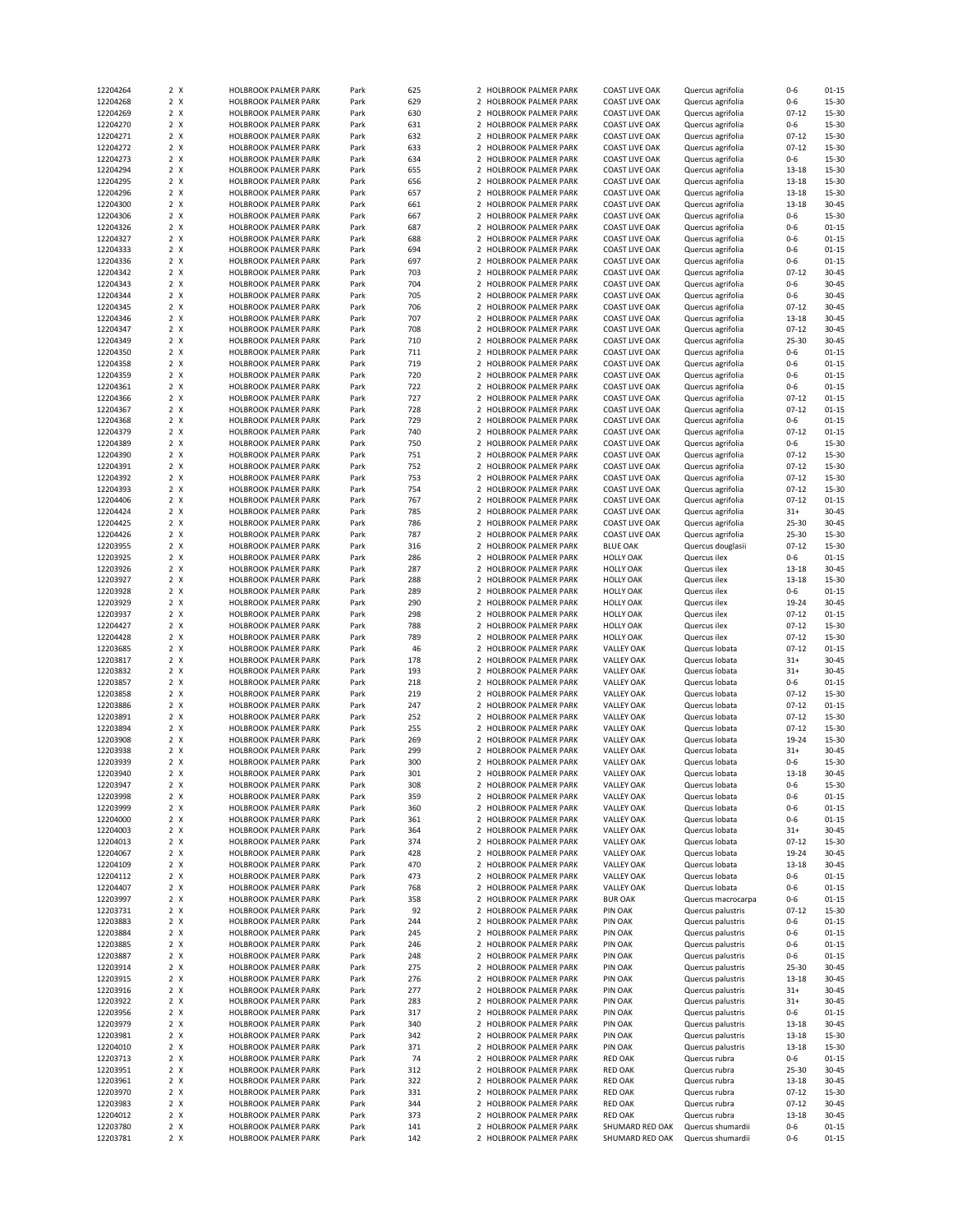| 12203782             | 2 X        | <b>HOLBROOK PALMER PARK</b>                  | Park         | 143            |                | 2 HOLBROOK PALMER PARK                           | SHUMARD RED OAK                | Quercus shumardii                            | $0 - 6$            | $01 - 15$      |
|----------------------|------------|----------------------------------------------|--------------|----------------|----------------|--------------------------------------------------|--------------------------------|----------------------------------------------|--------------------|----------------|
| 12203783             | 2 X        | <b>HOLBROOK PALMER PARK</b>                  | Park         | 144            |                | 2 HOLBROOK PALMER PARK                           | SHUMARD RED OAK                | Quercus shumardii                            | $0 - 6$            | $01 - 15$      |
| 12203795             | 2 X        | HOLBROOK PALMER PARK                         | Park         | 156            |                | 2 HOLBROOK PALMER PARK                           | SHUMARD RED OAK                | Quercus shumardii                            | $0 - 6$            | $01 - 15$      |
| 12203796             | 2 X        | HOLBROOK PALMER PARK                         | Park         | 157            |                | 2 HOLBROOK PALMER PARK                           | SHUMARD RED OAK                | Quercus shumardii                            | $0 - 6$            | $01 - 15$      |
|                      |            |                                              |              |                |                |                                                  |                                |                                              |                    |                |
| 12203797             | 2 X        | <b>HOLBROOK PALMER PARK</b>                  | Park         | 158            |                | 2 HOLBROOK PALMER PARK                           | SHUMARD RED OAK                | Quercus shumardii                            | $0 - 6$            | $01 - 15$      |
| 12203798             | 2 X        | HOLBROOK PALMER PARK                         | Park         | 159            |                | 2 HOLBROOK PALMER PARK                           | SHUMARD RED OAK                | Quercus shumardii                            | $0 - 6$            | $01 - 15$      |
| 12203799             | 2 X        | <b>HOLBROOK PALMER PARK</b>                  | Park         | 160            |                | 2 HOLBROOK PALMER PARK                           | SHUMARD RED OAK                | Quercus shumardii                            | $0 - 6$            | $01 - 15$      |
| 12203806             | 2 X        | <b>HOLBROOK PALMER PARK</b>                  | Park         | 167            | $\overline{2}$ | <b>HOLBROOK PALMER PARK</b>                      | SHUMARD RED OAK                | Quercus shumardii                            | $0 - 6$            | $01 - 15$      |
| 12203807             | 2 X        | <b>HOLBROOK PALMER PARK</b>                  | Park         | 168            |                | 2 HOLBROOK PALMER PARK                           | SHUMARD RED OAK                | Quercus shumardii                            | $0 - 6$            | $01 - 15$      |
| 12203808             | 2 X        | HOLBROOK PALMER PARK                         | Park         | 169            |                | 2 HOLBROOK PALMER PARK                           | SHUMARD RED OAK                | Quercus shumardii                            | $0 - 6$            | $01 - 15$      |
|                      |            |                                              |              |                |                |                                                  |                                |                                              |                    |                |
| 12203809             | 2 X        | HOLBROOK PALMER PARK                         | Park         | 170            |                | 2 HOLBROOK PALMER PARK                           | SHUMARD RED OAK                | Quercus shumardii                            | $0 - 6$            | $01 - 15$      |
| 12203810             | 2 X        | HOLBROOK PALMER PARK                         | Park         | 171            |                | 2 HOLBROOK PALMER PARK                           | SHUMARD RED OAK                | Quercus shumardii                            | $0 - 6$            | $01 - 15$      |
| 12203811             | 2 X        | HOLBROOK PALMER PARK                         | Park         | 172            | $\mathcal{P}$  | HOLBROOK PALMER PARK                             | SHUMARD RED OAK                | Quercus shumardii                            | $0 - 6$            | $01 - 15$      |
| 12203812             | 2 X        | <b>HOLBROOK PALMER PARK</b>                  | Park         | 173            |                | 2 HOLBROOK PALMER PARK                           | SHUMARD RED OAK                | Quercus shumardii                            | $0 - 6$            | $01 - 15$      |
| 12203813             | 2 X        | <b>HOLBROOK PALMER PARK</b>                  | Park         | 174            | $\mathcal{P}$  | <b>HOLBROOK PALMER PARK</b>                      | SHUMARD RED OAK                | Quercus shumardii                            | $0 - 6$            | $01 - 15$      |
|                      | 2 X        |                                              |              | 175            |                |                                                  | SHUMARD RED OAK                |                                              |                    |                |
| 12203814             |            | <b>HOLBROOK PALMER PARK</b>                  | Park         |                |                | 2 HOLBROOK PALMER PARK                           |                                | Quercus shumardii                            | $0 - 6$            | $01 - 15$      |
| 12203815             | 2 X        | <b>HOLBROOK PALMER PARK</b>                  | Park         | 176            | $\overline{2}$ | <b>HOLBROOK PALMER PARK</b>                      | SHUMARD RED OAK                | Quercus shumardii                            | $0 - 6$            | $01 - 15$      |
| 12204246             | 2 X        | <b>HOLBROOK PALMER PARK</b>                  | Park         | 607            |                | 2 HOLBROOK PALMER PARK                           | SHUMARD RED OAK                | Quercus shumardii                            | $0 - 6$            | $01 - 15$      |
| 12204247             | 2 X        | <b>HOLBROOK PALMER PARK</b>                  | Park         | 608            |                | 2 HOLBROOK PALMER PARK                           | SHUMARD RED OAK                | Quercus shumardii                            | $0 - 6$            | $01 - 15$      |
| 12204248             | 2 X        | HOLBROOK PALMER PARK                         | Park         | 609            |                | 2 HOLBROOK PALMER PARK                           | SHUMARD RED OAK                | Quercus shumardii                            | $0 - 6$            | $01 - 15$      |
| 12204249             | 2 X        | HOLBROOK PALMER PARK                         | Park         | 610            |                | 2 HOLBROOK PALMER PARK                           | SHUMARD RED OAK                | Quercus shumardii                            | $0 - 6$            | $01 - 15$      |
|                      |            |                                              |              |                |                |                                                  |                                |                                              |                    |                |
| 12204250             | 2 X        | <b>HOLBROOK PALMER PARK</b>                  | Park         | 611            | $\mathcal{P}$  | <b>HOLBROOK PALMER PARK</b>                      | SHUMARD RED OAK                | Quercus shumardii                            | $0 - 6$            | $01 - 15$      |
| 12204374             | 2 X        | <b>HOLBROOK PALMER PARK</b>                  | Park         | 735            |                | 2 HOLBROOK PALMER PARK                           | SHUMARD RED OAK                | Quercus shumardii                            | $07 - 12$          | 15-30          |
| 12204436             | 2 X        | <b>HOLBROOK PALMER PARK</b>                  | Park         | 797            |                | 2 HOLBROOK PALMER PARK                           | SHUMARD RED OAK                | Quercus shumardii                            | $13 - 18$          | $30 - 45$      |
| 12203949             | 2 X        | <b>HOLBROOK PALMER PARK</b>                  | Park         | 310            |                | 2 HOLBROOK PALMER PARK                           | <b>CORK OAK</b>                | Quercus suber                                | 13-18              | 30-45          |
| 12203950             | 2 X        | <b>HOLBROOK PALMER PARK</b>                  | Park         | 311            | $\overline{2}$ | <b>HOLBROOK PALMER PARK</b>                      | <b>CORK OAK</b>                | Quercus suber                                | 19-24              | $30 - 45$      |
| 12203820             | 2 X        | <b>HOLBROOK PALMER PARK</b>                  | Park         | 181            |                | 2 HOLBROOK PALMER PARK                           | SOUTHERN LIVE OAK              | Quercus virginiana                           | $07 - 12$          | $01 - 15$      |
|                      |            |                                              |              |                |                |                                                  |                                |                                              |                    |                |
| 12203880             | 2 X        | <b>HOLBROOK PALMER PARK</b>                  | Park         | 241            |                | 2 HOLBROOK PALMER PARK                           | SOUTHERN LIVE OAK              | Quercus virginiana                           | $0 - 6$            | $01 - 15$      |
| 12203881             | 2 X        | HOLBROOK PALMER PARK                         | Park         | 242            |                | 2 HOLBROOK PALMER PARK                           | SOUTHERN LIVE OAK              | Quercus virginiana                           | $0 - 6$            | $01 - 15$      |
| 12203882             | 2 X        | HOLBROOK PALMER PARK                         | Park         | 243            |                | 2 HOLBROOK PALMER PARK                           | SOUTHERN LIVE OAK              | Quercus virginiana                           | $0 - 6$            | $01 - 15$      |
| 12204365             | 2 X        | <b>HOLBROOK PALMER PARK</b>                  | Park         | 726            | $\mathcal{P}$  | <b>HOLBROOK PALMER PARK</b>                      | <b>INTERIOR LIVE OAK</b>       | Quercus wislizenii                           | $0 - 6$            | $01 - 15$      |
| 12203859             | 2 X        | <b>HOLBROOK PALMER PARK</b>                  | Park         | 220            |                | 2 HOLBROOK PALMER PARK                           | <b>WEEPING WILLOW</b>          | Salix babylonica                             | 19-24              | 15-30          |
| 12203860             | 2 X        |                                              |              |                | $\overline{2}$ |                                                  |                                |                                              |                    | 15-30          |
|                      |            | HOLBROOK PALMER PARK                         | Park         | 221            |                | <b>HOLBROOK PALMER PARK</b>                      | WEEPING WILLOW                 | Salix babylonica                             | 13-18              |                |
| 12203861             | 2 X        | <b>HOLBROOK PALMER PARK</b>                  | Park         | 222            |                | 2 HOLBROOK PALMER PARK                           | <b>WEEPING WILLOW</b>          | Salix babylonica                             | 25-30              | 15-30          |
| 12203640             | 2 X        | <b>HOLBROOK PALMER PARK</b>                  | Park         | $\,1\,$        |                | 2 HOLBROOK PALMER PARK                           | COAST REDWOOD                  | Sequoia sempervirens                         | 13-18              | 30-45          |
| 12203641             | 2 X        | <b>HOLBROOK PALMER PARK</b>                  | Park         | $\overline{2}$ |                | 2 HOLBROOK PALMER PARK                           | <b>COAST REDWOOD</b>           | Sequoia sempervirens                         | 19-24              | 30-45          |
| 12203677             | 2 X        | HOLBROOK PALMER PARK                         | Park         | 38             |                | 2 HOLBROOK PALMER PARK                           | COAST REDWOOD                  | Sequoia sempervirens                         | 13-18              | $30 - 45$      |
| 12203678             | 2 X        | HOLBROOK PALMER PARK                         | Park         | 39             |                | 2 HOLBROOK PALMER PARK                           | COAST REDWOOD                  | Sequoia sempervirens                         | $13 - 18$          | $30 - 45$      |
|                      |            |                                              |              |                |                |                                                  |                                |                                              |                    |                |
| 12203679             | 2 X        | <b>HOLBROOK PALMER PARK</b>                  | Park         | 40             |                | 2 HOLBROOK PALMER PARK                           | <b>COAST REDWOOD</b>           | Sequoia sempervirens                         | 13-18              | 30-45          |
| 12203680             | 2 X        | <b>HOLBROOK PALMER PARK</b>                  | Park         | 41             | $\overline{2}$ | <b>HOLBROOK PALMER PARK</b>                      | COAST REDWOOD                  | Sequoia sempervirens                         | 13-18              | $30 - 45$      |
| 12203681             | 2 X        | <b>HOLBROOK PALMER PARK</b>                  | Park         | 42             |                | 2 HOLBROOK PALMER PARK                           | COAST REDWOOD                  | Sequoia sempervirens                         | $13 - 18$          | $30 - 45$      |
| 12203682             | 2 X        | HOLBROOK PALMER PARK                         | Park         | 43             | $\overline{2}$ | <b>HOLBROOK PALMER PARK</b>                      | COAST REDWOOD                  | Sequoia sempervirens                         | 13-18              | 30-45          |
| 12203683             | 2 X        | HOLBROOK PALMER PARK                         | Park         | 44             |                | 2 HOLBROOK PALMER PARK                           | <b>COAST REDWOOD</b>           | Sequoia sempervirens                         | $31+$              | 45-60          |
|                      |            |                                              |              |                |                |                                                  |                                |                                              |                    | 45-60          |
| 12203747             | 2 X        | <b>HOLBROOK PALMER PARK</b>                  | Park         | 108            |                | 2 HOLBROOK PALMER PARK                           | COAST REDWOOD                  | Sequoia sempervirens                         | $31+$              |                |
| 12203825             | 2 X        | <b>HOLBROOK PALMER PARK</b>                  | Park         | 186            |                | 2 HOLBROOK PALMER PARK                           | <b>COAST REDWOOD</b>           | Sequoia sempervirens                         | 13-18              | 30-45          |
| 12203826             | 2 X        |                                              |              |                |                |                                                  |                                |                                              |                    |                |
|                      |            | HOLBROOK PALMER PARK                         | Park         | 187            |                | 2 HOLBROOK PALMER PARK                           | COAST REDWOOD                  | Sequoia sempervirens                         | $13 - 18$          | $30 - 45$      |
|                      | 2 X        |                                              |              | 188            |                | 2 HOLBROOK PALMER PARK                           |                                |                                              | $13 - 18$          | $30 - 45$      |
| 12203827             |            | HOLBROOK PALMER PARK                         | Park         |                |                |                                                  | COAST REDWOOD                  | Sequoia sempervirens                         |                    |                |
| 12203847             | 2 X        | <b>HOLBROOK PALMER PARK</b>                  | Park         | 208            |                | 2 HOLBROOK PALMER PARK                           | <b>COAST REDWOOD</b>           | Sequoia sempervirens                         | 13-18              | 30-45          |
| 12203848             | 2 X        | <b>HOLBROOK PALMER PARK</b>                  | Park         | 209            | $\mathcal{P}$  | <b>HOLBROOK PALMER PARK</b>                      | COAST REDWOOD                  | Sequoia sempervirens                         | 19-24              | $30 - 45$      |
| 12203849             | 2 X        | <b>HOLBROOK PALMER PARK</b>                  | Park         | 210            |                | 2 HOLBROOK PALMER PARK                           | COAST REDWOOD                  | Sequoia sempervirens                         | 13-18              | 30-45          |
| 12203962             | 2 X        | HOLBROOK PALMER PARK                         | Park         | 323            | $\overline{2}$ | <b>HOLBROOK PALMER PARK</b>                      | COAST REDWOOD                  | Sequoia sempervirens                         | 25-30              | 45-60          |
| 12203963             | 2 X        | <b>HOLBROOK PALMER PARK</b>                  | Park         | 324            |                | 2 HOLBROOK PALMER PARK                           | COAST REDWOOD                  | Sequoia sempervirens                         | 25-30              | 45-60          |
|                      |            |                                              |              |                |                |                                                  |                                |                                              |                    |                |
| 12203964             | 2 X        | HOLBROOK PALMER PARK                         | Park         | 325            |                | 2 HOLBROOK PALMER PARK                           | COAST REDWOOD                  | Sequoia sempervirens                         | $25 - 30$          | 45-60          |
| 12203966             | 2 X        | HOLBROOK PALMER PARK                         | Park         | 327            |                | 2 HOLBROOK PALMER PARK                           | COAST REDWOOD                  | Sequoia sempervirens                         | 25-30              | $30 - 45$      |
| 12203967             | 2 X        | HOLBROOK PALMER PARK                         | Park         | 328            |                | 2 HOLBROOK PALMER PARK                           | COAST REDWOOD                  | Sequoia sempervirens                         | 19-24              | $30 - 45$      |
| 12203968             | 2 X        | HOLBROOK PALMER PARK                         | Park         | 329            |                | 2 HOLBROOK PALMER PARK                           | COAST REDWOOD                  | Sequoia sempervirens                         | 25-30              | 30-45          |
| 12203969             | 2 X        | <b>HOLBROOK PALMER PARK</b>                  | Park         | 330            |                | 2 HOLBROOK PALMER PARK                           | COAST REDWOOD                  | Sequoia sempervirens                         | 19-24              | $30 - 45$      |
| 12203987             |            | <b>HOLBROOK PALMER PARK</b>                  |              | 348            | $\mathcal{P}$  | <b>HOLBROOK PALMER PARK</b>                      | COAST REDWOOD                  |                                              | 25-30              | $30 - 45$      |
|                      | 2 X        |                                              | Park         |                |                |                                                  |                                | Sequoia sempervirens                         |                    |                |
| 12203988             | 2 X        | <b>HOLBROOK PALMER PARK</b>                  | Park         | 349            |                | 2 HOLBROOK PALMER PARK                           | COAST REDWOOD                  | Sequoia sempervirens                         | $31+$              | 30-45          |
| 12203989             | 2 X        | HOLBROOK PALMER PARK                         | Park         | 350            | $\overline{2}$ | <b>HOLBROOK PALMER PARK</b>                      | COAST REDWOOD                  | Sequoia sempervirens                         | $31+$              | 30-45          |
| 12203990             | 2 X        | HOLBROOK PALMER PARK                         | Park         | 351            |                | 2 HOLBROOK PALMER PARK                           | COAST REDWOOD                  | Sequoia sempervirens                         | $31+$              | 30-45          |
| 12203991             | $2 \times$ | <b>HOLBROOK PALMER PARK</b>                  | Park         | 352            |                | HOLBROOK PALMER PARK                             | COAST REDWOOD                  | Sequoia sempervirens                         | 25-30              | $30 - 45$      |
| 12204029             | 2 X        | HOLBROOK PALMER PARK                         | Park         | 390            |                | 2 HOLBROOK PALMER PARK                           | COAST REDWOOD                  | Sequoia sempervirens                         | 19-24              | 30-45          |
| 12204030             | 2 X        | HOLBROOK PALMER PARK                         | Park         | 391            |                | 2 HOLBROOK PALMER PARK                           | COAST REDWOOD                  | Sequoia sempervirens                         | $07 - 12$          | 30-45          |
| 12204087             | 2 X        | HOLBROOK PALMER PARK                         | Park         | 448            |                | 2 HOLBROOK PALMER PARK                           | COAST REDWOOD                  |                                              | $31+$              | $60+$          |
|                      |            |                                              |              |                |                |                                                  |                                | Sequoia sempervirens                         |                    |                |
| 12204088             | 2 X        | HOLBROOK PALMER PARK                         | Park         | 449            |                | 2 HOLBROOK PALMER PARK                           | COAST REDWOOD                  | Sequoia sempervirens                         | 19-24              | $60+$          |
| 12204089             | 2 X        | HOLBROOK PALMER PARK                         | Park         | 450            |                | <b>HOLBROOK PALMER PARK</b>                      | COAST REDWOOD                  | Sequoia sempervirens                         | 25-30              | $60+$          |
| 12204090             | 2 X        | HOLBROOK PALMER PARK                         | Park         | 451            |                | 2 HOLBROOK PALMER PARK                           | COAST REDWOOD                  | Sequoia sempervirens                         | 13-18              | 45-60          |
| 12204091             | 2 X        | HOLBROOK PALMER PARK                         | Park         | 452            |                | 2 HOLBROOK PALMER PARK                           | COAST REDWOOD                  | Sequoia sempervirens                         | 19-24              | 45-60          |
| 12204092             | 2 X        | HOLBROOK PALMER PARK                         | Park         | 453            |                | 2 HOLBROOK PALMER PARK                           | COAST REDWOOD                  | Sequoia sempervirens                         | 19-24              | 45-60          |
| 12204093             | 2 X        | HOLBROOK PALMER PARK                         | Park         | 454            |                | 2 HOLBROOK PALMER PARK                           | COAST REDWOOD                  | Sequoia sempervirens                         | 25-30              | 45-60          |
|                      |            |                                              |              |                |                |                                                  | COAST REDWOOD                  |                                              |                    |                |
| 12204094             | 2 X        | HOLBROOK PALMER PARK                         | Park         | 455            |                | 2 HOLBROOK PALMER PARK                           |                                | Sequoia sempervirens                         | $31+$              | 60+            |
| 12204117             | 2 X        | HOLBROOK PALMER PARK                         | Park         | 478            |                | 2 HOLBROOK PALMER PARK                           | COAST REDWOOD                  | Sequoia sempervirens                         | 13-18              | 30-45          |
| 12204118             | 2 X        | HOLBROOK PALMER PARK                         | Park         | 479            |                | 2 HOLBROOK PALMER PARK                           | COAST REDWOOD                  | Sequoia sempervirens                         | $31+$              | 45-60          |
| 12204119             | 2 X        | HOLBROOK PALMER PARK                         | Park         | 480            |                | 2 HOLBROOK PALMER PARK                           | COAST REDWOOD                  | Sequoia sempervirens                         | 13-18              | 30-45          |
| 12204121             | 2 X        | HOLBROOK PALMER PARK                         | Park         | 482            | $\overline{2}$ | <b>HOLBROOK PALMER PARK</b>                      | COAST REDWOOD                  | Sequoia sempervirens                         | $31+$              | $60+$          |
| 12204122             | 2 X        | HOLBROOK PALMER PARK                         | Park         | 483            |                | 2 HOLBROOK PALMER PARK                           | COAST REDWOOD                  | Sequoia sempervirens                         | 25-30              | $60+$          |
|                      |            |                                              |              |                |                |                                                  |                                |                                              |                    |                |
| 12204124             | 2 X        | HOLBROOK PALMER PARK                         | Park         | 485            |                | 2 HOLBROOK PALMER PARK                           | COAST REDWOOD                  | Sequoia sempervirens                         | 25-30              | 60+            |
| 12204125             | 2 X        | HOLBROOK PALMER PARK                         | Park         | 486            |                | 2 HOLBROOK PALMER PARK                           | COAST REDWOOD                  | Sequoia sempervirens                         | 25-30              | $60+$          |
| 12204126             | 2 X        | HOLBROOK PALMER PARK                         | Park         | 487            |                | 2 HOLBROOK PALMER PARK                           | COAST REDWOOD                  | Sequoia sempervirens                         | 13-18              | 15-30          |
| 12204127             | 2 X        | HOLBROOK PALMER PARK                         | Park         | 488            |                | 2 HOLBROOK PALMER PARK                           | COAST REDWOOD                  | Sequoia sempervirens                         | 13-18              | 45-60          |
| 12204128             | 2 X        | HOLBROOK PALMER PARK                         | Park         | 489            |                | 2 HOLBROOK PALMER PARK                           | COAST REDWOOD                  | Sequoia sempervirens                         | $31+$              | 60+            |
| 12204129             | 2 X        | HOLBROOK PALMER PARK                         | Park         | 490            |                | 2 HOLBROOK PALMER PARK                           | COAST REDWOOD                  | Sequoia sempervirens                         | 13-18              | 30-45          |
|                      |            |                                              |              |                |                |                                                  |                                |                                              |                    |                |
| 12204130             | 2 X        | HOLBROOK PALMER PARK                         | Park         | 491            |                | 2 HOLBROOK PALMER PARK                           | COAST REDWOOD                  | Sequoia sempervirens                         | 13-18              | 30-45          |
| 12204132             | 2 X        | HOLBROOK PALMER PARK                         | Park         | 493            |                | 2 HOLBROOK PALMER PARK                           | COAST REDWOOD                  | Sequoia sempervirens                         | 0-6                | 15-30          |
| 12204133             | 2 X        | HOLBROOK PALMER PARK                         | Park         | 494            |                | 2 HOLBROOK PALMER PARK                           | COAST REDWOOD                  | Sequoia sempervirens                         | 25-30              | 45-60          |
| 12204134             | 2 X        | HOLBROOK PALMER PARK                         | Park         | 495            |                | 2 HOLBROOK PALMER PARK                           | COAST REDWOOD                  | Sequoia sempervirens                         | $07 - 12$          | 30-45          |
| 12204135             | 2 X        | HOLBROOK PALMER PARK                         | Park         | 496            |                | 2 HOLBROOK PALMER PARK                           | COAST REDWOOD                  | Sequoia sempervirens                         | 13-18              | 30-45          |
| 12204137             | 2 X        | HOLBROOK PALMER PARK                         | Park         | 498            |                | 2 HOLBROOK PALMER PARK                           | COAST REDWOOD                  | Sequoia sempervirens                         | $31+$              | 60+            |
| 12204138             | 2 X        | HOLBROOK PALMER PARK                         | Park         | 499            |                | 2 HOLBROOK PALMER PARK                           | COAST REDWOOD                  | Sequoia sempervirens                         | 13-18              | 30-45          |
|                      |            |                                              |              |                |                |                                                  |                                |                                              |                    |                |
| 12204139             | 2 X        | HOLBROOK PALMER PARK                         | Park         | 500            |                | 2 HOLBROOK PALMER PARK                           | <b>COAST REDWOOD</b>           | Sequoia sempervirens                         | 13-18              | 30-45          |
| 12204142<br>12204147 | 2 X<br>2 X | HOLBROOK PALMER PARK<br>HOLBROOK PALMER PARK | Park<br>Park | 503<br>508     |                | 2 HOLBROOK PALMER PARK<br>2 HOLBROOK PALMER PARK | COAST REDWOOD<br>COAST REDWOOD | Sequoia sempervirens<br>Sequoia sempervirens | 13-18<br>$07 - 12$ | 30-45<br>15-30 |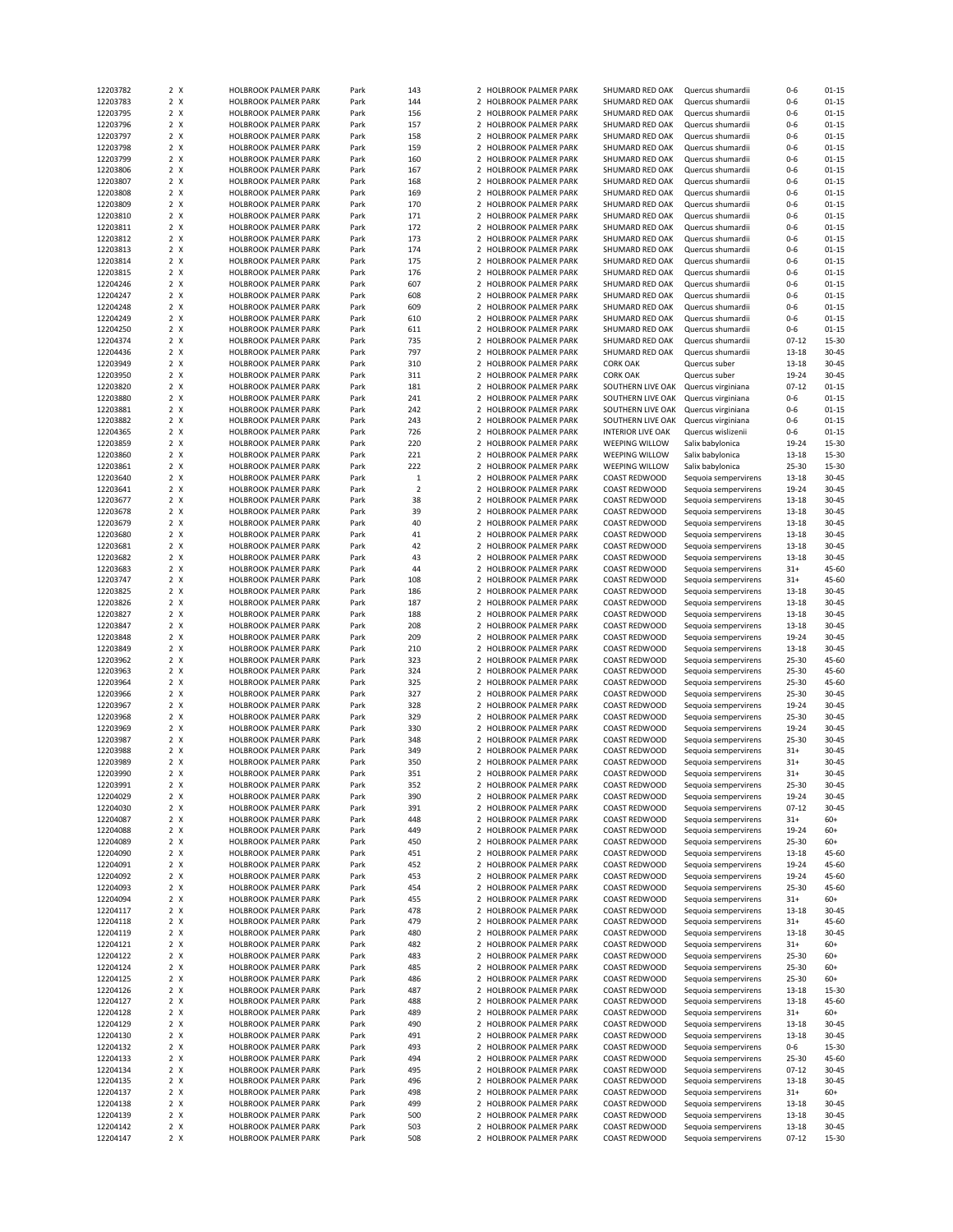| 12204148             | $2 \times$ | <b>HOLBROOK PALMER PARK</b>                         | Park         | 509      |                | 2 HOLBROOK PALMER PARK                           | COAST REDWOOD                | Sequoia sempervirens               | 13-18              | $30 - 45$                |
|----------------------|------------|-----------------------------------------------------|--------------|----------|----------------|--------------------------------------------------|------------------------------|------------------------------------|--------------------|--------------------------|
| 12204149             | 2 X        | <b>HOLBROOK PALMER PARK</b>                         | Park         | 510      |                | 2 HOLBROOK PALMER PARK                           | COAST REDWOOD                | Sequoia sempervirens               | 25-30              | 45-60                    |
| 12204150             | 2 X        | HOLBROOK PALMER PARK                                | Park         | 511      |                | 2 HOLBROOK PALMER PARK                           | COAST REDWOOD                | Sequoia sempervirens               | $31+$              | $60+$                    |
| 12204151             | 2 X        | <b>HOLBROOK PALMER PARK</b>                         | Park         | 512      |                | 2 HOLBROOK PALMER PARK                           | COAST REDWOOD                | Sequoia sempervirens               | 13-18              | 45-60                    |
| 12204152             | 2 X        | <b>HOLBROOK PALMER PARK</b>                         | Park         | 513      |                | 2 HOLBROOK PALMER PARK                           | COAST REDWOOD                | Sequoia sempervirens               | $25 - 30$          | 45-60                    |
| 12204153             | 2 X        | <b>HOLBROOK PALMER PARK</b>                         | Park         | 514      |                | 2 HOLBROOK PALMER PARK                           | COAST REDWOOD                | Sequoia sempervirens               | $31+$              | 45-60                    |
| 12204154             | 2 X        | <b>HOLBROOK PALMER PARK</b>                         | Park         | 515      |                | 2 HOLBROOK PALMER PARK                           | COAST REDWOOD                | Sequoia sempervirens               | 19-24              | 45-60                    |
| 12204155             | 2 X        | <b>HOLBROOK PALMER PARK</b>                         | Park         | 516      | $\overline{2}$ | HOLBROOK PALMER PARK                             | COAST REDWOOD                | Sequoia sempervirens               | $31+$              | 45-60                    |
|                      |            |                                                     |              |          |                |                                                  |                              |                                    |                    |                          |
| 12204156             | 2 X        | <b>HOLBROOK PALMER PARK</b>                         | Park         | 517      |                | 2 HOLBROOK PALMER PARK                           | COAST REDWOOD                | Sequoia sempervirens               | 19-24              | 45-60                    |
| 12204161             | 2 X        | <b>HOLBROOK PALMER PARK</b>                         | Park         | 522      |                | 2 HOLBROOK PALMER PARK                           | COAST REDWOOD                | Sequoia sempervirens               | $31+$              | 45-60                    |
| 12204162             | 2 X        | <b>HOLBROOK PALMER PARK</b>                         | Park         | 523      |                | 2 HOLBROOK PALMER PARK                           | COAST REDWOOD                | Sequoia sempervirens               | 13-18              | 45-60                    |
| 12204163             | 2 X        | HOLBROOK PALMER PARK                                | Park         | 524      |                | 2 HOLBROOK PALMER PARK                           | COAST REDWOOD                | Sequoia sempervirens               | $13 - 18$          | 45-60                    |
| 12204164             | 2 X        | <b>HOLBROOK PALMER PARK</b>                         | Park         | 525      |                | 2 HOLBROOK PALMER PARK                           | COAST REDWOOD                | Sequoia sempervirens               | $31+$              | 45-60                    |
| 12204165             | 2 X        | <b>HOLBROOK PALMER PARK</b>                         | Park         | 526      |                | 2 HOLBROOK PALMER PARK                           | COAST REDWOOD                | Sequoia sempervirens               | $13 - 18$          | 30-45                    |
| 12204166             | 2 X        | <b>HOLBROOK PALMER PARK</b>                         | Park         | 527      |                | 2 HOLBROOK PALMER PARK                           | COAST REDWOOD                | Sequoia sempervirens               | $25 - 30$          | 30-45                    |
| 12204167             | 2 X        | <b>HOLBROOK PALMER PARK</b>                         | Park         | 528      |                | 2 HOLBROOK PALMER PARK                           | COAST REDWOOD                | Sequoia sempervirens               | 13-18              | 30-45                    |
| 12204169             | 2 X        | <b>HOLBROOK PALMER PARK</b>                         | Park         | 530      |                | 2 HOLBROOK PALMER PARK                           | COAST REDWOOD                | Sequoia sempervirens               | $0 - 6$            | 15-30                    |
| 12204171             | $2 \times$ | <b>HOLBROOK PALMER PARK</b>                         | Park         | 532      |                | 2 HOLBROOK PALMER PARK                           | COAST REDWOOD                | Sequoia sempervirens               | $0 - 6$            | 15-30                    |
|                      |            |                                                     |              |          |                |                                                  |                              |                                    |                    |                          |
| 12204172             | 2 X        | <b>HOLBROOK PALMER PARK</b>                         | Park         | 533      |                | 2 HOLBROOK PALMER PARK                           | COAST REDWOOD                | Sequoia sempervirens               | $07 - 12$          | 30-45                    |
| 12204173             | 2 X        | HOLBROOK PALMER PARK                                | Park         | 534      |                | 2 HOLBROOK PALMER PARK                           | COAST REDWOOD                | Sequoia sempervirens               | $13 - 18$          | $30 - 45$                |
| 12204174             | 2 X        | HOLBROOK PALMER PARK                                | Park         | 535      |                | 2 HOLBROOK PALMER PARK                           | COAST REDWOOD                | Sequoia sempervirens               | $07 - 12$          | $30 - 45$                |
| 12204175             | 2 X        | <b>HOLBROOK PALMER PARK</b>                         | Park         | 536      |                | 2 HOLBROOK PALMER PARK                           | COAST REDWOOD                | Sequoia sempervirens               | $07 - 12$          | $30 - 45$                |
| 12204176             | 2 X        | <b>HOLBROOK PALMER PARK</b>                         | Park         | 537      |                | 2 HOLBROOK PALMER PARK                           | COAST REDWOOD                | Sequoia sempervirens               | 13-18              | 30-45                    |
| 12204177             | 2 X        | <b>HOLBROOK PALMER PARK</b>                         | Park         | 538      |                | 2 HOLBROOK PALMER PARK                           | COAST REDWOOD                | Sequoia sempervirens               | 19-24              | $30 - 45$                |
| 12204179             | 2 X        | <b>HOLBROOK PALMER PARK</b>                         | Park         | 540      |                | 2 HOLBROOK PALMER PARK                           | COAST REDWOOD                | Sequoia sempervirens               | 19-24              | $30 - 45$                |
| 12204182             | 2 X        | <b>HOLBROOK PALMER PARK</b>                         | Park         | 543      |                | 2 HOLBROOK PALMER PARK                           | COAST REDWOOD                | Sequoia sempervirens               | 13-18              | $30 - 45$                |
| 12204183             | 2 X        | <b>HOLBROOK PALMER PARK</b>                         | Park         | 544      |                | 2 HOLBROOK PALMER PARK                           | COAST REDWOOD                | Sequoia sempervirens               | $07 - 12$          | 30-45                    |
|                      | 2 X        |                                                     |              | 545      |                | 2 HOLBROOK PALMER PARK                           | COAST REDWOOD                |                                    | $07 - 12$          | 15-30                    |
| 12204184             |            | <b>HOLBROOK PALMER PARK</b>                         | Park         |          |                |                                                  |                              | Sequoia sempervirens               |                    |                          |
| 12204187             | 2 X        | HOLBROOK PALMER PARK                                | Park         | 548      |                | 2 HOLBROOK PALMER PARK                           | COAST REDWOOD                | Sequoia sempervirens               | 19-24              | 30-45                    |
| 12204188             | 2 X        | <b>HOLBROOK PALMER PARK</b>                         | Park         | 549      |                | 2 HOLBROOK PALMER PARK                           | COAST REDWOOD                | Sequoia sempervirens               | 19-24              | 15-30                    |
| 12204189             | 2 X        | <b>HOLBROOK PALMER PARK</b>                         | Park         | 550      |                | 2 HOLBROOK PALMER PARK                           | COAST REDWOOD                | Sequoia sempervirens               | 19-24              | $30 - 45$                |
| 12204190             | 2 X        | <b>HOLBROOK PALMER PARK</b>                         | Park         | 551      |                | 2 HOLBROOK PALMER PARK                           | COAST REDWOOD                | Sequoia sempervirens               | $13 - 18$          | 30-45                    |
| 12204191             | 2 X        | <b>HOLBROOK PALMER PARK</b>                         | Park         | 552      |                | 2 HOLBROOK PALMER PARK                           | COAST REDWOOD                | Sequoia sempervirens               | $31+$              | 45-60                    |
| 12204192             | 2 X        | <b>HOLBROOK PALMER PARK</b>                         | Park         | 553      |                | 2 HOLBROOK PALMER PARK                           | COAST REDWOOD                | Sequoia sempervirens               | 25-30              | 45-60                    |
| 12204193             | 2 X        | HOLBROOK PALMER PARK                                | Park         | 554      |                | 2 HOLBROOK PALMER PARK                           | COAST REDWOOD                | Sequoia sempervirens               | $25 - 30$          | 45-60                    |
| 12204194             | 2 X        | <b>HOLBROOK PALMER PARK</b>                         | Park         | 555      |                | 2 HOLBROOK PALMER PARK                           | COAST REDWOOD                | Sequoia sempervirens               | 19-24              | 30-45                    |
| 12204196             | 2 X        | <b>HOLBROOK PALMER PARK</b>                         | Park         | 557      |                | 2 HOLBROOK PALMER PARK                           | COAST REDWOOD                | Sequoia sempervirens               | $07 - 12$          | 30-45                    |
| 12204197             | 2 X        | HOLBROOK PALMER PARK                                | Park         | 558      |                | 2 HOLBROOK PALMER PARK                           | COAST REDWOOD                |                                    | $07 - 12$          | 30-45                    |
|                      |            | <b>HOLBROOK PALMER PARK</b>                         |              |          |                |                                                  | COAST REDWOOD                | Sequoia sempervirens               |                    |                          |
| 12204202             | 2 X        |                                                     | Park         | 563      |                | 2 HOLBROOK PALMER PARK                           |                              | Sequoia sempervirens               | $31+$              | 45-60                    |
| 12204203             | 2 X        | <b>HOLBROOK PALMER PARK</b>                         | Park         | 564      |                | 2 HOLBROOK PALMER PARK                           | COAST REDWOOD                | Sequoia sempervirens               | 19-24              | 45-60                    |
| 12204282             | 2 X        | <b>HOLBROOK PALMER PARK</b>                         | Park         | 643      |                | 2 HOLBROOK PALMER PARK                           | COAST REDWOOD                | Sequoia sempervirens               | $0 - 6$            | $01 - 15$                |
| 12204283             | 2 X        | <b>HOLBROOK PALMER PARK</b>                         | Park         | 644      |                | 2 HOLBROOK PALMER PARK                           | COAST REDWOOD                | Sequoia sempervirens               | 13-18              | $30 - 45$                |
| 12204284             | 2 X        | <b>HOLBROOK PALMER PARK</b>                         | Park         | 645      |                | 2 HOLBROOK PALMER PARK                           | COAST REDWOOD                | Sequoia sempervirens               | 13-18              | $30 - 45$                |
| 12204285             | 2 X        | <b>HOLBROOK PALMER PARK</b>                         | Park         | 646      |                | 2 HOLBROOK PALMER PARK                           | COAST REDWOOD                | Sequoia sempervirens               | 13-18              | $30 - 45$                |
| 12204286             | $2 \times$ | <b>HOLBROOK PALMER PARK</b>                         | Park         | 647      |                | 2 HOLBROOK PALMER PARK                           | COAST REDWOOD                | Sequoia sempervirens               | 13-18              | $30 - 45$                |
| 12204287             | 2 X        | HOLBROOK PALMER PARK                                | Park         | 648      |                | 2 HOLBROOK PALMER PARK                           | COAST REDWOOD                | Sequoia sempervirens               | 13-18              | 30-45                    |
|                      |            |                                                     |              |          |                |                                                  |                              |                                    |                    |                          |
|                      |            |                                                     |              |          |                |                                                  |                              |                                    |                    |                          |
| 12204288             | 2 X        | HOLBROOK PALMER PARK                                | Park         | 649      |                | 2 HOLBROOK PALMER PARK                           | COAST REDWOOD                | Sequoia sempervirens               | $13 - 18$          | $30 - 45$                |
| 12204289             | 2 X        | HOLBROOK PALMER PARK                                | Park         | 650      |                | 2 HOLBROOK PALMER PARK                           | COAST REDWOOD                | Sequoia sempervirens               | 25-30              | $30 - 45$                |
| 12204290             | 2 X        | <b>HOLBROOK PALMER PARK</b>                         | Park         | 651      |                | 2 HOLBROOK PALMER PARK                           | COAST REDWOOD                | Sequoia sempervirens               | $13 - 18$          | $30 - 45$                |
| 12204291             | 2 X        | <b>HOLBROOK PALMER PARK</b>                         | Park         | 652      |                | 2 HOLBROOK PALMER PARK                           | COAST REDWOOD                | Sequoia sempervirens               | $07 - 12$          | $30 - 45$                |
| 12204292             | 2 X        | <b>HOLBROOK PALMER PARK</b>                         | Park         | 653      |                | 2 HOLBROOK PALMER PARK                           | COAST REDWOOD                | Sequoia sempervirens               | 13-18              | $30 - 45$                |
| 12204293             | $2 \times$ | <b>HOLBROOK PALMER PARK</b>                         | Park         | 654      |                | 2 HOLBROOK PALMER PARK                           | COAST REDWOOD                | Sequoia sempervirens               | 13-18              | 30-45                    |
| 12204308             | 2 X        | HOLBROOK PALMER PARK                                | Park         | 669      |                | 2 HOLBROOK PALMER PARK                           | COAST REDWOOD                | Sequoia sempervirens               | 13-18              | $30 - 45$                |
| 12204309             | 2 X        | HOLBROOK PALMER PARK                                | Park         | 670      |                | 2 HOLBROOK PALMER PARK                           | COAST REDWOOD                | Sequoia sempervirens               | 13-18              | 30-45                    |
| 12204310             | 2 X        | <b>HOLBROOK PALMER PARK</b>                         | Park         | 671      |                | 2 HOLBROOK PALMER PARK                           | COAST REDWOOD                |                                    | 13-18              | $30 - 45$                |
|                      | 2 X        |                                                     |              | 672      |                |                                                  | COAST REDWOOD                | Sequoia sempervirens               | $13 - 18$          | 30-45                    |
| 12204311             |            | <b>HOLBROOK PALMER PARK</b>                         | Park         |          |                | 2 HOLBROOK PALMER PARK                           |                              | Sequoia sempervirens               |                    |                          |
| 12204312             | 2 X        | <b>HOLBROOK PALMER PARK</b>                         | Park         | 673      |                | 2 HOLBROOK PALMER PARK                           | COAST REDWOOD                | Sequoia sempervirens               | $13 - 18$          | 30-45                    |
| 12204313             | 2 X        | <b>HOLBROOK PALMER PARK</b>                         | Park         | 674      |                | 2 HOLBROOK PALMER PARK                           | COAST REDWOOD                | Sequoia sempervirens               | $13 - 18$          | 30-45                    |
| 12204314             | 2 X        | <b>HOLBROOK PALMER PARK</b>                         | Park         | 675      |                | 2 HOLBROOK PALMER PARK                           | COAST REDWOOD                | Sequoia sempervirens               | 13-18              | $30 - 45$                |
| 12204315             | 2 X        | <b>HOLBROOK PALMER PARK</b>                         | Park         | 676      |                | 2 HOLBROOK PALMER PARK                           | COAST REDWOOD                | Sequoia sempervirens               | $13 - 18$          | 30-45                    |
| 12204316             | $2 \times$ | <b>HOLBROOK PALMER PARK</b>                         | Park         | 677      |                | 2 HOLBROOK PALMER PARK                           | COAST REDWOOD                | Sequoia sempervirens               | 19-24              | $30 - 45$                |
| 12204317             | $2 \times$ | <b>HOLBROOK PALMER PARK</b>                         | Park         | 678      |                | HOLBROOK PALMER PARK                             | COAST REDWOOD                | Sequoia sempervirens               | 19-24              | $30 - 45$                |
| 12204318             | 2 X        | <b>HOLBROOK PALMER PARK</b>                         | Park         | 679      |                | 2 HOLBROOK PALMER PARK                           | COAST REDWOOD                | Sequoia sempervirens               | 19-24              | 30-45                    |
| 12204319             | 2 X        | <b>HOLBROOK PALMER PARK</b>                         | Park         | 680      |                | 2 HOLBROOK PALMER PARK                           | COAST REDWOOD                | Sequoia sempervirens               | 19-24              | 30-45                    |
| 12204380             | 2 X        | HOLBROOK PALMER PARK                                | Park         | 741      |                | 2 HOLBROOK PALMER PARK                           | COAST REDWOOD                | Sequoia sempervirens               | 13-18              | 30-45                    |
| 12204382             | 2 X        | <b>HOLBROOK PALMER PARK</b>                         | Park         | 743      |                | 2 HOLBROOK PALMER PARK                           | COAST REDWOOD                | Sequoia sempervirens               | 13-18              | 30-45                    |
| 12204383             | 2 X        | <b>HOLBROOK PALMER PARK</b>                         | Park         | 744      |                | 2 HOLBROOK PALMER PARK                           | COAST REDWOOD                | Sequoia sempervirens               | 25-30              | 45-60                    |
| 12204384             | 2 X        | <b>HOLBROOK PALMER PARK</b>                         | Park         | 745      |                | 2 HOLBROOK PALMER PARK                           | COAST REDWOOD                | Sequoia sempervirens               | $31+$              | 45-60                    |
| 12204385             | 2 X        | HOLBROOK PALMER PARK                                | Park         | 746      |                | 2 HOLBROOK PALMER PARK                           | COAST REDWOOD                | Sequoia sempervirens               | $07 - 12$          | 30-45                    |
|                      |            | HOLBROOK PALMER PARK                                |              |          |                |                                                  |                              |                                    |                    |                          |
| 12204386             | 2 X        |                                                     | Park         | 747      |                | 2 HOLBROOK PALMER PARK                           | COAST REDWOOD                | Sequoia sempervirens               | 13-18              | 30-45                    |
| 12204387             | 2 X        | HOLBROOK PALMER PARK                                | Park         | 748      |                | 2 HOLBROOK PALMER PARK                           | COAST REDWOOD                | Sequoia sempervirens               | 13-18              | 30-45                    |
| 12204396             | 2 X        | <b>HOLBROOK PALMER PARK</b>                         | Park         | 757      |                | 2 HOLBROOK PALMER PARK                           | COAST REDWOOD                | Sequoia sempervirens               | 25-30              | 45-60                    |
| 12204397             | 2 X        | HOLBROOK PALMER PARK                                | Park         | 758      |                | 2 HOLBROOK PALMER PARK                           | COAST REDWOOD                | Sequoia sempervirens               | 13-18              | 30-45                    |
| 12204398             | 2 X        | HOLBROOK PALMER PARK                                | Park         | 759      |                | 2 HOLBROOK PALMER PARK                           | COAST REDWOOD                | Sequoia sempervirens               | 13-18              | 30-45                    |
| 12204399             | 2 X        | <b>HOLBROOK PALMER PARK</b>                         | Park         | 760      |                | 2 HOLBROOK PALMER PARK                           | COAST REDWOOD                | Sequoia sempervirens               | $07 - 12$          | 15-30                    |
| 12204400             | 2 X        | HOLBROOK PALMER PARK                                | Park         | 761      |                | 2 HOLBROOK PALMER PARK                           | COAST REDWOOD                | Sequoia sempervirens               | $07 - 12$          | 15-30                    |
| 12204401             | 2 X        | HOLBROOK PALMER PARK                                | Park         | 762      |                | 2 HOLBROOK PALMER PARK                           | COAST REDWOOD                | Sequoia sempervirens               | $07 - 12$          | 15-30                    |
| 12204402             | 2 X        | HOLBROOK PALMER PARK                                | Park         | 763      |                | 2 HOLBROOK PALMER PARK                           | COAST REDWOOD                | Sequoia sempervirens               | 13-18              | 15-30                    |
| 12204403             | 2 X        | HOLBROOK PALMER PARK                                | Park         | 764      |                | 2 HOLBROOK PALMER PARK                           | COAST REDWOOD                | Sequoia sempervirens               | $07 - 12$          | 15-30                    |
|                      |            |                                                     |              |          |                |                                                  |                              |                                    |                    |                          |
| 12204404             | 2 X        | HOLBROOK PALMER PARK                                | Park         | 765      |                | 2 HOLBROOK PALMER PARK                           | COAST REDWOOD                | Sequoia sempervirens               | 13-18              | 30-45                    |
| 12204430             | 2 X        | HOLBROOK PALMER PARK                                | Park         | 791      |                | 2 HOLBROOK PALMER PARK                           | COAST REDWOOD                | Sequoia sempervirens               | 25-30              | 45-60                    |
| 12204028             | 2 X        | HOLBROOK PALMER PARK                                | Park         | 389      |                | 2 HOLBROOK PALMER PARK                           | <b>GIANT SEQUOIA</b>         | Sequoiadendron giganteum 13-18     |                    | 15-30                    |
| 12204043             | 2 X        | <b>HOLBROOK PALMER PARK</b>                         | Park         | 404      |                | 2 HOLBROOK PALMER PARK                           | <b>GIANT SEQUOIA</b>         | Sequoiadendron giganteum 19-24     |                    | 30-45                    |
| 12204044             | 2 X        | HOLBROOK PALMER PARK                                | Park         | 405      |                | 2 HOLBROOK PALMER PARK                           | <b>GIANT SEQUOIA</b>         | Sequoiadendron giganteum 31+       |                    | 45-60                    |
| 12204049             | 2 X        | HOLBROOK PALMER PARK                                | Park         | 410      |                | 2 HOLBROOK PALMER PARK                           | <b>GIANT SEQUOIA</b>         | Sequoiadendron giganteum           | 25-30              | 30-45                    |
| 12204111             | 2 X        | HOLBROOK PALMER PARK                                | Park         | 472      |                | 2 HOLBROOK PALMER PARK                           | <b>GIANT SEQUOIA</b>         | Sequoiadendron giganteum 31+       |                    | 45-60                    |
| 12203794             | 2 X        | HOLBROOK PALMER PARK                                | Park         | 155      |                | 2 HOLBROOK PALMER PARK                           | <b>STUMP</b>                 | Stump                              | 19-24              | $01 - 15$                |
| 12204007             | 2 X        | HOLBROOK PALMER PARK                                | Park         | 368      |                | 2 HOLBROOK PALMER PARK                           | <b>STUMP</b>                 | Stump                              | 19-24              | $01 - 15$                |
| 12204099             | 2 X        | HOLBROOK PALMER PARK                                | Park         | 460      |                | 2 HOLBROOK PALMER PARK                           | <b>STUMP</b>                 | Stump                              | $07 - 12$          | $\overline{\phantom{a}}$ |
| 12204123             | 2 X        | HOLBROOK PALMER PARK                                | Park         | 484      |                | 2 HOLBROOK PALMER PARK                           | <b>STUMP</b>                 | Stump                              | 25-30              | $\hspace{0.05cm} \ldots$ |
|                      |            |                                                     |              |          |                |                                                  |                              |                                    |                    |                          |
| 12203709             | 2 X        | <b>HOLBROOK PALMER PARK</b>                         | Park         | 70       |                | 2 HOLBROOK PALMER PARK                           | <b>BRUSH CHERRY</b>          | Syzygium paniculatum               | $07 - 12$          | 15-30                    |
| 12203656<br>12203657 | 2 X<br>2 X | <b>HOLBROOK PALMER PARK</b><br>HOLBROOK PALMER PARK | Park<br>Park | 17<br>18 |                | 2 HOLBROOK PALMER PARK<br>2 HOLBROOK PALMER PARK | AMERICAN ELM<br>AMERICAN ELM | Ulmus americana<br>Ulmus americana | $0 - 6$<br>$0 - 6$ | $01 - 15$<br>$01 - 15$   |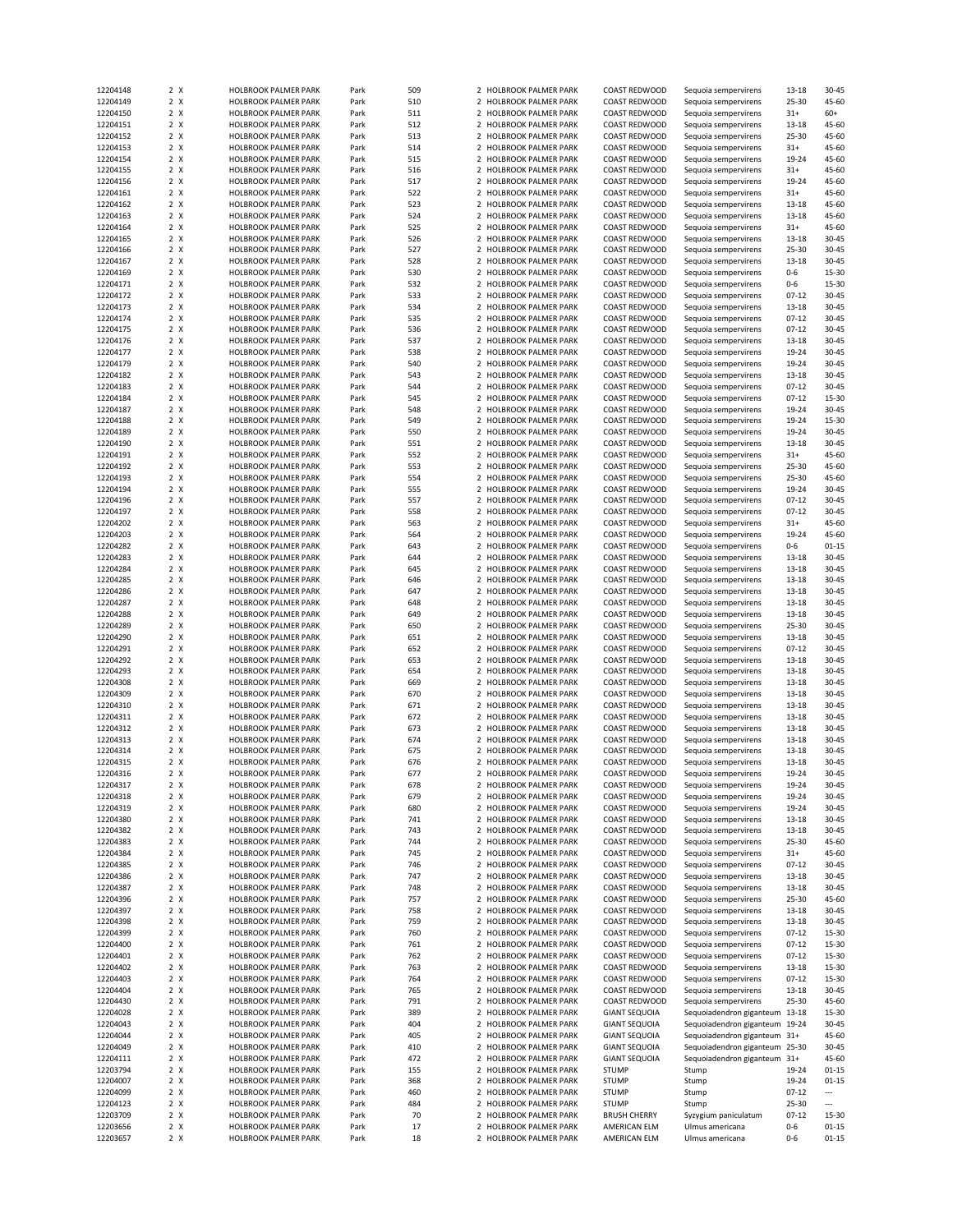| 12203661 | 2 X | HOLBROOK PALMER PARK        | Park | 22  |                          | 2 HOLBROOK PALMER PARK      | AMERICAN ELM        | Ulmus americana                                     | 0-6       | 01-15     |
|----------|-----|-----------------------------|------|-----|--------------------------|-----------------------------|---------------------|-----------------------------------------------------|-----------|-----------|
| 12203664 | 2 X | HOLBROOK PALMER PARK        | Park | 25  |                          | 2 HOLBROOK PALMER PARK      | AMERICAN ELM        | Ulmus americana                                     | $0-6$     | $01 - 15$ |
| 12203666 | 2 X | HOLBROOK PALMER PARK        | Park | 27  |                          | 2 HOLBROOK PALMER PARK      | AMERICAN ELM        | Ulmus americana                                     | $0-6$     | $01 - 15$ |
|          |     |                             |      |     |                          |                             |                     |                                                     |           |           |
| 12203686 | 2 X | HOLBROOK PALMER PARK        | Park | 47  | $\overline{\phantom{a}}$ | <b>HOLBROOK PALMER PARK</b> | AMERICAN ELM        | Ulmus americana                                     | $07 - 12$ | 15-30     |
| 12203687 | 2 X | <b>HOLBROOK PALMER PARK</b> | Park | 48  |                          | 2 HOLBROOK PALMER PARK      | AMERICAN ELM        | Ulmus americana                                     | $07 - 12$ | 15-30     |
| 12203688 | 2 X | HOLBROOK PALMER PARK        | Park | 49  |                          | 2 HOLBROOK PALMER PARK      | AMERICAN ELM        | Ulmus americana                                     | $07 - 12$ | 15-30     |
| 12203689 | 2 X | <b>HOLBROOK PALMER PARK</b> | Park | 50  |                          | 2 HOLBROOK PALMER PARK      | AMERICAN ELM        | Ulmus americana                                     | $07 - 12$ | 15-30     |
| 12203690 | 2 X | <b>HOLBROOK PALMER PARK</b> | Park | 51  |                          | 2 HOLBROOK PALMER PARK      | AMERICAN ELM        | Ulmus americana                                     | 13-18     | 15-30     |
| 12203691 | 2 X | <b>HOLBROOK PALMER PARK</b> | Park | 52  |                          | 2 HOLBROOK PALMER PARK      | AMERICAN ELM        | Ulmus americana                                     | $07 - 12$ | 15-30     |
|          |     |                             |      |     |                          |                             |                     |                                                     |           |           |
| 12203741 | 2 X | HOLBROOK PALMER PARK        | Park | 102 |                          | 2 HOLBROOK PALMER PARK      | AMERICAN ELM        | Ulmus americana                                     | $31+$     | 45-60     |
| 12203895 | 2 X | HOLBROOK PALMER PARK        | Park | 256 |                          | 2 HOLBROOK PALMER PARK      | AMERICAN ELM        | Ulmus americana                                     | $0 - 6$   | 15-30     |
| 12203900 | 2 X | HOLBROOK PALMER PARK        | Park | 261 |                          | 2 HOLBROOK PALMER PARK      | AMERICAN ELM        | Ulmus americana                                     | $07 - 12$ | 15-30     |
| 12203901 | 2 X | <b>HOLBROOK PALMER PARK</b> | Park | 262 | $\mathcal{P}$            | <b>HOLBROOK PALMER PARK</b> | AMERICAN ELM        | Ulmus americana                                     | $13 - 18$ | 15-30     |
| 12203902 | 2 X | <b>HOLBROOK PALMER PARK</b> | Park | 263 |                          | 2 HOLBROOK PALMER PARK      | AMERICAN ELM        | Ulmus americana                                     | 0-6       | 15-30     |
|          |     |                             |      |     |                          |                             |                     |                                                     |           |           |
| 12203903 | 2 X | HOLBROOK PALMER PARK        | Park | 264 |                          | 2 HOLBROOK PALMER PARK      | AMERICAN ELM        | Ulmus americana                                     | $07 - 12$ | 15-30     |
| 12203904 | 2 X | HOLBROOK PALMER PARK        | Park | 265 |                          | 2 HOLBROOK PALMER PARK      | AMERICAN ELM        | Ulmus americana                                     | $07 - 12$ | 15-30     |
| 12203993 | 2 X | HOLBROOK PALMER PARK        | Park | 354 |                          | 2 HOLBROOK PALMER PARK      | AMERICAN ELM        | Ulmus americana                                     | $0 - 6$   | $01 - 15$ |
| 12203994 | 2 X | HOLBROOK PALMER PARK        | Park | 355 |                          | 2 HOLBROOK PALMER PARK      | AMERICAN ELM        | Ulmus americana                                     | $0 - 6$   | $01 - 15$ |
| 12203995 | 2 X | HOLBROOK PALMER PARK        | Park | 356 |                          | 2 HOLBROOK PALMER PARK      | AMERICAN ELM        | Ulmus americana                                     | $0-6$     | $01 - 15$ |
| 12204004 | 2 X | <b>HOLBROOK PALMER PARK</b> | Park | 365 |                          | 2 HOLBROOK PALMER PARK      | AMERICAN ELM        | Ulmus americana                                     | $31+$     | 45-60     |
|          |     |                             |      |     |                          |                             |                     |                                                     |           |           |
| 12204005 | 2 X | HOLBROOK PALMER PARK        | Park | 366 |                          | 2 HOLBROOK PALMER PARK      | AMERICAN ELM        | Ulmus americana                                     | 19-24     | 45-60     |
| 12204006 | 2 X | <b>HOLBROOK PALMER PARK</b> | Park | 367 | $\overline{2}$           | <b>HOLBROOK PALMER PARK</b> | AMERICAN ELM        | Ulmus americana                                     | 25-30     | 45-60     |
| 12204023 | 2 X | <b>HOLBROOK PALMER PARK</b> | Park | 384 |                          | 2 HOLBROOK PALMER PARK      | AMERICAN ELM        | Ulmus americana                                     | 25-30     | $30 - 45$ |
| 12204024 | 2 X | <b>HOLBROOK PALMER PARK</b> | Park | 385 |                          | 2 HOLBROOK PALMER PARK      | AMERICAN ELM        | Ulmus americana                                     | $07 - 12$ | 30-45     |
| 12204033 | 2 X |                             |      | 394 |                          |                             |                     |                                                     |           | 15-30     |
|          |     | <b>HOLBROOK PALMER PARK</b> | Park |     |                          | 2 HOLBROOK PALMER PARK      | AMERICAN ELM        | Ulmus americana                                     | 13-18     |           |
| 12204052 | 2 X | HOLBROOK PALMER PARK        | Park | 413 |                          | 2 HOLBROOK PALMER PARK      | AMERICAN ELM        | Ulmus americana                                     | $07 - 12$ | 15-30     |
| 12204073 | 2 X | HOLBROOK PALMER PARK        | Park | 434 |                          | 2 HOLBROOK PALMER PARK      | AMERICAN ELM        | Ulmus americana                                     | 13-18     | $30 - 45$ |
| 12204245 | 2 X | HOLBROOK PALMER PARK        | Park | 606 |                          | 2 HOLBROOK PALMER PARK      | AMERICAN ELM        | Ulmus americana                                     | $07 - 12$ | $01 - 15$ |
| 12204020 | 2 X | <b>HOLBROOK PALMER PARK</b> | Park | 381 |                          | 2 HOLBROOK PALMER PARK      | LIBERTY ELM         | Ulmus americana 'Liberty'                           | $13 - 18$ | 15-30     |
| 12204065 | 2 X | HOLBROOK PALMER PARK        | Park | 426 |                          | 2 HOLBROOK PALMER PARK      | LIBERTY ELM         | Ulmus americana 'Liberty'                           | $13 - 18$ | $30 - 45$ |
|          |     |                             |      |     |                          |                             |                     |                                                     |           |           |
| 12204070 | 2 X | <b>HOLBROOK PALMER PARK</b> | Park | 431 | $\overline{2}$           | HOLBROOK PALMER PARK        | LIBERTY ELM         | Ulmus americana 'Liberty'                           | 13-18     | 30-45     |
| 12204074 | 2 X | <b>HOLBROOK PALMER PARK</b> | Park | 435 |                          | 2 HOLBROOK PALMER PARK      | <b>LIBERTY ELM</b>  | Ulmus americana 'Liberty'                           | $13 - 18$ | $30 - 45$ |
| 12204085 | 2 X | <b>HOLBROOK PALMER PARK</b> | Park | 446 |                          | 2 HOLBROOK PALMER PARK      | LIBERTY ELM         | Ulmus americana 'Liberty'                           | 13-18     | $30 - 45$ |
| 12203723 | 2 X | <b>HOLBROOK PALMER PARK</b> | Park | 84  |                          | 2 HOLBROOK PALMER PARK      | PRINCETON ELM       | Ulmus americana 'Princeton 0-6                      |           | $01 - 15$ |
| 12203829 | 2 X | HOLBROOK PALMER PARK        | Park | 190 |                          | 2 HOLBROOK PALMER PARK      | CHINESE ELM         | Ulmus parvifolia                                    | $0-6$     | $01 - 15$ |
|          |     |                             |      |     |                          |                             |                     |                                                     |           |           |
| 12203833 | 2 X | HOLBROOK PALMER PARK        | Park | 194 |                          | 2 HOLBROOK PALMER PARK      | <b>FRONTIER ELM</b> | Ulmus parvifolia 'Frontier'                         | $07 - 12$ | 15-30     |
| 12203834 | 2 X | <b>HOLBROOK PALMER PARK</b> | Park | 195 |                          | 2 HOLBROOK PALMER PARK      | <b>FRONTIER ELM</b> | Ulmus parvifolia 'Frontier'                         | $07 - 12$ | 15-30     |
| 12203837 | 2 X | <b>HOLBROOK PALMER PARK</b> | Park | 198 |                          | 2 HOLBROOK PALMER PARK      | <b>FRONTIER ELM</b> | Ulmus parvifolia 'Frontier'                         | $07 - 12$ | 15-30     |
| 12203838 | 2 X | <b>HOLBROOK PALMER PARK</b> | Park | 199 |                          | 2 HOLBROOK PALMER PARK      | <b>FRONTIER ELM</b> | Ulmus parvifolia 'Frontier'                         | $07 - 12$ | 15-30     |
| 12203839 | 2 X | <b>HOLBROOK PALMER PARK</b> | Park | 200 |                          | 2 HOLBROOK PALMER PARK      | <b>FRONTIER ELM</b> | Ulmus parvifolia 'Frontier'                         | $07 - 12$ | 15-30     |
|          |     |                             |      |     |                          |                             |                     |                                                     |           |           |
| 12203840 | 2 X | <b>HOLBROOK PALMER PARK</b> | Park | 201 |                          | 2 HOLBROOK PALMER PARK      | <b>FRONTIER ELM</b> | Ulmus parvifolia 'Frontier'                         | $07 - 12$ | 15-30     |
| 12203843 | 2 X | <b>HOLBROOK PALMER PARK</b> | Park | 204 |                          | 2 HOLBROOK PALMER PARK      | <b>FRONTIER ELM</b> | Ulmus parvifolia 'Frontier'                         | $0 - 6$   | $01 - 15$ |
| 12203844 | 2 X | <b>HOLBROOK PALMER PARK</b> | Park | 205 |                          | 2 HOLBROOK PALMER PARK      | <b>FRONTIER ELM</b> | Ulmus parvifolia 'Frontier'                         | $0 - 6$   | $01 - 15$ |
| 12203845 | 2 X | HOLBROOK PALMER PARK        | Park | 206 |                          | 2 HOLBROOK PALMER PARK      | <b>FRONTIER ELM</b> | Ulmus parvifolia 'Frontier'                         | $0-6$     | $01 - 15$ |
| 12203851 | 2 X | HOLBROOK PALMER PARK        | Park | 212 |                          | 2 HOLBROOK PALMER PARK      | <b>FRONTIER ELM</b> | Ulmus parvifolia 'Frontier'                         | $07 - 12$ | 15-30     |
|          |     |                             |      |     |                          |                             |                     |                                                     |           |           |
| 12203854 | 2 X | HOLBROOK PALMER PARK        | Park | 215 |                          | 2 HOLBROOK PALMER PARK      | <b>FRONTIER ELM</b> | Ulmus parvifolia 'Frontier'                         | $0-6$     | 15-30     |
| 12203863 | 2 X | HOLBROOK PALMER PARK        | Park | 224 |                          | 2 HOLBROOK PALMER PARK      | <b>FRONTIER ELM</b> | Ulmus parvifolia 'Frontier'                         | $0-6$     | $01 - 15$ |
| 12203864 | 2 X | <b>HOLBROOK PALMER PARK</b> | Park | 225 |                          | 2 HOLBROOK PALMER PARK      | <b>FRONTIER ELM</b> | Ulmus parvifolia 'Frontier'                         | $0-6$     | $01 - 15$ |
| 12203865 | 2 X | <b>HOLBROOK PALMER PARK</b> | Park | 226 |                          | 2 HOLBROOK PALMER PARK      | <b>FRONTIER ELM</b> | Ulmus parvifolia 'Frontier'                         | $0-6$     | 15-30     |
| 12203866 | 2 X | <b>HOLBROOK PALMER PARK</b> | Park | 227 |                          | 2 HOLBROOK PALMER PARK      | FRONTIER ELM        | Ulmus parvifolia 'Frontier'                         | $07 - 12$ | 15-30     |
|          |     |                             |      |     |                          |                             |                     |                                                     |           |           |
| 12203867 | 2 X | <b>HOLBROOK PALMER PARK</b> | Park | 228 |                          | 2 HOLBROOK PALMER PARK      | <b>FRONTIER ELM</b> | Ulmus parvifolia 'Frontier'                         | $07 - 12$ | 15-30     |
| 12203868 | 2 X | HOLBROOK PALMER PARK        | Park | 229 |                          | 2 HOLBROOK PALMER PARK      | <b>FRONTIER ELM</b> | Ulmus parvifolia 'Frontier'                         | $07 - 12$ | 15-30     |
| 12203869 | 2 X | HOLBROOK PALMER PARK        | Park | 230 |                          | 2 HOLBROOK PALMER PARK      | <b>FRONTIER ELM</b> | Ulmus parvifolia 'Frontier'                         | $07 - 12$ | 15-30     |
| 12203870 | 2 X | <b>HOLBROOK PALMER PARK</b> | Park | 231 |                          | 2 HOLBROOK PALMER PARK      | <b>FRONTIER ELM</b> | Ulmus parvifolia 'Frontier'                         | $07 - 12$ | 15-30     |
| 12203871 | 2 X | HOLBROOK PALMER PARK        | Park | 232 |                          | 2 HOLBROOK PALMER PARK      | <b>FRONTIER ELM</b> | Ulmus parvifolia 'Frontier'                         | $13 - 18$ | 15-30     |
|          |     |                             |      |     |                          |                             |                     |                                                     |           |           |
| 12203872 | 2 X | HOLBROOK PALMER PARK        | Park | 233 |                          | 2 HOLBROOK PALMER PARK      | <b>FRONTIER ELM</b> | Ulmus parvifolia 'Frontier'                         | $07 - 12$ | 15-30     |
| 12203873 | 2 X | <b>HOLBROOK PALMER PARK</b> | Park | 234 |                          | 2 HOLBROOK PALMER PARK      | <b>FRONTIER ELM</b> | Ulmus parvifolia 'Frontier'                         | $07 - 12$ | 15-30     |
| 12203874 | 2 X | HOLBROOK PALMER PARK        | Park | 235 |                          | 2 HOLBROOK PALMER PARK      | <b>FRONTIER ELM</b> | Ulmus parvifolia 'Frontier'                         | $13 - 18$ | 15-30     |
| 12203875 | 2 X | <b>HOLBROOK PALMER PARK</b> | Park | 236 |                          | 2 HOLBROOK PALMER PARK      | <b>FRONTIER ELM</b> | Ulmus parvifolia 'Frontier'                         | $07 - 12$ | 15-30     |
| 12203876 | 2 X | HOLBROOK PALMER PARK        | Park | 237 |                          | 2 HOLBROOK PALMER PARK      | <b>FRONTIER ELM</b> | Ulmus parvifolia 'Frontier'                         | $13 - 18$ | $30 - 45$ |
|          | 2 X |                             |      | 376 |                          | 2 HOLBROOK PALMER PARK      |                     |                                                     | $0-6$     |           |
| 12204015 |     | HOLBROOK PALMER PARK        | Park |     |                          |                             | <b>FRONTIER ELM</b> | Ulmus parvifolia 'Frontier'                         |           | 15-30     |
| 12204016 | 2 X | <b>HOLBROOK PALMER PARK</b> | Park | 377 |                          | 2 HOLBROOK PALMER PARK      | <b>FRONTIER ELM</b> | Ulmus parvifolia 'Frontier'                         | $07-12$   | $15-30$   |
| 12204017 | 2 X | <b>HOLBROOK PALMER PARK</b> | Park | 378 |                          | 2 HOLBROOK PALMER PARK      | <b>FRONTIER ELM</b> | Ulmus parvifolia 'Frontier'                         | $0 - 6$   | 15-30     |
| 12204018 | 2 X | <b>HOLBROOK PALMER PARK</b> | Park | 379 |                          | 2 HOLBROOK PALMER PARK      | <b>FRONTIER ELM</b> | Ulmus parvifolia 'Frontier'                         | $0-6$     | 15-30     |
| 12204036 | 2 X | HOLBROOK PALMER PARK        | Park | 397 |                          | 2 HOLBROOK PALMER PARK      | FRONTIER ELM        | Ulmus parvifolia 'Frontier'                         | $0 - 6$   | $01 - 15$ |
| 12204039 | 2 X | HOLBROOK PALMER PARK        | Park | 400 |                          | 2 HOLBROOK PALMER PARK      | <b>FRONTIER ELM</b> | Ulmus parvifolia 'Frontier'                         | $0 - 6$   | $01 - 15$ |
|          |     |                             |      |     |                          |                             |                     | Ulmus parvifolia 'Frontier'                         |           |           |
| 12204056 | 2 X | HOLBROOK PALMER PARK        | Park | 417 |                          | 2 HOLBROOK PALMER PARK      | <b>FRONTIER ELM</b> |                                                     | 13-18     | $30 - 45$ |
| 12204063 | 2 X | HOLBROOK PALMER PARK        | Park | 424 |                          | 2 HOLBROOK PALMER PARK      | <b>FRONTIER ELM</b> | Ulmus parvifolia 'Frontier'                         | $0-6$     | $01 - 15$ |
| 12204064 | 2 X | HOLBROOK PALMER PARK        | Park | 425 |                          | 2 HOLBROOK PALMER PARK      | <b>FRONTIER ELM</b> | Ulmus parvifolia 'Frontier'                         | 19-24     | 30-45     |
| 12204071 | 2 X | HOLBROOK PALMER PARK        | Park | 432 |                          | 2 HOLBROOK PALMER PARK      | <b>FRONTIER ELM</b> | Ulmus parvifolia 'Frontier'                         | $13 - 18$ | 30-45     |
| 12204086 | 2 X | HOLBROOK PALMER PARK        | Park | 447 |                          | 2 HOLBROOK PALMER PARK      | <b>FRONTIER ELM</b> | Ulmus parvifolia 'Frontier'                         | 19-24     | 30-45     |
| 12204369 | 2 X | <b>HOLBROOK PALMER PARK</b> | Park | 730 |                          | 2 HOLBROOK PALMER PARK      | <b>FRONTIER ELM</b> | Ulmus parvifolia 'Frontier'                         | $0-6$     | $01 - 15$ |
|          |     | HOLBROOK PALMER PARK        |      |     |                          |                             |                     |                                                     |           |           |
| 12203846 | 2 X |                             | Park | 207 |                          | 2 HOLBROOK PALMER PARK      |                     | EMERALD SUNSHINE E Ulmus propinqua 'Emerald S 0-6   |           | $01 - 15$ |
| 12203850 | 2 X | HOLBROOK PALMER PARK        | Park | 211 |                          | 2 HOLBROOK PALMER PARK      |                     | EMERALD SUNSHINE E Ulmus propinqua 'Emerald S 13-18 |           | 15-30     |
| 12203852 | 2 X | HOLBROOK PALMER PARK        | Park | 213 |                          | 2 HOLBROOK PALMER PARK      |                     | EMERALD SUNSHINE E Ulmus propinqua 'Emerald S 0-6   |           | $01 - 15$ |
| 12203853 | 2 X | HOLBROOK PALMER PARK        | Park | 214 |                          | 2 HOLBROOK PALMER PARK      |                     | EMERALD SUNSHINE E Ulmus propinqua 'Emerald S 0-6   |           | 15-30     |
| 12204037 | 2 X | HOLBROOK PALMER PARK        | Park | 398 |                          | 2 HOLBROOK PALMER PARK      |                     | EMERALD SUNSHINE E Ulmus propinqua 'Emerald S 0-6   |           | $01 - 15$ |
| 12204038 | 2 X | HOLBROOK PALMER PARK        | Park | 399 |                          | 2 HOLBROOK PALMER PARK      |                     | EMERALD SUNSHINE E Ulmus propinqua 'Emerald S 0-6   |           | $01 - 15$ |
|          |     |                             |      |     |                          |                             |                     |                                                     |           |           |
| 12204040 | 2 X | HOLBROOK PALMER PARK        | Park | 401 |                          | 2 HOLBROOK PALMER PARK      |                     | EMERALD SUNSHINE E Ulmus propinqua 'Emerald S 0-6   |           | $01 - 15$ |
| 12204041 | 2 X | HOLBROOK PALMER PARK        | Park | 402 |                          | 2 HOLBROOK PALMER PARK      |                     | EMERALD SUNSHINE E Ulmus propinqua 'Emerald S 0-6   |           | $01 - 15$ |
| 12204057 | 2 X | HOLBROOK PALMER PARK        | Park | 418 |                          | 2 HOLBROOK PALMER PARK      |                     | EMERALD SUNSHINE E Ulmus propinqua 'Emerald S 0-6   |           | $01 - 15$ |
| 12204457 | 2 X | HOLBROOK PALMER PARK        | Park | 818 |                          | 2 HOLBROOK PALMER PARK      | SIBERIAN ELM        | Ulmus pumila                                        | $31+$     | 30-45     |
|          |     | HOLBROOK PALMER PARK        |      |     |                          |                             |                     |                                                     |           |           |
|          |     |                             | Park | 203 |                          | 2 HOLBROOK PALMER PARK      | PROSPECTOR ELM      | Ulmus wilsoniana 'Prospectc 13-18                   |           | 30-45     |
| 12203842 | 2 X |                             | Park | 393 |                          | 2 HOLBROOK PALMER PARK      | PROSPECTOR ELM      | Ulmus wilsoniana 'Prospectc 13-18                   |           | 30-45     |
| 12204032 | 2 X | HOLBROOK PALMER PARK        |      |     |                          | 2 HOLBROOK PALMER PARK      | PROSPECTOR ELM      | Ulmus wilsoniana 'Prospecto 07-12                   |           |           |
| 12204034 | 2 X | HOLBROOK PALMER PARK        | Park | 395 |                          |                             |                     |                                                     |           | 15-30     |
| 12204035 | 2 X | HOLBROOK PALMER PARK        | Park | 396 |                          | 2 HOLBROOK PALMER PARK      | PROSPECTOR ELM      | Ulmus wilsoniana 'Prospectc 13-18                   |           | 15-30     |
|          |     |                             |      |     |                          |                             |                     |                                                     |           |           |
| 12204058 | 2 X | HOLBROOK PALMER PARK        | Park | 419 |                          | 2 HOLBROOK PALMER PARK      | PROSPECTOR ELM      | Ulmus wilsoniana 'Prospectc 13-18                   |           | 30-45     |
| 12204059 | 2 X | HOLBROOK PALMER PARK        | Park | 420 |                          | 2 HOLBROOK PALMER PARK      | PROSPECTOR ELM      | Ulmus wilsoniana 'Prospectc 13-18                   |           | 30-45     |
| 12204061 | 2 X | HOLBROOK PALMER PARK        | Park | 422 |                          | 2 HOLBROOK PALMER PARK      | PROSPECTOR ELM      | Ulmus wilsoniana 'Prospectc 07-12                   |           | 15-30     |
| 12204066 | 2 X | HOLBROOK PALMER PARK        | Park | 427 |                          | 2 HOLBROOK PALMER PARK      | PROSPECTOR ELM      | Ulmus wilsoniana 'Prospectc 13-18                   |           | 15-30     |
| 12204075 | 2 X | HOLBROOK PALMER PARK        | Park | 436 |                          | 2 HOLBROOK PALMER PARK      | PROSPECTOR ELM      | Ulmus wilsoniana 'Prospectc 13-18                   |           | 15-30     |
| 12204080 | 2 X | HOLBROOK PALMER PARK        | Park | 441 |                          | 2 HOLBROOK PALMER PARK      | PROSPECTOR ELM      | Ulmus wilsoniana 'Prospectc 13-18                   |           | 30-45     |
| 12204143 | 2 X | <b>HOLBROOK PALMER PARK</b> | Park | 504 |                          | 2 HOLBROOK PALMER PARK      | CALIFORNIA BAY      | Umbellularia californica                            | 0-6       | $01 - 15$ |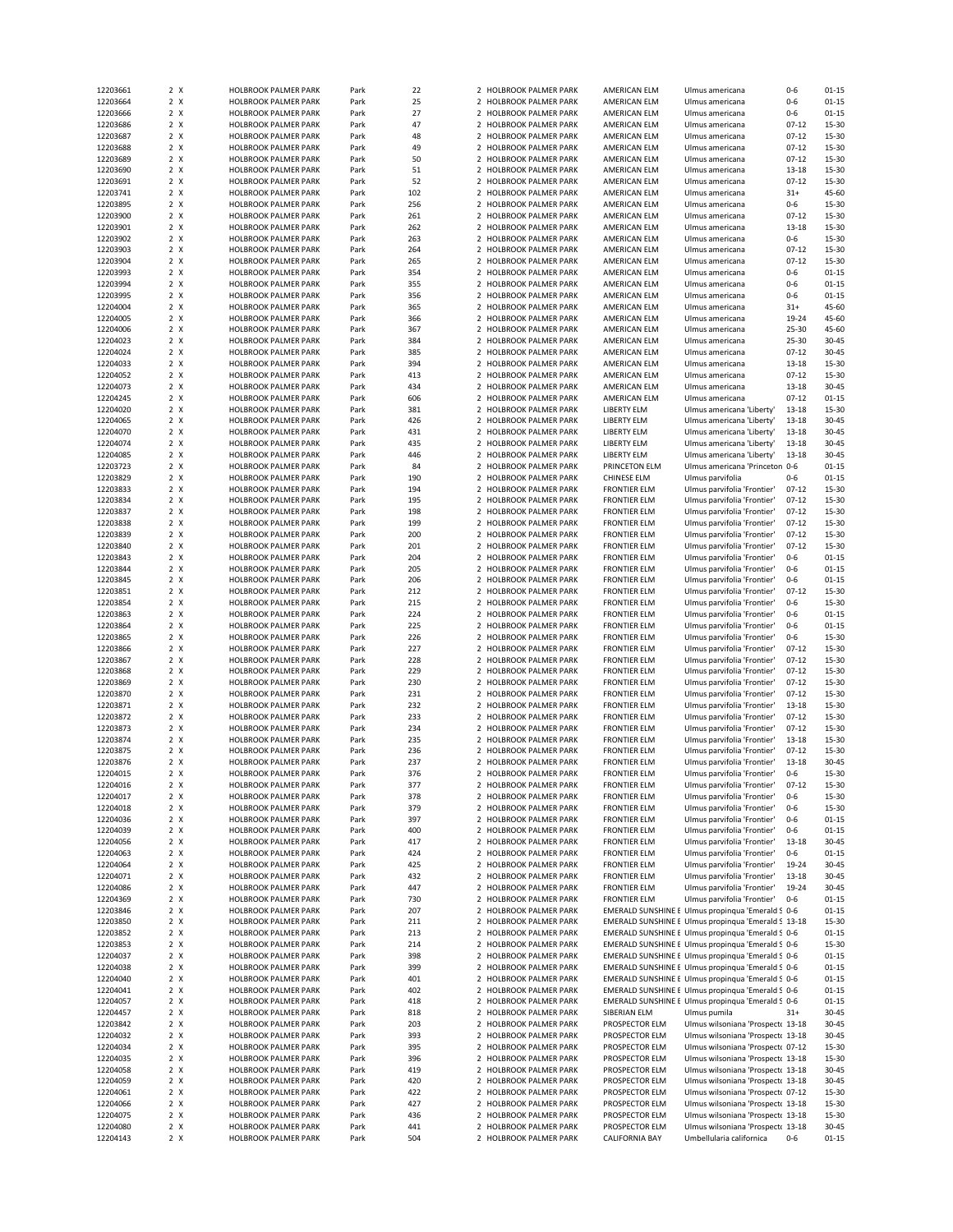| 12204144             | 2 X          | <b>HOLBROOK PALMER PARK</b>     | Park             | 505            | 2              | HOLBROOK PALMER PARK        | CALIFORNIA BAY                             | Umbellularia californica                            | 0-6              | 01-15                  |
|----------------------|--------------|---------------------------------|------------------|----------------|----------------|-----------------------------|--------------------------------------------|-----------------------------------------------------|------------------|------------------------|
| 12204019             | $2 \times$   | HOLBROOK PALMER PARK            | Park             | 380            |                | 2 HOLBROOK PALMER PARK      |                                            | W-NO PLANTING / FFC W-No planting/FFCD easem( 13-18 |                  | 15-30                  |
| 12204790             | 100 X        | <b>JAMES AV</b>                 | Median           | $\mathbf{1}$   |                | 100 JAMES AV                | <b>COAST LIVE OAK</b>                      | Quercus agrifolia                                   | $07 - 12$        | 15-30                  |
| 12204728             | 45 X         | MT VERNON LN                    | Median           | $\mathbf{1}$   | 45             | MT VERNON LN                | <b>COAST LIVE OAK</b>                      | Quercus agrifolia                                   | $31+$            | $30 - 45$              |
| 12203495             | 125 X        | PATRICIA DR                     | Median           | $\mathbf{1}$   |                | 125 PATRICIA DR             | LEYLAND CYPRESS                            | Cupressocyparis x leylandii                         | $07 - 12$        | 30-45                  |
| 12203496             | 125 X        | PATRICIA DR                     | Median           | $\overline{2}$ |                | 125 PATRICIA DR             | LEYLAND CYPRESS                            | Cupressocyparis x leylandii                         | 25-30            | 30-45                  |
| 12203497             | 125 X        | PATRICIA DR                     | Median           | 3              |                | 125 PATRICIA DR             | <b>VALLEY OAK</b>                          | Quercus lobata                                      | $0 - 6$          | $01 - 15$              |
| 12204791             | 70 X         | <b>QUAIL CT</b>                 | <b>MEDIAN</b>    | $\mathbf 1$    | 70             | <b>QUAIL CT</b>             | <b>VALLEY OAK</b>                          | Quercus lobata                                      | $31+$            | 45-60                  |
| 12204796             | 100 X        | <b>QUEENS CT</b>                | Median           | $\,1\,$        | 100            | <b>QUEENS CT</b>            | <b>VALLEY OAK</b>                          | Quercus lobata                                      | $31+$            | 45-60                  |
| 12203449             | 2 X          | <b>READING PARK</b>             | Park             | 40             |                | 2 READING PARK              | JAPANESE MAPLE                             | Acer palmatum                                       | $0 - 6$          | $01 - 15$              |
| 11884677             | $2 \times$   | <b>READING PARK</b>             | Park             | $\overline{2}$ | $\mathcal{P}$  | <b>READING PARK</b>         | <b>WESTERN REDBUD</b>                      | Cercis occidentalis                                 | $0 - 6$          | $01 - 15$              |
| 12203450             | $2 \times$   | <b>READING PARK</b>             | Park             | 41             |                | 2 READING PARK              | PURPLE-LEAF PLUM                           | Prunus cerasifera                                   | $0 - 6$          | $01 - 15$              |
| 12203451             | $2 \times$   | <b>READING PARK</b>             | Park             | 42             | 2              | <b>READING PARK</b>         | <b>COAST LIVE OAK</b>                      | Quercus agrifolia                                   | $13 - 18$        | $30 - 45$              |
| 12203452             | 2 X          | <b>READING PARK</b>             | Park             | 43             |                | 2 READING PARK              | <b>COAST LIVE OAK</b>                      | Quercus agrifolia                                   | 19-24            | 30-45                  |
| 11884676             | 2 X          | <b>READING PARK</b>             | Park             | $\mathbf{1}$   | $\overline{2}$ | <b>READING PARK</b>         | <b>VALLEY OAK</b>                          | Quercus lobata                                      | $0-6$            | $01 - 15$              |
| 12203453             | $2 \times$   | <b>READING PARK</b>             | Park             | 44             |                | 2 READING PARK              | <b>VALLEY OAK</b>                          | Quercus lobata                                      | 19-24            | $30 - 45$              |
|                      |              |                                 |                  |                |                |                             |                                            |                                                     |                  |                        |
| 11884678             | 2 X          | <b>READING PARK</b>             | Park             | $\mathsf 3$    |                | 2 READING PARK              | COAST REDWOOD                              | Sequoia sempervirens                                | $31+$            | $60+$                  |
| 11884679             | $2 \times$   | <b>READING PARK</b>             | Park             | 4              | 2              | <b>READING PARK</b>         | COAST REDWOOD                              | Sequoia sempervirens                                | 25-30            | $60+$                  |
| 11884680             | $2 \times$   | <b>READING PARK</b>             | Park             | 5              |                | 2 READING PARK              | COAST REDWOOD                              | Sequoia sempervirens                                | $31+$            | $60+$                  |
| 11884681             | 2 X          | <b>READING PARK</b>             | Park             | 6              |                | 2 READING PARK              | COAST REDWOOD                              | Sequoia sempervirens                                | $31+$            | $60+$                  |
| 11884682             | $2 \times$   | <b>READING PARK</b>             | Park             | $\overline{7}$ |                | 2 READING PARK              | COAST REDWOOD                              | Sequoia sempervirens                                | 19-24            | 45-60                  |
| 11884670             | $2 \times$   | <b>READING PARK</b>             | Park             | 8              | $\overline{2}$ | <b>READING PARK</b>         | COAST REDWOOD                              | Sequoia sempervirens                                | 25-30            | 45-60                  |
| 11884671             | 2 X          | <b>READING PARK</b>             | Park             | 9              |                | 2 READING PARK              | <b>COAST REDWOOD</b>                       | Sequoia sempervirens                                | $31+$            | 45-60                  |
| 11884672             | 2 X          | <b>READING PARK</b>             | Park             | 10             | 2              | <b>READING PARK</b>         | <b>COAST REDWOOD</b>                       | Sequoia sempervirens                                | 25-30            | 45-60                  |
| 11884673             | 2 X          | <b>READING PARK</b>             | Park             | 11             |                | 2 READING PARK              | COAST REDWOOD                              | Sequoia sempervirens                                | 19-24            | 45-60                  |
| 11884674             | 2 X          | <b>READING PARK</b>             | Park             | 12             |                | 2 READING PARK              | COAST REDWOOD                              | Sequoia sempervirens                                | 25-30            | 45-60                  |
| 11884675             | $2 \times$   | <b>READING PARK</b>             | Park             | 13             |                | 2 READING PARK              | COAST REDWOOD                              | Sequoia sempervirens                                | 19-24            | 45-60                  |
| 12203423             | 2 X          | <b>READING PARK</b>             | Park             | 14             |                | 2 READING PARK              | COAST REDWOOD                              | Sequoia sempervirens                                | 25-30            | 45-60                  |
| 12203424             | 2 X          | <b>READING PARK</b>             | Park             | 15             |                | 2 READING PARK              | COAST REDWOOD                              | Sequoia sempervirens                                | 19-24            | $60+$                  |
| 12203425             | $2 \times$   | <b>READING PARK</b>             | Park             | 16             |                | 2 READING PARK              | <b>COAST REDWOOD</b>                       | Sequoia sempervirens                                | 19-24            | 45-60                  |
| 12203426             | $2 \times$   | <b>READING PARK</b>             | Park             | 17             | 2              | <b>READING PARK</b>         | COAST REDWOOD                              | Sequoia sempervirens                                | $31+$            | 60+                    |
| 12203427             | 2 X          | <b>READING PARK</b>             | Park             | 18             |                | 2 READING PARK              | COAST REDWOOD                              | Sequoia sempervirens                                | 19-24            | 45-60                  |
| 12203428             | 2 X          | <b>READING PARK</b>             | Park             | 19             |                | 2 READING PARK              | COAST REDWOOD                              | Sequoia sempervirens                                | $31+$            | 60+                    |
| 12203429             | $2 \times$   | <b>READING PARK</b>             | Park             | 20             |                | 2 READING PARK              | COAST REDWOOD                              | Sequoia sempervirens                                | $31+$            | $60+$                  |
| 12203430             | 2 X          | <b>READING PARK</b>             | Park             | 21             |                | 2 READING PARK              | COAST REDWOOD                              | Sequoia sempervirens                                | 13-18            | 45-60                  |
| 12203431             | $2 \times$   | <b>READING PARK</b>             | Park             | 22             | $\overline{2}$ | <b>READING PARK</b>         | COAST REDWOOD                              | Sequoia sempervirens                                | 25-30            | $60+$                  |
|                      |              |                                 |                  |                |                | 2 READING PARK              | COAST REDWOOD                              |                                                     | $25 - 30$        | $60+$                  |
| 12203432             | 2 X          | <b>READING PARK</b>             | Park             | 23             |                |                             |                                            | Sequoia sempervirens                                |                  |                        |
| 12203433             | $2 \times$   | <b>READING PARK</b>             | Park             | 24             |                | 2 READING PARK              | COAST REDWOOD                              | Sequoia sempervirens                                | $31+$            | $60+$                  |
| 12203434             | $2 \times$   | <b>READING PARK</b>             | Park             | 25             |                | 2 READING PARK              | COAST REDWOOD                              | Sequoia sempervirens                                | $31+$            | 60+                    |
| 12203435             | 2 X          | <b>READING PARK</b>             | Park             | 26             | 2              | <b>READING PARK</b>         | COAST REDWOOD                              | Sequoia sempervirens                                | 19-24            | 45-60                  |
| 12203438             | 2 X          | <b>READING PARK</b>             | Park             | 29             |                | 2 READING PARK              | COAST REDWOOD                              | Sequoia sempervirens                                | 19-24            | 45-60                  |
| 12203439             | 2 X          | <b>READING PARK</b>             | Park             | 30             |                | 2 READING PARK              | COAST REDWOOD                              | Sequoia sempervirens                                | $31+$            | $60+$                  |
| 12203440             | $2 \times$   | <b>READING PARK</b>             | Park             | 31             |                | 2 READING PARK              | COAST REDWOOD                              | Sequoia sempervirens                                | 19-24            | $60+$                  |
| 12203441             | 2 X          | <b>READING PARK</b>             | Park             | 32             |                | 2 READING PARK              | COAST REDWOOD                              | Sequoia sempervirens                                | $31+$            | $60+$                  |
| 12203442             | $2 \times$   | <b>READING PARK</b>             | Park             |                |                | <b>READING PARK</b>         | COAST REDWOOD                              | Sequoia sempervirens                                | $31+$            | $60+$                  |
|                      |              |                                 |                  | 33             | 2              |                             |                                            |                                                     |                  |                        |
| 12203443             | 2 X          | <b>READING PARK</b>             | Park             | 34             |                | 2 READING PARK              | COAST REDWOOD                              | Sequoia sempervirens                                | $25 - 30$        | $60+$                  |
| 12203444             | 2 X          | <b>READING PARK</b>             | Park             | 35             |                | 2 READING PARK              | COAST REDWOOD                              | Sequoia sempervirens                                | $25 - 30$        | $60+$                  |
| 12203445             | 2 X          | <b>READING PARK</b>             | Park             | 36             |                | 2 READING PARK              | COAST REDWOOD                              | Sequoia sempervirens                                | $31+$            | 60+                    |
|                      |              | <b>READING PARK</b>             |                  |                | 2              | <b>READING PARK</b>         | COAST REDWOOD                              |                                                     | $25 - 30$        | 45-60                  |
| 12203447             | 2 X          |                                 | Park             | 38             |                | 2 READING PARK              |                                            | Sequoia sempervirens                                |                  |                        |
| 12203448             | 2 X          | <b>READING PARK</b>             | Park             | 39             |                |                             | COAST REDWOOD                              | Sequoia sempervirens                                | 25-30            | 45-60                  |
| 12203436             | 2 X          | <b>READING PARK</b>             | Park             | 27             |                | 2 READING PARK              | <b>STUMP</b>                               | Stump                                               | $07 - 12$        | <br>---                |
| 12203437             | $2 \times$   | <b>READING PARK</b>             | Park             | 28             | 2              | <b>READING PARK</b>         | <b>STUMP</b>                               | Stump                                               | $07 - 12$        | $\overline{a}$         |
| 12203446             | $2 \times$   | <b>READING PARK</b>             | Park             | 37             |                | 2 READING PARK              | <b>STUMP</b>                               | Stump                                               | 25-30            |                        |
| 12203469             | 96 X         | ROBLEDA DR                      | Median           | $\mathbf{1}$   | 96             | ROBLEDA DR                  | <b>ARBUTUS SPECIES</b>                     | Arbutus spp.                                        | $0 - 6$          | $01 - 15$              |
| 12203475             | 96 X         | ROBLEDA DR                      | Median           | $\overline{7}$ | 96             | <b>ROBLEDA DR</b>           | CANARY ISLAND DATE Phoenix canariensis     |                                                     | $31+$            | $30 - 45$              |
| 12203484             | 96 X         | ROBLEDA DR                      | Median           | 16             | 96             | ROBLEDA DR                  | CANARY ISLAND DATE Phoenix canariensis     |                                                     | $31+$            | 30-45                  |
| 12203494             | 96 X         | ROBLEDA DR                      | Median           | 26             | 96             | ROBLEDA DR                  | CANARY ISLAND DATE Phoenix canariensis     |                                                     | $25 - 30$        | 30-45                  |
| 12203474             | 96 X         | ROBLEDA DR                      | Median           | 6              | 96             | ROBLEDA DR                  | PITTOSPORUM                                | Pittosporum spp.                                    | $0 - 6$          | 15-30                  |
| 12203493             | 96 X         | ROBLEDA DR                      | Median           | 25             | 96             | ROBLEDA DR                  | PITTOSPORUM                                | Pittosporum spp                                     | $0 - 6$          | $01 - 15$              |
| 12203472             | 96 X         | ROBLEDA DR                      | Median           | 4              |                | 96 ROBLEDA DR               | COAST REDWOOD                              | Sequoia sempervirens                                | 19-24            | $30 - 45$              |
| 12203473             | 96 X         | ROBLEDA DR                      | Median           | 5              |                | 96 ROBLEDA DR               | COAST REDWOOD                              | Sequoia sempervirens                                | 25-30            | 45-60                  |
| 12203476             | 96 X         | ROBLEDA DR                      | Median           |                |                | 96 ROBLEDA DR               | COAST REDWOOD                              | Sequoia sempervirens                                | $07-12$          | 30-45                  |
| 12203477             | 96 X         | ROBLEDA DR                      | Median           | 9              |                | 96 ROBLEDA DR               | COAST REDWOOD                              | Sequoia sempervirens                                | 13-18            | 45-60                  |
| 12203478             | 96 X         | ROBLEDA DR                      | Median           | 10             |                | 96 ROBLEDA DR               | COAST REDWOOD                              | Sequoia sempervirens                                | 25-30            | 60+                    |
| 12203479             | 96 X         | ROBLEDA DR                      | Median           | 11             | 96             | ROBLEDA DR                  | COAST REDWOOD                              | Sequoia sempervirens                                | 19-24            | 60+                    |
| 12203480             | 96 X         | ROBLEDA DR                      | Median           | 12             | 96             | ROBLEDA DR                  | COAST REDWOOD                              | Sequoia sempervirens                                | 19-24            | 30-45                  |
| 12203486             | 96 X         | ROBLEDA DR                      | Median           | 18             | 96             | ROBLEDA DR                  | COAST REDWOOD                              | Sequoia sempervirens                                | 13-18            | 30-45                  |
| 12203487             | 96 X         | ROBLEDA DR                      | Median           | 19             |                | 96 ROBLEDA DR               | COAST REDWOOD                              | Sequoia sempervirens                                | $0 - 6$          | $01 - 15$              |
| 12203488             | 96 X         | ROBLEDA DR                      | Median           | 20             | 96             | ROBLEDA DR                  | COAST REDWOOD                              | Sequoia sempervirens                                | $31+$            | 60+                    |
| 12203489             | 96 X         | <b>ROBLEDA DR</b>               | Median           | 21             |                | 96 ROBLEDA DR               | COAST REDWOOD                              | Sequoia sempervirens                                | 25-30            | 30-45                  |
| 12203481             | 96 X         | ROBLEDA DR                      | Median           | 13             | 96             | ROBLEDA DR                  | <b>BRUSH CHERRY</b>                        | Syzygium paniculatum                                | $0 - 6$          | 01-15                  |
| 12203482             | 96 X         | ROBLEDA DR                      | Median           | 14             | 96             | <b>ROBLEDA DR</b>           | <b>BRUSH CHERRY</b>                        | Syzygium paniculatum                                | $07 - 12$        | $01 - 15$              |
| 12203483             | 96 X         | ROBLEDA DR                      | Median           | 15             |                | 96 ROBLEDA DR               | <b>BRUSH CHERRY</b>                        | Syzygium paniculatum                                | $07 - 12$        | $01 - 15$              |
| 12203485             | 96 X         | ROBLEDA DR                      | Median           | 17             | 96             | ROBLEDA DR                  | <b>BRUSH CHERRY</b>                        | Syzygium paniculatum                                | $0 - 6$          | $01 - 15$              |
| 12203490             | 96 X         | ROBLEDA DR                      | Median           | 22             | 96             | ROBLEDA DR                  | <b>BRUSH CHERRY</b>                        | Syzygium paniculatum                                | $0 - 6$          | $01 - 15$              |
| 12203491             | 96 X         | ROBLEDA DR                      | Median           | 23             | 96             | ROBLEDA DR                  | <b>BRUSH CHERRY</b>                        | Syzygium paniculatum                                | $0 - 6$          | $01 - 15$              |
| 12203470             | 96 X         | ROBLEDA DR                      | Median           | $\overline{2}$ | 96             | ROBLEDA DR                  | AMERICAN ARBORVIT. Thuja occidentalis      |                                                     | $0 - 6$          | 15-30                  |
| 12203471             | 96 X         | ROBLEDA DR                      | Median           | 3              | 96             | ROBLEDA DR                  | AMERICAN ARBORVIT. Thuja occidentalis      |                                                     | $07 - 12$        | 15-30                  |
| 12203492             | 96 X         | ROBLEDA DR                      | Median           | 24             | 96             | ROBLEDA DR                  | AMERICAN ARBORVIT. Thuja occidentalis      |                                                     | $07 - 12$        | 15-30                  |
|                      |              |                                 |                  |                | 30             |                             | OLIVE                                      |                                                     |                  |                        |
| 12203498             | 30 X         | <b>SERRANO DR</b>               | Median           | 1              |                | SERRANO DR                  |                                            | Olea europaea                                       | 13-18            | 30-45                  |
| 12203522             | 30 X         | <b>SERRANO DR</b>               | Median           | 25             | 30             | <b>SERRANO DR</b>           | OLIVE                                      | Olea europaea                                       | 19-24            | 15-30                  |
| 12203502             | 30 X         | <b>SERRANO DR</b>               | Median           | 5              | 30             | <b>SERRANO DR</b>           | PITTOSPORUM                                | Pittosporum spp.                                    | $0 - 6$          | $01 - 15$              |
| 12203503             | 30 X         | SERRANO DR                      | Median           | 6              | 30             | SERRANO DR                  | PITTOSPORUM                                | Pittosporum spp.                                    | $0 - 6$          | $01 - 15$              |
| 12203518             | 30 X         | <b>SERRANO DR</b>               | Median           | 21             | 30             | SERRANO DR                  | PITTOSPORUM                                | Pittosporum spp.                                    | $0 - 6$          | $01 - 15$              |
| 12203519             | 30 X         | <b>SERRANO DR</b>               | Median           | 22             | 30             | SERRANO DR                  | PITTOSPORUM                                | Pittosporum spp.                                    | $0 - 6$          | $01 - 15$              |
| 12203520             | 30 X         | <b>SERRANO DR</b>               | Median           | 23             | 30             | SERRANO DR                  | PITTOSPORUM                                | Pittosporum spp.                                    | $0 - 6$          | $01 - 15$              |
| 12203523             | 30 X         | <b>SERRANO DR</b>               | Median           | 26             | 30             | <b>SERRANO DR</b>           | PITTOSPORUM                                | Pittosporum spp.                                    | $07 - 12$        | $01 - 15$              |
| 12203527             | 70 X         | <b>SERRANO DR</b>               | Median           | 4              |                | 70 SERRANO DR               | PITTOSPORUM                                | Pittosporum spp.                                    | $0 - 6$          | $01 - 15$              |
| 12203521             | 30 X         | <b>SERRANO DR</b>               | Median           | 24             | 30             | <b>SERRANO DR</b>           | <b>COAST LIVE OAK</b>                      | Quercus agrifolia                                   | 19-24            | 15-30                  |
| 12203524             | 70 X         | SERRANO DR                      | Median           | 1              | 70             | SERRANO DR                  | <b>COAST LIVE OAK</b>                      | Quercus agrifolia                                   | $31+$            | 30-45                  |
| 12203526             | 70 X         | SERRANO DR                      | Median           | 3              | 70             | SERRANO DR                  | <b>COAST LIVE OAK</b>                      | Quercus agrifolia                                   | 19-24            | 30-45                  |
| 12203501<br>12203504 | 30 X<br>30 X | SERRANO DR<br><b>SERRANO DR</b> | Median<br>Median | 4<br>7         | 30             | SERRANO DR<br>30 SERRANO DR | <b>BRUSH CHERRY</b><br><b>BRUSH CHERRY</b> | Syzygium paniculatum<br>Syzygium paniculatum        | $0 - 6$<br>13-18 | $01 - 15$<br>$01 - 15$ |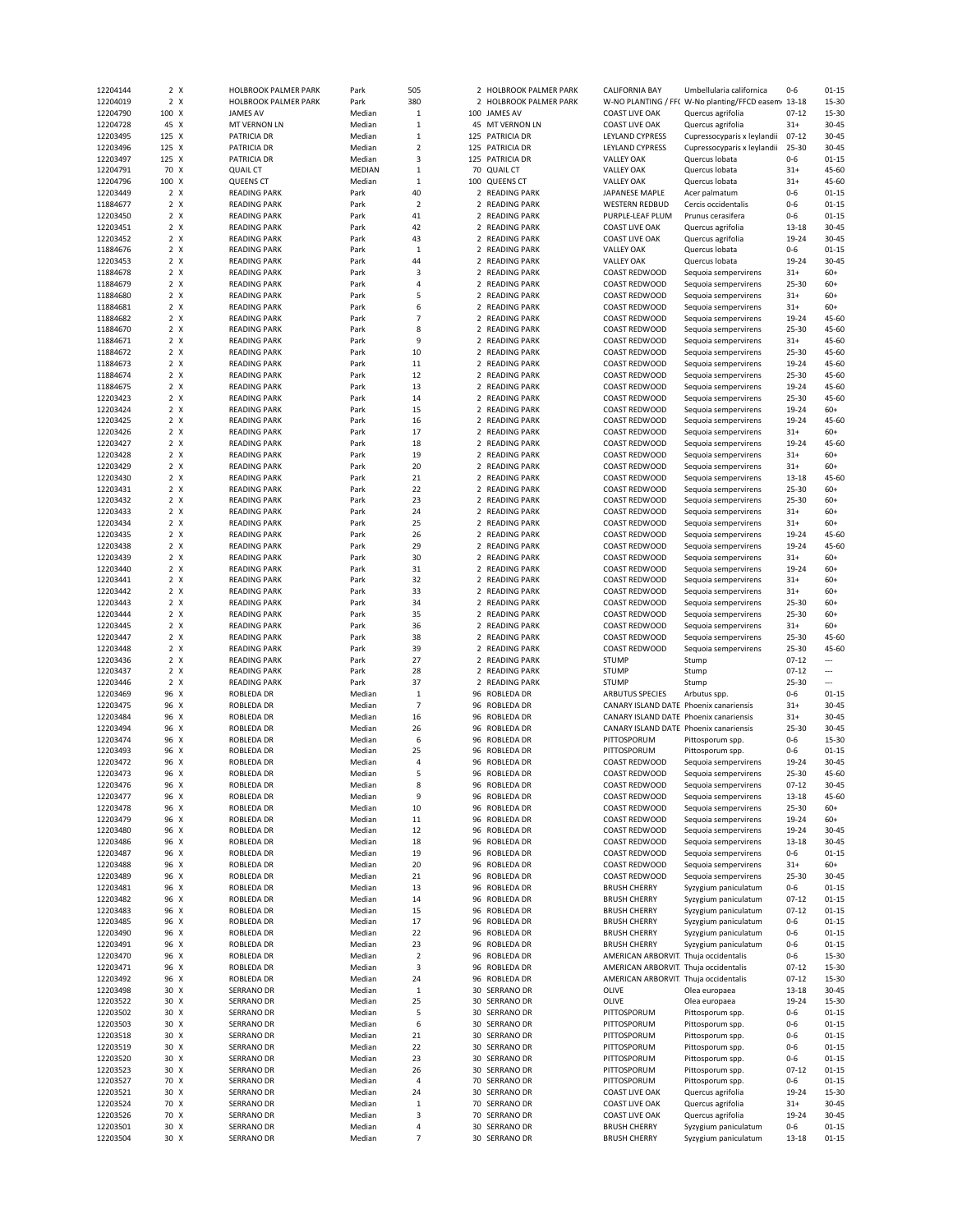| 12203505 | 30 X  | <b>SERRANO DR</b>   | Median | 8                       | 30 SERRANO DR     | <b>BRUSH CHERRY</b>                   | Syzygium paniculatum | $13 - 18$ | $01 - 15$ |
|----------|-------|---------------------|--------|-------------------------|-------------------|---------------------------------------|----------------------|-----------|-----------|
| 12203506 | 30 X  | <b>SERRANO DR</b>   | Median | 9                       | 30 SERRANO DR     | <b>BRUSH CHERRY</b>                   | Syzygium paniculatum | 19-24     | $01 - 15$ |
| 12203507 | 30 X  | <b>SERRANO DR</b>   | Median | 10                      | 30 SERRANO DR     | <b>BRUSH CHERRY</b>                   | Syzygium paniculatum | $0-6$     | $01 - 15$ |
| 12203512 | 30 X  | <b>SERRANO DR</b>   | Median | 15                      | 30 SERRANO DR     | <b>BRUSH CHERRY</b>                   | Syzygium paniculatum | $0 - 6$   | $01 - 15$ |
| 12203514 | 30 X  | <b>SERRANO DR</b>   | Median | 17                      | 30 SERRANO DR     | <b>BRUSH CHERRY</b>                   | Syzygium paniculatum | $0 - 6$   | $01 - 15$ |
| 12203515 | 30 X  | <b>SERRANO DR</b>   | Median | 18                      | 30 SERRANO DR     | <b>BRUSH CHERRY</b>                   | Syzygium paniculatum | $0 - 6$   | $01 - 15$ |
| 12203516 | 30 X  | <b>SERRANO DR</b>   | Median | 19                      | 30 SERRANO DR     | <b>BRUSH CHERRY</b>                   | Syzygium paniculatum | $0 - 6$   | $01 - 15$ |
| 12203517 | 30 X  | <b>SERRANO DR</b>   | Median | 20                      | 30 SERRANO DR     | <b>BRUSH CHERRY</b>                   | Syzygium paniculatum | $07 - 12$ | $15 - 30$ |
| 12203525 | 70 X  | <b>SERRANO DR</b>   | Median | $\overline{2}$          | 70 SERRANO DR     | <b>BRUSH CHERRY</b>                   | Syzygium paniculatum | $07 - 12$ | $01 - 15$ |
| 12203499 | 30 X  | <b>SERRANO DR</b>   | Median | $\overline{2}$          | 30 SERRANO DR     | AMERICAN ARBORVIT. Thuja occidentalis |                      | $07 - 12$ | 15-30     |
| 12203500 | 30 X  | <b>SERRANO DR</b>   | Median | $\overline{3}$          | 30 SERRANO DR     | AMERICAN ARBORVIT. Thuja occidentalis |                      | $13 - 18$ | $15 - 30$ |
| 12203508 | 30 X  | <b>SERRANO DR</b>   | Median | 11                      | 30 SERRANO DR     | AMERICAN ARBORVIT. Thuja occidentalis |                      | $07 - 12$ | 15-30     |
| 12203509 | 30 X  | <b>SERRANO DR</b>   | Median | 12                      | 30 SERRANO DR     | AMERICAN ARBORVIT. Thuja occidentalis |                      | $07 - 12$ | 15-30     |
| 12203510 | 30 X  | <b>SERRANO DR</b>   | Median | 13                      | 30 SERRANO DR     | AMERICAN ARBORVIT. Thuja occidentalis |                      | $13 - 18$ | $15 - 30$ |
| 12203511 | 30 X  | <b>SERRANO DR</b>   | Median | 14                      | 30 SERRANO DR     | AMERICAN ARBORVIT. Thuja occidentalis |                      | $07 - 12$ | 15-30     |
| 12203513 | 30 X  | <b>SERRANO DR</b>   | Median | 16                      | 30 SERRANO DR     | AMERICAN ARBORVIT. Thuja occidentalis |                      | $13 - 18$ | $15 - 30$ |
| 12203468 | 96 X  | <b>STERN LN</b>     | Median | $\mathbf{1}$            | 96 STERN LN       | <b>COAST LIVE OAK</b>                 | Quercus agrifolia    | $31+$     | 45-60     |
| 12203531 | 100 X | <b>STEVENSON LN</b> | Median | $\overline{3}$          | 100 STEVENSON LN  | <b>WESTERN REDBUD</b>                 | Cercis occidentalis  | $0 - 6$   | $01 - 15$ |
| 12203532 | 100 X | <b>STEVENSON LN</b> | Median | $\overline{4}$          | 100 STEVENSON LN  | <b>WESTERN REDBUD</b>                 | Cercis occidentalis  | $0-6$     | $01 - 15$ |
| 12203534 | 100 X | <b>STEVENSON LN</b> | Median | 6                       | 100 STEVENSON LN  | <b>WESTERN REDBUD</b>                 | Cercis occidentalis  | $0-6$     | $01 - 15$ |
| 12203530 | 100 X | <b>STEVENSON LN</b> | Median | $\mathbf 2$             | 100 STEVENSON LN  | <b>COAST LIVE OAK</b>                 | Quercus agrifolia    | $07 - 12$ | $01 - 15$ |
| 12203533 | 100 X | <b>STEVENSON LN</b> | Median | 5                       | 100 STEVENSON LN  | <b>COAST LIVE OAK</b>                 | Quercus agrifolia    | $13 - 18$ | $15 - 30$ |
| 12203529 | 100 X | <b>STEVENSON LN</b> | Median | $\,1\,$                 | 100 STEVENSON LN  | <b>VALLEY OAK</b>                     | Quercus lobata       | $07 - 12$ | $15 - 30$ |
| 12204768 | 2 X   | <b>TOWN OFFICES</b> | Front  | 13                      | 2 TOWN OFFICES    | JAPANESE MAPLE                        | Acer palmatum        | 19-24     | $15 - 30$ |
| 12204757 | 2 X   | <b>TOWN OFFICES</b> | Front  | $\overline{2}$          | 2 TOWN OFFICES    | FIG                                   | Ficus spp.           | $0-6$     | $15 - 30$ |
| 12204758 | 2 X   | <b>TOWN OFFICES</b> | Front  | $\overline{\mathbf{3}}$ | 2 TOWN OFFICES    | FIG                                   | Ficus spp.           | $07 - 12$ | 15-30     |
| 12204761 | 2 X   | <b>TOWN OFFICES</b> | Front  | 6                       | 2 TOWN OFFICES    | <b>GLOSSY PRIVET</b>                  | Ligustrum lucidum    | $0-6$     | $01 - 15$ |
| 12204771 | 2 X   | <b>TOWN OFFICES</b> | Front  | 16                      | 2 TOWN OFFICES    | <b>GLOSSY PRIVET</b>                  | Ligustrum lucidum    | $13 - 18$ | $30 - 45$ |
| 12204773 | 2 X   | <b>TOWN OFFICES</b> | Front  | 18                      | 2 TOWN OFFICES    | <b>GLOSSY PRIVET</b>                  | Ligustrum lucidum    | $07 - 12$ | $15 - 30$ |
| 12204772 | 2 X   | <b>TOWN OFFICES</b> | Front  | 17                      | 2 TOWN OFFICES    | CHINESE PISTACHE                      | Pistacia chinensis   | $13 - 18$ | $30 - 45$ |
| 12204769 | 2 X   | <b>TOWN OFFICES</b> | Front  | 14                      | 2 TOWN OFFICES    | PITTOSPORUM                           | Pittosporum spp.     | $0 - 6$   | $01 - 15$ |
| 12204770 | 2 X   | <b>TOWN OFFICES</b> | Front  | 15                      | 2 TOWN OFFICES    | PITTOSPORUM                           | Pittosporum spp.     | $0 - 6$   | $01 - 15$ |
| 12204775 | 2 X   | <b>TOWN OFFICES</b> | Front  | 20                      | 2 TOWN OFFICES    | <b>STONE FRUIT</b>                    | Prunus spp.          | $0 - 6$   | 15-30     |
| 12204776 | 2 X   | <b>TOWN OFFICES</b> | Front  | 21                      | 2 TOWN OFFICES    | <b>STONE FRUIT</b>                    | Prunus spp.          | $0 - 6$   | $15 - 30$ |
| 12204777 | 2 X   | <b>TOWN OFFICES</b> | Front  | 22                      | 2 TOWN OFFICES    | <b>STONE FRUIT</b>                    | Prunus spp.          | $07 - 12$ | 15-30     |
| 12204778 | 2 X   | <b>TOWN OFFICES</b> | Front  | 23                      | 2 TOWN OFFICES    | <b>STONE FRUIT</b>                    | Prunus spp.          | $0-6$     | 15-30     |
| 12204759 | 2 X   | <b>TOWN OFFICES</b> | Front  | 4                       | 2 TOWN OFFICES    | <b>COAST LIVE OAK</b>                 | Quercus agrifolia    | $13 - 18$ | $30 - 45$ |
| 12204760 | 2 X   | <b>TOWN OFFICES</b> | Front  | 5                       | 2 TOWN OFFICES    | <b>COAST LIVE OAK</b>                 | Quercus agrifolia    | $0 - 6$   | $01 - 15$ |
| 12204763 | 2 X   | <b>TOWN OFFICES</b> | Front  | 8                       | 2 TOWN OFFICES    | <b>COAST LIVE OAK</b>                 | Quercus agrifolia    | $0-6$     | $01 - 15$ |
| 12204765 | 2 X   | <b>TOWN OFFICES</b> | Front  | 10                      | 2 TOWN OFFICES    | <b>COAST LIVE OAK</b>                 | Quercus agrifolia    | $07 - 12$ | $15 - 30$ |
| 12204766 | 2 X   | <b>TOWN OFFICES</b> | Front  | 11                      | 2 TOWN OFFICES    | <b>COAST LIVE OAK</b>                 | Quercus agrifolia    | $07 - 12$ | 15-30     |
| 12204767 | 2 X   | <b>TOWN OFFICES</b> | Front  | 12                      | 2 TOWN OFFICES    | COAST LIVE OAK                        | Quercus agrifolia    | $07 - 12$ | 15-30     |
| 12204774 | 2 X   | <b>TOWN OFFICES</b> | Front  | 19                      | 2 TOWN OFFICES    | <b>COAST LIVE OAK</b>                 | Quercus agrifolia    | $13 - 18$ | 15-30     |
| 12204780 | 2 X   | <b>TOWN OFFICES</b> | Front  | 25                      | 2 TOWN OFFICES    | COAST LIVE OAK                        | Quercus agrifolia    | $13 - 18$ | $30 - 45$ |
| 12204756 | 2 X   | <b>TOWN OFFICES</b> | Front  | $\mathbf{1}$            | 2 TOWN OFFICES    | <b>VALLEY OAK</b>                     | Quercus lobata       | $31+$     | $30 - 45$ |
| 12204762 | 2 X   | <b>TOWN OFFICES</b> | Front  | $\overline{7}$          | 2 TOWN OFFICES    | <b>VALLEY OAK</b>                     | Quercus lobata       | $0 - 6$   | $01 - 15$ |
| 12204764 | 2 X   | <b>TOWN OFFICES</b> | Front  | 9                       | 2 TOWN OFFICES    | <b>VALLEY OAK</b>                     | Quercus lobata       | $0 - 6$   | $01 - 15$ |
| 12204779 | 2 X   | <b>TOWN OFFICES</b> | Front  | 24                      | 2 TOWN OFFICES    | COAST REDWOOD                         | Sequoia sempervirens | 19-24     | $30 - 45$ |
| 12203528 | 180 X | TUSCALOOSA AV       | Median | $\mathbf{1}$            | 180 TUSCALOOSA AV | <b>VALLEY OAK</b>                     | Quercus lobata       | $31+$     | 45-60     |
|          |       |                     |        |                         |                   |                                       |                      |           |           |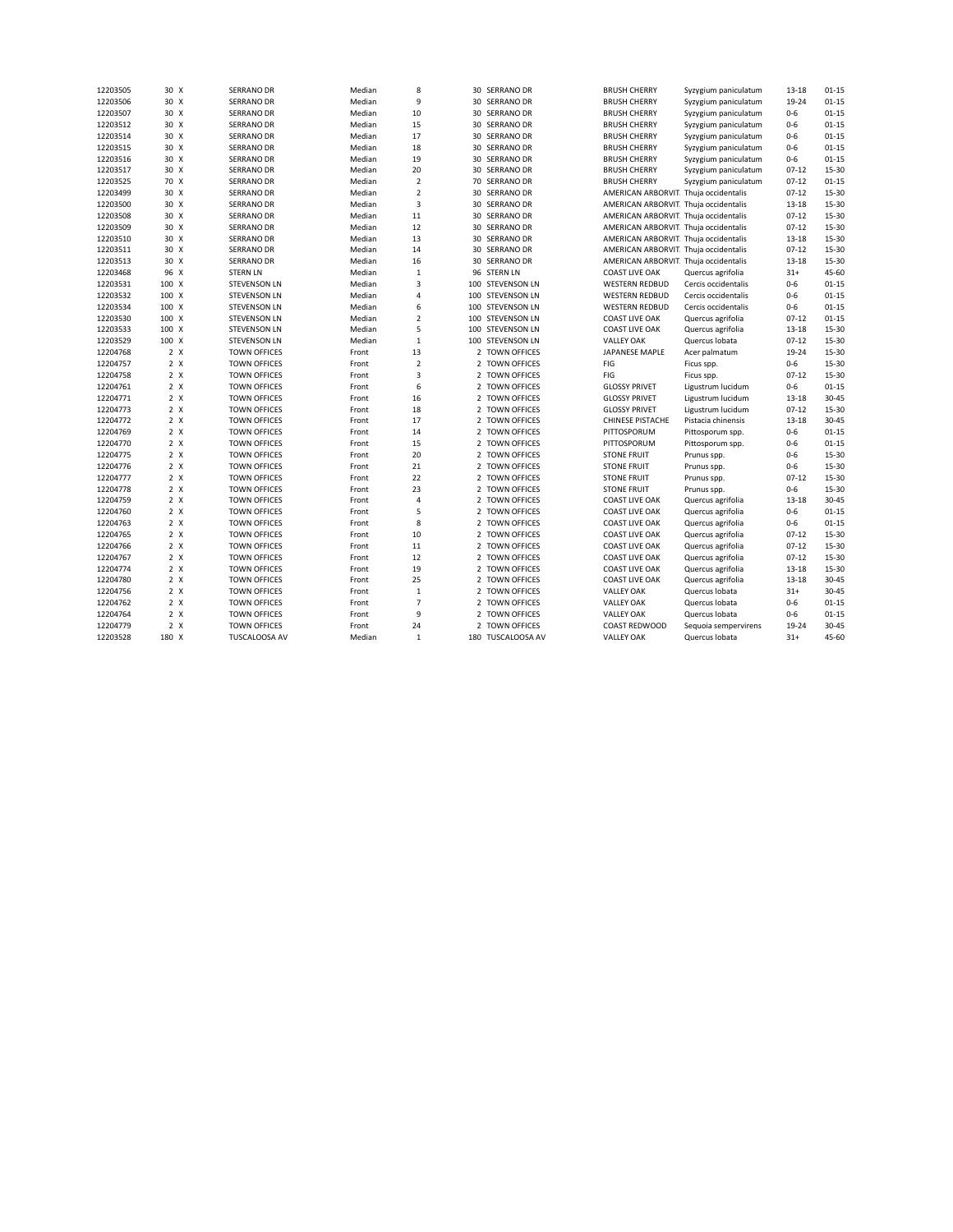|                     | Eastside of Middlefield Road Tree Inventory |                   |               |                         |                                                    | Attachment 3                    |                         |                |           |           |
|---------------------|---------------------------------------------|-------------------|---------------|-------------------------|----------------------------------------------------|---------------------------------|-------------------------|----------------|-----------|-----------|
| entoryID<br>Address |                                             | Fictitious Street | SideType Tree |                         | OnAddress OnStreet                                 | CommonName                      | BotanicalName           | DBH            | Height    |           |
| 9305842             | 100 X                                       | MIDDI FFIFI D RD  | Front         | $\mathbf{R}$            | 100 MIDDLEFIELD RD                                 | <b>GREEN ASH</b>                | Fraxinus pennsylvanica  | 40             | $30 - 45$ | 17220 No  |
| 9305843             | $100 \times$                                | MIDDI FFIFI D RD  | Front         | $\alpha$                | 100 MIDDLEFIELD RD                                 | <b>GREEN ASH</b>                | Fraxinus pennsylvanica  | 40             | 30-45     | 17220 No  |
| 9305844             | 100 X                                       | MIDDLEFIELD RD    | Front         | 10 <sub>10</sub>        | 100 MIDDLEFIELD RD                                 | <b>GREEN ASH</b>                | Fraxinus pennsylvanica  | 36             | 30-45     | 17220 No  |
| 9305845             | 100 X                                       | MIDDLEFIELD RD    | Front         | 11                      | 100 MIDDLEFIELD RD                                 | <b>GREEN ASH</b>                | Fraxinus pennsylvanica  | 37             | 30-45     | 17220 No  |
| 9305846             | 100 X                                       | MIDDLEFIELD RD    | Front         | 12                      | 100 MIDDLEFIELD RD                                 | <b>GREEN ASH</b>                | Fraxinus pennsylvanica  | 26             | $30 - 45$ | 9830 No   |
| 9305847             | 100 X                                       | MIDDLEFIELD RD    | Front         | 13                      | 100 MIDDLEFIELD RD                                 | <b>GREEN ASH</b>                | Fraxinus pennsylvanica  | 36             | 30-45     | 17220 No  |
| 9305902             | 100 X                                       | MIDDLEFIELD RD    | Front         | $\,1\,$                 | 100 MIDDLEFIELD RD                                 | <b>GREEN ASH</b>                | Fraxinus pennsylvanica  | 24             | 30-45     | 6080 No   |
| 9305903             | 100 X                                       | MIDDLEFIELD RD    | Front         |                         | 100 MIDDLEFIELD RD                                 | <b>GREEN ASH</b>                | Fraxinus pennsylvanica  | 30             | 30-45     | 9830 No   |
| 9305904             | 100 X                                       | MIDDLEFIELD RD    | Front         | $\overline{\mathbf{3}}$ | 100 MIDDLEFIELD RD                                 | <b>GREEN ASH</b>                | Fraxinus pennsylvanica  | 30             | 30-45     | 9830 No   |
| 9305905             | $100 \times$                                | MIDDI FFIFI D RD  | Front         | $\mathbf{A}$            | 100 MIDDLEFIELD RD                                 | <b>GREEN ASH</b>                | Fraxinus pennsylvanica  | 34             | 30-45     | 17220 No. |
| 9305906             | 100 X                                       | MIDDLEFIELD RD    | Front         | $\overline{5}$          | 100 MIDDLEFIELD RD                                 | <b>GREEN ASH</b>                | Fraxinus pennsylvanica  | 32             | 30-45     | 17220 No  |
| 9305907             | 100 X                                       | MIDDLEFIELD RD    | Front         |                         | 100 MIDDLEFIELD RD                                 | <b>GREEN ASH</b>                | Fraxinus pennsylvanica  | 34             | 30-45     | $0$ No    |
| 9305908             | 100 X                                       | MIDDLEFIELD RD    | Front         | $\overline{7}$          | 100 MIDDLEFIELD RD                                 | <b>GREEN ASH</b>                | Fraxinus pennsylvanica  | 38             | 30-45     | 0 No      |
| 12204507            | $100 \times$                                | MIDDI FFIFID RD   | Front         | 14                      | 100 MIDDLEFIELD RD                                 | <b>GREEN ASH</b>                | Fraxinus pennsylvanica  | 32             | 30-45     | 17220 No. |
| 12204508            | 100 X                                       | MIDDLEFIELD RD    | Front         | 15                      | 100 MIDDLEFIELD RD                                 | <b>GREEN ASH</b>                | Fraxinus pennsylvanica  | 36             | $30 - 45$ | 17220 No  |
| 9305828             | 150 X                                       | MIDDLEFIELD RD    | Front         | 12                      | 150 MIDDLEFIELD RD                                 | <b>GREEN ASH</b>                | Fraxinus pennsylvanica  | 27             | 30-45     | 9830 No   |
| 9305829             | 150 X                                       | MIDDLEFIELD RD    | Front         | 13                      | 150 MIDDLEFIELD RD                                 | <b>GREEN ASH</b>                | Fraxinus pennsylvanica  | 34             | 30-45     | 17220 No  |
| 9305830             | 150 X                                       | MIDDLEFIELD RD    | Front         | 14                      | 150 MIDDLEFIELD RD                                 | <b>GREEN ASH</b>                | Fraxinus pennsylvanica  | 36             | $30 - 45$ | 17220 No  |
| 9305831             | 150 X                                       | MIDDLEFIELD RD    | Front         | 15                      | 150 MIDDLEFIELD RD                                 | <b>GREEN ASH</b>                | Fraxinus pennsylvanica  | 40             | 30-45     | 17220 No  |
| 9305832             | 150 X                                       | MIDDLEFIELD RD    | Front         | 16                      | 150 MIDDLEFIELD RD                                 | <b>GREEN ASH</b>                | Fraxinus pennsylvanica  | 36             | 30-45     | 17220 No  |
| 9305833             | 150 X                                       | MIDDLEFIELD RD    | Front         | 17                      | 150 MIDDLEFIELD RD                                 | <b>GREEN ASH</b>                | Fraxinus pennsylvanica  | 37             | 30-45     | 17220 No  |
| 9305834             | 150 X                                       | MIDDLEFIELD RD    | Front         | 18                      | 150 MIDDLEFIELD RD                                 | <b>GREEN ASH</b>                | Fraxinus pennsylvanica  | 40             | $30 - 45$ | 17220 No  |
| 9305835             | 150 X                                       | MIDDLEFIELD RD    | Front         | 19                      | 150 MIDDLEFIELD RD                                 | <b>GREEN ASH</b>                | Fraxinus pennsylvanica  | 20             | 30-45     | 6080 No   |
| 9305911             | 150 X                                       | MIDDLEFIELD RD    | Front         | $\overline{1}$          | 150 MIDDLEFIELD RD                                 | <b>GREEN ASH</b>                | Fraxinus pennsylvanica  | 37             | 30-45     | 17220 No  |
| 9305912             | 150 X                                       | MIDDLEFIELD RD    | Front         | $\overline{2}$          | 150 MIDDLEFIELD RD                                 | <b>GREEN ASH</b>                | Fraxinus pennsylvanica  | 33             | 30-45     | 17220 No  |
| 9305913             | 150 X                                       | MIDDLEFIELD RD    | Front         | $\mathbf{R}$            | 150 MIDDLEFIELD RD                                 | <b>GREEN ASH</b>                | Fraxinus pennsylvanica  | 28             | 30-45     | 9830 No   |
| 9305914             | 150 X                                       | MIDDLEFIELD RD    | Front         | $\mathbf{A}$            | 150 MIDDLEFIELD RD                                 | <b>GREEN ASH</b>                | Fraxinus pennsylvanica  | 27             | 30-45     | 9830 No   |
| 9305915             | 150 X                                       | MIDDLEFIELD RD    | Front         | $\overline{5}$          | 150 MIDDLEFIELD RD                                 | <b>GREEN ASH</b>                | Fraxinus pennsylvanica  | 36             | $30 - 45$ | 17220 No  |
| 9305916             | 150 X                                       | MIDDLEFIELD RD    | Front         |                         | 150 MIDDLEFIELD RD                                 | <b>GREEN ASH</b>                | Fraxinus pennsylvanica  | 32             | 30-45     | 17220 No  |
| 9305917             | 150 X                                       | MIDDLEFIELD RD    | Front         | $\overline{7}$          | 150 MIDDLEFIELD RD                                 | <b>GREEN ASH</b>                | Fraxinus pennsylvanica  | 23             | $30 - 45$ | 6080 No   |
| 9305918             | 150 X                                       | MIDDLEFIELD RD    | Front         | 8                       | 150 MIDDLEFIELD RD                                 | <b>GREEN ASH</b>                | Fraxinus pennsylvanica  | 32             | $30 - 45$ | 17220 No  |
| 9305919             | 150 X                                       | MIDDLEFIELD RD    | Front         |                         | 150 MIDDLEFIELD RD                                 | <b>GREEN ASH</b>                | Fraxinus pennsylvanica  | 36             | 30-45     | 17220 No  |
| 9305921             | 150 X                                       | MIDDLEFIELD RD    | Front         | $11\,$                  | 150 MIDDLEFIELD RD                                 | <b>GREEN ASH</b>                | Fraxinus pennsylvanica  | 28             | 30-45     | 9830 No   |
| 12204509            | 150 X                                       | MIDDLEFIELD RD    | Front         | 20                      | 150 MIDDLEFIELD RD                                 | <b>GREEN ASH</b>                | Fraxinus pennsylvanica  | 40             | 30-45     | 17220 No  |
| 12204510            | 200 X                                       | MIDDLEFIELD RD    | Front         | -1                      | 200 MIDDLEFIELD RD                                 | AMERICAN LINDEN Tilia americana |                         | 18             | $30 - 45$ | 4890 No   |
| 12204511            | 200 X                                       | MIDDLEFIELD RD    | Front         | $\overline{z}$          | 200 MIDDLEFIELD RD                                 | AMERICAN LINDEN Tilia americana |                         |                | $01 - 15$ | 1030 No   |
| 12204512            | 200 X                                       | MIDDLEFIELD RD    | Front         |                         | 200 MIDDLEFIELD RD                                 | AMERICAN LINDEN Tilia americana |                         |                | $01 - 15$ | 1030 No   |
| 12204513            | 200 X                                       | MIDDLEFIELD RD    | Front         | $\overline{4}$          | 200 MIDDLEFIELD RD                                 | AMERICAN LINDEN Tilia americana |                         |                | $01 - 15$ | 1030 No   |
| 12204514            | 200 X                                       | MIDDLEFIELD RD    | Front         | $\overline{5}$          | 200 MIDDLEFIELD RD                                 | AMERICAN UNDEN Tilia americana  |                         |                | $01 - 15$ | 1030 No   |
| 12204515            | 200 X                                       | MIDDLEFIELD RD    | Front         | 6                       | 200 MIDDLEFIELD RD                                 | YFW PINF                        | Afrocarpus macrophyllus |                | $01 - 15$ | 1380 No   |
| 12204516            | 200 X                                       | MIDDLEFIELD RD    | Front         | $\overline{7}$          | 200 MIDDLEFIELD RD                                 | AMERICAN LINDEN Tilia americana |                         | 23             | 15-30     | 9110 No   |
| 12204517            | 200 X                                       | MIDDLEFIELD RD    | Front         | 8                       | 200 MIDDLEFIELD RD                                 | AMERICAN LINDEN Tilia americana |                         | 22             | 15-30     | 9110 No   |
| 12204518            | 200 X                                       | MIDDLEFIELD RD    | Front         | $\mathbf{q}$            | 200 MIDDLEFIELD RD                                 | AMERICAN LINDEN Tilia americana |                         | 22             | 15-30     | 9110 No   |
| 12204519            | 200 X                                       | MIDDLEFIELD RD    | Front         | 10                      | 200 MIDDLEFIELD RD                                 | AMERICAN LINDEN Tilia americana |                         | 12             | 15-30     | 2070 No   |
| 12204520            | 200 X                                       | MIDDLEFIELD RD    | Front         | 11                      | 200 MIDDLEFIELD RD                                 | AMERICAN LINDEN Tilia americana |                         | 14             | 15-30     | 4890 No   |
| 12204521            | 200 X                                       | MIDDLEFIELD RD    | Front         | 12                      | 200 MIDDLEFIELD RD                                 | AMERICAN LINDEN Tilia americana |                         | 23             | 15-30     | 9110 No   |
| 12204522            | 200 X                                       | MIDDLEFIELD RD    | Front         | 13                      | 200 MIDDLEFIELD RD                                 | AMERICAN LINDEN Tilia americana |                         | 26             | 15-30     | 14740 No  |
| 12204523            | 200 X                                       | MIDDLEFIELD RD    | Front         | 14                      | 200 MIDDLEFIELD RD                                 | AMERICAN LINDEN Tilia americana |                         | 28             | 15-30     | 14740 No  |
| 12204524            | 200 X                                       | MIDDLEFIELD RD    | Front         | 15                      | 200 MIDDLEFIELD RD                                 | AMERICAN LINDEN Tilia americana |                         | 20             | $15 - 30$ | 9110 No   |
| 12204525            | 200 X                                       | MIDDLEFIELD RD    | Front         | 16                      | 200 MIDDLEFIELD RD                                 | AMERICAN LINDEN Tilia americana |                         | 23             | 15-30     | 9110 No   |
| 12204526            | 200 X                                       | MIDDLEFIELD RD    | Front         | 17                      | 200 MIDDLEFIELD RD                                 | AMERICAN LINDEN Tilia americana |                         | 17             | 15-30     | 4890 No   |
| 12204527            | 200 X                                       | MIDDI FFIFID RD   | Front         | 18                      | 200 MIDDLEFIELD RD                                 | AMERICAN LINDEN Tilia americana |                         | 26             | 15-30     | 14740 No  |
| 12204528            | 200 X                                       | MIDDLEFIELD RD    | Front         | 19                      | 200 MIDDLEFIELD RD                                 | AMERICAN LINDEN Tilia americana |                         | 28             | 15-30     | 14740 No  |
| 12204529            | 200 X                                       | MIDDLEFIELD RD    | Front         | 20                      | 200 MIDDLEFIELD RD                                 | AMERICAN LINDEN Tilia americana |                         | 14             | 15-30     | 4890 No   |
| 12204530            | 200 X                                       | MIDDLEFIELD RD    | Front         | 21                      | 200 MIDDLEFIELD RD                                 | AMERICAN LINDEN Tilia americana |                         | 23             | 15-30     | 9110 No   |
| 12204531            | 200 X                                       | MIDDLEFIELD RD    | Front         | 22                      | 200 MIDDLEFIELD RD                                 | AMERICAN LINDEN Tilia americana |                         | 18             | 15-30     | 4890 No   |
| 12204532            | 200 X                                       | MIDDLEFIELD RD    | Front         | 23                      | 200 MIDDLEFIELD RD                                 | AMERICAN LINDEN Tilia americana |                         | $\overline{z}$ | $01 - 15$ | 1030 No   |
| 12204533            | 200 X                                       | MIDDLEFIELD RD    | Front         | 24                      | 200 MIDDLEFIELD RD                                 | AMERICAN LINDEN Tilia americana |                         | 17             | 15-30     | 4890 No   |
| 12204534            | 200 X                                       | MIDDLEFIELD RD    | Front         | 25                      | 200 MIDDLEFIELD RD                                 | AMERICAN LINDEN Tilia americana |                         | 20             | 15-30     | 9110 No   |
| 12204535            | 200 X                                       | MIDDLEFIELD RD    | Front         | 26                      | 200 MIDDLEFIELD RD                                 | AMERICAN LINDEN Tilia americana |                         | 23             | 15-30     | 9110 No   |
| 12204536            | 200 X                                       | MIDDLEFIELD RD    | Front         | 27                      | 200 MIDDLEFIELD RD                                 | AMERICAN LINDEN Tilia americana |                         | 20             | 15-30     | $0$ No    |
| 12204537            | 200 X                                       | MIDDLEFIELD RD    | Front         | 28                      | 200 MIDDLEFIELD RD                                 | AMERICAN LINDEN Tilia americana |                         | 17             | 15-30     | 4890 No   |
| 12204539            | 200 X                                       | MIDDLEFIELD RD    | Front         | 30                      | 200 MIDDLEFIELD RD                                 | AMERICAN LINDEN Tilia americana |                         | 17             | 15-30     | 4890 No   |
| 12204540            | 200 X                                       | MIDDLEFIELD RD    | Front         | 31                      | 200 MIDDLEFIELD RD                                 | AMERICAN LINDEN Tilia americana |                         | 24             | 15-30     | 9110 No   |
| 12204541            | 200 X                                       | MIDDLEFIELD RD    | Front         | 32                      | 200 MIDDLEFIELD RD                                 | AMERICAN LINDEN Tilia americana |                         | 23             | 15-30     | 9110 No   |
| 12204542            | 200 X                                       | MIDDLEFIELD RD    | Front         | 33                      | 200 MIDDLEFIELD RD                                 | AMERICAN LINDEN Tilia americana |                         | 24             | 15-30     | 9110 No   |
| 12204543            | 200 X                                       | MIDDLEFIELD RD    | Front         | 34                      | 200 MIDDLEFIELD RD                                 | AMERICAN LINDEN Tilia americana |                         | 11             | 15-30     | 2070 No   |
| 12204544            | 200 X                                       | MIDDLEFIELD RD    | Front         | 35                      | 200 MIDDLEFIELD RD                                 | AMERICAN LINDEN Tilia americana |                         | 18             | 15-30     | $0$ No    |
| 12204545            | 200 X                                       | MIDDLEFIELD RD    | Front         | 36                      | 200 MIDDLEFIELD RD                                 | AMERICAN LINDEN Tilia americana |                         | $\mathbf{R}$   | 15-30     | 2070 No   |
| 12204546            | 200 X                                       | MIDDLEFIELD RD    | Front         | 37                      | 200 MIDDLEFIELD RD                                 | AMERICAN LINDEN Tilia americana |                         | 29             | 15-30     | 14740 No  |
| 12204547            | 200 X                                       | MIDDLEFIELD RD    | Front         | 38                      | 200 MIDDLEFIELD RD                                 | AMERICAN LINDEN Tilia americana |                         | 12             | $30 - 45$ | 2070 No   |
| 12204548            | 200 X                                       | MIDDLEFIELD RD    | Front         | 39                      | 200 MIDDLEFIELD RD                                 | AMERICAN LINDEN Tilia americana |                         | 6              | $01 - 15$ | 1030 No   |
| 12204549            | 300 X                                       | MIDDLEFIELD RD    | Front         | $\overline{1}$          | 300 MIDDLEFIELD RD                                 | AMERICAN LINDEN Tilia americana |                         | 11             | 15-30     | 2070 No.  |
|                     |                                             |                   |               |                         |                                                    |                                 |                         | 27             | 30-45     | 14740 No  |
| 12204551            | 300 X                                       | MIDDLEFIELD RD    | Front         |                         | 300 MIDDLEFIELD RD                                 | AMERICAN LINDEN Tilia americana |                         |                |           |           |
| 12204552            | 300 X                                       | MIDDLEFIELD RD    | Front         |                         | 300 MIDDLEFIELD RD                                 | AMERICAN LINDEN Tilia americana |                         | 12             | 30-45     | 2070 No   |
| 12204553            | 300 X                                       | MIDDLEFIELD RD    | Front         | -5                      | 300 MIDDLEFIELD RD                                 | AMERICAN LINDEN Tilia americana |                         | 12             | $30 - 45$ | 2070 No   |
| 12204554            | 300 X                                       | MIDDLEFIELD RD    | Front         | -6                      | 300 MIDDLEFIELD RD                                 | AMERICAN LINDEN Tilia americana |                         | 33             | 15-30     | 25820 No  |
| 12204555            | 300 X                                       | MIDDLEFIELD RD    | Front         | $\overline{7}$          | 300 MIDDLEFIELD RD                                 | AMERICAN LINDEN Tilia americana |                         | -5             | 15-30     | 1030 No   |
| 12204556            | 300 X                                       | MIDDLEFIELD RD    | Front         |                         | 300 MIDDLEFIELD RD                                 | AMERICAN LINDEN Tilia americana |                         |                | 15-30     | 2070 No   |
| 12204557            | 300 X                                       | MIDDLEFIELD RD    | Front         |                         | 300 MIDDLEFIELD RD                                 | AMERICAN LINDEN Tilia americana |                         | 11             | 15-30     | 2070 No   |
| 12204558            | 300 X                                       | MIDDLEFIELD RD    | Front         | 10                      | 300 MIDDLEFIELD RD                                 | AMERICAN LINDEN Tilia americana |                         | 30             | $30 - 45$ | 14740 No  |
| 12204559            | 300 X                                       | MIDDLEFIELD RD    | Front         | 11                      | 300 MIDDLEFIELD RD                                 | AMERICAN LINDEN Tilia americana |                         | $\overline{1}$ | $01 - 15$ | 1030 No   |
| 12204560            | 300 X                                       | MIDDLEFIELD RD    | Front         | 12                      | 300 MIDDLEFIELD RD                                 | AMERICAN LINDEN Tilia americana |                         | 10             | 15-30     | 2070 No   |
| 12204561            | 300 X                                       | MIDDLEFIELD RD    | Front         | 13                      | 300 MIDDLEFIELD RD                                 | AMERICAN LINDEN Tilia americana |                         | $12\,$         | 15-30     | 2070 No   |
| 12204562            | 300 X                                       | MIDDLEFIELD RD    | Front         | 14                      | 300 MIDDLEFIELD RD                                 | AMERICAN LINDEN Tilia americana |                         | $\mathbf{R}$   | 15-30     | 2070 No   |
| 12204563            | $300 \times$                                | MIDDI FFIFID RD   | Front         | 15                      | 300 MIDDLEFIELD RD                                 | AMERICAN LINDEN Tilia americana |                         | $\mathbf{A}$   | $01 - 15$ | 1030 No.  |
| 12204564            | 300 X                                       | MIDDLEFIELD RD    | Front         | 16                      | 300 MIDDLEFIELD RD                                 | AMERICAN LINDEN Tilia americana |                         |                | $01 - 15$ | 1030 No   |
| 12204565            | 300 X                                       | MIDDLEFIELD RD    | Front         | 17                      | 300 MIDDLEFIELD RD                                 | AMERICAN LINDEN Tilia americana |                         | 12             | 15-30     | 2070 No   |
| 12204566            | 300 X                                       | MIDDLEFIELD RD    | Front         | 18                      | 300 MIDDLEFIELD RD AMERICAN LINDEN Tilia americana |                                 |                         | 28             | 15-30     | 14740 No  |
|                     |                                             |                   |               |                         |                                                    |                                 |                         |                |           |           |

| 17220 98330 98330 98330 98330 98330 98330 98330 98330 98330 98330 98330 98330 98330 98330 98330 98330 98330 98330 98330 98330 98330 98330 98330 98330 98330 98330 98330 98330 98330 98330 98330 98330 98330 98330 98330 98330 | 2020 2020 2020 2020 2020 2020 2020 2020 2020 2020 2020 2020 2020 2020 2020 2020 2020 2020 2020 2020 2020 2020 2020 2020 2020 2020 2020 2020 2020 2020 2020 2020 2020 2020 2020 2020 2020 2020 2020 2020 2020 2020 2020 2020 202 |  |
|-------------------------------------------------------------------------------------------------------------------------------------------------------------------------------------------------------------------------------|---------------------------------------------------------------------------------------------------------------------------------------------------------------------------------------------------------------------------------|--|
|                                                                                                                                                                                                                               |                                                                                                                                                                                                                                 |  |
|                                                                                                                                                                                                                               |                                                                                                                                                                                                                                 |  |
|                                                                                                                                                                                                                               |                                                                                                                                                                                                                                 |  |
|                                                                                                                                                                                                                               |                                                                                                                                                                                                                                 |  |
|                                                                                                                                                                                                                               |                                                                                                                                                                                                                                 |  |
|                                                                                                                                                                                                                               |                                                                                                                                                                                                                                 |  |
|                                                                                                                                                                                                                               |                                                                                                                                                                                                                                 |  |
|                                                                                                                                                                                                                               |                                                                                                                                                                                                                                 |  |
|                                                                                                                                                                                                                               |                                                                                                                                                                                                                                 |  |
|                                                                                                                                                                                                                               |                                                                                                                                                                                                                                 |  |
|                                                                                                                                                                                                                               |                                                                                                                                                                                                                                 |  |
|                                                                                                                                                                                                                               |                                                                                                                                                                                                                                 |  |
|                                                                                                                                                                                                                               |                                                                                                                                                                                                                                 |  |
|                                                                                                                                                                                                                               |                                                                                                                                                                                                                                 |  |
|                                                                                                                                                                                                                               |                                                                                                                                                                                                                                 |  |
|                                                                                                                                                                                                                               |                                                                                                                                                                                                                                 |  |
|                                                                                                                                                                                                                               |                                                                                                                                                                                                                                 |  |
|                                                                                                                                                                                                                               |                                                                                                                                                                                                                                 |  |
|                                                                                                                                                                                                                               |                                                                                                                                                                                                                                 |  |
|                                                                                                                                                                                                                               |                                                                                                                                                                                                                                 |  |
|                                                                                                                                                                                                                               |                                                                                                                                                                                                                                 |  |
|                                                                                                                                                                                                                               |                                                                                                                                                                                                                                 |  |